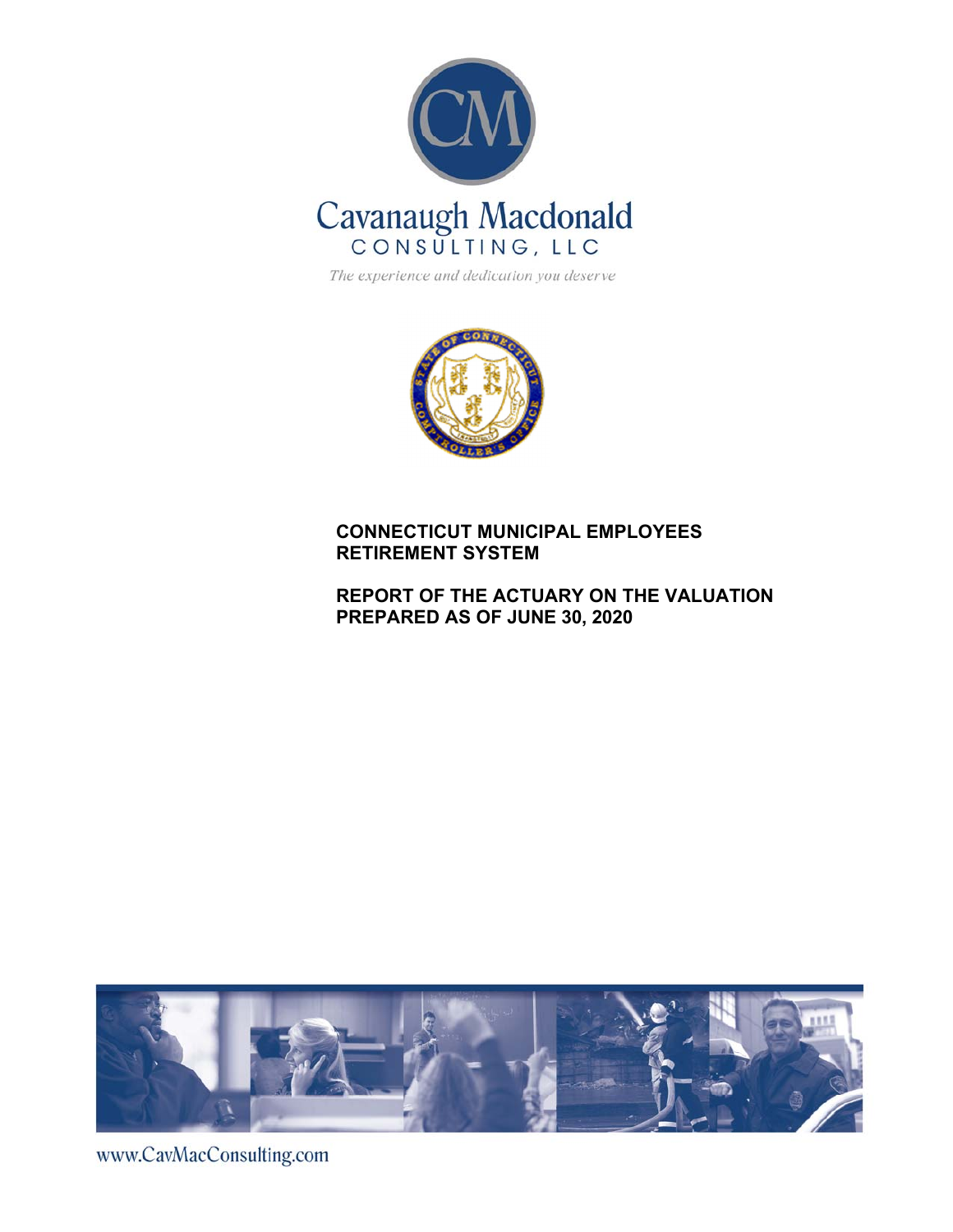

January 21, 2021

State of Connecticut State Employees Retirement Commission 55 Elm Street Hartford, CT 06106

Members of the Commission:

Connecticut General Statutes Section 5-155a governs the operation of the Connecticut Municipal Employees Retirement System (MERS). The actuary makes periodic valuations of the contingent assets and liabilities of the Retirement System at the direction of the Commission. We are pleased to submit the report giving the results of the actuarial valuation of the Retirement System prepared as of June 30, 2020.

In preparing the valuation, the actuary relied on data provided by the Comptroller's Office. While not verifying data at the source, the actuary performed tests for consistency and reasonableness. The extent to which the data may contain inaccuracies, the future actuarial measures may vary.

The System is funded on an actuarial reserve basis. The actuarial assumptions recommended by the actuary and adopted by the Commission are reasonably related to the experience under the System and to reasonable expectations of anticipated experience under the System. The funding objective of the plan is that contribution rates over time will remain level as a percent of payroll and will be sufficient to fully fund the liabilities of the System over a reasonable funding period. The valuation method used is the entry age normal method. Gains and losses are reflected in the unfunded actuarial accrued liability which is being amortized as a level dollar within a 19-year period. This period is based on the funding policy of MERS that amortizes the unfunded actuarial accrued liability over a declining period of years, starting with 30 years as of July 1, 2009.

There were no changes in the actuarial assumptions or methods from the previous valuation. The valuation results do reflect the legislation that was adopted in 2019 to increase the employee contribution rate by 0.50% of compensation each year for six years beginning July 1, 2019.

> Off Offices in Kennesaw, GA • Bellevue, NE 3550 Busbee Pkwy, Suite 250, Kennesaw, GA 30144 Phone (678) 388-1700 • Fax (678) 388-1730 www.CavMacConsulting.com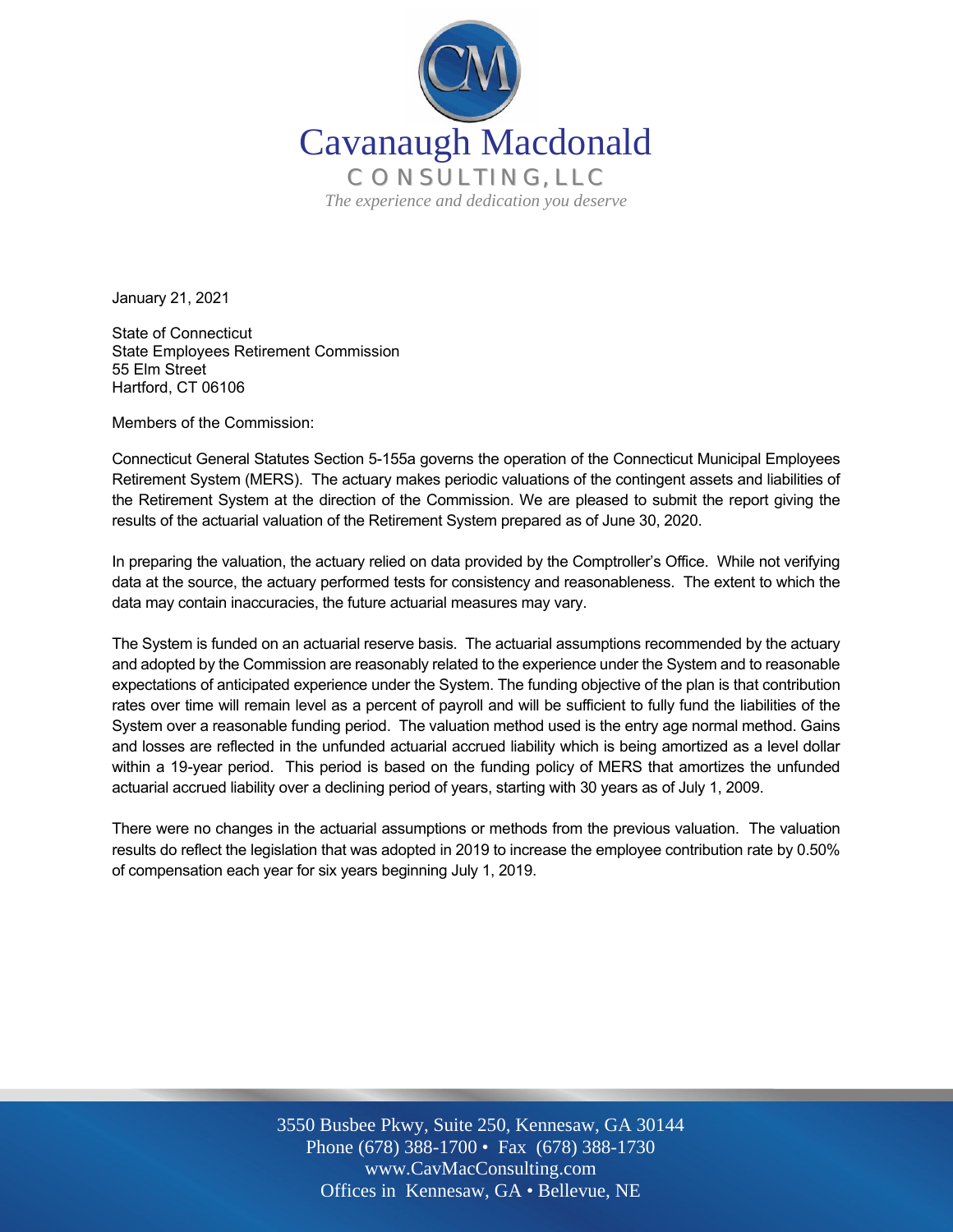

Members of the Commission January 21, 2021 Page 2

This is to certify that the valuation was prepared in accordance with principles of practice prescribed by the Actuarial Standards Board, and that the actuarial calculations were performed by qualified actuaries in accordance with accepted actuarial procedures, based on the current provisions of the retirement system and on actuarial assumptions that are internally consistent and reasonably based on the actual experience of the System.

In order to prepare the results in this report, we have utilized appropriate actuarial models that were developed for this purpose. These models use assumptions about future contingent events along with recognized actuarial approaches to develop the needed results.

Future actuarial results may differ significantly from the current results presented in this report due to such factors as the following: plan experience differing from that anticipated by the economic or demographic assumptions; data inaccuracies; changes in economic or demographic assumptions; increases or decreases expected as part of the natural operation of the methodology used for these measurements; and changes in plan provisions or applicable law. Since the potential impact of such factors is outside the scope of a normal annual actuarial valuation, an analysis of the range of results is not presented herein.

We note that as we are preparing this report, the world is in the midst of a pandemic. We have considered available information, but do not believe that there is yet sufficient data to warrant the modification of any of our assumptions prior to the upcoming experience study.

The actuarial computations presented in this report are for purposes of determining the recommended funding amounts for the System. Use of these computations for purposes other than meeting these requirements may not be appropriate.

The undersigned meet the Qualification Standards of the American Academy of Actuaries to render the actuarial opinion contained herein.

Sincerely yours,

ľ

Principal and Consulting Actuary Chief Executive Officer

John J. Garrett, ASA, FCA, MAAA **Example 20** Edward J. Koebel, FCA, MAAA, EA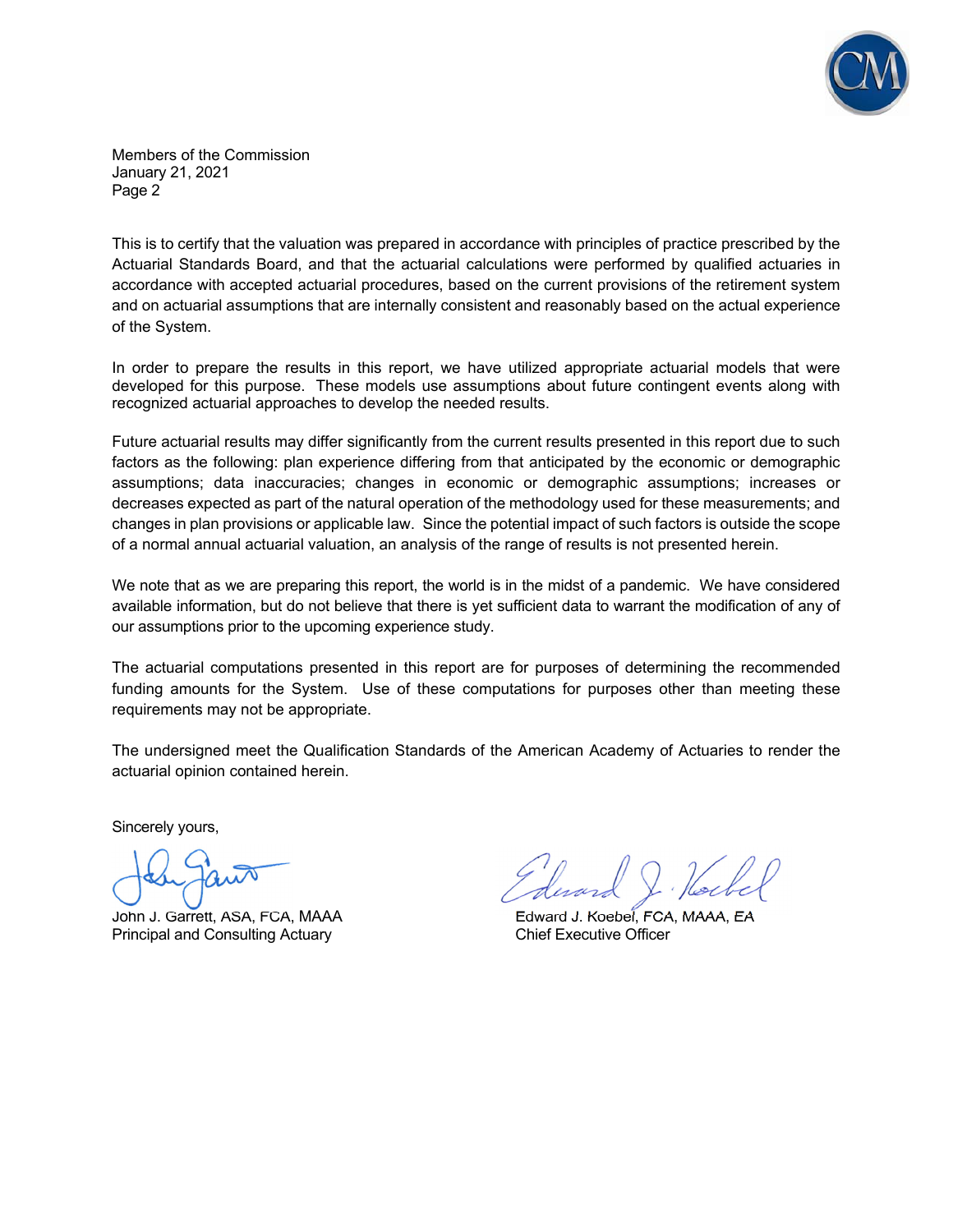# **Table of Contents**



| <b>Section</b> | Item                                                | Page No. |
|----------------|-----------------------------------------------------|----------|
| L              | <b>Summary of Principal Results</b>                 | 1        |
| Ш              | Membership                                          | 4        |
| Ш              | Assets                                              | 6        |
| IV             | Comments on Valuation                               | 7        |
| V              | Summary of Net Unfunded Actuarial Accrued Liability | 8        |
| VI             | <b>Prior Amortization Payments</b>                  | 9        |
| VII            | Contributions Payable by Employers                  | 11       |
| VIII           | Accounting Information                              | 15       |
| IX             | Experience                                          | 17       |
| X              | <b>Risk Assessment</b>                              | 18       |

### **Schedule**

| A | <b>Valuation Balance Sheet</b>                      | 22 |
|---|-----------------------------------------------------|----|
| B | Development of Actuarial Value of Assets            | 23 |
| С | Summary of Receipts and Disbursements               | 24 |
| D | Outline of Actuarial Assumptions and Methods        | 25 |
| E | <b>Actuarial Cost Method</b>                        | 28 |
| F | Summary of Main Benefit and Contribution Provisions | 29 |
| G | Detailed Tabulation of the Data                     | 33 |
| н | Data By Municipality                                | 45 |

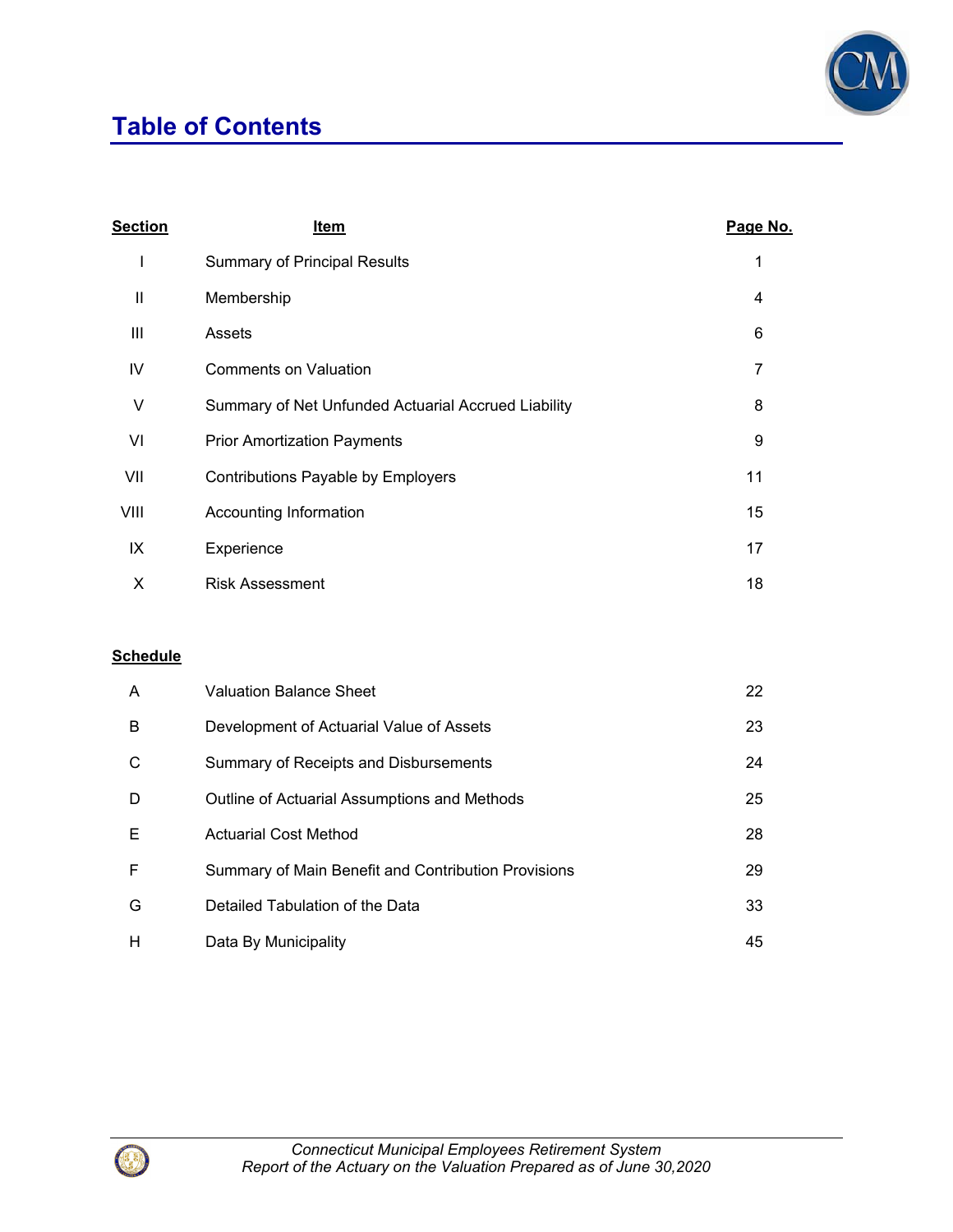

# **Section I – Summary of Principal Results**

1. For convenience of reference, the principal results of the current and preceding valuations are

summarized below:

| <b>Valuation Date</b>                                                    | <b>June 30, 2020</b>                  | <b>June 30, 2019</b>       |
|--------------------------------------------------------------------------|---------------------------------------|----------------------------|
| Number of active members<br>Annual compensation                          | 9,459<br>604,611,056<br>\$            | 9,759<br>606,943,505<br>\$ |
| Retired members and beneficiaries:<br><b>Number</b><br>Annual allowances | 7,933<br>$\mathbf{\$}$<br>192,947,894 | 7,824<br>\$<br>187,644,284 |
| Assets:                                                                  |                                       |                            |
| <b>Market Value</b>                                                      | \$2,734,354,911                       | \$2,731,182,007            |
| <b>Actuarial Value</b>                                                   | \$2,951,955,488                       | \$2,867,837,999            |
| Unfunded actuarial accrued liability                                     | \$<br>909,645,015                     | \$<br>912,993,626          |
| Present Value of Remaining Prior Service Amortization<br>Payments        | \$<br>8,207,870                       | \$<br>9,849,842            |
| Net unfunded actuarial accrued liability                                 | \$<br>901,437,145                     | 903,143,784<br>\$          |
| <b>Amortization Period in Years</b>                                      | 19                                    | 20                         |
| <b>Funded Ratio</b>                                                      | 76.4%                                 | 75.9%                      |
| <b>For Fiscal Years Ending</b>                                           | June 30, 2022*                        | June 30, 2021              |
| <b>Employer Contribution Rates</b>                                       |                                       |                            |
| <b>General Employees</b>                                                 |                                       |                            |
| <b>With Social Security</b>                                              | 16.44%                                | 14.95%                     |
| <b>Without Social Security</b>                                           | 19.02%                                | 16.39%                     |
| Police and Fire                                                          |                                       |                            |
| <b>With Social Security</b>                                              | 22.45%                                | 20.95%                     |
| <b>Without Social Security</b>                                           | 23.59%                                | 21.92%                     |

\* Employer Contribution Rates for fiscal year ending June 30, 2022 shown above apply a 5-year contribution rate smoothing and are anticipated to increase by at least 1.0% of payroll per year until the full funding rates are achieved in not more than 3 years.

2. All amounts shown that are prior to June 30, 2013 were developed and/or reported by the prior actuarial firm. The results of the valuation are given in Schedule A.

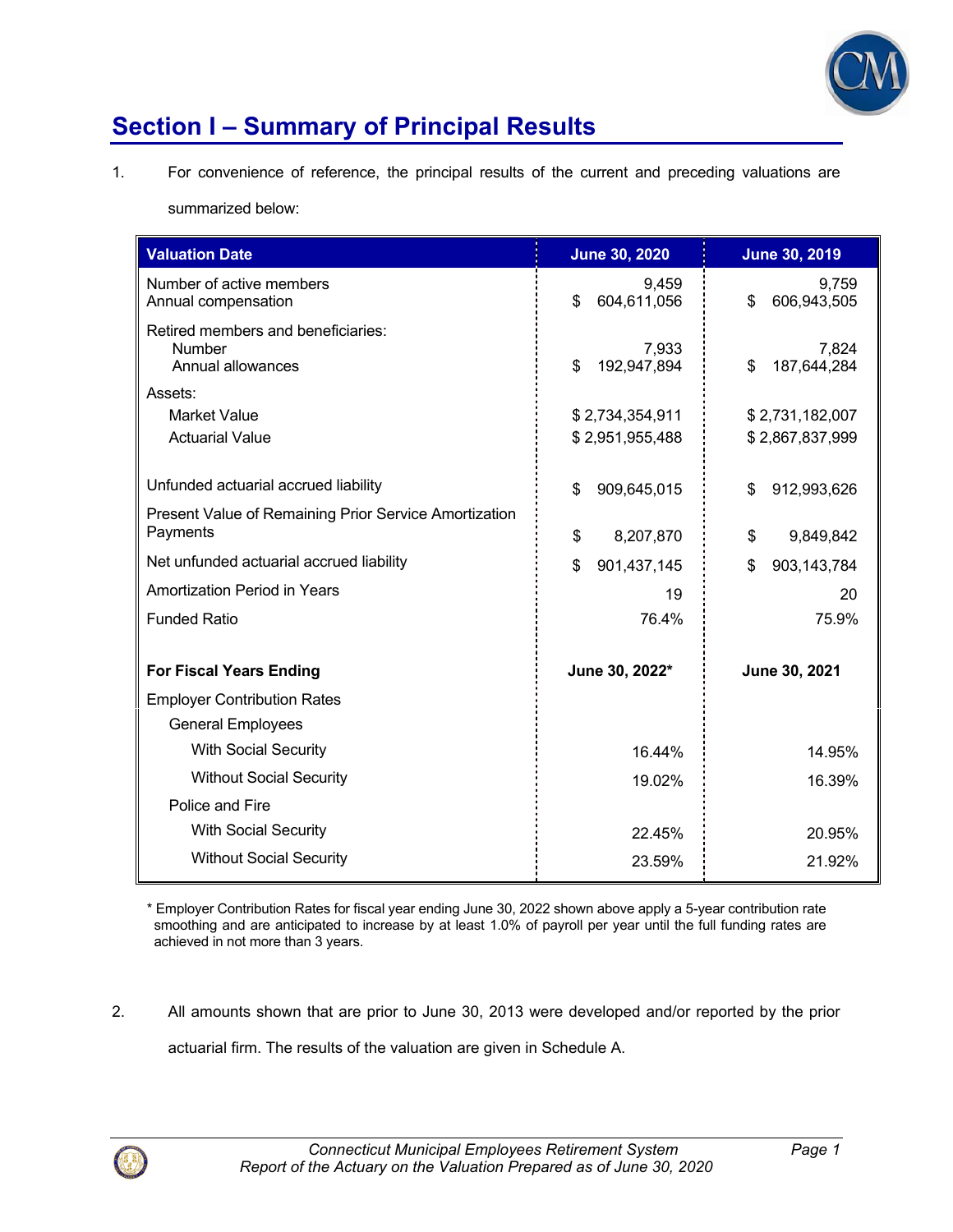

# **Section I – Summary of Principal Results**

- 3. Comments on the valuation results are given in Section IV, comments on the experience and actuarial gains and losses during the valuation year are given in Section IX and the rates of contribution payable by employers are given in Section VII.
- 4. Schedule D of the report presents the development of the actuarial assumptions and methods employed. There have been on changes since the previous valuation.
- 5. Schedule F of this report presents the summary of main benefits and contribution provisions. There were no changes in benefit provisions since the last valuation.
- 6. Administrative expenses continuing at \$130 for each active and retired member are required to be contributed for each fiscal year.
- 7. The Governmental Accounting Standards Board issued Statement No. 67 (GASB 67) in June 2012 and is effective for plan years beginning after June 15, 2013. GASB 67 replaced GASB 25 for plans and separate GASB 67 report will be prepared for the Commission. We have provided some supplemental disclosure information and tables in Section VI.
- 8. As shown in the Summary of Principal Results, the funded ratio is the ratio of the actuarial value of assets to the accrued liability. The funded ratio is an indication of progress in funding the promised benefits using a long-term, stable funding approach. Since the ratio is less than 100%, there is a need for contributions in addition to the plan's normal cost. The funded ratio based on the market value of assets is also provided for informational purposes.
- 9. The table on the following page provides a history of some pertinent figures.

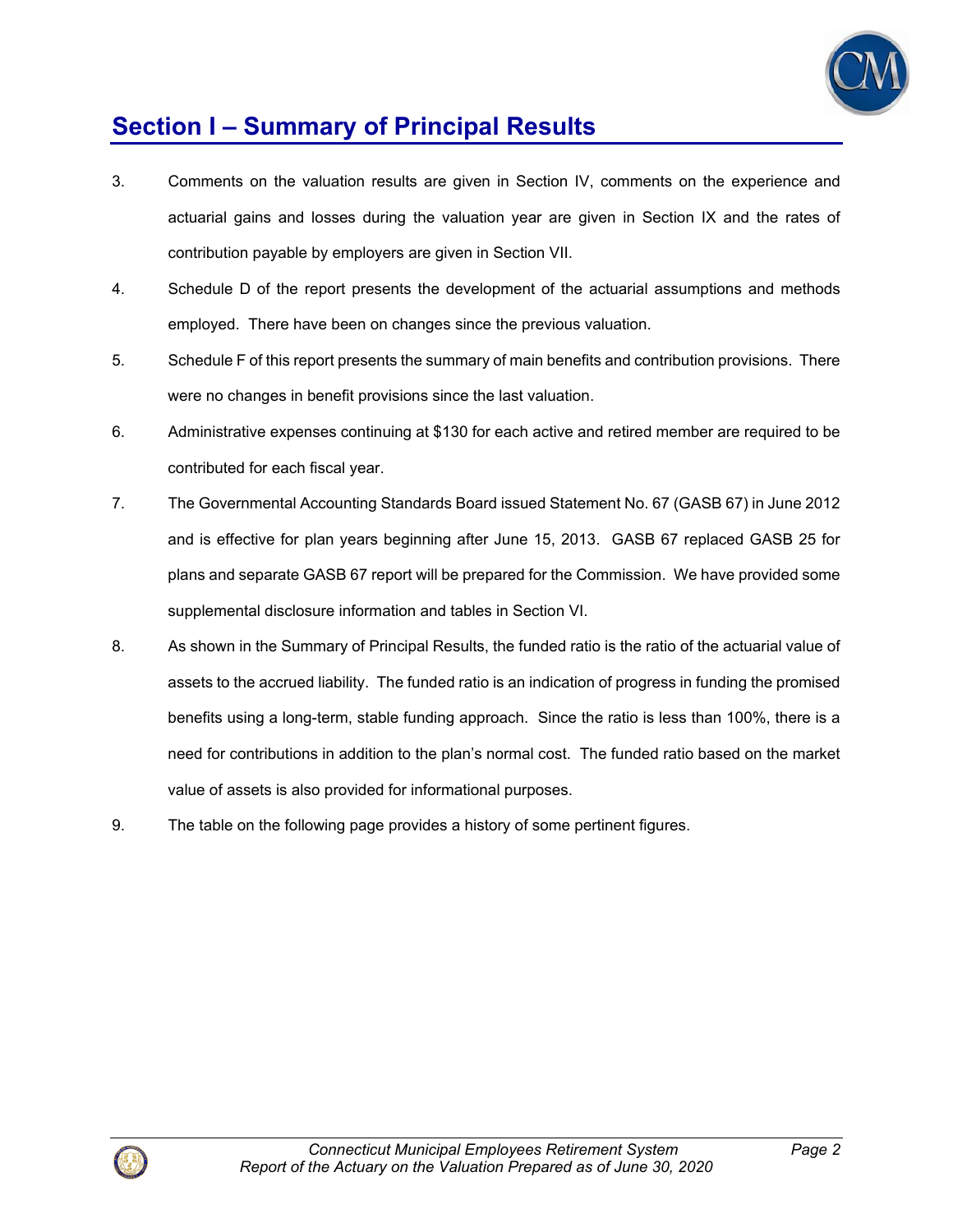

### **Comparative Schedule\***

|                                     | <b>Active Members</b> |                          |                   |                                                     | <b>Retired Lives</b> |                                    |                                            | <b>Valuation Results</b><br>(\$ millions) |                      |                                   |             |
|-------------------------------------|-----------------------|--------------------------|-------------------|-----------------------------------------------------|----------------------|------------------------------------|--------------------------------------------|-------------------------------------------|----------------------|-----------------------------------|-------------|
| Valuation<br><b>Date</b><br>June 30 | <b>Number</b>         | Payroll<br>(\$ millions) | Average<br>Salary | $\%$<br><i>increase</i><br>from<br>previous<br>year | <b>Number</b>        | Active/<br><b>Retired</b><br>Ratio | Annual<br><b>Benefits</b><br>(\$ millions) | Benefits as<br>$%$ of<br>Payroll          | Accrued<br>Liability | <b>Valuation</b><br><b>Assets</b> | <b>UAAL</b> |
| 2012                                | 8,711                 | \$458.7                  | \$52,653          | 3.4%                                                | 6,095                | 1.4                                | \$106.5                                    | 23.2%                                     | \$2,150.8            | \$1,828.8                         | \$322.0     |
| 2014                                | 8,477                 | 485.7                    | 57,301            | 4.4                                                 | 6,511                | 1.3                                | 122.7                                      | 25.3                                      | 2,500.8              | 2,196.1                           | 304.7       |
| 2016                                | 9,373                 | 566.2                    | 60,412            | 2.7                                                 | 7,102                | 1.3                                | 145.6                                      | 25.7                                      | 2,840.3              | 2,445.4                           | 394.9       |
| 2018                                | 10,096                | 628.0                    | 62,198            | 1.5                                                 | 7,448                | 1.4                                | 170.3                                      | 27.1                                      | 3,622.7              | 2,779.6                           | 843.1       |
| 2019                                | 9,759                 | 606.9                    | 62,193            | 0.0                                                 | 7,824                | 1.2                                | 187.6                                      | 30.9                                      | 3,780.8              | 2,867.8                           | 913.0       |
| 2020                                | 9,459                 | 604.6                    | 63,919            | 1.4                                                 | 7,933                | 1.2                                | 192.9                                      | 31.9                                      | 3,861.6              | 2,952.0                           | 909.6       |

\*All amounts prior 2013 were reported by the prior actuarial firm.

\*Results for 2013, 2015 and 2017 were based on roll-forward methodology and not shown in the above table.

\*The percent increase represent the increases on an annualized basis over a two-year period for years prior to 2019.

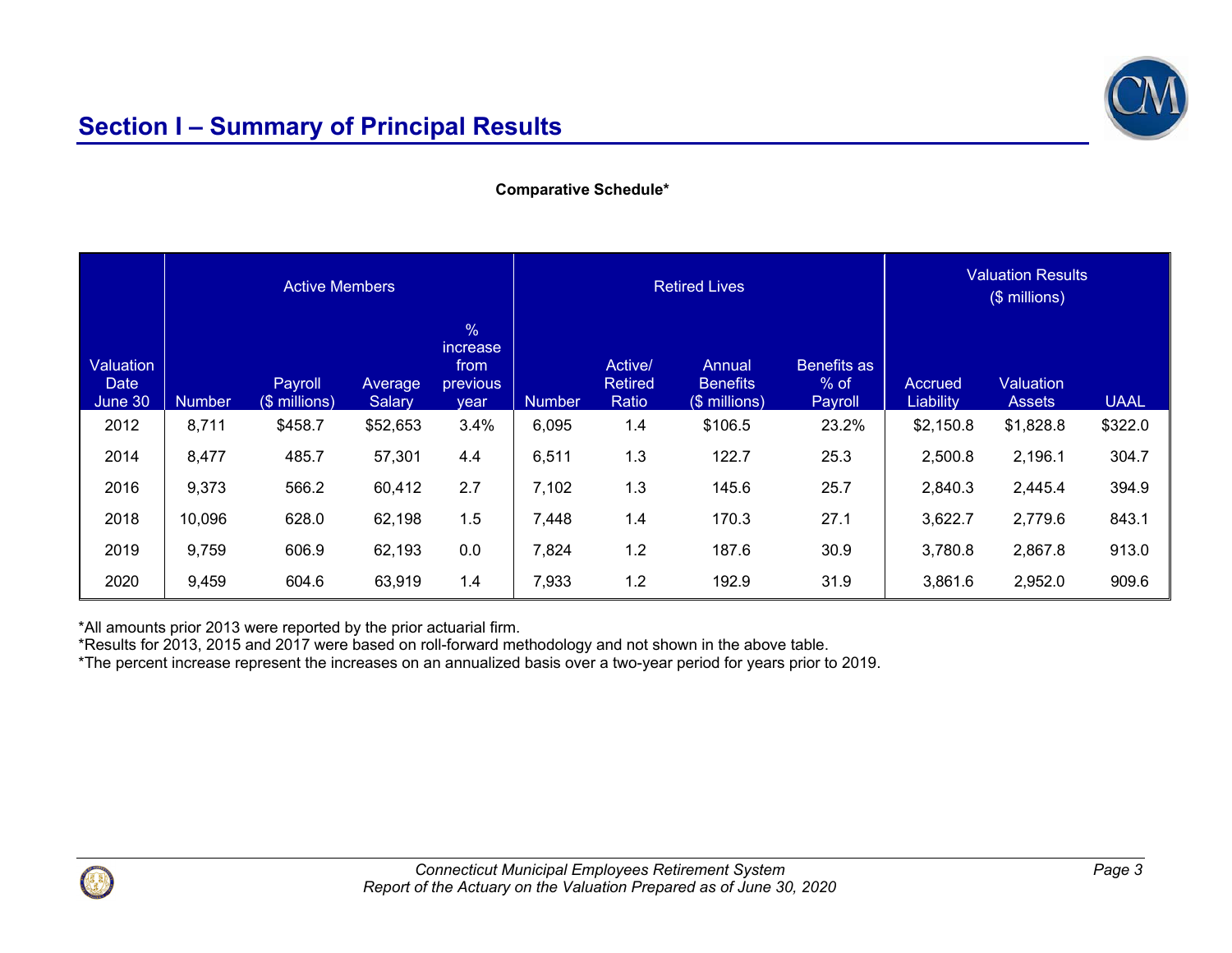

### **Section II – Membership**

Data regarding the membership of the System for use as a basis for the valuation were furnished by the Comptroller's office. The following tables summarize the membership of the Retirement System as of June 30, 2020 upon which the valuation was based. Detailed tabulations of the data are given in Schedule G.

### **Active Members**

|                                | Number of        |                |               |               | <b>Group Averages</b> |          |
|--------------------------------|------------------|----------------|---------------|---------------|-----------------------|----------|
| Group                          | <b>Employers</b> | <b>Number</b>  | Payroll       | <b>Salary</b> | Age*                  | Service* |
|                                |                  |                |               |               |                       |          |
| <b>General Employees</b>       |                  |                |               |               |                       |          |
| <b>With Social Security</b>    |                  |                |               |               |                       |          |
| Men                            |                  | 2,121          | \$132,001,120 | \$62,235      | 49.0                  | 11.1     |
| Women                          |                  | 2,866          | 124,068,329   | 43,290        | 50.6                  | 9.7      |
| Total                          | 139              | 4,987          | \$256,069,449 | \$51,347      | 49.9                  | 10.3     |
| <b>Without Social Security</b> |                  |                |               |               |                       |          |
| Men                            |                  | 1,022          | \$69,092,228  | \$67,605      | 48.3                  | 11.6     |
| Women                          |                  | 1,351          | 65,098,422    | 48,185        | 50.8                  | 13.4     |
| Total                          | $\boldsymbol{9}$ | 2,373          | \$134,190,650 | \$56,549      | 49.7                  | 12.6     |
| Police and Fire                |                  |                |               |               |                       |          |
| <b>With Social Security</b>    |                  |                |               |               |                       |          |
| Men                            |                  | 394            | \$41,331,523  | \$104,902     | 43.0                  | 11.6     |
| Women                          |                  | $\frac{34}{2}$ | 3,155,016     | 92,795        | 39.0                  | 12.0     |
| Total                          | 22               | 428            | \$44,486,539  | \$103,941     | 42.7                  | 11.6     |
| <b>Without Social Security</b> |                  |                |               |               |                       |          |
| Men                            |                  | 1,519          | \$155,435,465 | \$102,327     | 41.7                  | 13.0     |
| Women                          |                  | 152            | 14,428,953    | 94,927        | 39.6                  | 10.6     |
| Total                          | 19               | 1,671          | \$169,864,418 | \$101,654     | 41.5                  | 12.7     |
|                                |                  |                |               |               |                       |          |
| Total                          | 189              | 9,459          | \$604,611,056 | \$63,919      | 48.0                  | 11.4     |

\*Years

Of the 9,459 active members, 6,235 are vested and 3,224 are non-vested.

The valuation also includes 3,573 inactive non-vested members who are owed refunds of their accumulated contributions.

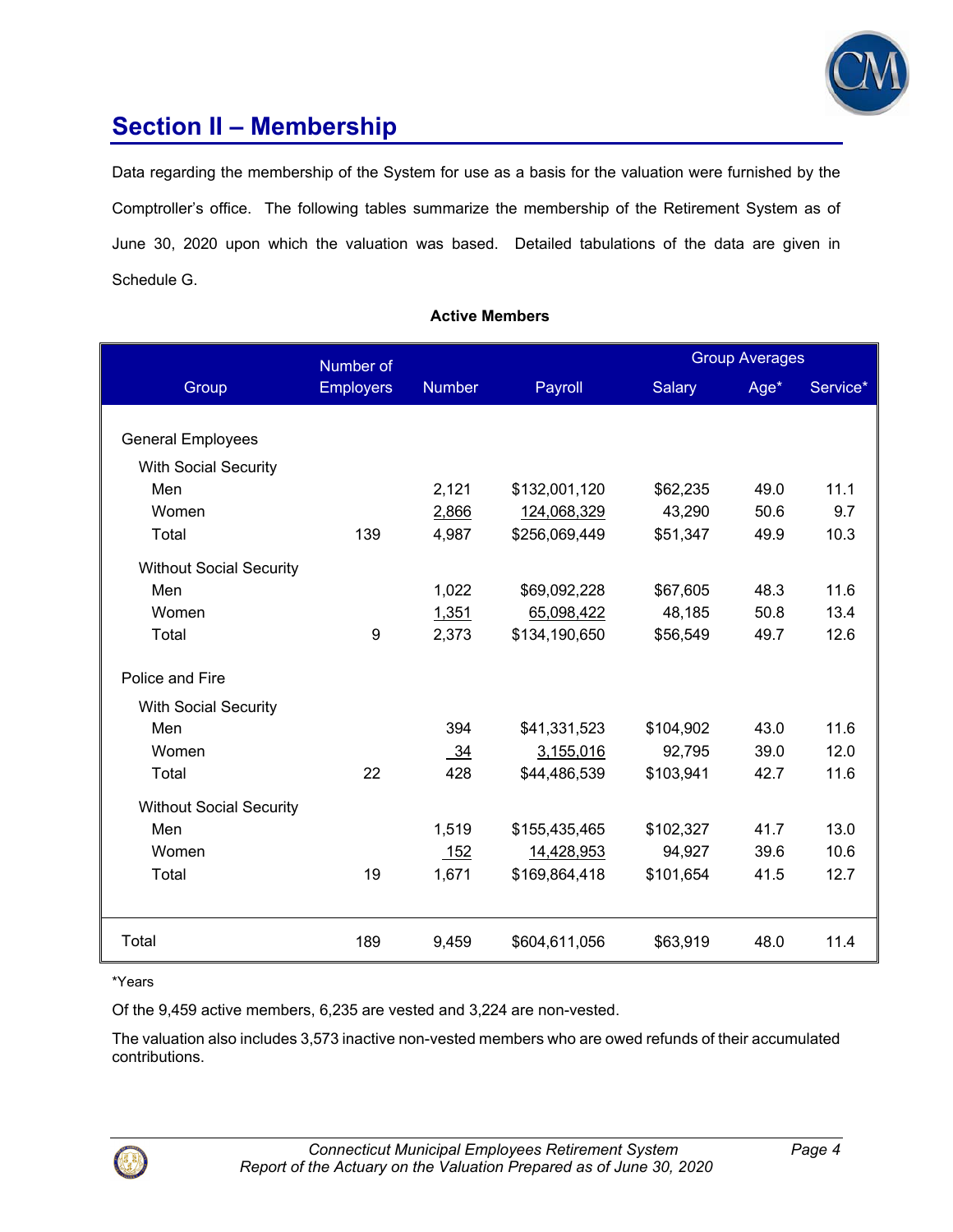

# **Section II – Membership**

|  | Retired Lives |
|--|---------------|
|  |               |

| Group                          | <b>Number</b> | <b>Total</b><br>Annual<br><b>Benefits</b> | Average<br>Annual<br><b>Benefit</b> | Average<br>Age at<br>Valuation<br>Date* | Average<br>Age at<br>Retirement* |
|--------------------------------|---------------|-------------------------------------------|-------------------------------------|-----------------------------------------|----------------------------------|
|                                |               |                                           |                                     |                                         |                                  |
| <b>General Employees</b>       |               |                                           |                                     |                                         |                                  |
| <b>With Social Security</b>    |               |                                           |                                     |                                         |                                  |
| Service                        | 3,678         | \$63,871,460                              | \$17,366                            | 71.3                                    | 60.2                             |
| Disability                     | 175           | 4,412,130                                 | 25,212                              | 68.4                                    | 53.2                             |
| Beneficiary                    | 412           | 5,552,832                                 | 13,478                              | 72.8                                    | 55.3                             |
| Total                          | 4,265         | \$73,836,422                              | \$17,312                            | 71.3                                    | 59.4                             |
| <b>Without Social Security</b> |               |                                           |                                     |                                         |                                  |
| Service                        | 2,156         | \$52,519,325                              | \$24,360                            | 71.7                                    | 58.9                             |
| Disability                     | 100           | 2,901,786                                 | 29,018                              | 69.1                                    | 52.8                             |
| Beneficiary                    | 305           | 5,203,333                                 | 17,060                              | 73.8                                    | 53.3                             |
| Total                          | 2,561         | \$60,624,444                              | \$23,672                            | 71.9                                    | 58.0                             |
| Police and Fire                |               |                                           |                                     |                                         |                                  |
| <b>With Social Security</b>    |               |                                           |                                     |                                         |                                  |
| Service                        | 254           | \$11,915,911                              | \$46,913                            | 65.4                                    | 54.0                             |
| <b>Disability</b>              | 53            | 2,473,076                                 | 46,662                              | 62.3                                    | 44.4                             |
| Beneficiary                    | 33            | 944,504                                   | 28,621                              | 69.3                                    | 49.9                             |
| Total                          | 340           | \$15,333,491                              | \$45,099                            | 65.3                                    | 52.1                             |
| <b>Without Social Security</b> |               |                                           |                                     |                                         |                                  |
| Service                        | 574           | \$34,166,530                              | \$59,524                            | 63.0                                    | 54.9                             |
| <b>Disability</b>              | 127           | 6,938,389                                 | 54,633                              | 62.2                                    | 47.0                             |
| Beneficiary                    | 66            | 2,048,618                                 | 31,040                              | 67.5                                    | 48.5                             |
| Total                          | 767           | \$43,153,537                              | \$56,263                            | 63.3                                    | 53.0                             |
|                                |               |                                           |                                     |                                         |                                  |
| Total                          | 7,933         | \$192,947,894                             | \$24,322                            | 70.5                                    | 58.1                             |

#### \*Years

This valuation also includes 1,358 deferred vested members with estimated annual benefits of \$15,723,134.

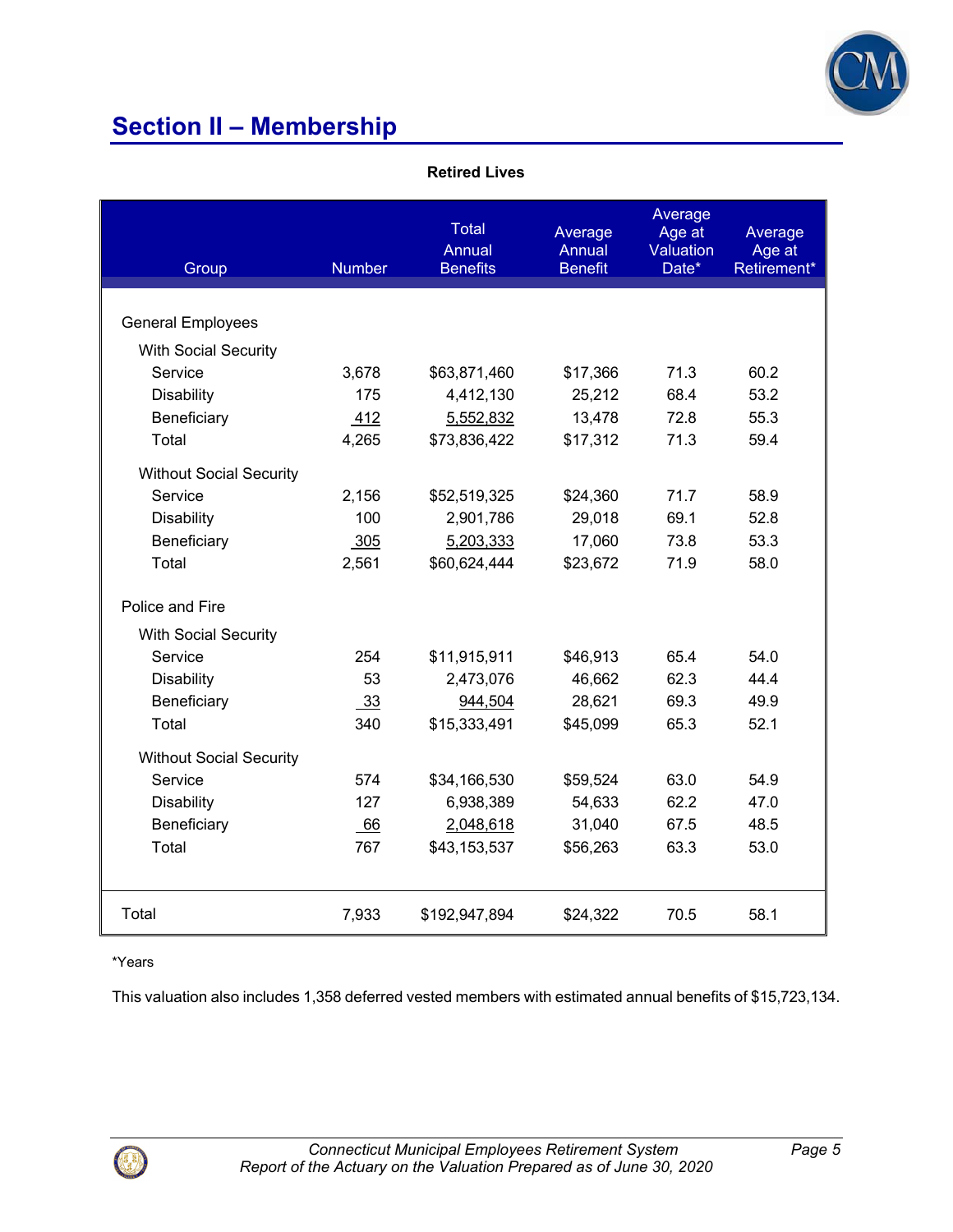

# **Section III – Assets**

- 1. As of June 30, 2020, the total market value of assets amounted to \$2,734,354,911 as reported by the Comptroller's Office. The actuarial value of assets used for the current valuation was \$2,951,955,488. Schedule B shows the development of the actuarial value of assets as of June 30, 2020.
- 2. In addition, the plan has future payments due from certain employers that established an initial liability upon entering MERS for prior earned service. This present value of the remaining prior service amortization payments is \$8,207,870 as of June 30, 2020.
- 3. Schedule C shows receipts and disbursements of the System for the year preceding the valuation date and a reconciliation of the fund balances at market value.

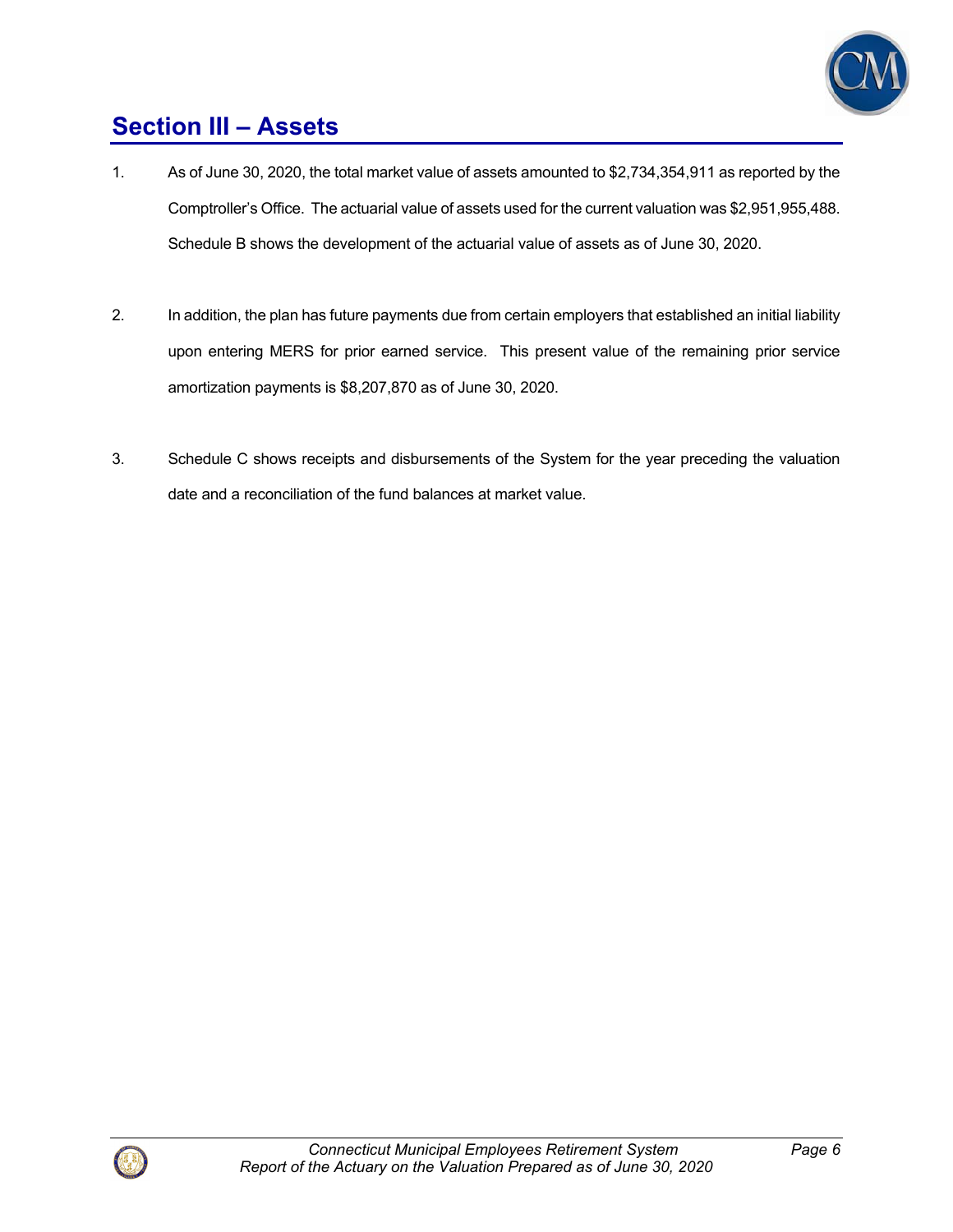

### **Section IV – Comments on Valuation**

- 1. Schedule A of this report outlines the results of the valuation of the Retirement System as of June 30, 2020. The valuation was prepared in accordance with the actuarial assumptions and methods set forth in Schedule D and the actuarial cost method which is described in Schedule E.
- 2. The valuation balance sheet shows that the System has total prospective liabilities of \$4,580,127,560, of which \$2,418,359,292 is for the benefits payable on account of present retired members, beneficiaries of deceased members, and inactive members entitled to deferred vested benefits, and \$2,161,768,268 is for the benefits expected to be payable on account of present active members. Against these liabilities, the System has total present assets for valuation purposes of \$2,951,955,488 as of June 30, 2020. When this amount is deducted from the total liabilities of \$4,580,127,560 there remains \$1,628,172,072 as the present value contributions to be made in the future.
- 3. Prospective normal employer and employee contributions have a present value of \$718,527,057. When this amount is subtracted from \$1,628,172,072, which is the present value of the total future contributions to be made by the employer, there remains \$909,645,015 as the amount of future unfunded actuarial accrued liability contributions. A breakdown of unfunded accrued liabilities by group is provided in Section V on the next page.
- 4. Employer contribution rates apply a contribution rate smoothing method for the employer contributions and are anticipated to increase by at least 1.0% of payroll per year until the full funding rates are achieved within the next 3 years. The experience of the System for this valuation year has resulted in small changes in the contribution requirements for the fiscal year ending (FYE) 2022 and the forecast of future expected employer contribution rates compared to the previous valuation. The contribution rates for FYE 2022 and the expected rates for years 2023 through 2025 are provided on page 12 of this report.

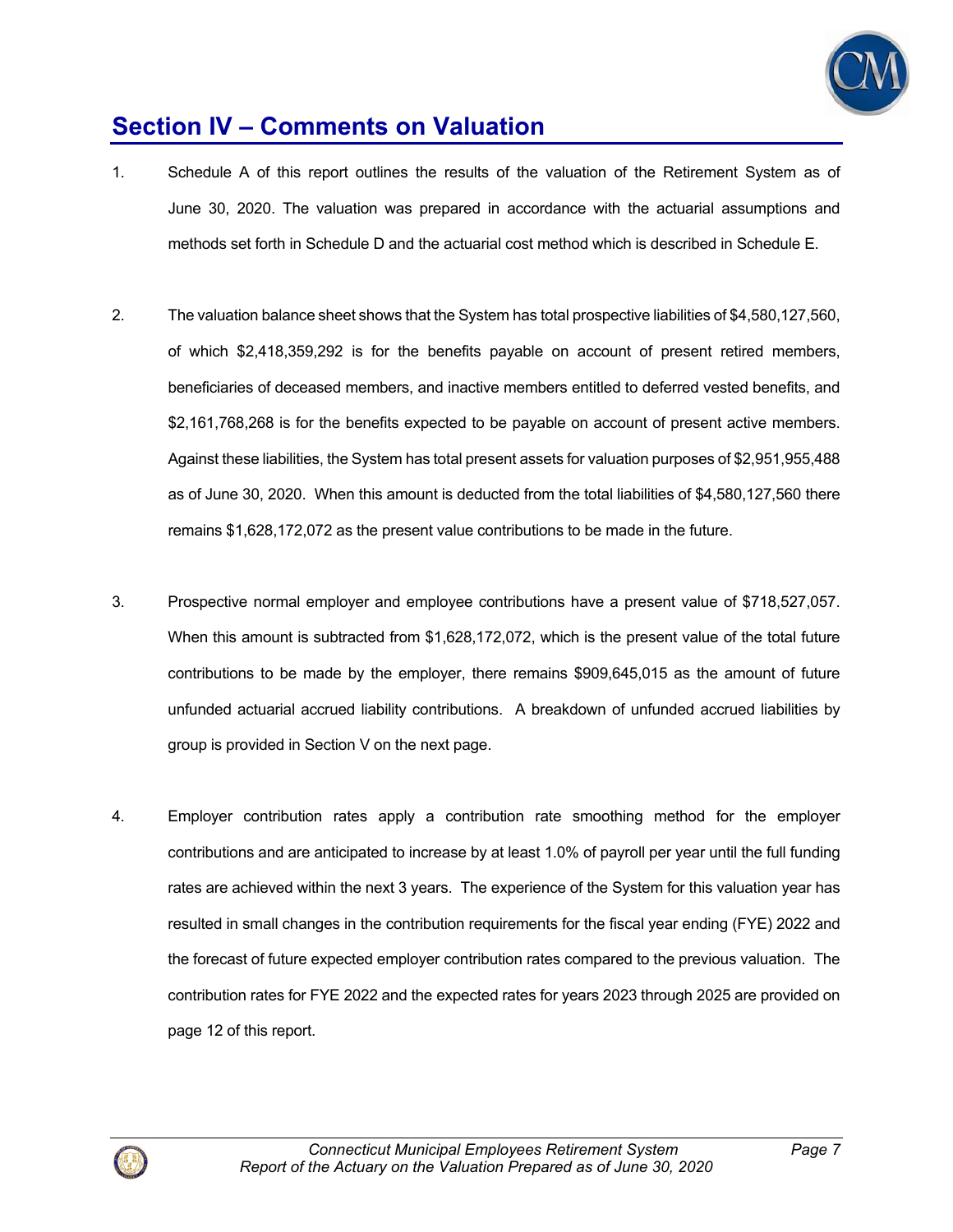

### **Section V – Summary of Net Unfunded Actuarial Accrued Liability**

The table below presents the unfunded actuarial accrued liability of the Retirement System as of July 1, 2020, along with comparative results from the previous year's measurement. The valuation results were based on the data and financial information provided by the Retirement System staff, and the actuarial assumptions and methods outlined in Schedule D.

|                                                                             | <b>General Employees</b><br>with Social Security |                     | <b>General Employees</b><br>without Social Security |                     | <b>Police and Fire</b><br>with Social Security |                     | <b>Police and Fire</b><br>without Social Security |                     | <b>Total</b>                  |                     |
|-----------------------------------------------------------------------------|--------------------------------------------------|---------------------|-----------------------------------------------------|---------------------|------------------------------------------------|---------------------|---------------------------------------------------|---------------------|-------------------------------|---------------------|
|                                                                             | <b>July 1, 2020</b>                              | <b>July 1, 2019</b> | <b>July 1, 2020</b>                                 | <b>July 1, 2019</b> | <b>July 1, 2020</b>                            | <b>July 1, 2019</b> | <b>July 1, 2020</b>                               | <b>July 1, 2019</b> | <b>July 1, 2020</b>           | <b>July 1, 2019</b> |
| <b>Accrued Liabilities:</b>                                                 |                                                  |                     |                                                     |                     |                                                |                     |                                                   |                     |                               |                     |
| <b>Active Members</b>                                                       | \$464,120,378                                    | \$473,199,507       | \$364,117,264                                       | \$387,085,742       | \$94,526,206                                   | \$94,522,825        | \$520,477,363                                     |                     | \$530,271,855 \$1,443,241,211 | \$1,465,079,929     |
| Non-Vested Inactive<br><b>Members</b>                                       | 3.277.821                                        | 3,013,604           | 2,538,037                                           | 2,355,826           | 145.775                                        | 221,901             | 456,986                                           | 590.869             | 6,418,619                     | 6,182,200           |
| <b>Vested Inactive</b><br><b>Members</b>                                    | 83,346,210                                       | 60,088,058          | 46,513,692                                          | 30,800,811          | 6,540,040                                      | 6,214,426           | 22,239,427                                        | 8,067,941           | 158,639,369                   | 105, 171, 236       |
| <b>Retired Members</b>                                                      | 812,570,389                                      | 813,574,031         | 668,238,744                                         | 664,770,374         | 192,260,103                                    | 188,968,097         | 580,232,068                                       | 537,085,758         | 2,253,301,304                 | 2,204,398,260       |
| <b>Total Accrued Liability</b>                                              | \$1,363,314,798                                  | \$1,349,875,200     | \$1,081,407,737                                     | \$1,065,012,753     | \$293,472,124                                  |                     | \$289,927,249 \$1,123,405,844                     | \$1,076,016,423     | \$3,861,600,503               | \$3,780,831,625     |
| Actuarial Value of<br>Assets                                                | \$1.043.082.144                                  | \$1,023,917,150     | \$844.424.272                                       | \$838.436.495       | \$226,655,687                                  | \$226,787,787       | \$837,793,385                                     | \$778.696.567       | \$2,951,955,488               | \$2,867,837,999     |
| <b>Unfunded Actuarial</b><br><b>Accrued Liability</b>                       | \$320,232,654                                    | \$325,958,050       | \$236,983,465                                       | \$226.576.258       | \$66,816,437                                   | \$63,139,482        | \$285,612,459                                     | \$297.319.856       | \$909.645.015                 | \$912,993,626       |
| Present Value of<br>Remaining Prior Service<br><b>Amortization Payments</b> | \$2.898.980                                      | \$3.671.987         | \$536.781                                           | \$562.728           | \$697,456                                      | \$1.361.763         | \$4.074.653                                       | \$4,253,364         | \$8,207,870                   | \$9,849,842         |
| Net Unfunded Actuarial<br><b>Accrued Liability</b>                          | \$317,333,674                                    | \$322,286,063       | \$236,446,684                                       | \$226,013,530       | \$66,118,981                                   | \$61,777,699        | \$281,537,806                                     | \$293,066,492       | \$901,437,145                 | \$903,143,784       |

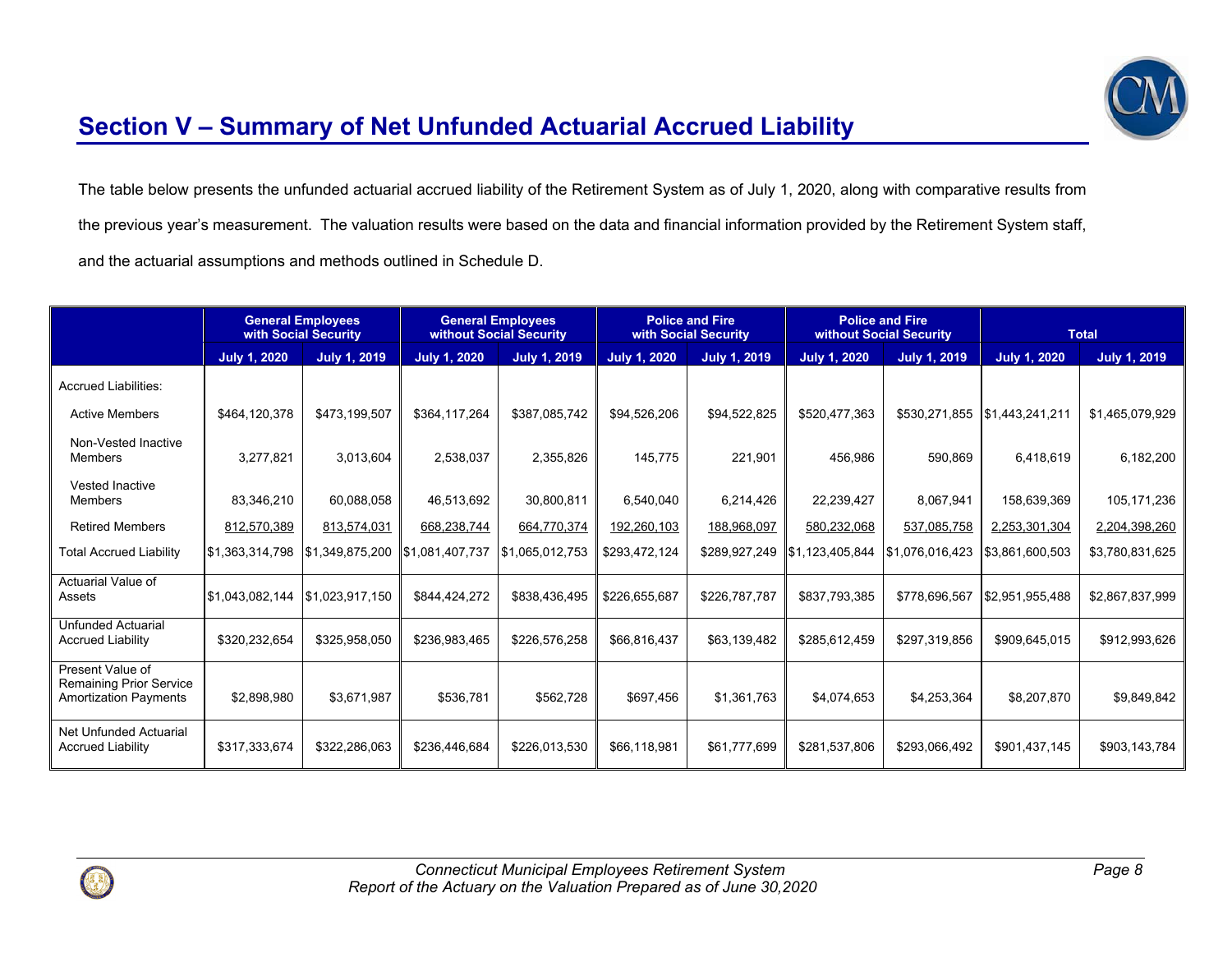

# **Section VI – Prior Amortization Payments**

The unfunded prior service liability for each participating municipality was re-established for the July 1, 1989 valuation so as to recognize actuarial gains and losses in the current service contribution rates instead of the future amortization payment for prior service. These amounts were then frozen and an amortization payment schedule was calculated for their funding.

In addition, the prior service liability was adjusted for each municipality as of July 1, 1991 to reflect the additional liability generated by the granting of a cost-of-living adjustment on that date. This adjustment had been made whenever a COLA was granted and the investment return on assets was not at least 9%. In that event, a 3% COLA was provided to eligible retirees, and the prior service liability of each municipality was increased to reflect the liability for that portion of the COLA that was not covered by investment returns above 6%. This adjustment has been eliminated under the revised funding method, for all COLA's effective July 1, 1992 and later.

For most municipalities, this re-established liability is to be amortized over 2-10 years from July 1, 2012. For recently enrolled municipalities, the period is that remaining of their original 30-year amortization period. The prior policy requirement that payments be adjusted to reflect any additional liability due to the purchase of military service under PA 83-16 was eliminated beginning with the July 1, 1992 valuation.

The present value of future prior service amortization payments as of July 1, 2020 is the present value of the payment schedule established on July 1, 1991 plus the amounts for municipalities enrolling after that date, as shown below. These amounts were frozen and their present value will be reflected in each succeeding valuation.

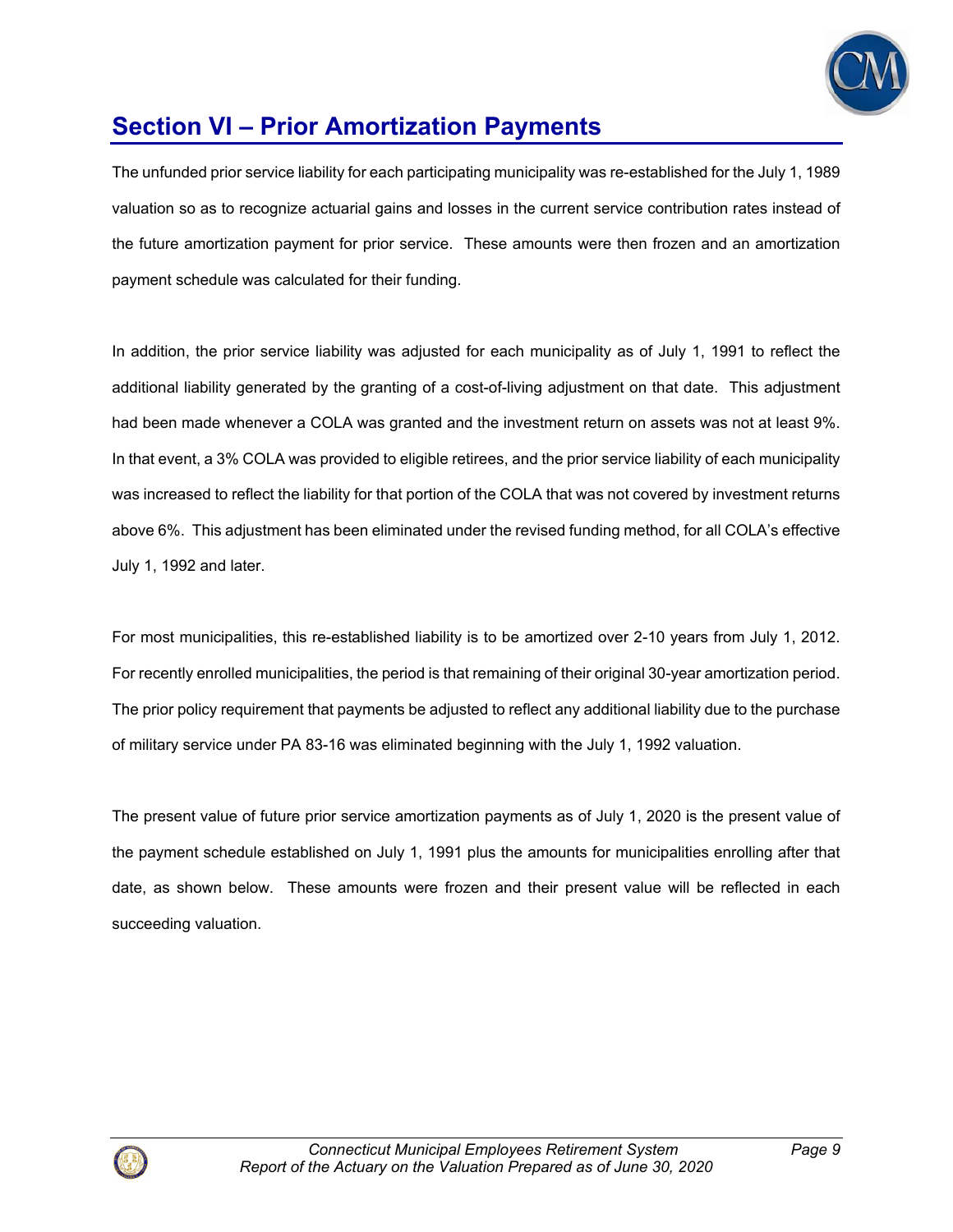

# **Section VI – Prior Amortization Payments**

The following table shows the present values of the remaining prior service amortization payments for

each group in MERS:

| <b>Group</b>                   | <b>Present Value of</b><br><b>Remaining Prior Service</b><br><b>Amortization Payments</b> |
|--------------------------------|-------------------------------------------------------------------------------------------|
| <b>General Employees:</b>      |                                                                                           |
| <b>With Social Security</b>    | 2,898,980<br>\$                                                                           |
| <b>Without Social Security</b> | 536,781                                                                                   |
| Subtotal                       | 3,435,761<br>\$                                                                           |
| Police and Fire:               |                                                                                           |
| <b>With Social Security</b>    | \$<br>697,456                                                                             |
| <b>Without Social Security</b> | 4,074,653                                                                                 |
| Subtotal                       | \$<br>4,772,109                                                                           |
| Total                          | 8,207,870<br>\$                                                                           |

There were no new entities joining MERS during this plan year.

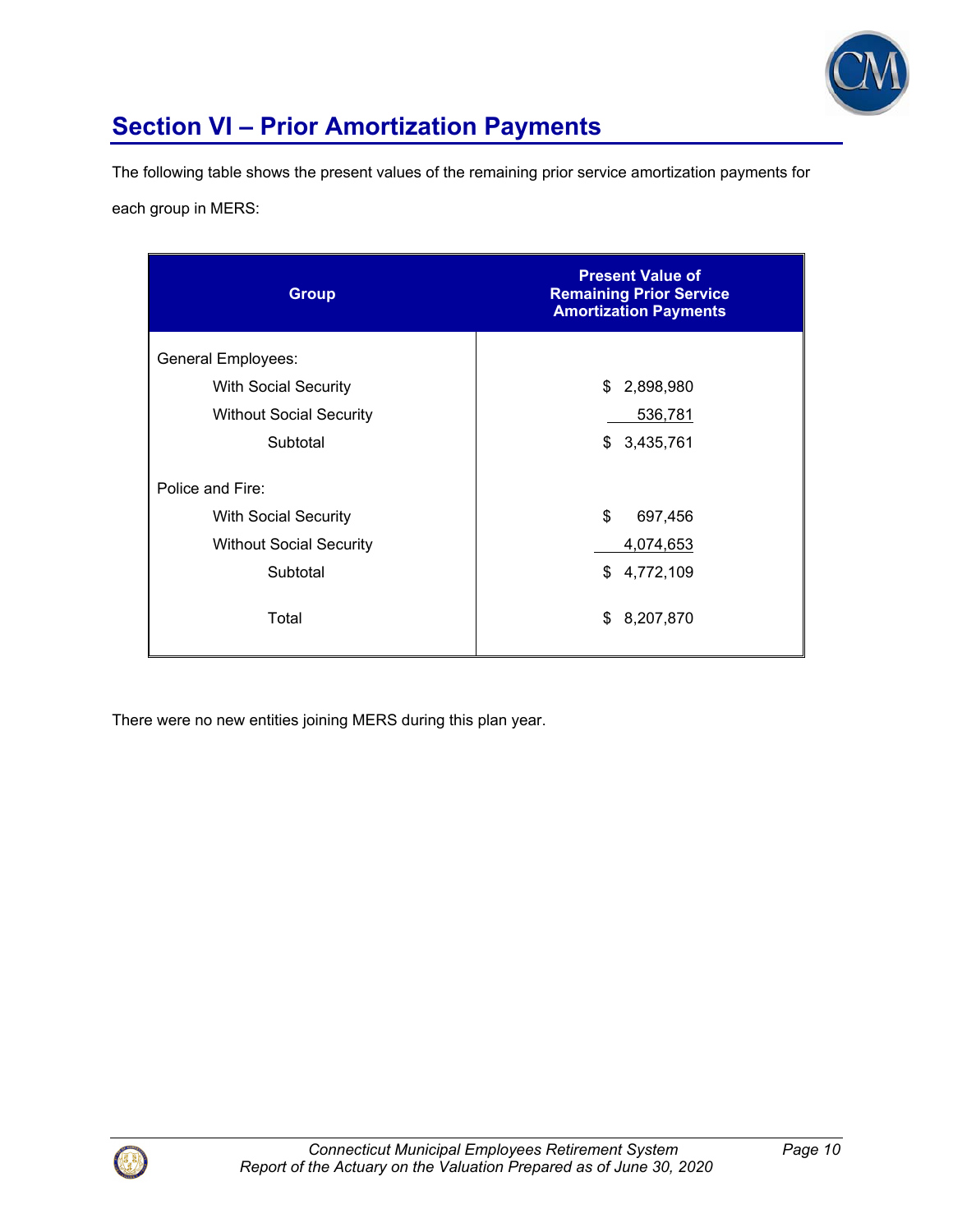

The actuarial funding method utilized beginning with the July 1, 1992 valuation is the Entry Age Normal (EAN) method. Under EAN, a normal contribution rate is developed for each active member as a percent of payroll that would be sufficient, if paid from the age at which the member entered the System, to fully fund the member's benefits when due. The EAN normal contribution rate is calculated to remain level over the member's working lifetime and is the true future cost of the System. This normal rate is comprised of both employer and employee contributions. Pages 12 and 13 show the derivation of the required employer contribution rates for the General Employee and Police and Fire subgroups, respectively. In addition, the applicable rates for both employers and employees are shown.

EAN requires separate treatment of actuarial gains and losses. These gains and losses are amortized over a closed 30-year period on a level dollar basis effective July 1, 2009. Changes in the unfunded actuarial accrued liability are highly dependent upon annually recognized investment gains and losses, which are smoothed into the Actuarial Value of Assets over a period of years. Using a smoothed asset value results in much more consistent contribution rates from year to year compared to the use of the System's market value of assets in determining required contributions.

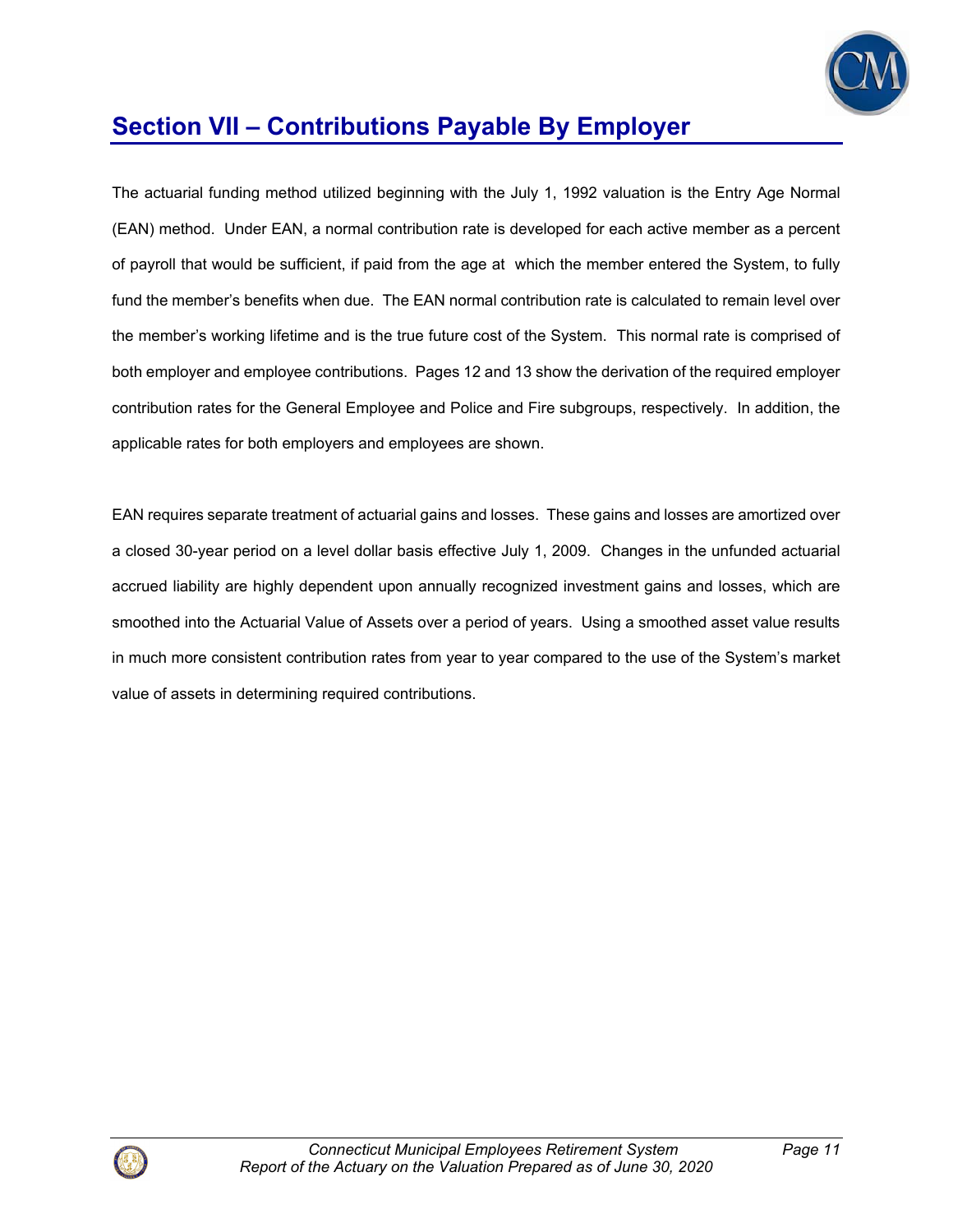

The net unfunded actuarial accrued liability (UAAL) of the System is \$901.4 million as of June 30, 2020 and is to be amortized on a level dollar basis over 19 years.

| <b>Group</b>                   | <b>Employer</b><br><b>Normal Cost</b><br>Rate | <b>Amortization</b><br>of Unfunded<br><b>Accrued</b><br><b>Liability</b> | <b>Total</b><br><b>Employer</b><br><b>Contribution</b><br>Rate* | <b>Employer</b><br><b>Contribution</b><br><b>Rate for FYE</b><br>2022 Using<br>Rate<br>Smoothing* |
|--------------------------------|-----------------------------------------------|--------------------------------------------------------------------------|-----------------------------------------------------------------|---------------------------------------------------------------------------------------------------|
| <b>General Employees:</b>      |                                               |                                                                          |                                                                 |                                                                                                   |
| <b>With Social Security</b>    | 7.05%                                         | 11.64%                                                                   | 18.69%                                                          | 16.44%                                                                                            |
| <b>Without Social Security</b> | 6.88%                                         | 16.55%                                                                   | 23.43%                                                          | 19.02%                                                                                            |
| Police and Fire:               |                                               |                                                                          |                                                                 |                                                                                                   |
| <b>With Social Security</b>    | 11.14%                                        | 13.96%                                                                   | 25.10%                                                          | 22.45%                                                                                            |
| <b>Without Social Security</b> | 10.97%                                        | 15.57%                                                                   | 26.54%                                                          | 23.59%                                                                                            |

The table below summarizes the 2021-2022 fiscal year required employer contribution rates.

**\*** Note that the Total Employer Contribution Rates shown in the table above do not reflect future increases in member contribution rates nor include the annual prior service amortization payments required.

Smoothing into the higher ultimate contribution requirements will result in additional future amortization costs. The forecast of future expected employer contributions rates, which reflect future increases in member contribution rates, are as follows:

|                                                     | 2020<br><b>Valuation</b><br><b>Rates for FYE</b><br>2022 | <b>Expected</b><br><b>Rates for FYE</b><br>2023 | <b>Expected</b><br><b>Rates for FYE</b><br>2024 | <b>Expected</b><br><b>Rates for</b><br><b>FYE 2025</b> |
|-----------------------------------------------------|----------------------------------------------------------|-------------------------------------------------|-------------------------------------------------|--------------------------------------------------------|
| General Employees with<br>Social Security           | 16.44%                                                   | 17.44%                                          | 18.02%                                          | 17.53%                                                 |
| <b>General Employees</b><br>without Social Security | 19.02%                                                   | 21.16%                                          | 23.30%                                          | 22.81%                                                 |
| Police and Fire with<br>Social Security             | 22.45%                                                   | 23.46%                                          | 24.48%                                          | 23.99%                                                 |
| Police and Fire without<br>Social Security          | 23.59%                                                   | 24.77%                                          | 25.95%                                          | 25.46%                                                 |

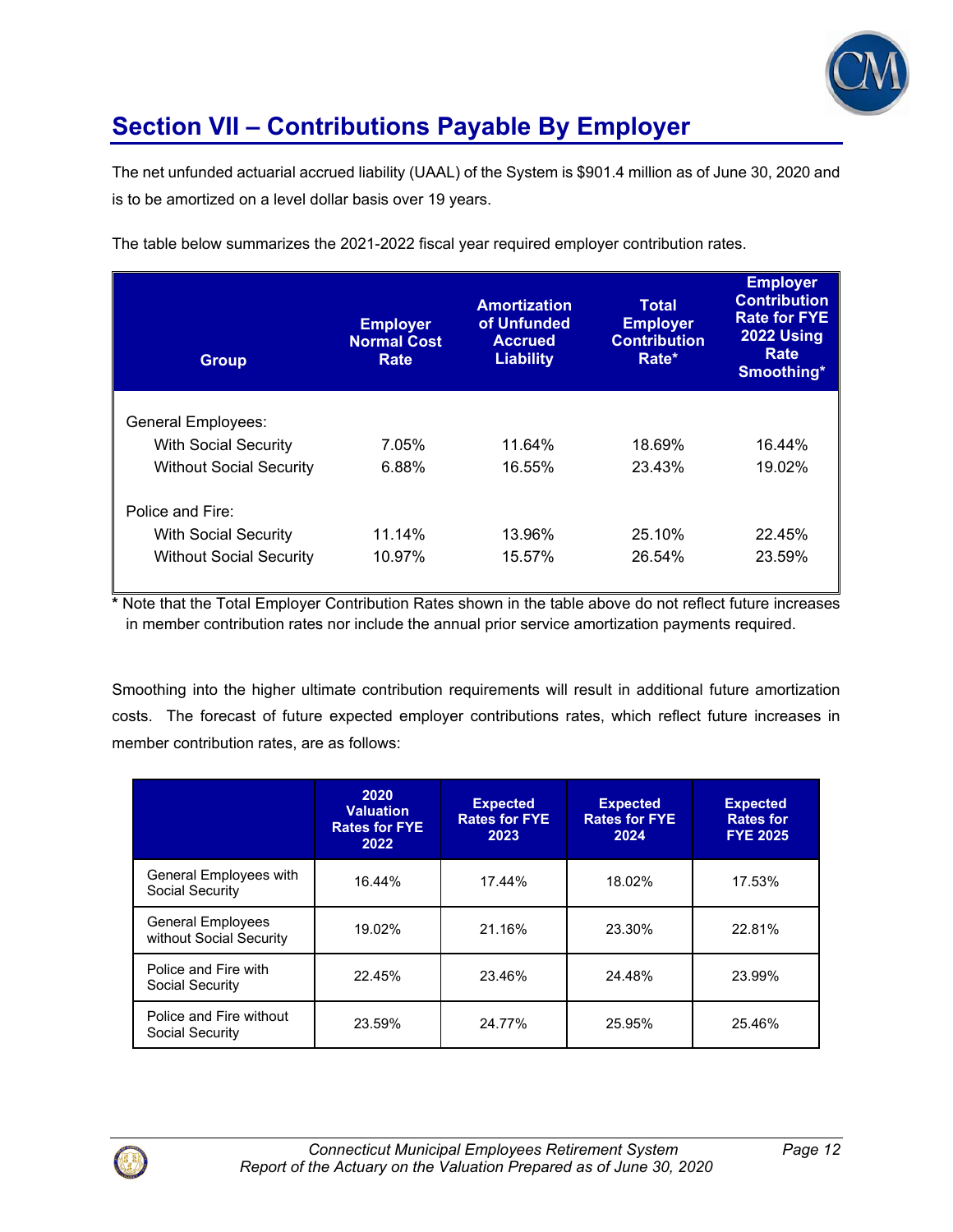

#### **Development of Total Employer Contribution Rates**

#### **General Employees**

#### **Effective July 1, 2021**

|                                                                         | <b>Contributions Expressed as a Percent of Payroll</b> |                                                  |  |  |  |
|-------------------------------------------------------------------------|--------------------------------------------------------|--------------------------------------------------|--|--|--|
| <b>Contributions for</b>                                                | <b>Members with</b><br><b>Social Security</b>          | <b>Members without</b><br><b>Social Security</b> |  |  |  |
| Normal Cost:                                                            |                                                        |                                                  |  |  |  |
| <b>Service Retirement benefits</b>                                      | 10.29%                                                 | 12.45%                                           |  |  |  |
| Disability benefits                                                     | 0.02                                                   | 0.03                                             |  |  |  |
| Survivor benefits                                                       | 0.19                                                   | 0.23                                             |  |  |  |
| Total                                                                   | 10.50%                                                 | 12.71%                                           |  |  |  |
|                                                                         |                                                        |                                                  |  |  |  |
| <b>Member Contributions</b>                                             | 3.75%                                                  | 6.50%                                            |  |  |  |
| Less future refunds                                                     | (0.30)                                                 | (0.67)                                           |  |  |  |
| Available for benefits                                                  | 3.45%                                                  | 5.83%                                            |  |  |  |
|                                                                         |                                                        |                                                  |  |  |  |
| <b>Employer Normal Cost</b>                                             | 7.05%                                                  | 6.88%                                            |  |  |  |
| 19-Year Amortization of Unfunded                                        |                                                        |                                                  |  |  |  |
| Actuarial Accrued Liability (percentage                                 |                                                        |                                                  |  |  |  |
| of payroll under level dollar method)                                   | 11.64%                                                 | 16.55%                                           |  |  |  |
|                                                                         |                                                        |                                                  |  |  |  |
| Total Employer Contribution Rate*                                       | 18.69%                                                 | 23.43%                                           |  |  |  |
| <b>Employer Contribution Rate for FYE</b><br>2022 Using Rate Smoothing* | 16.44%                                                 | 19.02%                                           |  |  |  |

\* Note that the Total Employer Contribution Rates shown in the table above do not include the annual prior service amortization payments required, if any.

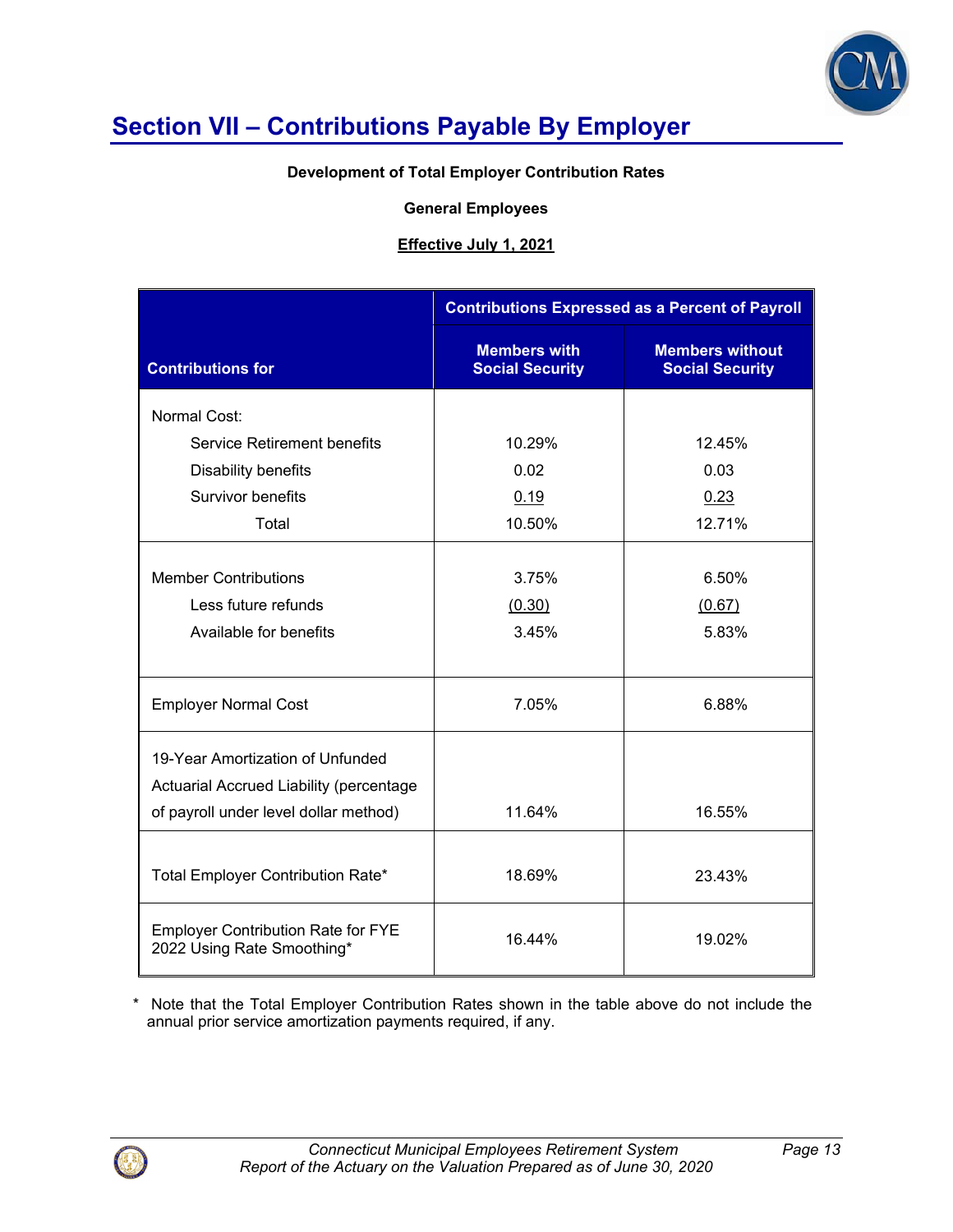

### **Development of Total Employer Contribution Rates**

#### **Police and Fire**

### **Effective July 1, 2021**

|                                                                         | <b>Contributions Expressed as a Percent of Payroll</b> |                                                  |  |
|-------------------------------------------------------------------------|--------------------------------------------------------|--------------------------------------------------|--|
| <b>Contributions for</b>                                                | <b>Members with</b><br><b>Social Security</b>          | <b>Members without</b><br><b>Social Security</b> |  |
| Normal Cost:                                                            |                                                        |                                                  |  |
| Service Retirement benefits                                             | 12.58%                                                 | 15.28%                                           |  |
| Disability benefits                                                     | 1.94                                                   | 1.67                                             |  |
| Survivor benefits                                                       | 0.28                                                   | 0.37                                             |  |
| Total                                                                   | 14.80%                                                 | 17.32%                                           |  |
|                                                                         |                                                        |                                                  |  |
| <b>Member Contributions</b>                                             | 3.75%                                                  | 6.50%                                            |  |
| Less future refunds                                                     | (0.09)                                                 | (0.15)                                           |  |
| Available for benefits                                                  | 3.66%                                                  | 6.35%                                            |  |
|                                                                         |                                                        |                                                  |  |
| <b>Employer Normal Cost</b>                                             | 11.14%                                                 | 10.97%                                           |  |
| 19-Year Amortization of Unfunded                                        |                                                        |                                                  |  |
| Actuarial Accrued Liability (percentage                                 |                                                        |                                                  |  |
| of payroll under level dollar method)                                   | 13.96%                                                 | 15.57%                                           |  |
|                                                                         |                                                        |                                                  |  |
| Total Employer Contribution Rate*                                       | 25.10%                                                 | 26.54%                                           |  |
|                                                                         |                                                        |                                                  |  |
| <b>Employer Contribution Rate for FYE</b><br>2022 Using Rate Smoothing* | 22.45%                                                 | 23.59%                                           |  |

\* Note that the Total Employer Contribution Rates shown in the table above do not include the annual prior service amortization payments required, if any.

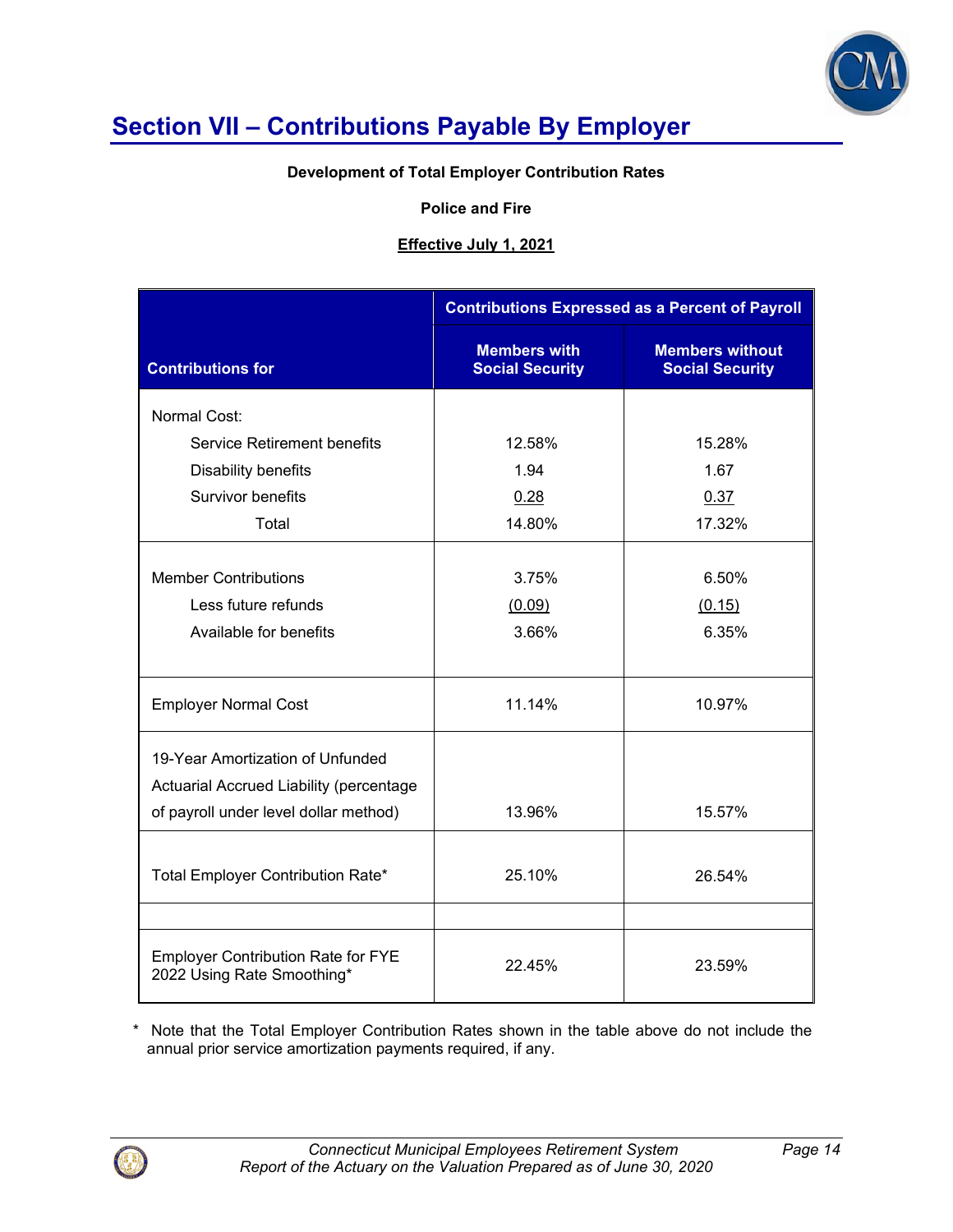

# **Section VIII – Accounting Information**

The information required under Government Accounting Standards Board (GASB) Statements No. 67 and

68 will be issued in separate reports. The following information is provided for informational purposes only.

1. The following is a distribution of the number of employees by type of membership.

| <b>GROUP</b>                                                                                                                              | <b>NUMBER</b>  |
|-------------------------------------------------------------------------------------------------------------------------------------------|----------------|
| Retirees and beneficiaries currently<br>receiving benefits<br>Terminated employees entitled to<br>benefits but not yet receiving benefits | 7,933          |
| Vested<br>Non-vested                                                                                                                      | 1,358<br>3,573 |
| Active plan members                                                                                                                       | 9,459          |
| Total                                                                                                                                     | 22,323         |

#### **NUMBER OF ACTIVE AND RETIRED MEMBERS AS OF JUNE 30, 2020**

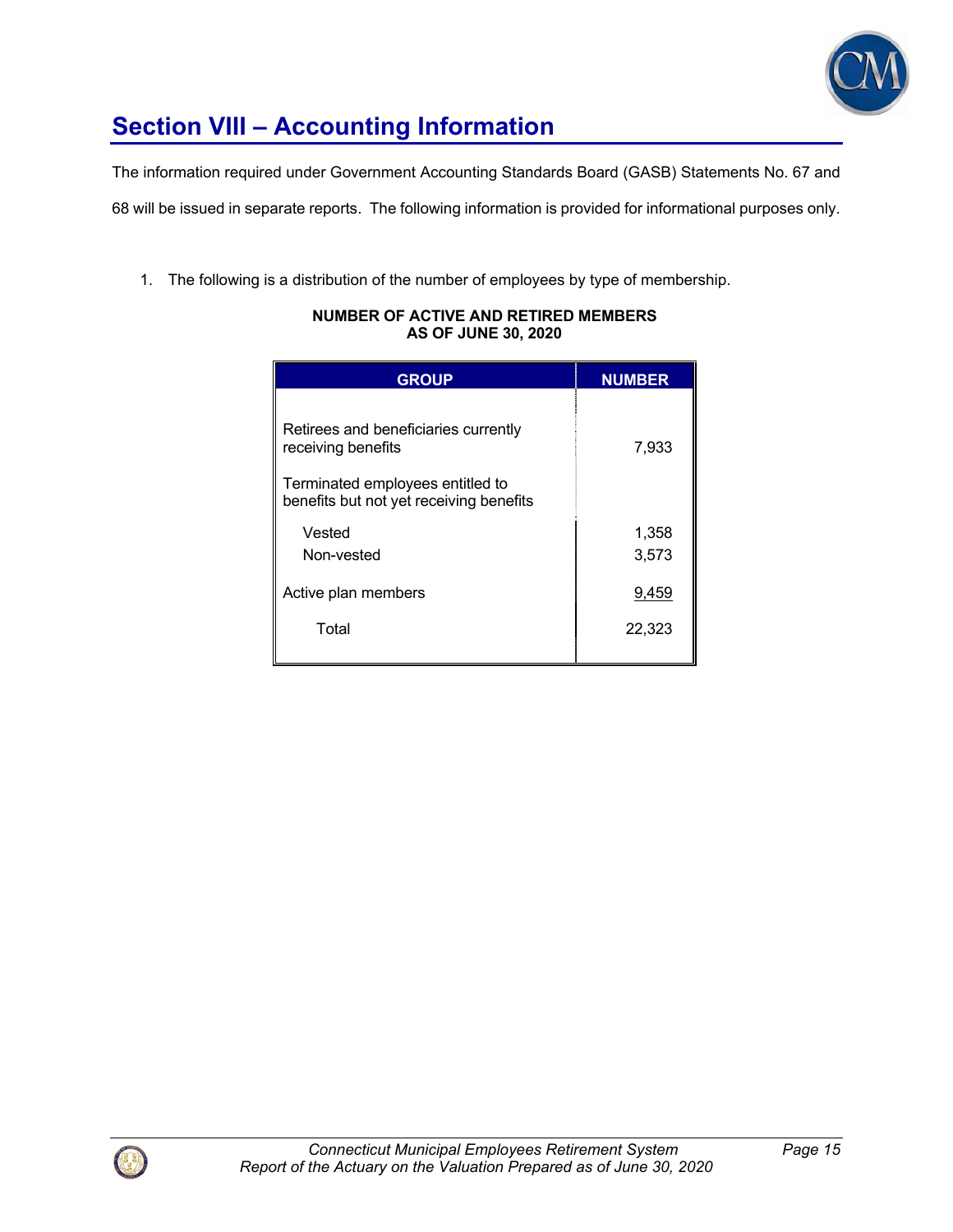

# **Section VIII – Accounting Information**

2. Additional information as of July 1, 2020 follows.

### **ASSUMPTIONS AND METHODS**

| Valuation date                | 7/1/2020                                                                                                                                   |
|-------------------------------|--------------------------------------------------------------------------------------------------------------------------------------------|
| Actuarial cost method         | Entry Age Normal                                                                                                                           |
| Amortization method           | Level dollar, closed                                                                                                                       |
| Remaining amortization period | 19 years                                                                                                                                   |
| Asset valuation method        | Smoothed market with 20% recognition<br>of investment gains and losses                                                                     |
| Actuarial assumptions:        |                                                                                                                                            |
| Investment rate return*       | 7.00%, net of investment related expenses                                                                                                  |
| Projected salary increases*   | $3.50 - 10.00\%$                                                                                                                           |
| Cost-of-living adjustments    | 2.5% for those retiring on or after<br>January 1, 2002; for retirements prior to<br>January 1, 2002 2.5% up to age 65, 3.25%<br>afterwards |
| Social Security Wage Base     | $3.00\%$                                                                                                                                   |
| * Includes inflation at       | 2.50%                                                                                                                                      |
|                               |                                                                                                                                            |

3. The actuarial accrued liability of the System as of July 1, 2020 is as follows:

### **ACTUARIAL ACCRUED LIABILITY**

| <b>Actuarial Accrued Liability:</b>                     |                  |  |  |
|---------------------------------------------------------|------------------|--|--|
| Actives                                                 | \$1,443,241,211  |  |  |
| Retirees and beneficiaries currently receiving benefits | 2,253,301,304    |  |  |
| Terminated members not yet receiving benefits           |                  |  |  |
| Vested                                                  | 158.639.369      |  |  |
| Non-vested                                              | 6,418,619        |  |  |
| Total actuarial accrued liability                       | \$ 3,861,600,503 |  |  |
| Actuarial Value of Assets                               | 2,951,955,488    |  |  |
| Unfunded Actuarial Accrued Liability                    | 909.645.015      |  |  |



*Connecticut Municipal Employees Retirement System Page 16 Report of the Actuary on the Valuation Prepared as of June 30, 2020*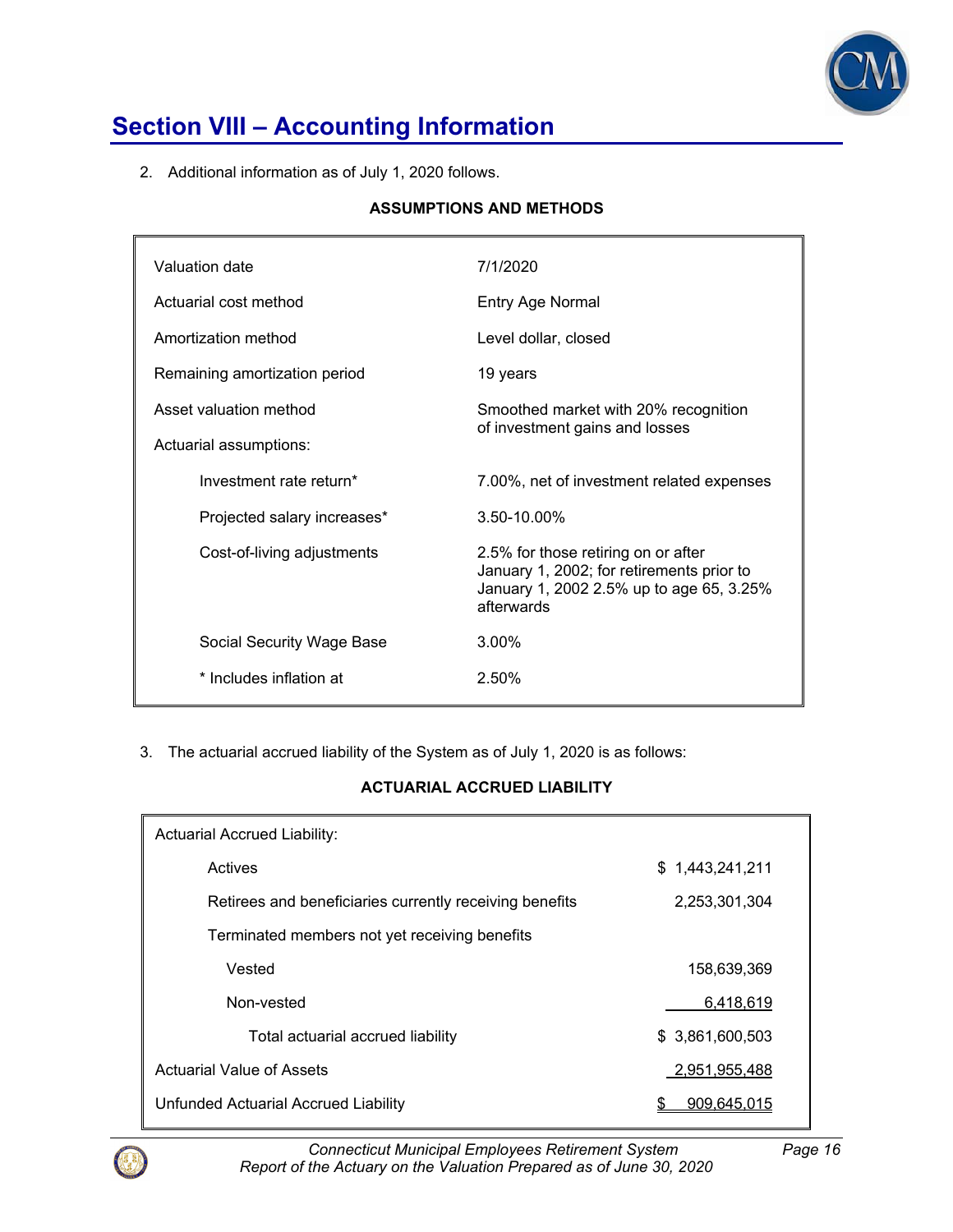

# **Section IX – Experience**

Actual experience will never (except by coincidence) coincide exactly with assumed experience. It is assumed that gains and losses will be in balance over a period of years, but sizable year to year fluctuations are common. Detail on the derivation of the experience gain (loss) for the year ended June 30, 2020 is shown below.

|     |                                                                                                         | \$ millions |
|-----|---------------------------------------------------------------------------------------------------------|-------------|
|     | (1) Unfunded actuarial accrued liability (UAAL) as of 6/30/2019:                                        | \$913.0     |
| (2) | Total Normal Cost for fiscal year 2019-2020:                                                            | 81.8        |
| (3) | Total contributions for fiscal year 2019-2020:                                                          | 130.1       |
| (4) | Interest accrual: $[[(1) + (2)] \times .07] - [(3) \times .0344]$                                       | 65.1        |
| (5) | Expected UAAL as of $6/30/2020$ : $(1) + (2) - (3) + (4)$                                               | \$929.8     |
| (6) | UAAL of new entities as of 6/30/2020:                                                                   | 0.0         |
| (7) | Changes in assumptions:                                                                                 | 0.0         |
| (8) | Expected UAAL as of $6/30/2020$ : $(5) + (6) + (7)$                                                     | \$929.8     |
| (9) | Actual UAAL as of 6/30/2020:                                                                            | \$909.6     |
|     | $(10)$ Gain/(loss): $(8) - (9)$                                                                         | \$20.2      |
|     | (11) Gain/(loss) as percent of actuarial accrued liabilities<br>as of July 1, 2019: (\$3,780.8 million) | $0.5\%$     |

### Gain/(loss) by primary source (\$ millions)

| Investment Return                | \$(54.4) |
|----------------------------------|----------|
| <b>Post-Retirement Mortality</b> | (1.3)    |
| Other Demographic Experience     | 75.9     |
| Net Experience Gain/(Loss)       | \$20.2   |

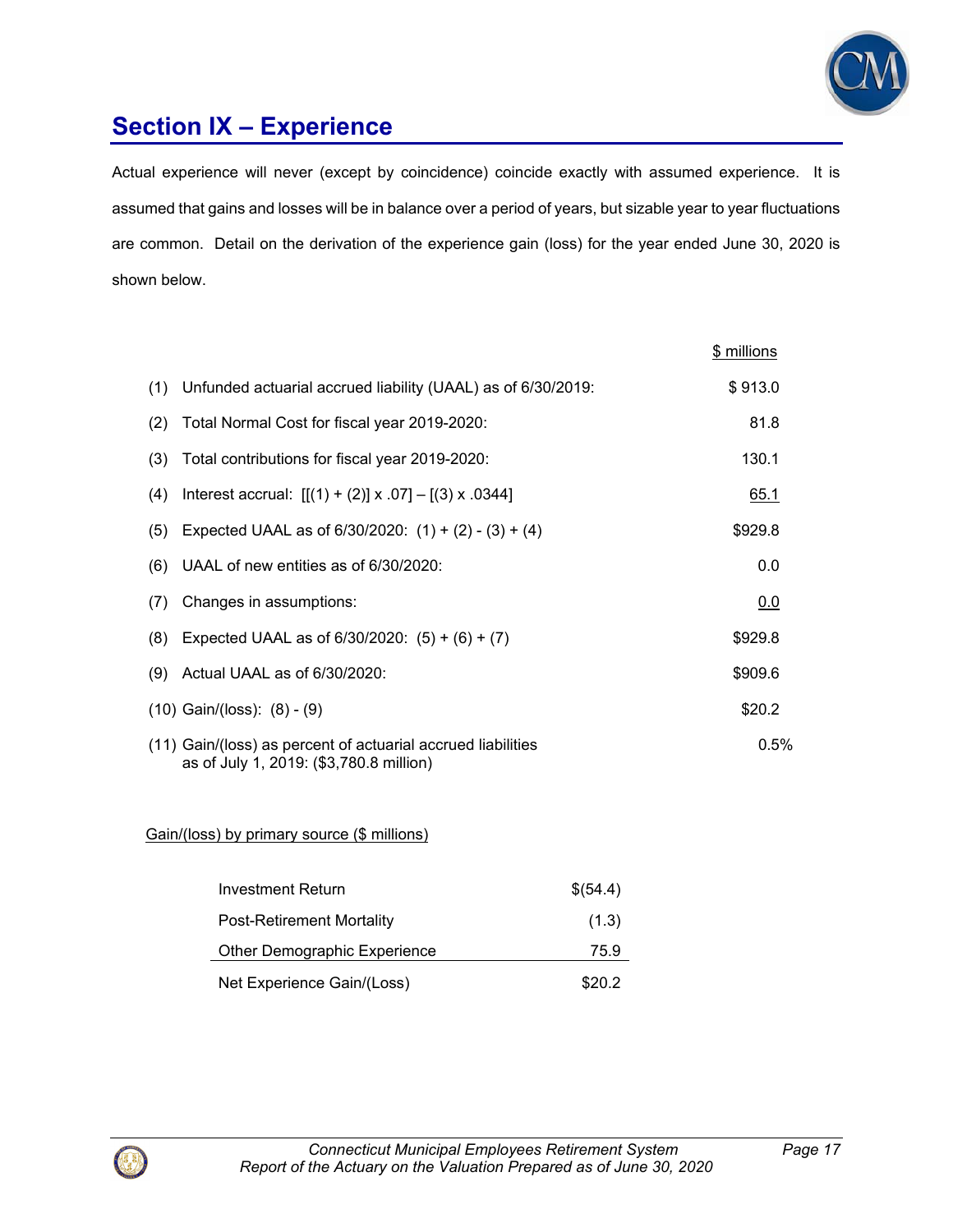

#### *Overview*

Actuarial Standards of Practice (ASOP) No. 51, issued by the Actuarial Standards Board, provides guidance on assessing and disclosing risks related to pension plan funding. This guidance is binding on all credentialed actuaries practicing in the United States. This standard was issued as final in September 2017 with application to measurement dates on or after November 1, 2018.

The term "risk" frequently has a negative connotation, but from an actuarial perspective, it may be thought of as simply the fact that what actually happens in the real world will not always match what was expected, based on actuarial assumptions. Of course, when actual experience is better than expected, the favorable risk is easily absorbed. The risk of unfavorable experience will likely be unpleasant, and so there is an understandable focus on aspects of risk that are negative.

Risk usually can be reduced or eliminated at some cost. Consumers, for example, buy auto and home insurance to reduce the risk of accidents or catastrophes. Another way to express this concept, however, is that there is generally some reward for assuming risk. Thus, retirement plans invest not just in US Treasury bonds which have almost no risk, but also in equities which are considerably riskier – because they have an expected reward of a higher return that justifies the risk.

Under ASOP 51, the actuary is called on to identify the significant risks to the pension plan and provide information to help those sponsoring and administering the plan understand the implications of these risks. In this section, we identify some of the key risks for the System and provide information to help interested parties better understand these risks.

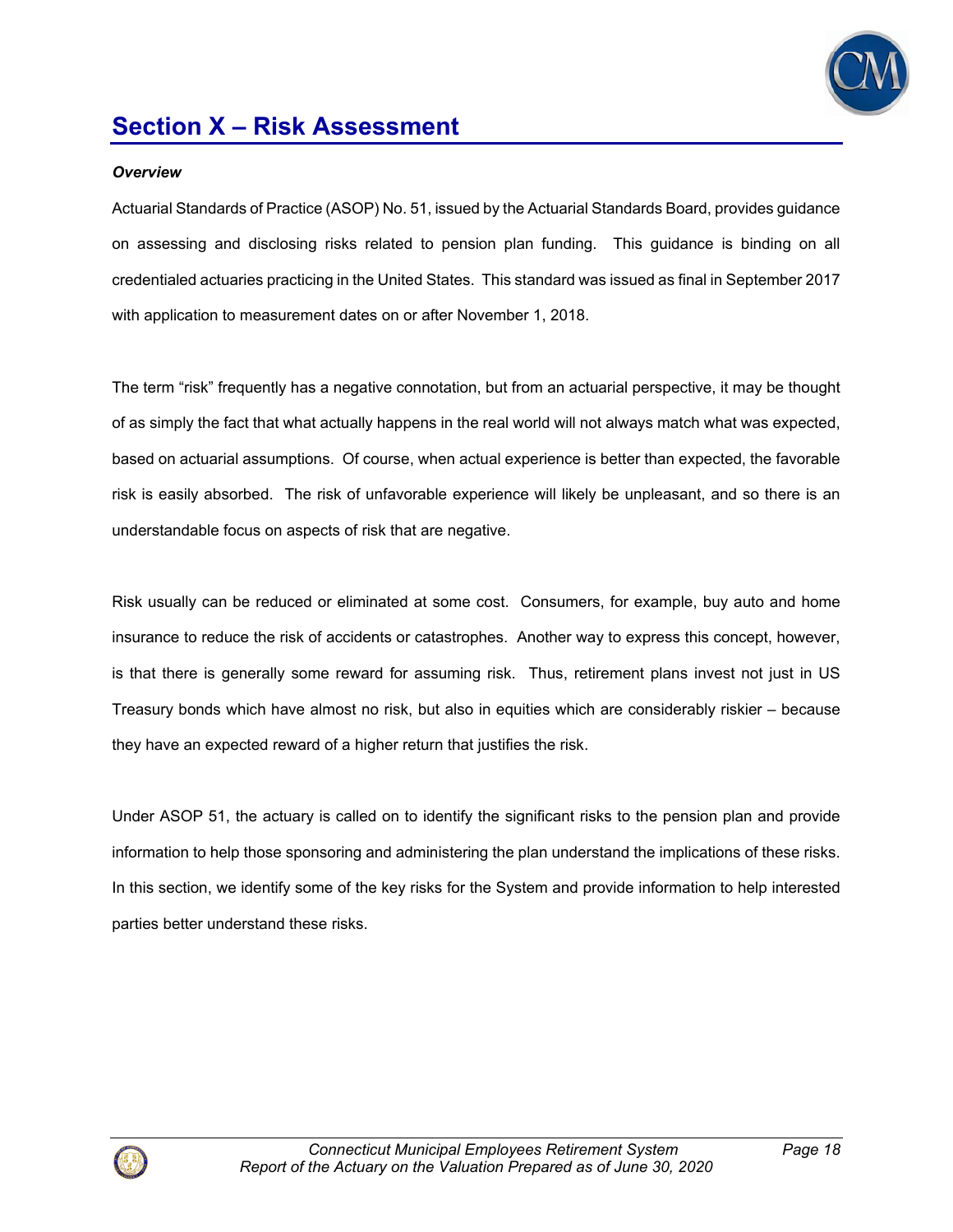

#### *Investment Risk*

The investment return on assets is the most obvious risk – and usually the largest risk – to funding a pension plan. To illustrate the magnitude of this risk, please review the following chart showing the Asset Volatility Ratio (AVR), defined as the market value of assets divided by covered payroll.

| <b>Valuation Date</b><br>June 30 | <b>Market Value of Assets</b> | <b>Covered Payroll</b> | <b>Asset Volatility Ratio</b> |
|----------------------------------|-------------------------------|------------------------|-------------------------------|
| 2018                             | \$2,646,912                   | \$627,953              | 4.22                          |
| 2019                             | 2,731,182                     | 606,943                | 4.50                          |
| 2020                             | 2,734,355                     | 604,611                | 4.52                          |

### **(\$ in thousands)**

The asset volatility ratio is especially useful to compare across plans or through time. It is also frequently useful to consider how the AVR translates into changes in the Required Contribution Rate (actuarially determined employer contribution rate). For example, the following table demonstrates that with an AVR of 4.00, if the market value return is 10% below assumed for the 2021 fiscal year, or -3.00% for the System, there will be an increase in the Required Contribution Rate of 0.77% payroll in the first year. Without asset smoothing or without returns above the expected return in the next five years, the impact on the Required Contribution Rate would be 3.84%. A higher AVR would produce more volatility in the Required Contribution Rate.

| <b>AVR</b> | <b>Unsmoothed</b><br><b>Amortization</b> | <b>Smoothed</b><br><b>Amortization</b> |
|------------|------------------------------------------|----------------------------------------|
| 3.00       | 2.88%                                    | 0.58%                                  |
| 4.00       | 3.84%                                    | 0.77%                                  |
| 5.00       | 4.81%                                    | 0.96%                                  |

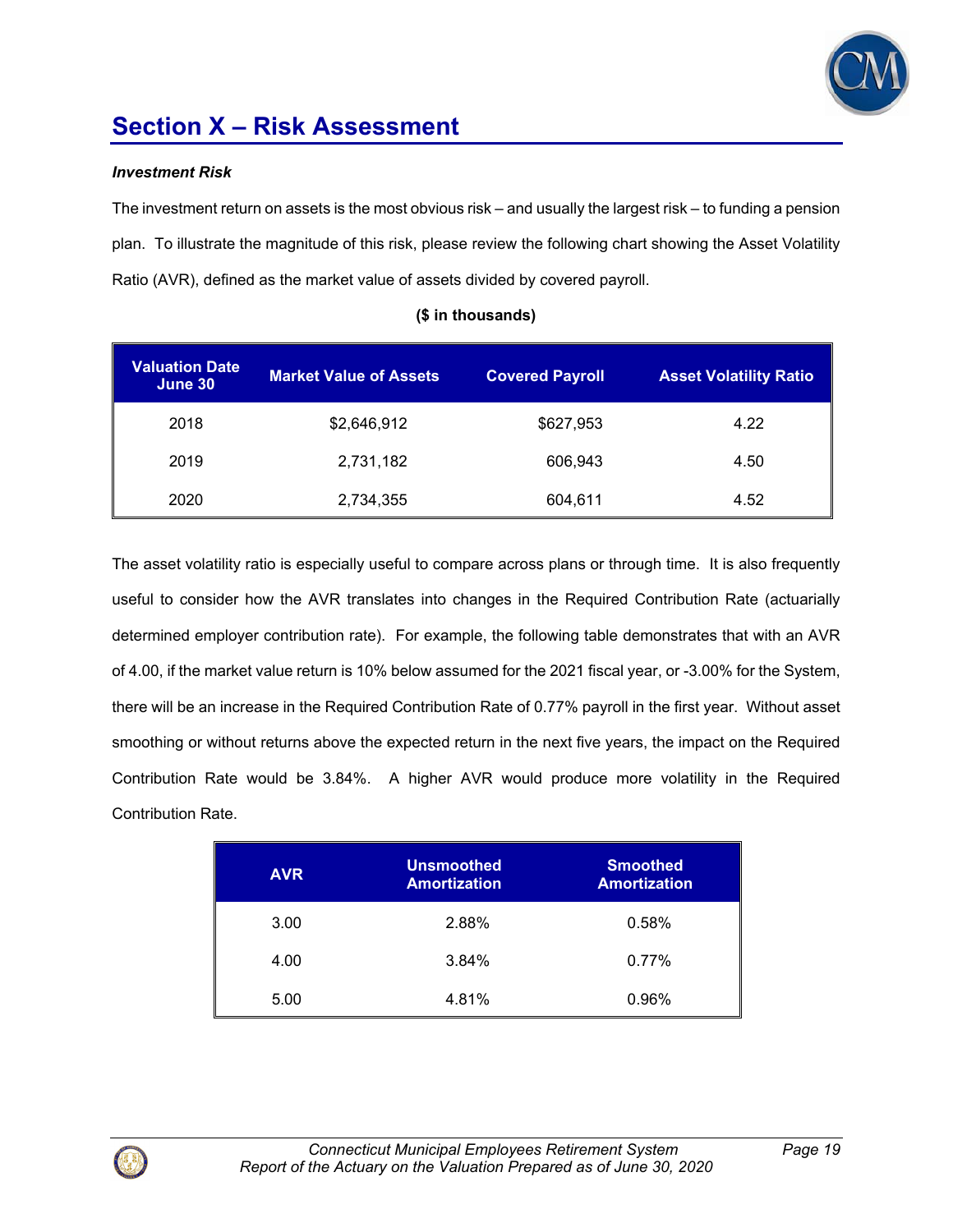

#### *Sensitivity Measures*

Valuations are generally performed with a single set of assumptions that reflects the best estimate of future conditions, in the opinion of the actuary and typically the governing board. Note that under actuarial standards of practice, the set of economic assumptions used for funding must be consistent. To enhance the understanding of the importance of an assumption, a sensitivity test can be performed where the valuation results are recalculated using a different assumption or set of assumptions.

The following tables contains the key measures for the System using the valuation assumption for investment return of 7.00%, along with the results if the assumption were 6.00% or 8.00%. In this analysis, only the investment return assumption is changed. Consequently, there may be inconsistencies between the investment return and other economic assumptions such as inflation or payroll increases. In addition, simply because the valuation results under alternative assumptions are shown here, it should not be implied that CMC believes that either assumption (6.00% or 8.00%) would comply with actuarial standards of practice.

### **(\$ in thousands)**

| As of June 30, 2019      | -1% Discount Rate<br>$(6.00\%)$ | <b>Current Discount Rate</b><br>$(7.00\%)$ | +1 Discount Rate<br>$(8.00\%)$ |
|--------------------------|---------------------------------|--------------------------------------------|--------------------------------|
| <b>Accrued Liability</b> | \$4,334,760                     | \$3,861,601                                | \$3,465,179                    |
| Unfunded Liability       | \$1,382,805                     | \$909.645                                  | \$513,224                      |
| Funded Ratio (AVA)       | 68.1%                           | 76.4%                                      | 85.2%                          |

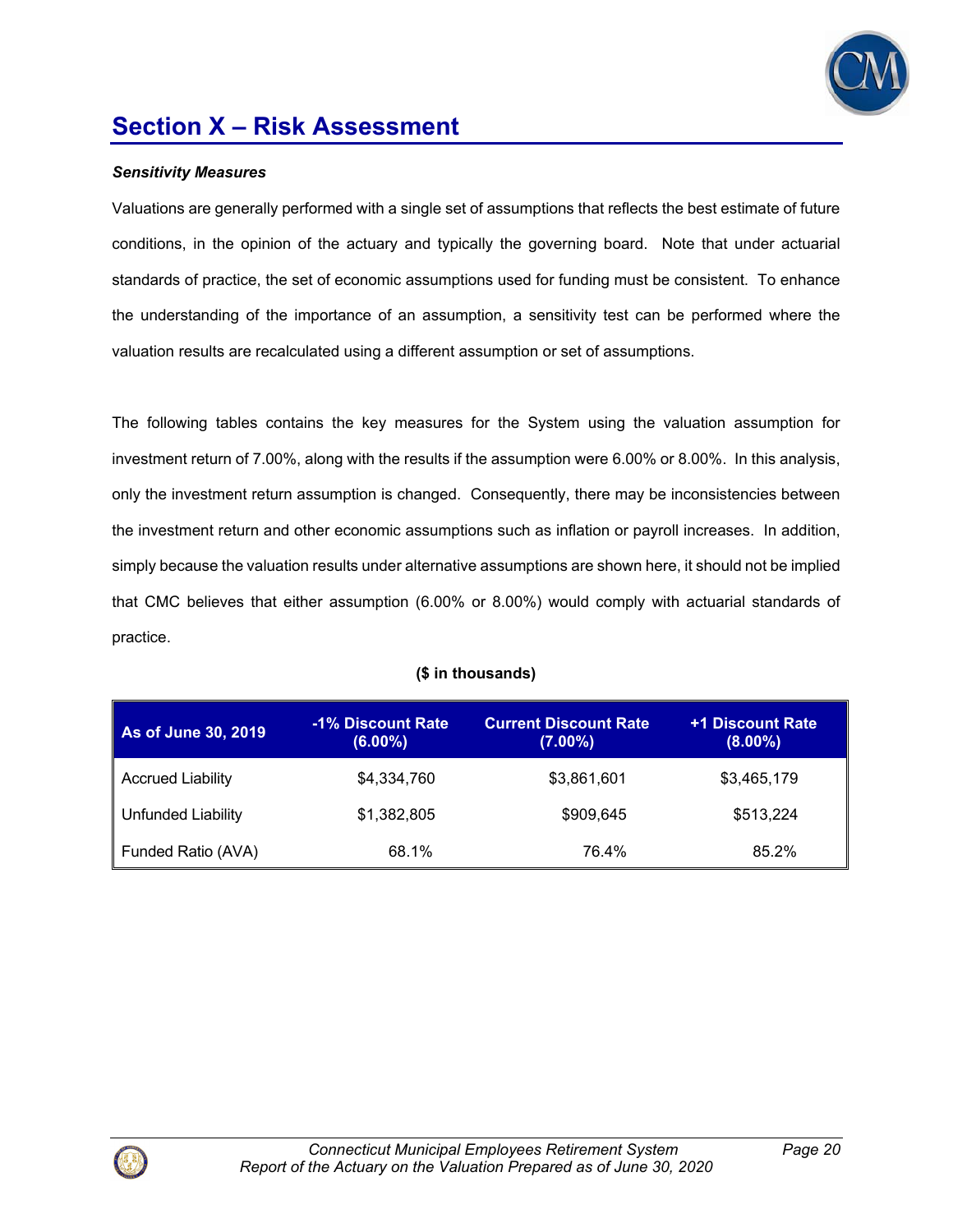

#### *Mortality Risk*

The mortality assumption is a significant assumption for valuation results, second only to the investment assumption in most situations. The System's mortality assumption utilizes a mortality table (with separate rates for males and females, as well as different rates by status) and a projection scale for how the mortality table is expected to improve through time.

The future, however, is not known, and actual mortality improvements may occur at a faster rate than expected, or at a slower rate than expected (or even decline). Although changes in mortality will affect the benefits paid, this assumption is carefully studied during the regular experience studies that the System conducts so that incremental changes can be made to smoothly reflect unfolding experience.

#### *Contribution Risk*

The System is primarily funded by member and employer contributions to the trust fund, together with the earnings on those accumulated contributions. Each year in the valuation, the Required Contribution Rate is determined, based on the System's funding policy. This rate is the sum of the rates for the normal cost for the plan, the amortization of the UAAL, and the administrative expenses. Since the System is obligated to make 100% of the Required Contribution Rate by statute, there is no contribution risk.

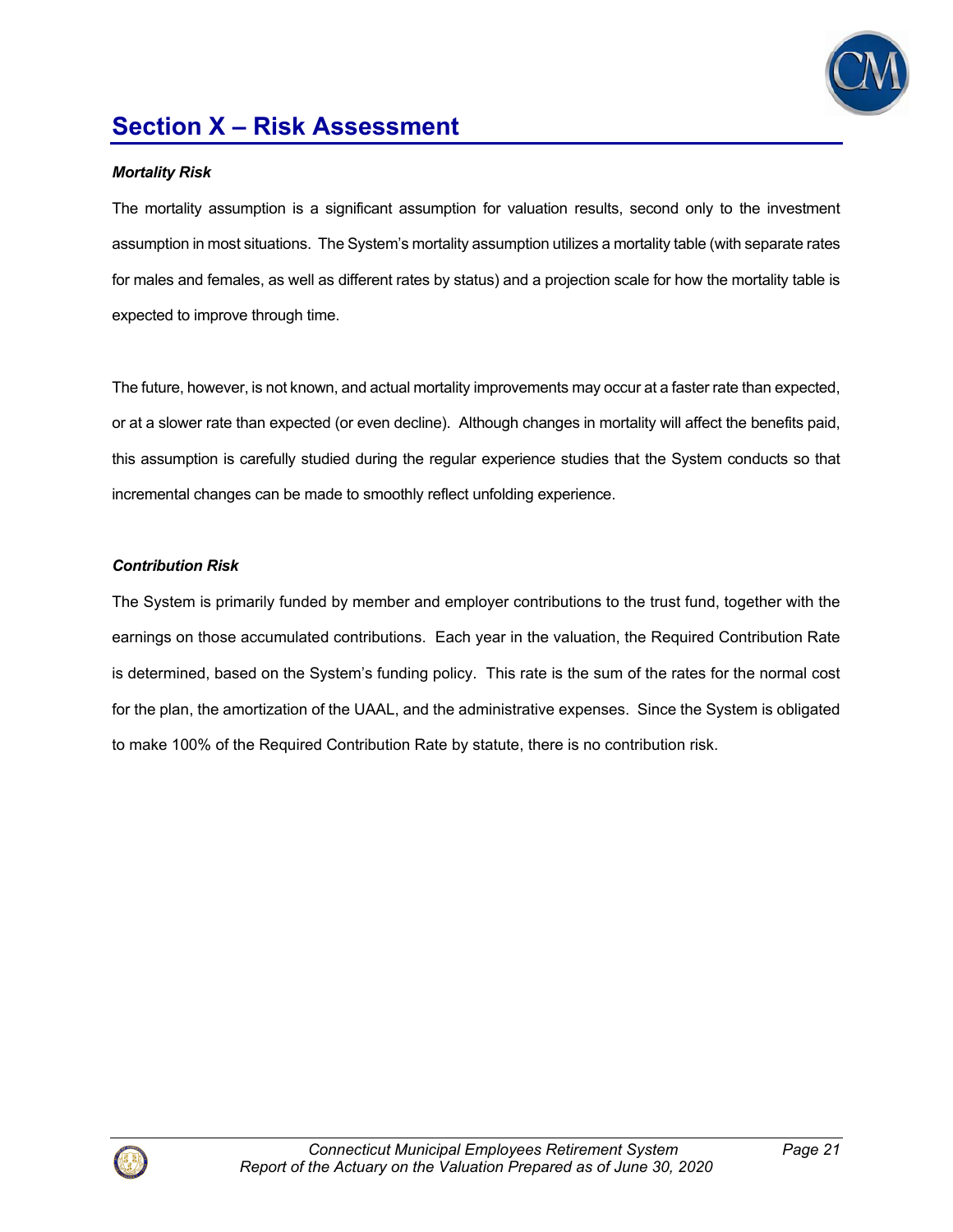

# **Schedule A – Valuation Balance Sheet**

The following valuation balance sheet shows the assets and liabilities of the retirement system as of the current valuation date of July 1, 2020 and, for comparison purposes, as of the immediately preceding valuation date of July 1, 2019. The items shown in the balance sheet are present values actuarially determined as of the relevant valuation date. The development of the actuarial value of assets is presented in Schedule B.

|                                                                                                                       | <b>June 30, 2020</b> | <b>June 30, 2019</b> |
|-----------------------------------------------------------------------------------------------------------------------|----------------------|----------------------|
| <b>ASSETS</b>                                                                                                         |                      |                      |
| Current actuarial value of assets                                                                                     | \$2,951,955,488      | \$2,867,837,999      |
| Future member contributions                                                                                           | 272,231,582<br>\$    | 246,916,216<br>\$    |
| Prospective employer contributions:                                                                                   |                      |                      |
| Normal contributions                                                                                                  | \$<br>446,295,475    | \$<br>471,066,813    |
| Unfunded actuarial accrued liability contributions                                                                    | 909,645,015          | 912,993,626          |
| Total prospective contributions                                                                                       | \$1,355,940,490      | \$1,384,060,439      |
| Total assets                                                                                                          | \$4,580,127,560      | \$4,498,814,654      |
| <b>LIABILITIES</b>                                                                                                    |                      |                      |
| Present value of benefits payable on account of<br>present retired members and beneficiaries                          | \$2,253,301,304      | \$2,204,398,260      |
| Present value of benefits payable on account of<br>active members                                                     | \$2,161,768,268      | \$2,183,062,958      |
| Present value of benefits payable on account of<br>inactive members for service rendered before<br>the valuation date |                      |                      |
| Vested                                                                                                                | 158,639,369<br>\$    | 105, 171, 236<br>\$  |
| Non-vested                                                                                                            | 6,418,619            | 6,182,200            |
| <b>Total liabilities</b>                                                                                              | \$4,580,127,560      | \$4,498,814,654      |

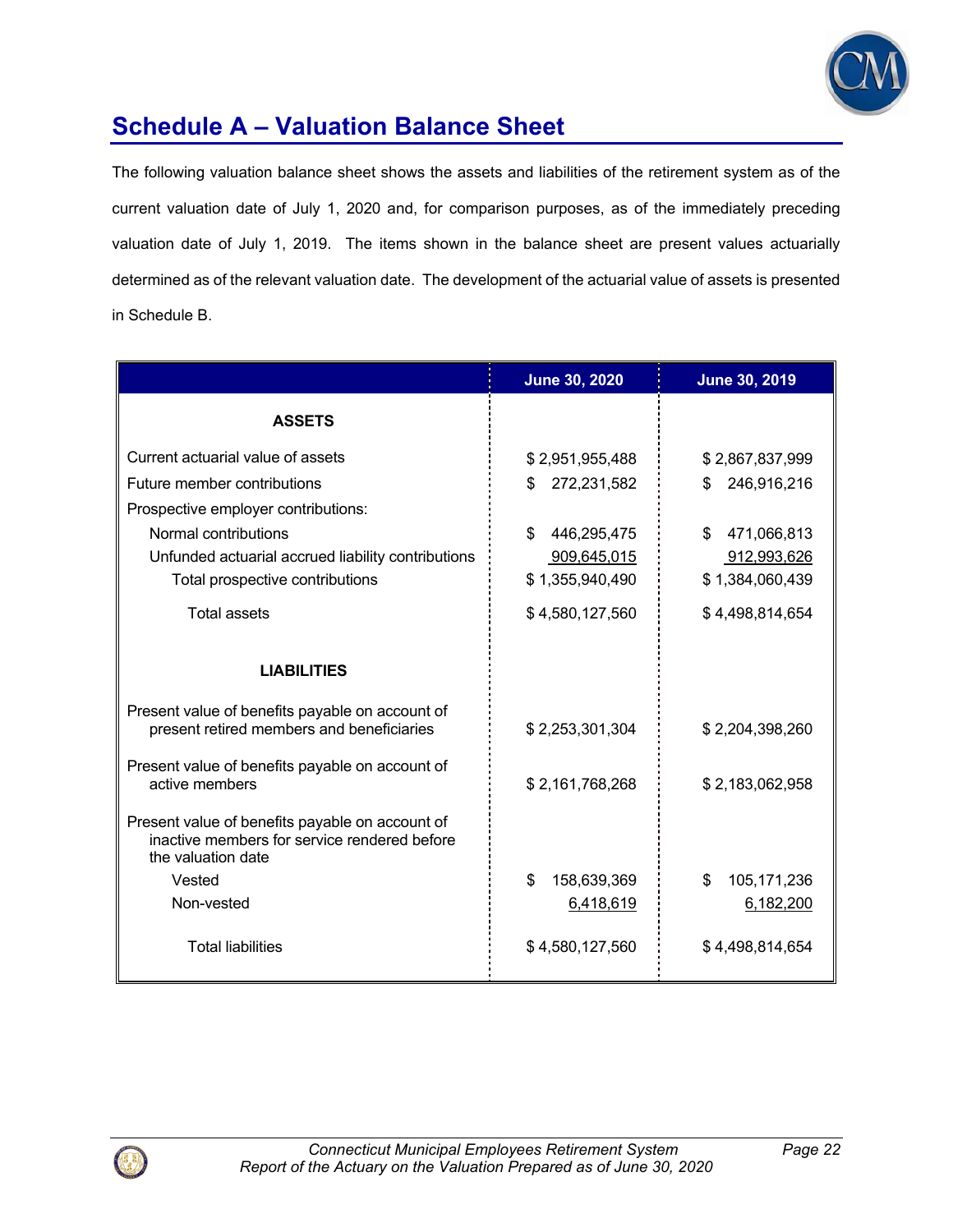

### **Schedule B – Development of Actuarial Value of Assets**

|     |                                                                                                                              | June 30, 2020   | <b>June 30, 2019</b> |
|-----|------------------------------------------------------------------------------------------------------------------------------|-----------------|----------------------|
| (1) | Actuarial Value Beginning of Year*                                                                                           | \$2,867,837,999 | \$2,779,601,460      |
| (2) | Market Value End of Year*                                                                                                    | 2,734,354,911   | 2,731,182,007        |
| (3) | Market Value Beginning of Year                                                                                               | 2,731,182,007   | 2,646,911,708        |
| (4) | Cash Flow                                                                                                                    |                 |                      |
|     | (a) Contributions                                                                                                            | 130,094,392     | 107,983,448          |
|     | (b) Disbursements                                                                                                            | (190, 797, 811) | (180, 366, 991)      |
|     | (c) Other                                                                                                                    | 576,823         | 2,652,562            |
|     | (d) Net: $(4)(a) + (4)(b) + (4)(c)$                                                                                          | (60, 126, 596)  | (69, 730, 981)       |
| (5) | Investment Income                                                                                                            |                 |                      |
|     | (a) Market Total: $(2) - (3) - (4)(d)$                                                                                       | 63,299,500      | 154,001,280          |
|     | (b) Assumed Rate                                                                                                             | 7.00%           | 7.00%                |
|     | (c) Amount for Immediate Recognition:<br>$[(1) \times (5)(b)] + [(4)(d)] \times (5)(b) \times 0.5$                           | 198,644,229     | 192,131,518          |
| (6) | Expected Actuarial Value End of Year:<br>$(1) + (4)(d) + (5)(c)$                                                             | \$3,006,355,632 | \$2,902,001,997      |
| (7) | Phased-In Recognition of Investment Income                                                                                   |                 |                      |
|     | (a) Difference between Market &<br>Expected Actuarial Value: $(2) - (6)$                                                     | (272,000,721)   | (170, 819, 990)      |
|     | (b) 20% of Difference: $0.2 \times (7)(a)$                                                                                   | (54, 400, 144)  | (34, 163, 998)       |
| (8) | Preliminary Actuarial Value End of Year: (6) + (7)(b)                                                                        | 2,951,955,488   | 2,867,837,999        |
| (9) | Final Actuarial Value End of Year Using 20% Corridor:<br>Greater of $[(8)$ and $.8 \times (2)]$ , but no more than 1.2 x (2) | 2,951,955,488   | 2,867,837,999        |
|     | (10) Difference Between Market & Actuarial Value: $(2) - (9)$                                                                | \$(217,600,577) | \$(136,655,992)      |
|     | (11) Rate of Return on Actuarial Value                                                                                       | 5.08%           | 5.76%                |

\* Before corridor constraints, if applicable.

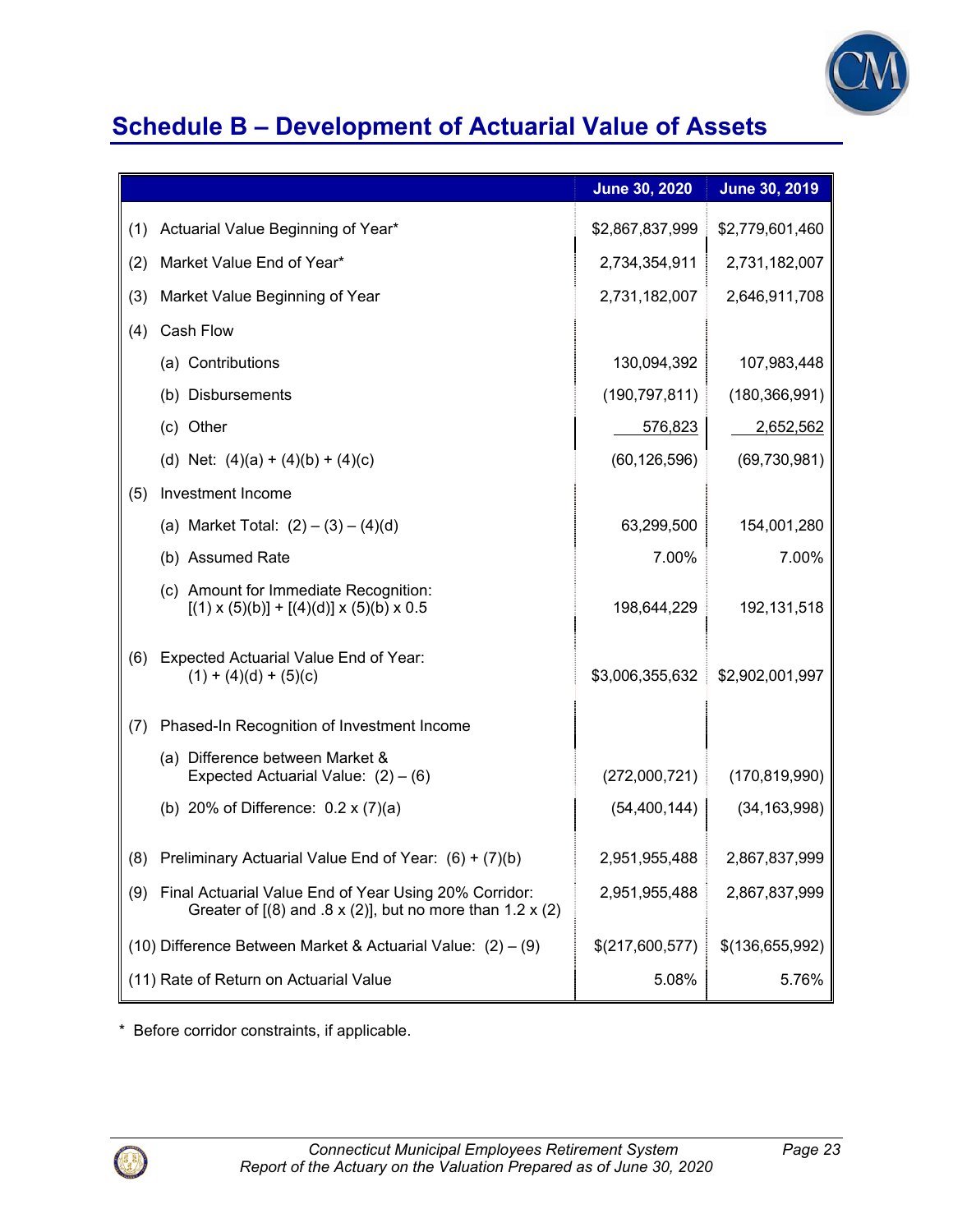

## **Schedule C – Summary of Receipts and Disbursements**

 **(Market Value)**

|                                                    | <b>YEAR ENDING</b>                           |                                             |
|----------------------------------------------------|----------------------------------------------|---------------------------------------------|
|                                                    | <b>June 30, 2020</b>                         | <b>June 30, 2019</b>                        |
| Receipts for the Year                              |                                              |                                             |
| Contributions:<br>Members<br>Municipal<br>Subtotal | \$27,415,851<br>102,678,541<br>\$130,094,392 | \$24,613,051<br>83,370,397<br>\$107,983,448 |
| Investment Earnings (net of expenses)              | 63,299,500                                   | 154,001,280                                 |
| Other                                              | 576,823                                      | 2,652,562                                   |
| <b>TOTAL</b>                                       | \$193,970,715                                | \$264,637,290                               |
| Disbursements for the Year                         |                                              |                                             |
| <b>Benefit Payments</b>                            | \$188,550,062                                | \$178,617,633                               |
| <b>Refunds to Members</b>                          | 1,515,640                                    | 1,749,358                                   |
| Other                                              | 732,109                                      | O                                           |
| Total                                              | \$190,797,811                                | \$180,366,991                               |
| <b>Excess of Receipts over Disbursements</b>       | \$3,172,904                                  | \$84,270,299                                |
| <b>Reconciliation of Asset Balances</b>            |                                              |                                             |
| Asset Balance as of the Beginning of Year          | \$2,731,182,007                              | \$2,646,911,708                             |
| Beginning of Year Audit Adjustment                 | 0                                            | 0                                           |
| <b>Excess of Receipts over Disbursements</b>       | 3,172,904                                    | 84,270,299                                  |
| Asset Balance as of the End of Year                | \$2,734,354,911                              | \$2,731,182,007                             |
| Rate of Return                                     | 2.34%                                        | 5.90%                                       |

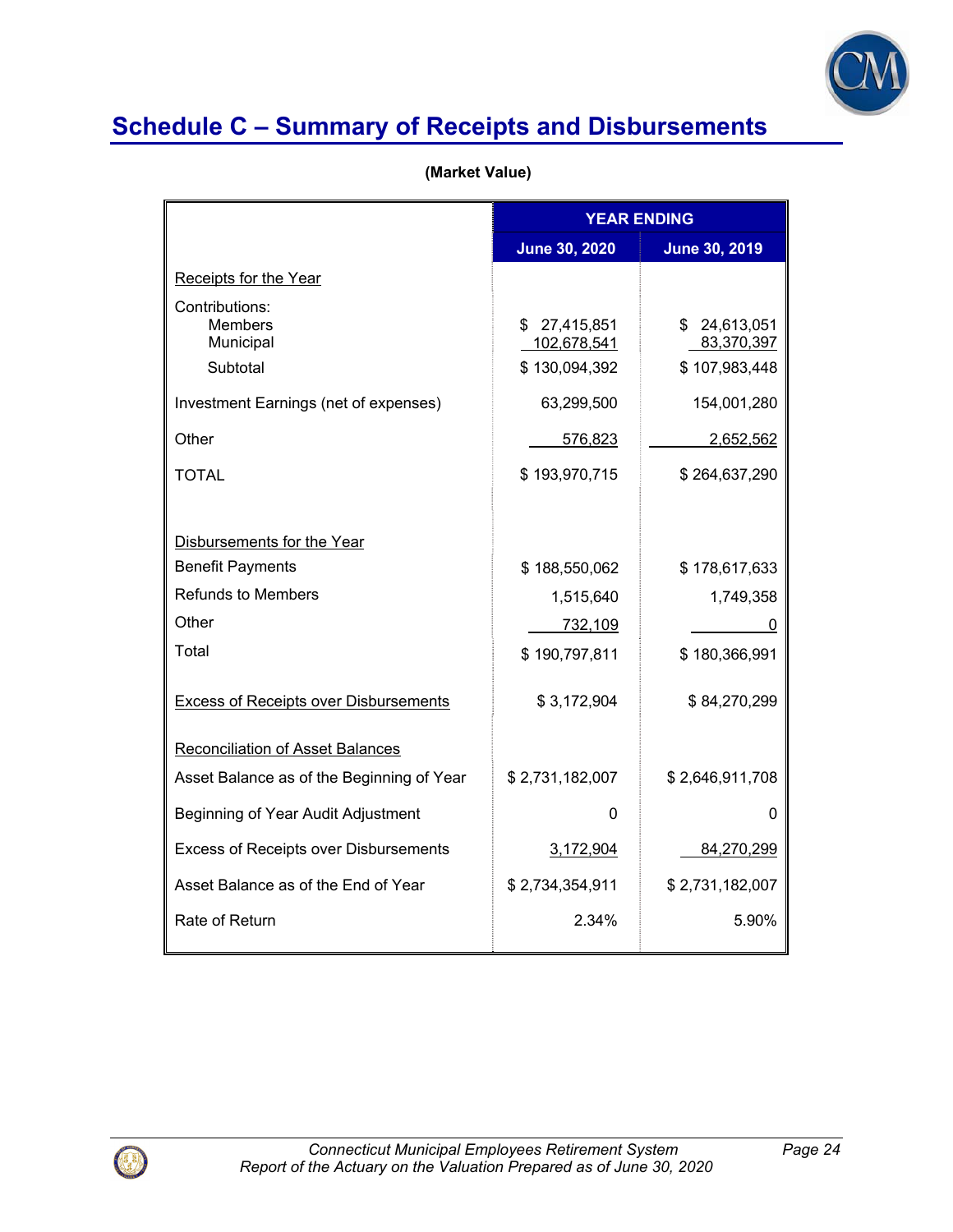

### **Schedule D – Outline of Actuarial Assumptions and Methods**

Adopted or reaffirmed by the Commission for the June 30, 2018 and later valuations based on the experience investigation report for the five-year period ending June 30, 2017 which can be found at on the Office of the State Comptroller - Retirement Services Division website.

**VALUATION INTEREST RATE:** 7.00% per annum, compounded annually, net of expenses.

**SALARY INCREASES:** Representative values of assumed annual rates of salary increase are as follows:

|                | <b>Annual Rates of</b>             |                                          |                          |                                    |                                          |
|----------------|------------------------------------|------------------------------------------|--------------------------|------------------------------------|------------------------------------------|
|                | <b>Merit &amp; Seniority</b>       |                                          |                          | <b>Increase Next Year</b>          |                                          |
| <b>Service</b> | <b>General</b><br><b>Employees</b> | <b>Firemen &amp;</b><br><b>Policemen</b> | <b>Base</b><br>(Economy) | <b>General</b><br><b>Employees</b> | <b>Firemen &amp;</b><br><b>Policemen</b> |
| 0              | 3.50%                              | 7.00%                                    | $3.00\%$                 | 6.50%                              | 10.00%                                   |
| 5              | 2.40%                              | 3.50%                                    | $3.00\%$                 | 5.40%                              | 6.50%                                    |
| 10             | 1.70%                              | 1.90%                                    | $3.00\%$                 | 4.70%                              | 4.90%                                    |
| 15             | 1.35%                              | 1.50%                                    | 3.00%                    | 4.35%                              | 4.50%                                    |
| 20             | 1.10%                              | 1.38%                                    | $3.00\%$                 | 4.10%                              | 4.38%                                    |
| 25             | 0.85%                              | 1.12%                                    | $3.00\%$                 | 3.85%                              | 4.12%                                    |
| 30             | 0.60%                              | 0.70%                                    | 3.00%                    | 3.60%                              | 3.70%                                    |
| 35             | 0.50%                              | 0.50%                                    | 3.00%                    | 3.50%                              | 3.50%                                    |
| 40             | 0.50%                              | 0.50%                                    | 3.00%                    | 3.50%                              | 3.50%                                    |

**COST OF LIVING ADJUSTMENTS:** Annually compounded increases are applied to disabled and nondisabled retirement benefits and vary based upon member age and date of retirement. For members that retired prior to January 1, 2002, increases of 3.25% are assumed for those who have reached age 65 and (effective January 1, 2002) increases of 2.50% are assumed for those who have not yet reached age 65. For members that retire after December 31, 2001, increases of 2.50% are assumed, regardless of age.

**SOCIAL SECURITY WAGE BASE INCREASES:** 3.50% per annum.

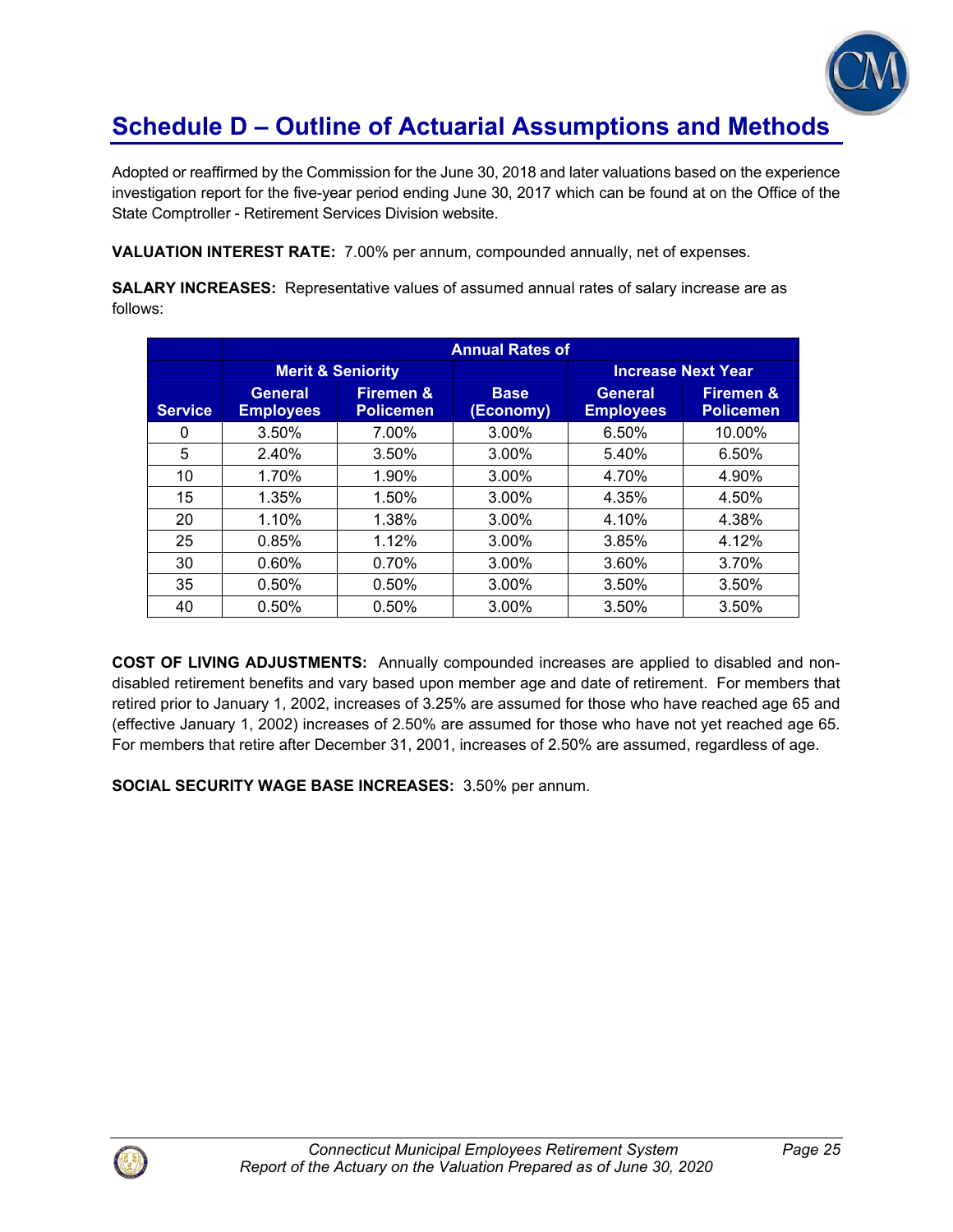

### **Schedule D – Outline of Actuarial Assumptions and Methods**

**SEPARATIONS FROM ACTIVE SERVICE:** Representative values of the assumed annual rates of separation before service retirement are as follows:

|            | <b>Withdrawal and Vesting</b> |                   |                  |                   |                               |             |               |                                     |
|------------|-------------------------------|-------------------|------------------|-------------------|-------------------------------|-------------|---------------|-------------------------------------|
|            |                               | <b>Male</b>       | <b>Female</b>    |                   | Non-<br><b>Service</b>        |             | <b>Death</b>  |                                     |
| <b>Age</b> | $0 - 4$<br><b>years</b>       | $5 - 24$<br>years | $0 - 4$<br>years | $5 - 24$<br>years | <b>Related</b><br>Disability* | <b>Male</b> | <b>Female</b> | <b>Service</b><br><b>Retirement</b> |
| 20         | 16.00%                        | 12.00%            | 24.00%           | 18.00%            | 0.02%                         | 0.05%       | 0.02%         |                                     |
| 25         | 16.00                         | 12.00             | 19.00            | 18.00             | 0.02                          | 0.06        | 0.02          |                                     |
| 30         | 12.50                         | 10.00             | 16.00            | 12.00             | 0.02                          | 0.06        | 0.03          |                                     |
| 35         | 10.00                         | 8.00              | 12.00            | 10.00             | 0.03                          | 0.07        | 0.04          |                                     |
| 40         | 9.50                          | 5.75              | 10.00            | 8.00              | 0.04                          | 0.09        | 0.05          |                                     |
| 45         | 8.50                          | 5.00              | 9.00             | 6.00              | 0.06                          | 0.12        | 0.08          | 13.00%                              |
| 50         | 8.50                          | 4.50              | 9.00             | 4.50              | 0.09                          | 0.21        | 0.14          | 13.00                               |
| 55         | 6.50                          | 0.00              | 8.00             | 0.00              | 0.40                          | 0.35        | 0.21          | 7.50                                |
| 60         | 6.50                          | 0.00              | 8.00             | 0.00              | 1.00                          | 0.56        | 0.31          | 9.50                                |
| 65         | 6.00                          | 0.00              | 8.00             | 0.00              | 1.60                          | 0.95        | 0.44          | 18.00                               |
| 70         | 6.00                          | 0.00              | 8.00             | 0.00              | 2.50                          | 1.50        | 0.71          | 18.00                               |
| 75         |                               |                   |                  |                   |                               |             |               | 100.00                              |

### **GENERAL EMPLOYEES**

### **POLICEMEN AND FIREMEN**

|     |                  | <b>Withdrawal and Vesting</b> | <b>Service</b>                | <b>Death</b> |               |                                     |
|-----|------------------|-------------------------------|-------------------------------|--------------|---------------|-------------------------------------|
| Age | $0 - 4$<br>years | $5 - 24$<br>years             | <b>Related</b><br>Disability* | <b>Male</b>  | <b>Female</b> | <b>Service</b><br><b>Retirement</b> |
| 20  | 6.50%            | 5.00%                         | 0.10%                         | 0.06%        | 0.02%         |                                     |
| 25  | 6.50             | 5.00                          | 0.10                          | 0.08         | 0.03          |                                     |
| 30  | 5.75             | 4.00                          | 0.10                          | 0.08         | 0.03          |                                     |
| 35  | 3.50             | 2.50                          | 0.14                          | 0.09         | 0.04          |                                     |
| 40  | 3.50             | 2.00                          | 0.22                          | 0.10         | 0.06          |                                     |
| 45  | 3.50             | 1.50                          | 0.30                          | 0.15         | 0.09          | 25.00%                              |
| 50  | 3.50             | 0.00                          | 0.64                          | 0.25         | 0.14          | 15.00                               |
| 55  | 3.50             | 0.00                          | 2.40                          | 0.41         | 0.24          | 13.00                               |
| 60  | 3.50             | 0.00                          | 4.80                          | 0.67         | 0.34          | 15.00                               |
| 65  | 0.00             | 0.00                          |                               |              |               | 100.00                              |

\*Service related disability rates for General Employees and Non-Service related disability rates for Policemen and Firemen are assumed to be zero at all ages.

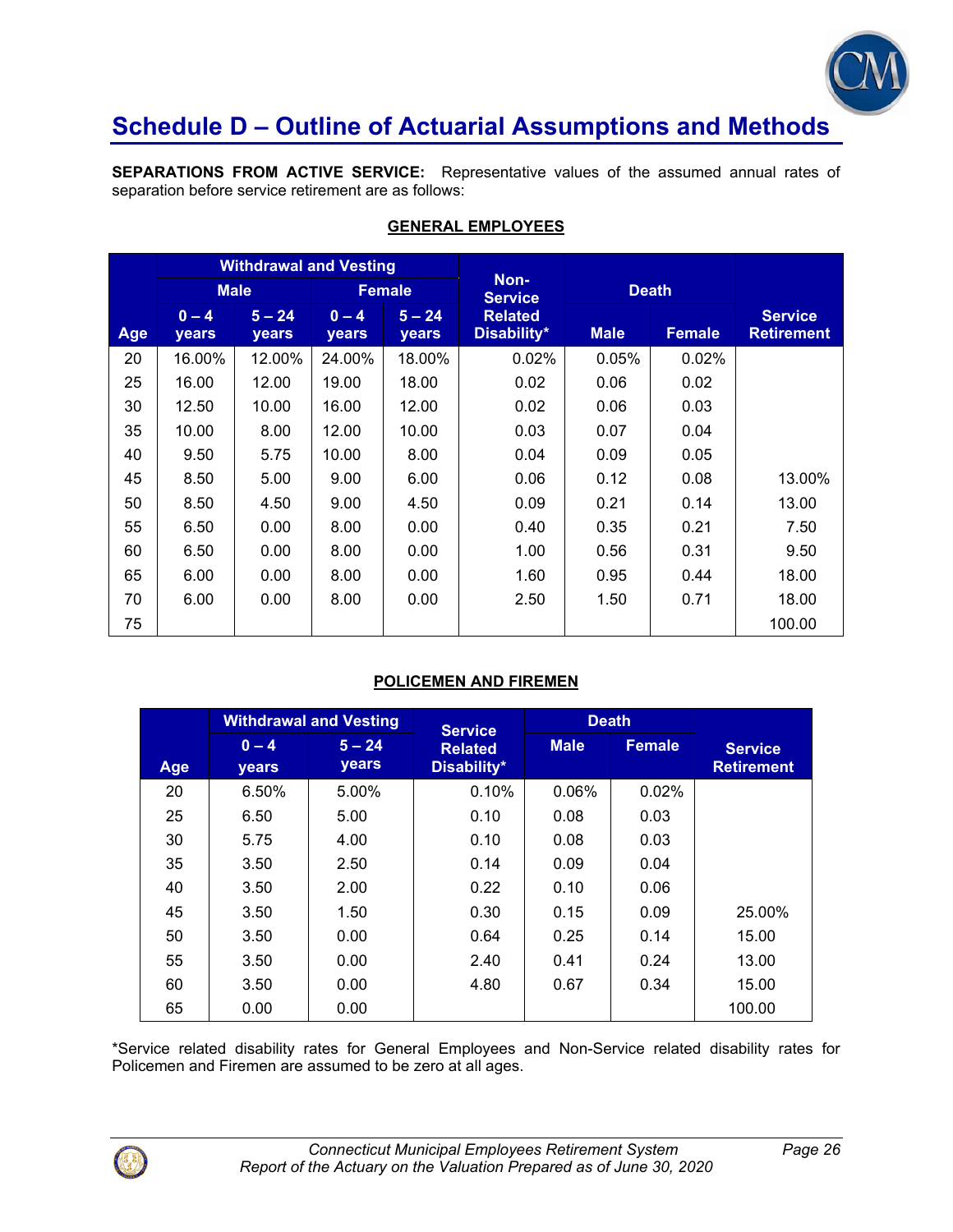

# **Schedule D – Outline of Actuarial Assumptions and Methods**

**DEATHS AFTER RETIREMENT:** The RP-2014 Combined Mortality Table adjusted to 2006 and projected to 2015 with Scale MP-2017 and projected to 2022 with Scale BB is used by General Employees for the period after retirement and for dependent beneficiaries. The RP-2014 Blue Collar Mortality Table adjusted to 2006 and projected to 2015 with Scale MP-2017 and projected to 2022 with Scale BB is used by Police and Fire for the period after retirement and for dependent beneficiaries. Representative values of the assumed annual rates of mortality are as follows:

|     | <b>General Employees</b> |               | <b>Policemen and</b><br>Firemen |               |  |
|-----|--------------------------|---------------|---------------------------------|---------------|--|
| Age | <b>Male</b>              | <b>Female</b> | <b>Male</b>                     | <b>Female</b> |  |
| 40  | 0.085%                   | $0.054\%$     | 0.101%                          | 0.060%        |  |
| 45  | 0.124                    | 0.083         | 0.148                           | 0.092         |  |
| 50  | 0.541                    | 0.398         | 0.568                           | 0.406         |  |
| 55  | 0.710                    | 0.472         | 0.745                           | 0.505         |  |
| 60  | 0.922                    | 0.604         | 0.987                           | 0.657         |  |
| 65  | 1.238                    | 0.835         | 1.370                           | 0.908         |  |
| 70  | 1.789                    | 1.302         | 1.996                           | 1.405         |  |
| 75  | 2.841                    | 2.155         | 3.149                           | 2.316         |  |
| 80  | 4.720                    | 3.623         | 5.174                           | 3.862         |  |
| 85  | 8.058                    | 6.323         | 8.632                           | 6.650         |  |

For disabled retirees, the RP-2014 Disabled Retiree Mortality Table projected to 2020 by Scale BB is used.

**ASSET METHOD:** Actuarial Value, as developed in Schedule B. The actuarial value of assets recognizes 20% of any difference between actual and expected investment income (gain/loss) in the valuation year and 20% of any previous years' unrecognized investment gains/losses. In addition, the actuarial value of assets cannot be less than 80% or more than 120% of the market value of assets.

**VALUATION METHOD:** Entry Age Normal Cost method. See Schedule E for a brief description of this method.

**SPOUSES:** For members who have elected spouse coverage, husbands are assumed to be three years older than their wives.

**PERCENT MARRIED:** 80% of active members are assumed to be married.

**LOAD:** For those members who retired under and joint & survivor option and have no reported information for a prospective beneficiary, a probabilistic factor was applied to the reversionary portion of the liability. The factor measures the survivorship of the assumed spouse (with men three years older than women) from the date of retirement to the valuation date, based on the assumptions for death after retirement.

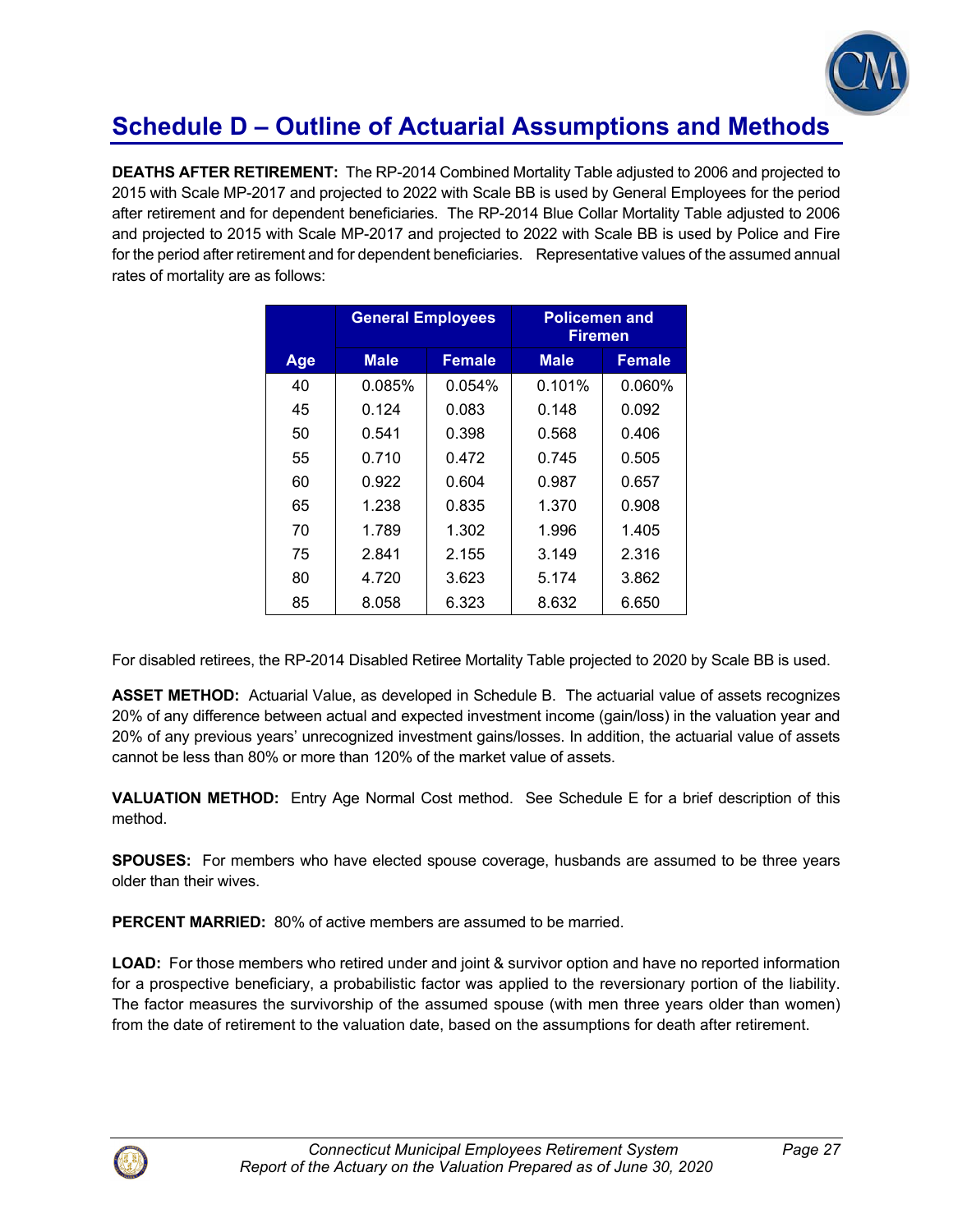

# **Schedule E – Actuarial Cost Method**

The valuation is prepared on the projected benefit basis, which is used to determine the present value of each member's expected benefit payable at retirement, disability or death. The calculations are based on the member's age, years of service, sex, compensation, expected future salary increases, and an assumed future investment rate of return (currently 7.00%). The calculations consider the probability of a member's death or termination of employment prior to becoming eligible for a benefit and the probability of the member terminating with a service, disability, or survivor's benefit. The present value of the expected benefits payable to active members is added to the present value of the expected future payments to current benefit recipients to obtain the present value of all expected benefits payable to the present group of members and survivors.

The employer contributions required to support the benefits of MERS are determined following a level funding approach and consist of a normal contribution and an unfunded actuarial accrued liability contribution.

The normal contribution is determined using the "entry age normal" method. Under this method, a calculation is made for pension benefits to determine the uniform and constant percentage rate of employer contribution which, if applied to the compensation of the average new member during the entire period of his anticipated covered service, would be required in addition to the contributions of the member to meet the cost of all benefits payable on his behalf.

The unfunded actuarial accrued liability is determined by subtracting the current assets and the present value of prospective employer normal contributions and member contributions from the present value of expected benefits to be paid from the MERS. The unfunded actuarial accrued liability contribution amortizes the balance of the unfunded actuarial accrued liability over a period of years from the valuation date.

Direct rate smoothing has been utilized to grade-in the impact of higher UAAL amortization rates attributable to the decrease in the assumed rate of investment return from 8.0% to 7.0% in the 2018 valuation. Amortization rates are increased by at least 1% per year until the amortization rates required to fully amortize the UAAL within the remainder of the amortization period is achieved but not more than 3 years.

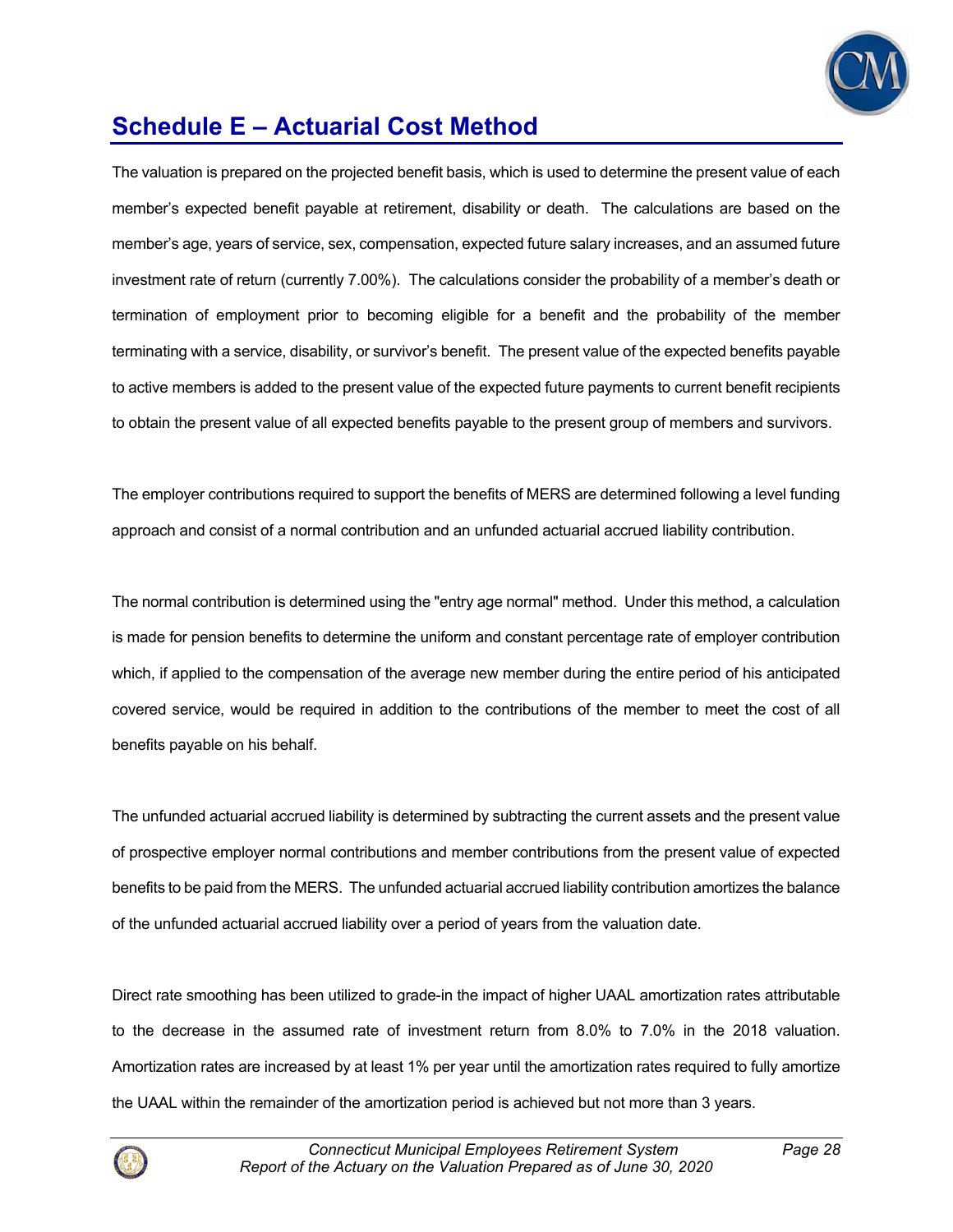

### *MEMBERSHIP*

Municipalities may designate which departments (including elective officers if so specified) are to be covered under the Municipal Employees Retirement System. This designation may be the result of collective bargaining. Only employees covered under the State Teachers Retirement System may not be included. There are no minimum age or service requirements. Membership is mandatory for all regular full-time employees of participating departments except Police and Fire hired after age 60.

### *DEFINITIONS*

| Average Final Compensation | Average of the three highest paid years of service.                                                                                                                                                                          |
|----------------------------|------------------------------------------------------------------------------------------------------------------------------------------------------------------------------------------------------------------------------|
| Normal Form of Benefit     | Life annuity.                                                                                                                                                                                                                |
| Year's Breakpoint          | With respect to the calendar year in which a member terminates<br>service, \$10,700 increased by 6.0% each year after 1982,<br>rounded to the nearest multiple of \$100. For 2020 valuation,<br>the breakpoint is \$104,300. |

#### *BENEFITS*

Service Retirement Allowance

Condition for Allowance **Age 55 and 5 years of continuous service**, or 15 years of active aggregate service, or 25 years of aggregate service. Compulsory retirement at age 65 for police and fire members.

Amount of Allowance For members not covered by Social Security: 2% of average final compensation times years of service.

> For members covered by Social Security: 1-1/2% of the average final compensation not in excess of the year's breakpoint plus 2% of average final compensation in excess of the year's breakpoint, times years of service.

> The maximum benefit is 100% of average final compensation and the minimum benefit is \$1,000 annually. Both the minimum and the maximum include Workers Compensation and Social Security benefits.

> If any member covered by Social Security retires before age 62, his/her benefit until he/she reaches age 62 or receives a Social Security disability award is computed as if he/she were not under Social Security.

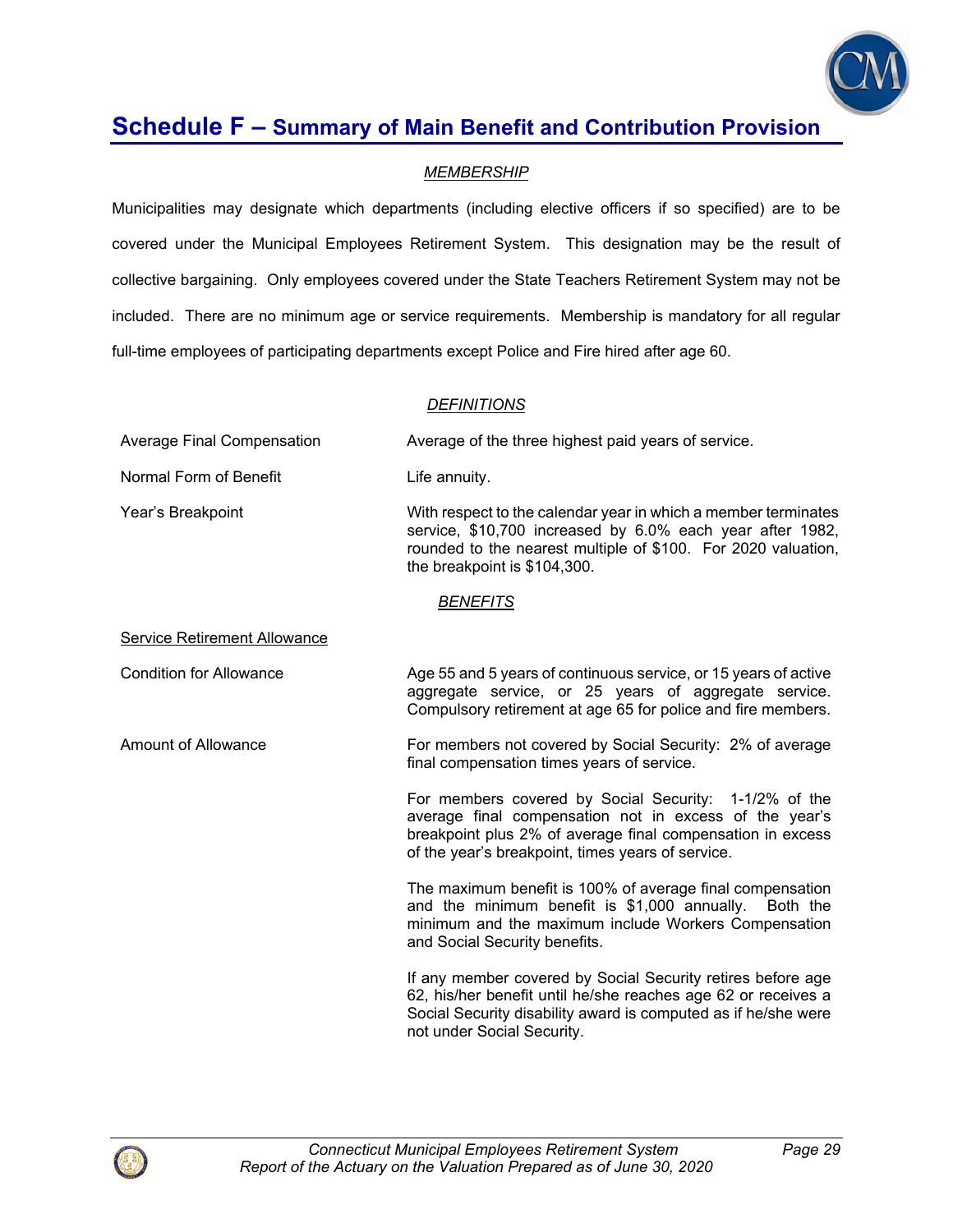

| Non-Service Connected<br><b>Disability Retirement Allowance</b> |                                                                                                                                                                                                                                                                                                                                                                                          |
|-----------------------------------------------------------------|------------------------------------------------------------------------------------------------------------------------------------------------------------------------------------------------------------------------------------------------------------------------------------------------------------------------------------------------------------------------------------------|
| <b>Condition for Allowance</b>                                  | 10 years of service and permanently and totally disabled from<br>engaging in any gainful employment in the service of the<br>Municipality.                                                                                                                                                                                                                                               |
| <b>Amount of Allowance</b>                                      | Calculated as a service retirement allowance based on<br>compensation and service to the date of the disability.                                                                                                                                                                                                                                                                         |
| <b>Service Connected Disability</b>                             |                                                                                                                                                                                                                                                                                                                                                                                          |
| <b>Condition for Allowance</b>                                  | Totally and permanently disabled from engaging in any gainful<br>employment in the service of the Municipality provided such<br>disability has arisen out of and in the course of his/her<br>employment with the Municipality.<br>Disability due to<br>hypertension or heart disease, in the case of firemen and<br>policemen, is presumed to have been suffered in the line of<br>duty. |
| <b>Amount of Allowance</b>                                      | Calculated as a service retirement allowance based on<br>compensation and service to the date of the disability with a<br>minimum benefit (including Worker's Compensation benefits)<br>of 50% of compensation at the time of the disability.                                                                                                                                            |
| <b>Vesting Retirement Allowance</b>                             |                                                                                                                                                                                                                                                                                                                                                                                          |
| <b>Condition for Allowance</b>                                  | 5 years of continuous or 15 years of active aggregate service.                                                                                                                                                                                                                                                                                                                           |
| <b>Amount of Allowance</b>                                      | Calculated as a service retirement allowance on the basis of<br>average final compensation and service to the date of<br>termination.<br>Deferred to normal retirement age, or an<br>actuarially reduced allowance may begin at the time of<br>separation.                                                                                                                               |
| Death Benefit                                                   |                                                                                                                                                                                                                                                                                                                                                                                          |
| <b>Condition for Benefit</b>                                    | Eligible for service, disability retirement, or vested allowance,<br>and married for at least 12 months preceding death.                                                                                                                                                                                                                                                                 |
| <b>Amount of Benefit</b>                                        | Computed on the basis of the member's average final<br>compensation and creditable service at date of death, payable<br>to the spouse. Benefit is equal to 50% of the average of the<br>life annuity allowance and the reduced 50% joint and survivor<br>allowance.                                                                                                                      |

Return of Deductions **Example 20** Upon the withdrawal of a member the amount of his accumulated deductions is payable to him/her on demand, with 5% interest from July 1, 1983.

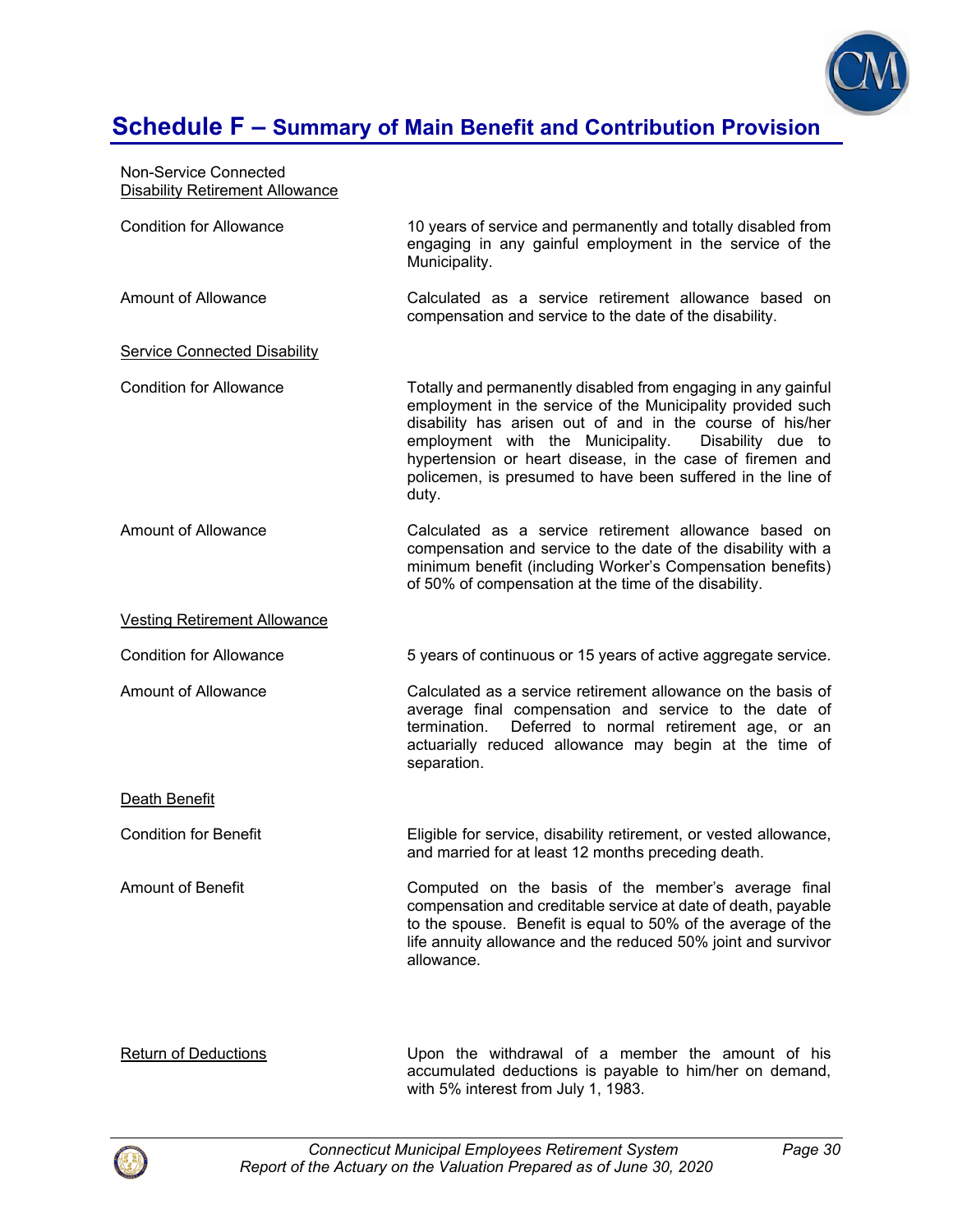

| <b>Optional Benefits</b>         | below: | Prior to the retirement, a member may elect to convert his<br>retirement allowance into a benefit of equivalent actuarial<br>value in accordance with one of the optional forms described                                                                                                                                                                                                                                                                  |
|----------------------------------|--------|------------------------------------------------------------------------------------------------------------------------------------------------------------------------------------------------------------------------------------------------------------------------------------------------------------------------------------------------------------------------------------------------------------------------------------------------------------|
|                                  |        | 1. A reduced retirement allowance payable during his life<br>with the provision that after his death the beneficiary<br>designated by him at the time of his retirement; or                                                                                                                                                                                                                                                                                |
|                                  |        | 2. A reduced retirement allowance payable during his life<br>with the provision that after his death an allowance of<br>one half of his reduced allowance will be continued for<br>life to the beneficiary designated by him at the time of<br>his retirement;                                                                                                                                                                                             |
|                                  |        | 3. A reduced retirement allowance payable during his life<br>with a guarantee of 120 or 240 monthly payments to<br>the member or his designated beneficiary.                                                                                                                                                                                                                                                                                               |
| <b>Cost-of-Living Adjustment</b> |        | For those retired prior to January 1, 2002:                                                                                                                                                                                                                                                                                                                                                                                                                |
|                                  | (i)    | The benefits of disabled retirees, service retirees who<br>have reached age 65, and beneficiaries of deceased<br>retirees who would have reached age 65 are adjusted<br>each July 1. The difference between the actual annual<br>yield of the actuarial value of assets on a calendar year<br>basis to a 6% yield is calculated. This difference is the<br>adjustment applied the following July 1. The minimum<br>adjustment is 3% and the maximum is 5%. |
|                                  |        | (ii) The benefits for all others on the roll are adjusted on<br>January 1, 2002 and on each subsequent July 1. The<br>amount of each adjustment is 2.5%.                                                                                                                                                                                                                                                                                                   |
|                                  |        | For those retiring in or after January 1, 2002, benefits are<br>adjusted each July 1. The adjustment is 60% of the                                                                                                                                                                                                                                                                                                                                         |

annual increase in the CPI up to 6%. The minimum

annual COLA is 2.5%; the maximum is 6%.

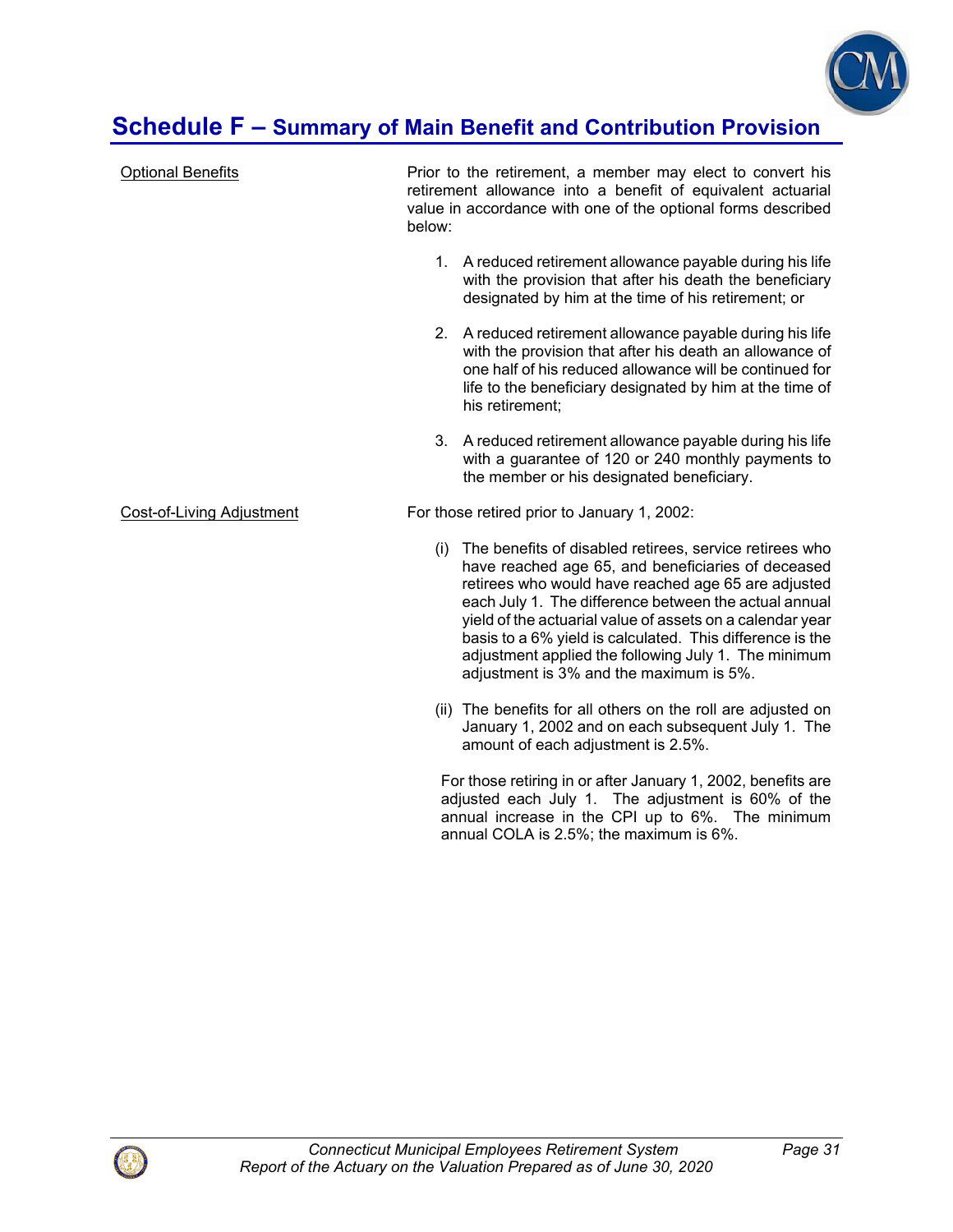

#### *CONTRIBUTIONS*

By Members **For members not covered by Social Security: 5% of** Social Security: 5% of compensation. For members covered by the Social Security: 2-1/4% of compensation up to the Social Security taxable wage base plus 5% of compensation, if any, in excess of such base. Effective July 1, 2019, member contribution rates are set to increase by 0.50% of compensation each year for six years. By Municipalities **Participating Municipalities make annual contributions** consisting of a normal cost contribution, a contribution for the amortization of the net unfunded actuarial accrued liability and a prior service amortization payment which covers the liabilities of the System not met by member contributions. Employer Contribution Rates for fiscal year ending June 30, 2020 apply a 5-year contribution rate smoothing and are anticipated to increase by at least 1.0% of payroll per year until the full funding rates are achieved in fiscal year 2024.

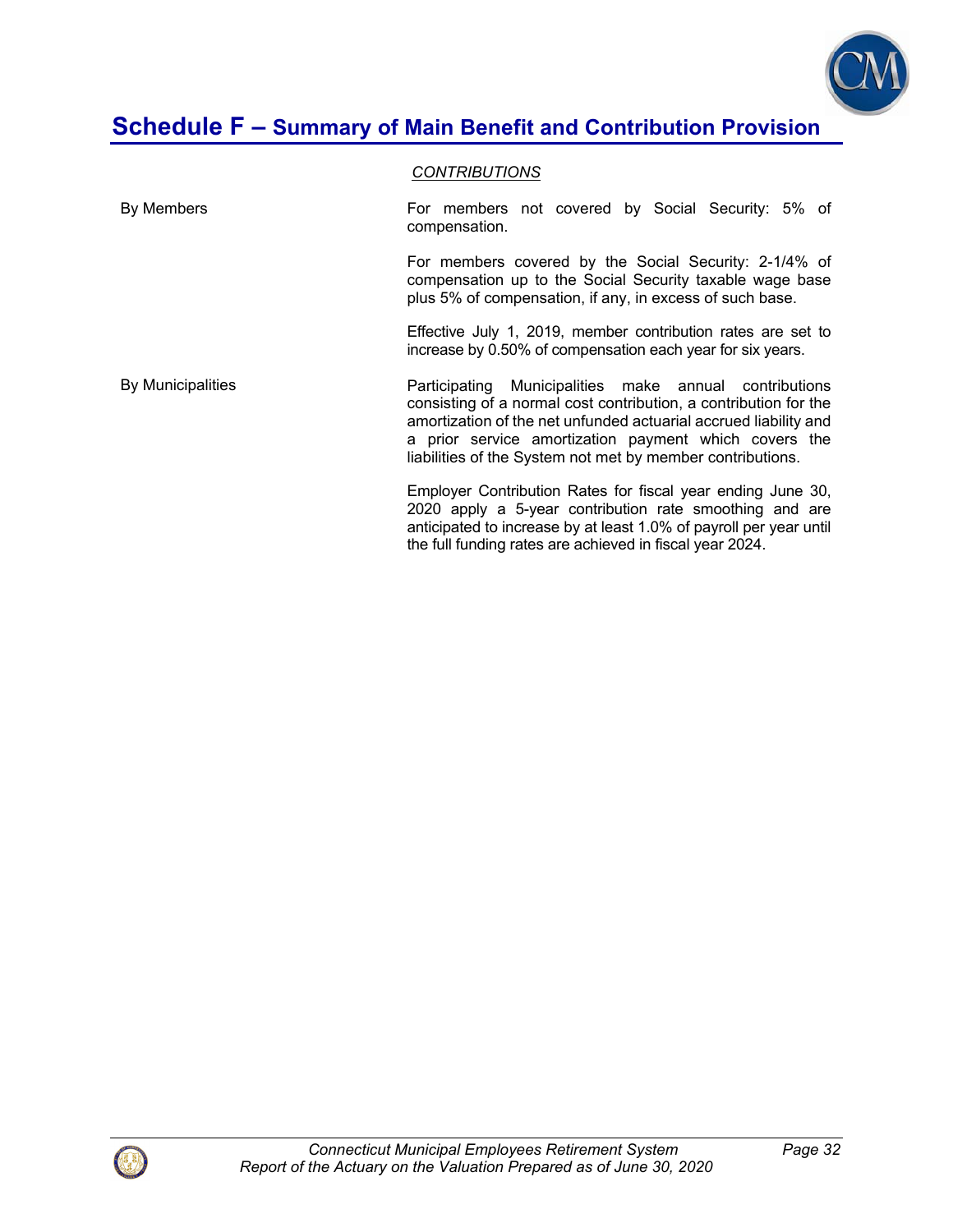

|          |             |                      |             | <b>Total</b>                                      |               |               |           |       |                |
|----------|-------------|----------------------|-------------|---------------------------------------------------|---------------|---------------|-----------|-------|----------------|
|          | $0$ to<br>4 | 5 <sub>to</sub><br>9 | 10 to<br>14 | <b>Years of Service</b><br>15 <sub>to</sub><br>19 | $20$ to<br>24 | $25$ to<br>30 | 30 &      | No.   |                |
| Age      |             |                      |             |                                                   |               |               | <b>Up</b> |       | <b>Payroll</b> |
| Under 25 | 184         | $\sqrt{5}$           |             |                                                   |               |               |           | 189   | \$8,133,405    |
| 25 to 29 | 514         | 105                  | 1           |                                                   |               |               |           | 620   | 35,281,025     |
| 30 to 34 | 521         | 321                  | 82          | $\overline{\mathbf{4}}$                           |               |               |           | 928   | 62,138,511     |
| 35 to 39 | 380         | 251                  | 240         | 45                                                | 3             |               |           | 919   | 62,815,010     |
| 40 to 44 | 333         | 199                  | 207         | 176                                               | 45            |               |           | 960   | 65,193,090     |
| 45 to 49 | 351         | 172                  | 163         | 161                                               | 179           | 28            | 1         | 1,055 | 72,232,264     |
| 50 to 54 | 395         | 256                  | 261         | 192                                               | 220           | 115           | 57        | 1,496 | 100,465,145    |
| 55 to 59 | 280         | 258                  | 219         | 201                                               | 205           | 93            | 133       | 1,389 | 88,486,060     |
| 60 to 64 | 183         | 155                  | 182         | 217                                               | 185           | 90            | 134       | 1,146 | 67,014,327     |
| 65 to 69 | 62          | 64                   | 90          | 88                                                | 91            | 48            | 80        | 523   | 29,919,845     |
| 70 & Up  | 21          | 18                   | 35          | 43                                                | 33            | 32            | 52        | 234   | 12,932,374     |
| Total    | 3,224       | 1,804                | 1,480       | 1,127                                             | 961           | 406           | 457       | 9,459 | \$604,611,056  |

**Total Active Members as of June 30, 2020 Tabulated by Attained Ages and Years of Service** 

| Average Age:     | 48.0 years |
|------------------|------------|
| Average Service: | 11.4 years |

Average Pay: \$63,919

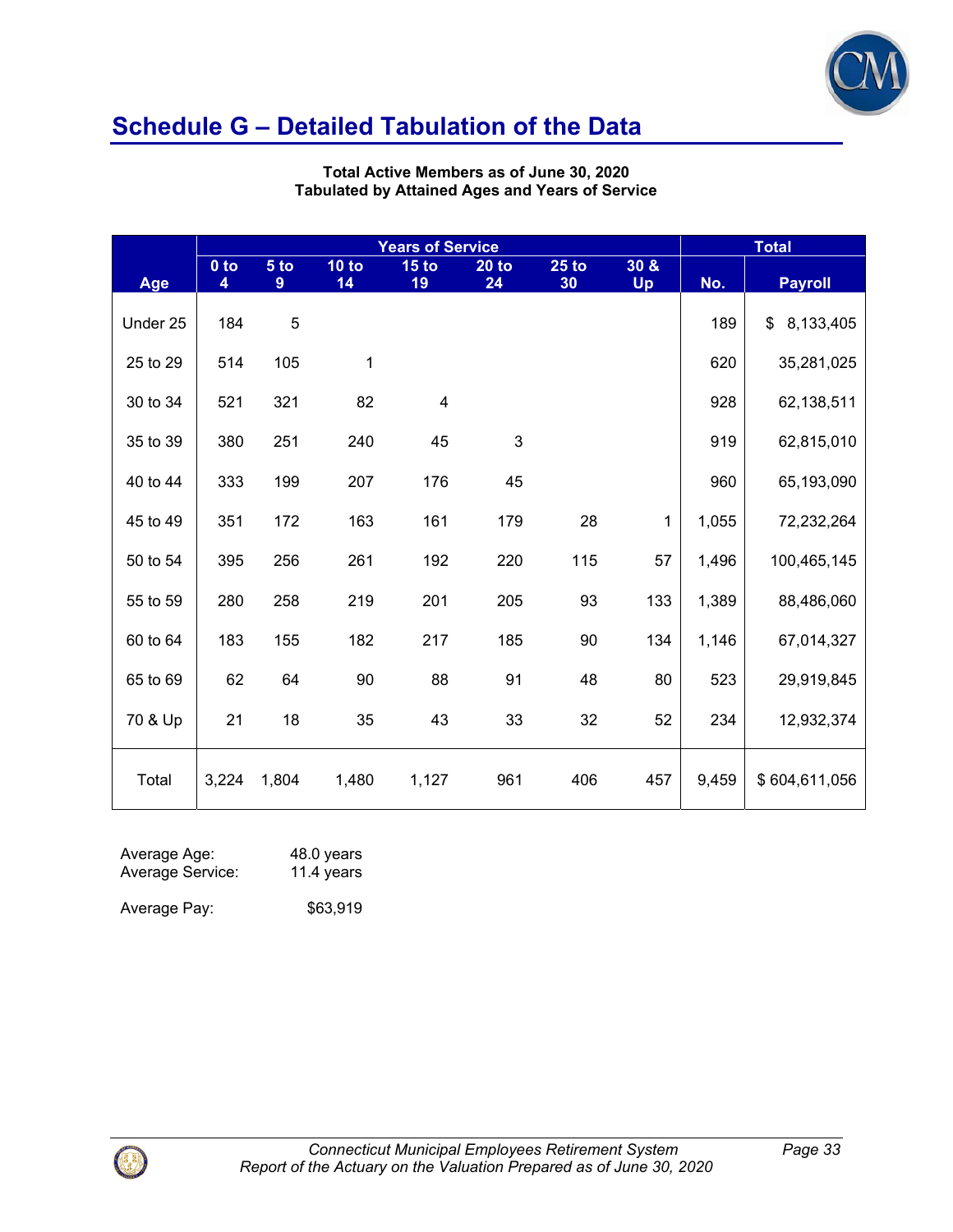

#### **Active Members as of June 30, 2020 General Employees with Social Security Tabulated by Attained Ages and Years of Service**

|          | <b>Years of Service</b> |           |             |                        |               |               |                     | <b>Total</b> |                 |  |
|----------|-------------------------|-----------|-------------|------------------------|---------------|---------------|---------------------|--------------|-----------------|--|
| Age      | $0$ to<br>4             | 5 to<br>9 | 10 to<br>14 | 15 <sub>to</sub><br>19 | $20$ to<br>24 | $25$ to<br>30 | 30 & 8<br><b>Up</b> | No.          | <b>Payroll</b>  |  |
| Under 25 | 95                      | 1         |             |                        |               |               |                     | 96           | \$<br>3,178,285 |  |
| 25 to 29 | 220                     | 32        |             |                        |               |               |                     | 252          | 9,965,199       |  |
| 30 to 34 | 249                     | 99        | 29          | $\mathfrak{S}$         |               |               |                     | 380          | 17,666,954      |  |
| 35 to 39 | 203                     | 102       | 46          | 17                     | 3             |               |                     | 371          | 19,419,392      |  |
| 40 to 44 | 220                     | 109       | 53          | 53                     | 15            |               |                     | 450          | 23,303,111      |  |
| 45 to 49 | 255                     | 120       | 72          | 66                     | 38            | $\bf 8$       |                     | 559          | 29,519,253      |  |
| 50 to 54 | 293                     | 191       | 160         | 82                     | 71            | 27            | 29                  | 853          | 45,116,078      |  |
| 55 to 59 | 217                     | 179       | 132         | 115                    | 90            | 36            | 53                  | 822          | 44,014,934      |  |
| 60 to 64 | 146                     | 115       | 125         | 146                    | 117           | 47            | 54                  | 750          | 40,042,159      |  |
| 65 to 69 | 48                      | 42        | 50          | 55                     | 54            | 25            | 47                  | 321          | 16,981,096      |  |
| 70 & Up  | 15                      | 11        | 18          | 20                     | 20            | 17            | 32                  | 133          | 6,862,988       |  |
| Total    | 1,961                   | 1,001     | 685         | 557                    | 408           | 160           | 215                 | 4,987        | \$256,069,449   |  |

| Average Age:     | 49.9 years |
|------------------|------------|
| Average Service: | 10.3 years |
| Average Pay:     | \$51,347   |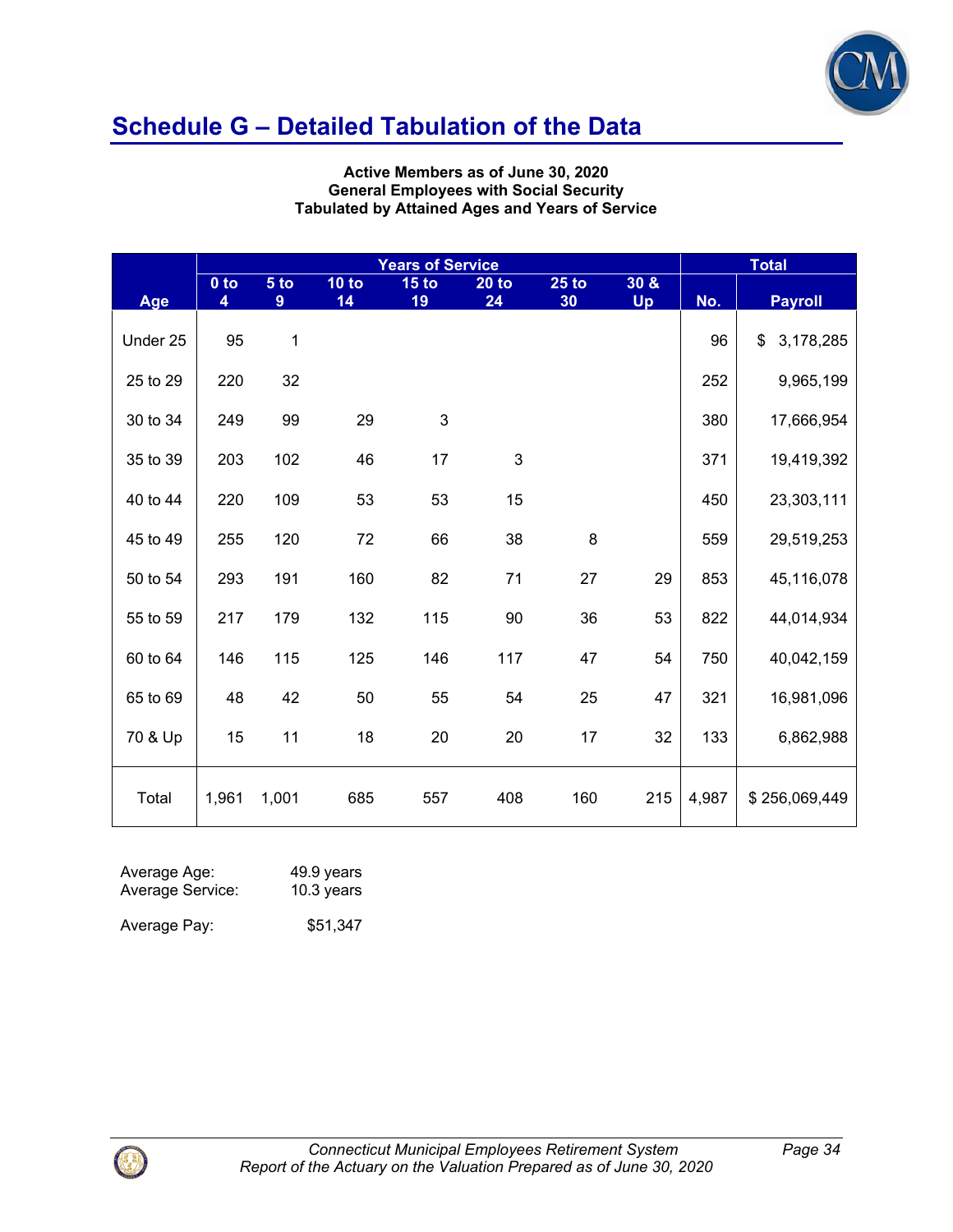

**Active Members as of June 30, 2020 General Employees without Social Security Tabulated by Attained Ages and Years of Service** 

|          | <b>Years of Service</b> |                |             |                        |                    |               |            | <b>Total</b> |                 |  |
|----------|-------------------------|----------------|-------------|------------------------|--------------------|---------------|------------|--------------|-----------------|--|
| Age      | $0$ to<br>4             | 5 to<br>9      | 10 to<br>14 | 15 <sub>to</sub><br>19 | <b>20 to</b><br>24 | $25$ to<br>30 | 30 &<br>Up | No.          | <b>Payroll</b>  |  |
|          |                         |                |             |                        |                    |               |            |              |                 |  |
| Under 25 | 28                      | $\overline{2}$ |             |                        |                    |               |            | 30           | \$<br>1,143,647 |  |
| 25 to 29 | 104                     | 32             | 1           |                        |                    |               |            | 137          | 6,027,573       |  |
| 30 to 34 | 104                     | 57             | 14          |                        |                    |               |            | 175          | 8,861,570       |  |
| 35 to 39 | 100                     | 76             | 60          | 16                     |                    |               |            | 252          | 13,432,268      |  |
| 40 to 44 | 80                      | 47             | 67          | 45                     | 10                 |               |            | 249          | 13,806,670      |  |
| 45 to 49 | 73                      | 41             | 40          | 25                     | 45                 | $10$          |            | 234          | 13,331,145      |  |
| 50 to 54 | 64                      | 43             | 66          | 57                     | 53                 | 27            | 13         | 323          | 19,902,207      |  |
| 55 to 59 | 53                      | 61             | 63          | 71                     | 69                 | 28            | 21         | 366          | 21,862,747      |  |
| 60 to 64 | 33                      | 40             | 51          | 66                     | 58                 | 35            | 40         | 323          | 19,080,456      |  |
| 65 to 69 | 14                      | 22             | 38          | 31                     | 35                 | 23            | 22         | 185          | 10,876,332      |  |
| 70 & Up  | $\,6$                   | $\,6$          | 17          | 23                     | 13                 | 15            | 19         | 99           | 5,866,035       |  |
| Total    | 659                     | 427            | 417         | 334                    | 283                | 138           | 115        | 2,373        | \$134,190,650   |  |

| Average Age:     | 49.7 years |
|------------------|------------|
| Average Service: | 12.6 years |
| Average Pay:     | \$56,549   |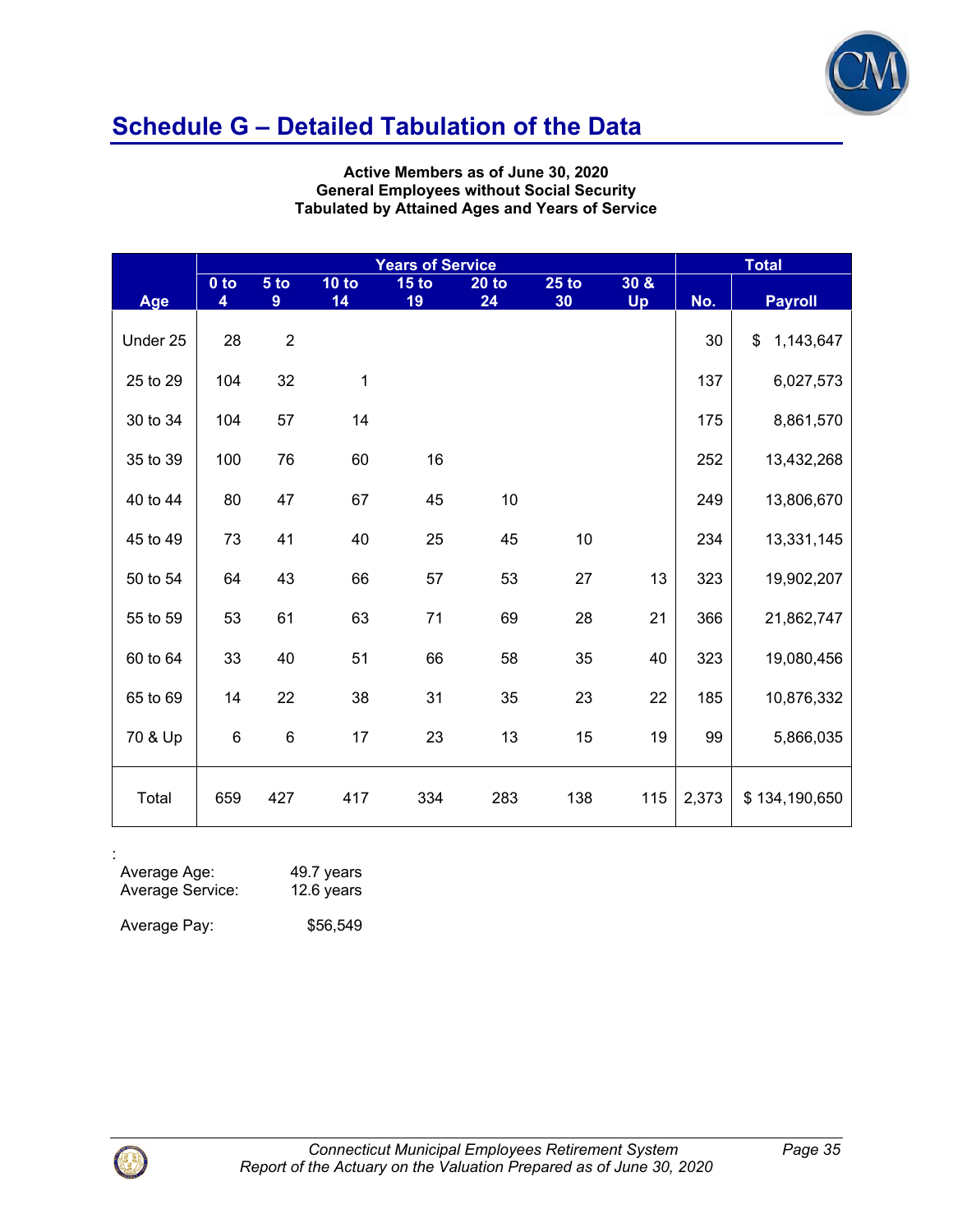

**Active Members as of June 30, 2020 Police and Firemen with Social Security Tabulated by Attained Ages and Years of Service** 

|          | <b>Years of Service</b> |                                   |                  |                         |                         |                        |                     |           | <b>Total</b>             |
|----------|-------------------------|-----------------------------------|------------------|-------------------------|-------------------------|------------------------|---------------------|-----------|--------------------------|
| Age      | $0$ to<br>4             | 5 <sub>to</sub><br>$9\phantom{.}$ | 10 to<br>14      | 15 <sub>to</sub><br>19  | $20$ to<br>24           | 25 <sub>to</sub><br>30 | 30 & 8<br><b>Up</b> | No.       | <b>Payroll</b>           |
| Under 25 | $10$                    | 1                                 |                  |                         |                         |                        |                     | 11        | $\frac{1}{2}$<br>715,293 |
| 25 to 29 | 35                      | $\boldsymbol{9}$                  |                  |                         |                         |                        |                     | 44        | 3,739,529                |
| 30 to 34 | 22                      | 33                                | $\boldsymbol{9}$ |                         |                         |                        |                     | 64        | 6,137,922                |
| 35 to 39 | 14                      | 19                                | 27               | $\overline{\mathbf{4}}$ |                         |                        |                     | 64        | 6,688,482                |
| 40 to 44 | $\mathbf{1}$            | $10$                              | 11               | 18                      | 5                       |                        |                     | 45        | 5,000,153                |
| 45 to 49 | $\boldsymbol{9}$        | 5                                 | $10$             | 18                      | 16                      | 1                      |                     | 59        | 6,549,360                |
| 50 to 54 | 21                      | 6                                 | $\bf 8$          | 12                      | $10$                    | 14                     | 3                   | 74        | 8,129,161                |
| 55 to 59 | $\,6$                   | 11                                | 11               | $\overline{2}$          | 9                       | $\overline{2}$         | 8                   | 49        | 5,579,074                |
| 60 to 64 | 3                       |                                   | 1                | 1                       | $\overline{\mathbf{4}}$ |                        | $6\phantom{1}$      | 15        | 1,629,265                |
| 65 to 69 |                         |                                   | $\mathbf{1}$     | 1                       |                         |                        | 1                   | 3         | 318,300                  |
| 70 & Up  |                         |                                   |                  |                         |                         |                        |                     | $\pmb{0}$ | $\boldsymbol{0}$         |
| Total    | 121                     | 94                                | 78               | 56                      | 44                      | 17                     | 18                  | 428       | \$44,486,539             |

| Average Age:     | 42.7 years |
|------------------|------------|
| Average Service: | 11.6 years |
| Average Pay:     | \$103,941  |

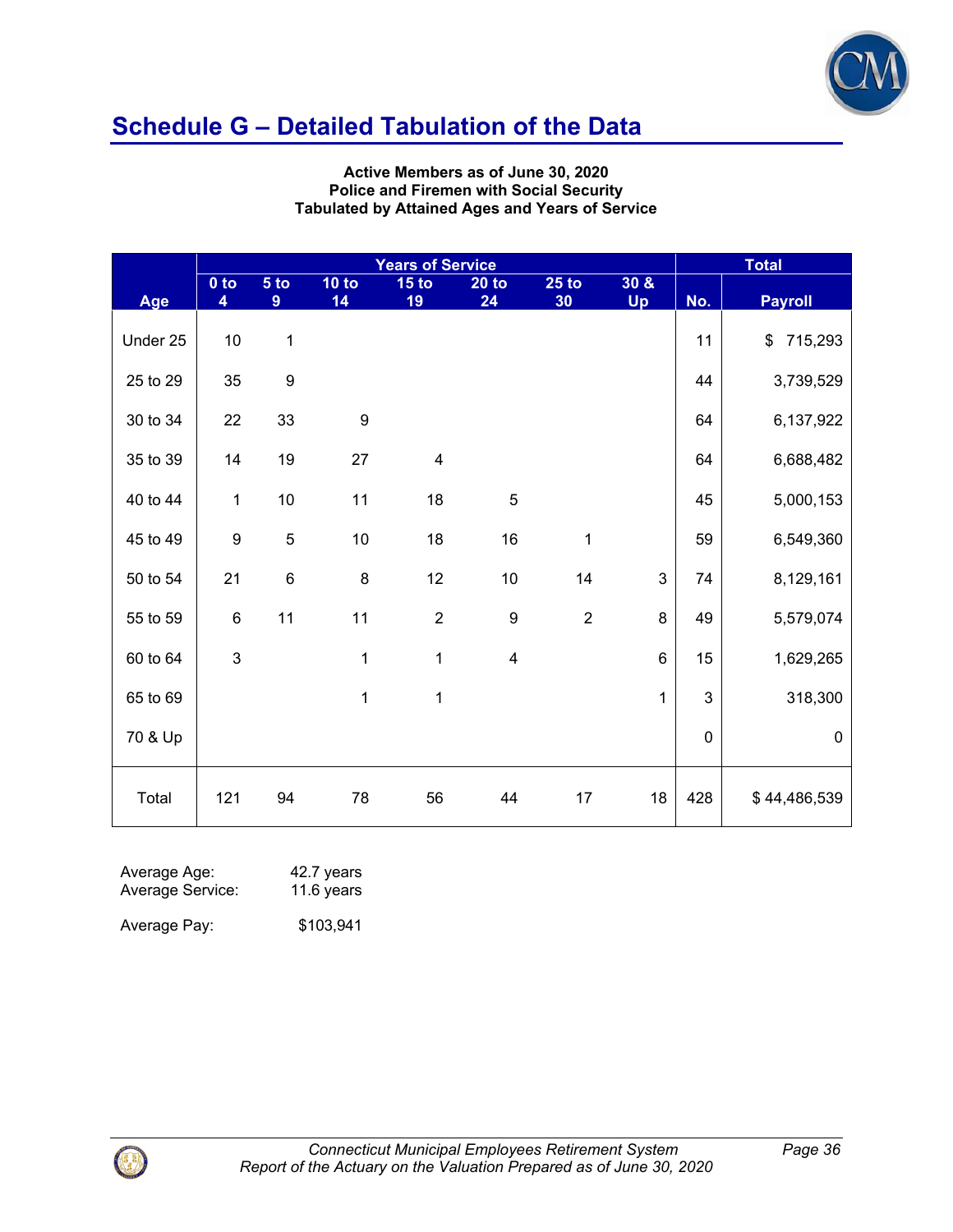

**Active Members as of June 30, 2020 Police and Firemen without Social Security Tabulated by Attained Ages and Years of Service** 

|          | <b>Years of Service</b> |                |               |                         |                |                  |            | <b>Total</b>   |                |  |
|----------|-------------------------|----------------|---------------|-------------------------|----------------|------------------|------------|----------------|----------------|--|
| Age      | $0$ to<br>4             | 5 to<br>9      | $10$ to<br>14 | 15 <sub>to</sub><br>19  | $20$ to<br>24  | $25$ to<br>30    | 30 &<br>Up | No.            | <b>Payroll</b> |  |
| Under 25 | 51                      | 1              |               |                         |                |                  |            | 52             | \$3,096,180    |  |
| 25 to 29 | 155                     | 32             |               |                         |                |                  |            | 187            | 15,548,724     |  |
| 30 to 34 | 146                     | 132            | 30            | 1                       |                |                  |            | 309            | 29,472,065     |  |
| 35 to 39 | 63                      | 54             | 107           | 8                       |                |                  |            | 232            | 23,274,868     |  |
| 40 to 44 | 32                      | 33             | 76            | 60                      | 15             |                  |            | 216            | 23,083,156     |  |
| 45 to 49 | 14                      | 6              | 41            | 52                      | 80             | $\boldsymbol{9}$ | 1          | 203            | 22,832,506     |  |
| 50 to 54 | 17                      | 16             | 27            | 41                      | 86             | 47               | 12         | 246            | 27,317,699     |  |
| 55 to 59 | 4                       | $\overline{7}$ | 13            | 13                      | 37             | 27               | 51         | 152            | 17,029,305     |  |
| 60 to 64 | $\mathbf 1$             |                | 5             | $\overline{\mathbf{4}}$ | $\,6$          | 8                | 34         | 58             | 6,262,447      |  |
| 65 to 69 |                         |                | $\mathbf{1}$  | 1                       | $\overline{2}$ |                  | 10         | 14             | 1,744,117      |  |
| 70 & Up  |                         | 1              |               |                         |                |                  | 1          | $\overline{2}$ | 203,351        |  |
| Total    | 483                     | 282            | 300           | 180                     | 226            | 91               | 109        | 1,671          | \$169,864,418  |  |

| Average Age:     | 41.5 years |
|------------------|------------|
| Average Service: | 12.7 years |
| Average Pay:     | \$101,654  |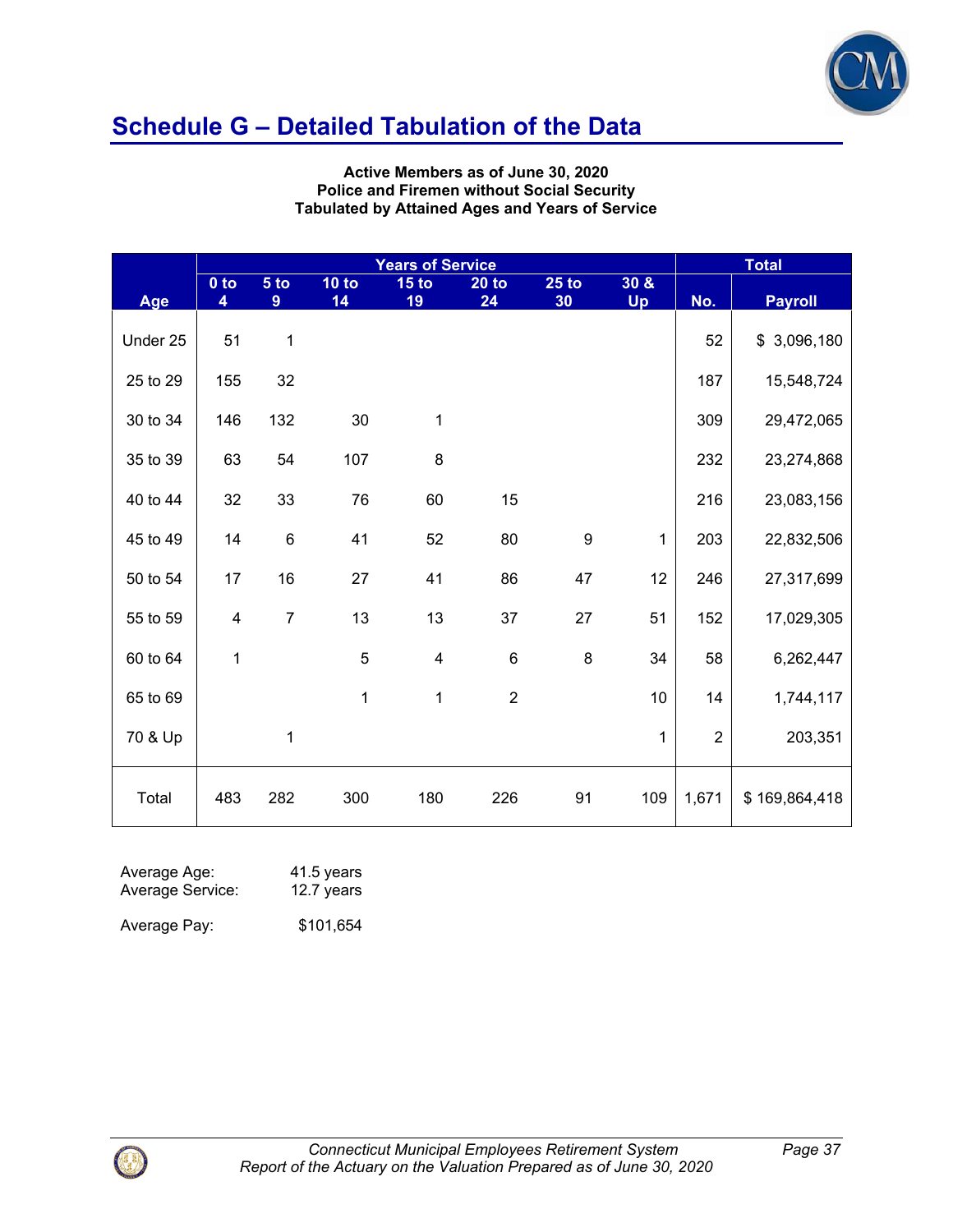

#### **Retirants & Beneficiaries as of June 30, 2020**

### **Tabulated by Year of Retirement**

| Year of      |       | Total<br>Annual   | Average<br>Monthly |
|--------------|-------|-------------------|--------------------|
| Retirement   | No.   | <b>Benefits</b>   | <b>Benefit</b>     |
|              |       |                   |                    |
| 2020         | 151   | \$<br>3,989,235   | \$2,202            |
| 2019         | 396   | 9,486,784         | 1,996              |
| 2018         | 458   | 13,473,651        | 2,452              |
| 2017         | 400   | 11,098,834        | 2,312              |
| 2016         | 496   | 12,994,345        | 2,183              |
| 2015         | 438   | 11,992,339        | 2,282              |
| 2014         | 387   | 11,185,926        | 2,409              |
| 2013         | 352   | 9,346,412         | 2,213              |
| 2012         | 418   | 9,631,067         | 1,920              |
| 2011         | 362   | 8,408,520         | 1,936              |
| 2010         | 243   | 5,509,183         | 1,889              |
| 2009         | 263   | 6,464,074         | 2,048              |
| 2008         | 229   | 5,420,308         | 1,972              |
| 2007         | 241   | 5,692,092         | 1,968              |
| 2006         | 276   | 6,583,885         | 1,988              |
| 2005         | 243   | 5,680,163         | 1,948              |
| 2004         | 204   | 4,671,323         | 1,908              |
| 2003         | 219   | 5,132,567         | 1,953              |
| 2002         | 228   | 5,068,847         | 1,853              |
| 2001         | 166   | 4,180,764         | 2,099              |
| 2000         | 183   | 4,607,508         | 2,098              |
| 1999         | 156   | 3,515,892         | 1,878              |
| 1998         | 139   | 3,159,056         | 1,894              |
| 1997         | 166   | 4,031,896         | 2,024              |
| 1996         | 131   | 3,220,406         | 2,049              |
| 1995         | 94    | 2,381,078         | 2,111              |
| 1994         | 92    | 2,012,651         | 1,823              |
| 1993         | 92    | 2,109,747         | 1,911              |
| 1992         | 90    | 1,955,614         | 1,811              |
| 1991         | 91    | 2,099,476         | 1,923              |
| 1990         | 128   | 2,325,437         | 1,514              |
| 1989         | 63    | 1,183,593         | 1,566              |
| 1988         | 60    | 1,164,658         | 1,618              |
| 1987         | 44    | 573,766           | 1,087              |
| 1986         | 36    | 450,496           | 1,043              |
| 1985         | 27    | 426,549           | 1,317              |
| 1984         | 25    | 348,942           | 1,163              |
| 1983         | 20    | 236,997           | 987                |
| 1982 & Prior | 126   | 1,133,813         | 750                |
|              |       |                   |                    |
| Total        | 7,933 | 192,947,894<br>\$ | \$2,027            |



*Connecticut Municipal Employees Retirement System Page 38 Report of the Actuary on the Valuation Prepared as of June 30, 2020*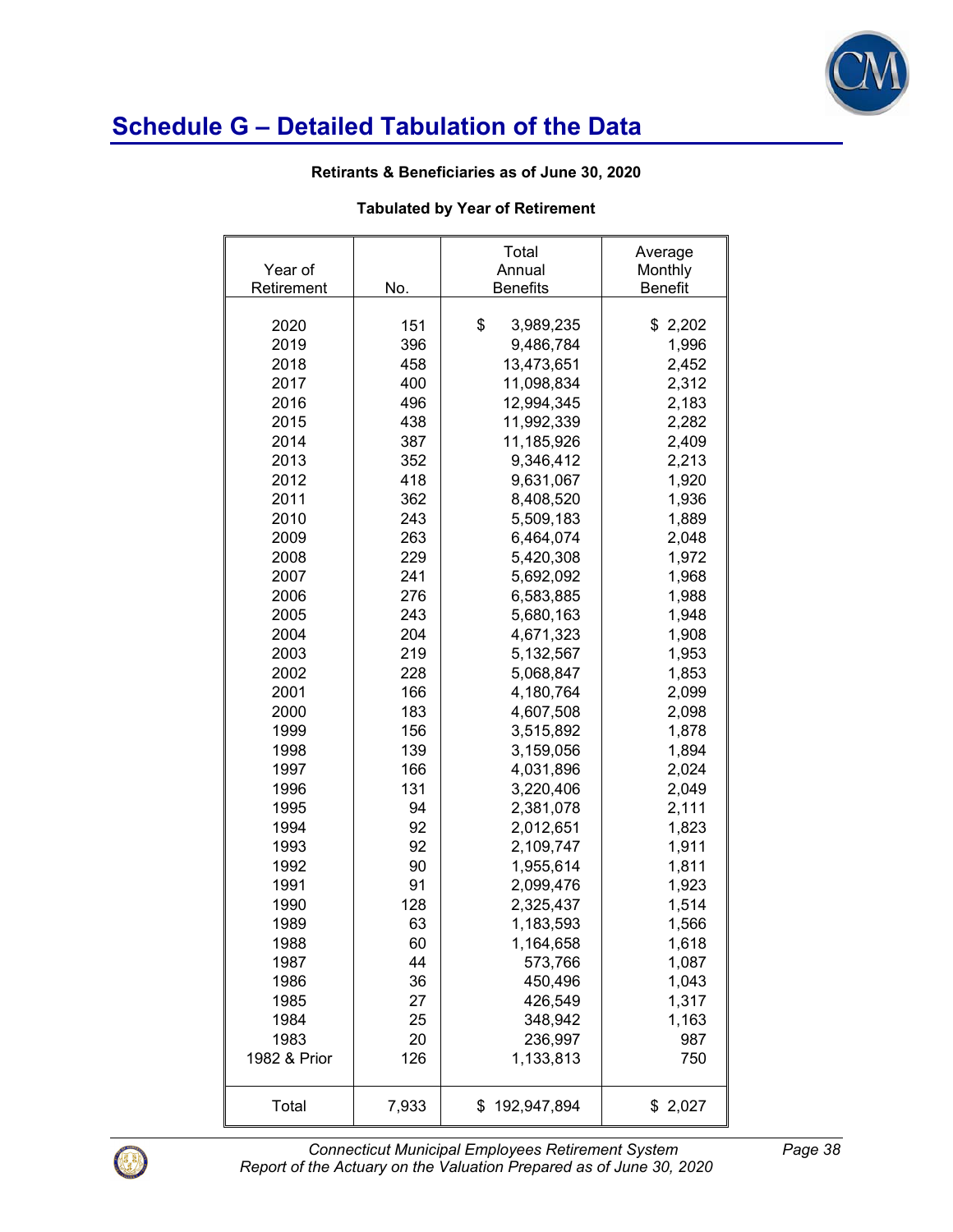

#### **Schedule of Retired Members by Type of Benefit**

**Benefits Payable June 30, 2020** 

| <b>Amount of</b><br><b>Monthly</b><br><b>Benefits</b> | <b>Number of</b><br>Rets. | Ret.<br><b>Type</b><br>$1*$ | Ret.<br>Type<br>$2^*$ | Ret<br>Type<br>$3*$ | Life  | Option<br>$1**$ | Option<br>$2**$ |     |
|-------------------------------------------------------|---------------------------|-----------------------------|-----------------------|---------------------|-------|-----------------|-----------------|-----|
|                                                       |                           |                             |                       |                     |       |                 |                 |     |
| $$1 - $300$                                           | 497                       | 422                         | 1                     | 74                  | 365   | 44              | 71              | 17  |
| $301 - 600$                                           | 1,031                     | 879                         | 10                    | 142                 | 764   | 125             | 108             | 34  |
| $601 - 900$                                           | 991                       | 826                         | 24                    | 141                 | 698   | 113             | 135             | 45  |
| $901 - 1,200$                                         | 818                       | 692                         | 25                    | 101                 | 546   | 110             | 131             | 31  |
| $1,201 - 1,500$                                       | 712                       | 610                         | 20                    | 82                  | 469   | 105             | 111             | 27  |
| $1,501 - 1,800$                                       | 602                       | 495                         | 32                    | 75                  | 371   | 88              | 120             | 23  |
| $1,801 - 2,100$                                       | 503                       | 423                         | 36                    | 44                  | 299   | 60              | 130             | 14  |
| $2,101 - 2,400$                                       | 448                       | 378                         | 32                    | 38                  | 275   | 55              | 103             | 15  |
| $2,401 - 2,700$                                       | 359                       | 296                         | 40                    | 23                  | 202   | 63              | 82              | 12  |
| $2,701 - 3,000$                                       | 294                       | 239                         | 36                    | 19                  | 153   | 47              | 83              | 11  |
| Over \$3,000                                          | 1,678                     | 1,402                       | 199                   | 77                  | 754   | 371             | 505             | 48  |
|                                                       |                           |                             |                       |                     |       |                 |                 |     |
| <b>Totals</b>                                         | 7,933                     | 6,662                       | 455                   | 816                 | 4,896 | 1,181           | 1,579           | 277 |

1 – Retirement for Age & Service<br>2 – Disability Retirement

\*Type of Retirement<br>
1 – Retirement for Age & Service<br>
1 – Retirement for Age & Service<br>  $\frac{1}{2}$  – Western Selected<br>
Life – with return of contributions

2 – Disability Retirement<br>
3 – Survivor Payment<br>
3 – Survivorship<br>
Opt. 2 – 50% Survivorship

Opt.  $2 - 50\%$  Survivorship

Opt. 3 – Years Certain & Life

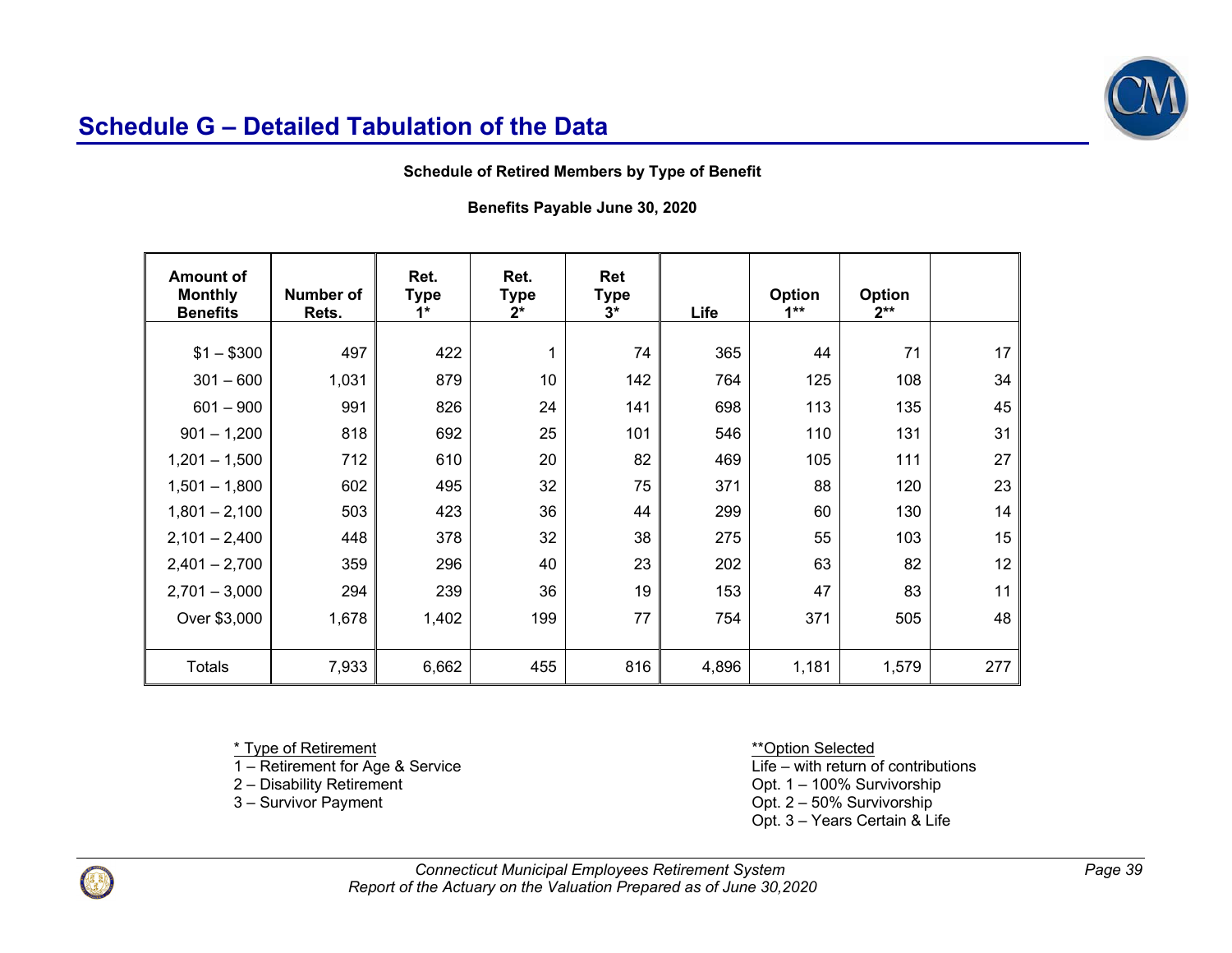

### **Total Retirants and Beneficiary Information June 30, 2020**

## **Tabulated by Attained Age**

|                 |       | Service<br>Retirement     |                | <b>Disability</b><br>Retirement |             | Survivors and<br><b>Beneficiaries</b> |                                  | <b>Totals</b>             |
|-----------------|-------|---------------------------|----------------|---------------------------------|-------------|---------------------------------------|----------------------------------|---------------------------|
| Attained<br>Age | No.   | Annual<br><b>Benefits</b> | No.            | Annual<br><b>Benefits</b>       | No.         | Annual<br><b>Benefits</b>             | No.                              | Annual<br><b>Benefits</b> |
| Under 20        |       |                           |                |                                 | 3           | \$<br>63,799                          | 3                                | \$<br>63,799              |
| $20 - 24$       |       |                           |                |                                 | 4           | 66,418                                | 4                                | 66,418                    |
| 25-29<br>30-34  |       |                           | 1<br>1         | $\mathbf S$<br>2,807            | $\, 6$<br>3 | 113,971                               | $\overline{7}$<br>$\overline{4}$ | 116,778                   |
| 35-39           |       |                           | $\overline{4}$ | 27,556<br>130,741               | 9           | 37,718<br>110,711                     | 13                               | 65,274<br>241,452         |
|                 |       |                           |                |                                 |             |                                       |                                  |                           |
| 40-44           | 59    | \$<br>312,564             | 9              | 286,322                         | 10          | 114,866                               | 53                               | 713,752                   |
| 45-49           | 60    | 973,385                   | 21             | 883,790                         | 15          | 225,573                               | 96                               | 2,082,748                 |
| 50-54           | 233   | 8,129,975                 | 33             | 1,464,401                       | 20          | 304,627                               | 286                              | 9,899,003                 |
| 55-59           | 543   | 17, 154, 294              | 57             | 2,098,430                       | 46          | 648,440                               | 646                              | 19,901,164                |
|                 |       |                           |                |                                 |             |                                       |                                  |                           |
| 60-64           | 962   | 25,944,734                | 81             | 2,881,243                       | 71          | 1,382,264                             | 1,114                            | 30,208,241                |
| 65-69           | 1,289 | 32,806,863                | 69             | 2,656,008                       | 111         | 1,968,753                             | 1,469                            | 37,431,624                |
| 70-74           | 1,313 | 32,112,148                | 68<br>57       | 2,563,247                       | 129         | 2,076,483                             | 1,510                            | 36,751,878                |
| 75-79           | 943   | 20,281,234                |                | 2,133,304                       | 121         | 2,343,703                             | 1,121                            | 24,758,241                |
| 80-84           | 620   | 11,640,349                | 33             | 1,026,980                       | 101         | 1,601,260                             | 754                              | 14,268,589                |
| 85-89           | 380   | 7,945,185                 | 14             | 394,133                         | 93          | 1,604,567                             | 487                              | 9,943,885                 |
| 90-94           | 200   | 3,939,193                 | 6              | 154,934                         | 55          | 823,237                               | 261                              | 4,917,364                 |
| 95-99           | 55    | 1,152,587                 | 1              | 21,485                          | 18          | 253,063                               | 74                               | 1,427,135                 |
|                 |       |                           |                |                                 |             |                                       |                                  |                           |
| 100 & Over      | 5     | 80,715                    |                |                                 | 1           | 9,834                                 | 6                                | 90,549                    |
| <b>Totals</b>   | 6,662 | \$162,473,226             | 455            | \$16,725,381                    | 816         | \$13,749,287                          | 7,933                            | \$192,947,894             |

Average Age: 70.5 years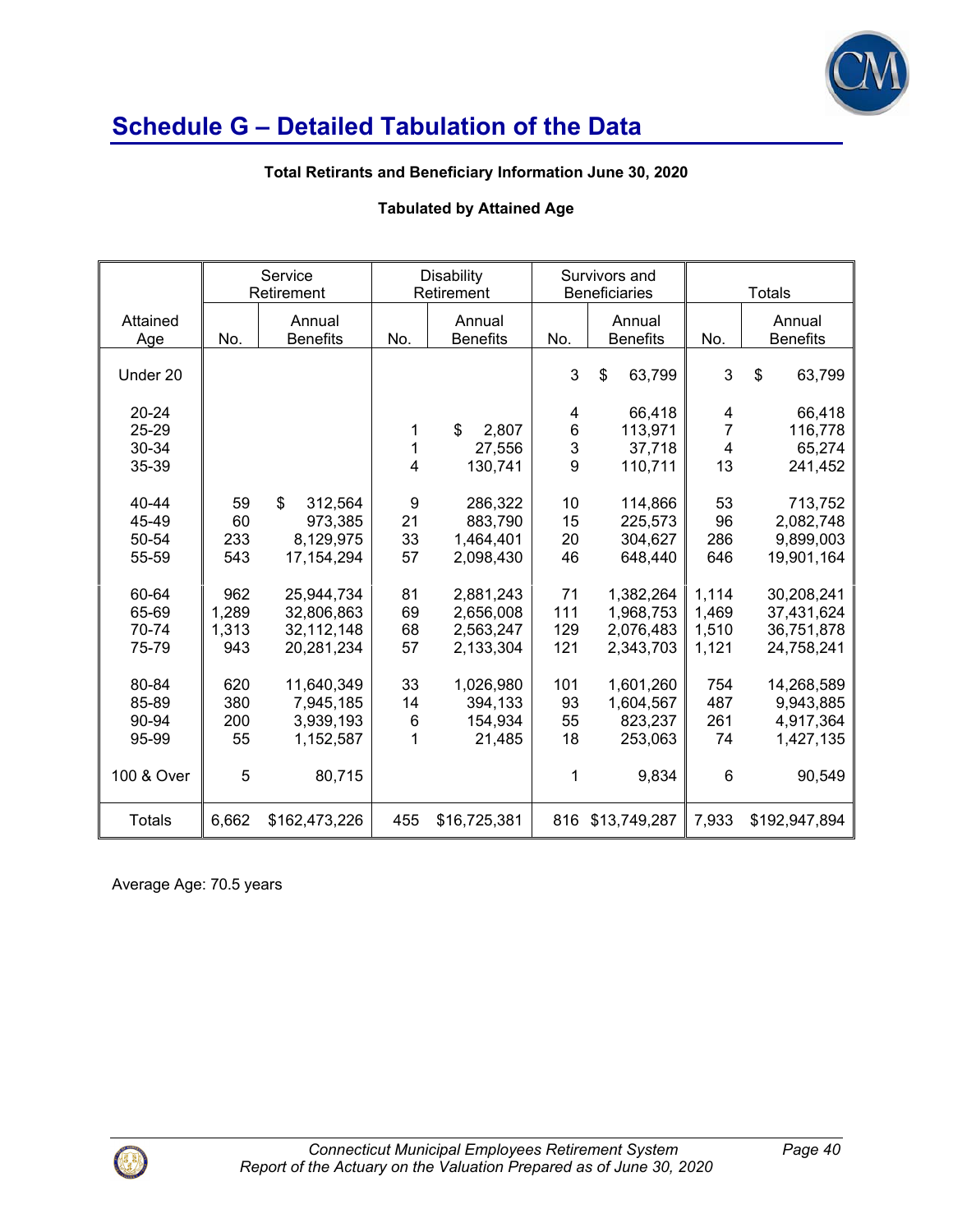

#### **Retirants and Beneficiary Information June 30, 2020**

## **General Employees with Social Security**

# **Tabulated by Attained Ages**

|                                                |                          | Service<br>Retirement                              |                                                      | <b>Disability</b><br>Retirement          | Survivors and<br><b>Beneficiaries</b>                |                                                  |                              | <b>Totals</b>                                           |  |
|------------------------------------------------|--------------------------|----------------------------------------------------|------------------------------------------------------|------------------------------------------|------------------------------------------------------|--------------------------------------------------|------------------------------|---------------------------------------------------------|--|
| Attained<br>Age                                | No.                      | Annual<br><b>Benefits</b>                          | No.                                                  | Annual<br><b>Benefits</b>                | No.                                                  | Annual<br><b>Benefits</b>                        | No.                          | Annual<br><b>Benefits</b>                               |  |
| Under 20                                       |                          |                                                    |                                                      |                                          |                                                      |                                                  |                              |                                                         |  |
| $20 - 24$<br>25-29<br>30-34                    |                          |                                                    |                                                      |                                          | $\overline{2}$<br>1                                  | \$<br>28,050<br>3,391                            | $\overline{2}$<br>1          | \$<br>28,050<br>3,391                                   |  |
| 35-39                                          |                          |                                                    | 1                                                    | \$<br>4,899                              | 5                                                    | 71,024                                           | $6\phantom{1}6$              | 75,923                                                  |  |
| 40-44<br>45-49<br>50-54<br>55-59               | 14<br>22<br>76<br>269    | \$<br>72,864<br>288,395<br>1,448,428<br>5,404,273  | $\overline{\mathbf{c}}$<br>6<br>$6\phantom{1}$<br>15 | 36,275<br>171,784<br>133,432<br>349,501  | $\overline{7}$<br>$\overline{\mathbf{4}}$<br>9<br>26 | 52,983<br>17,842<br>95,913<br>310,016            | 23<br>32<br>91<br>310        | 162,122<br>478,021<br>1,677,773<br>6,063,790            |  |
| 60-64<br>65-69<br>70-74<br>75-79               | 502<br>746<br>775<br>556 | 8,822,054<br>13,559,298<br>13,962,525<br>9,434,273 | 36<br>32<br>25<br>29                                 | 921,654<br>810,815<br>611,922<br>868,620 | 37<br>56<br>78<br>59                                 | 447,128<br>781,252<br>1,086,825<br>875,537       | 575<br>834<br>878<br>644     | 10,190,836<br>15, 151, 365<br>15,661,272<br>11,178,430  |  |
| 80-84<br>85-89<br>90-94<br>95-99<br>100 & Over | 364<br>208<br>116<br>30  | 5,143,088<br>3,429,227<br>1,834,049<br>472,986     | 11<br>8<br>3<br>1                                    | 232,155<br>200,282<br>49,306<br>21,485   | 55<br>45<br>19<br>8<br>1                             | 807,853<br>596,772<br>303,314<br>65,098<br>9,834 | 430<br>261<br>138<br>39<br>1 | 6,183,096<br>4,226,281<br>2,186,669<br>559,569<br>9,834 |  |
| <b>Totals</b>                                  | 3,678                    | \$63,871,460                                       | 175                                                  | \$4,412,130                              | 412                                                  | \$5,552,832                                      | 4,265                        | \$73,836,422                                            |  |

Average Age: 71.3 years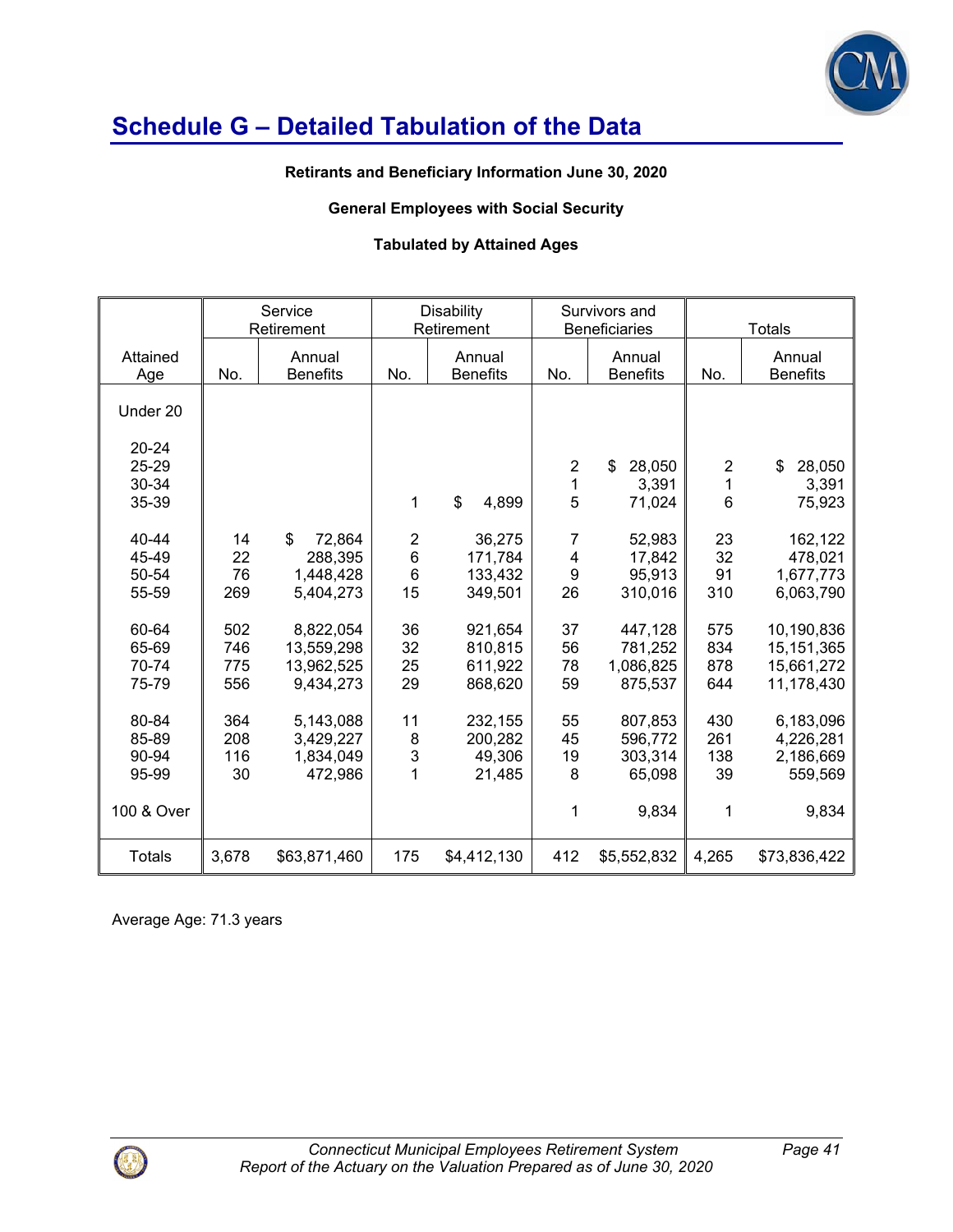

#### **Retirants and Beneficiary Information June 30, 2020**

## **General Employees without Social Security**

### **Tabulated by Attained Ages**

|                                      |                          | Service<br>Retirement                                       |                           | <b>Disability</b><br>Retirement          |                                                                        | Survivors and<br><b>Beneficiaries</b>               |                                                                               | <b>Totals</b>                                         |
|--------------------------------------|--------------------------|-------------------------------------------------------------|---------------------------|------------------------------------------|------------------------------------------------------------------------|-----------------------------------------------------|-------------------------------------------------------------------------------|-------------------------------------------------------|
| Attained<br>Age                      | No.                      | Annual<br><b>Benefits</b>                                   | No.                       | Annual<br><b>Benefits</b>                | No.                                                                    | Annual<br><b>Benefits</b>                           | No.                                                                           | Annual<br><b>Benefits</b>                             |
| Under 20                             |                          |                                                             |                           |                                          |                                                                        |                                                     |                                                                               |                                                       |
| $20 - 24$<br>25-29<br>30-34<br>35-39 |                          |                                                             |                           |                                          | $\boldsymbol{2}$<br>$\overline{2}$<br>$\overline{2}$<br>$\overline{4}$ | $\mathbb S$<br>27,298<br>30,385<br>34,327<br>39,687 | $\overline{\mathbf{c}}$<br>$\overline{2}$<br>$\overline{2}$<br>$\overline{4}$ | $\mathsf{\$}$<br>27,298<br>30,385<br>34,327<br>39,687 |
| 40-44<br>45-49<br>50-54<br>55-59     | 25<br>18<br>55<br>128    | $\mathbb{S}$<br>97,967<br>118,544<br>1,112,672<br>3,042,490 | $\overline{2}$<br>3<br>17 | \$<br>60,886<br>59,205<br>442,154        | 1<br>10<br>$\overline{4}$<br>17                                        | 19,003<br>199,680<br>73,105<br>253,057              | 28<br>28<br>62<br>162                                                         | 177,856<br>318,224<br>1,244,982<br>3,737,701          |
| 60-64<br>65-69<br>70-74<br>75-79     | 295<br>398<br>418<br>325 | 7,477,325<br>9,957,154<br>11,430,055<br>7,538,030           | 18<br>11<br>15<br>12      | 472,114<br>394,760<br>421,539<br>398,195 | 21<br>43<br>42<br>41                                                   | 371,877<br>800,081<br>617,113<br>841,562            | 334<br>452<br>475<br>378                                                      | 8,321,316<br>11,151,995<br>12,468,707<br>8,777,787    |
| 80-84<br>85-89<br>90-94<br>95-99     | 224<br>160<br>82<br>23   | 5,089,796<br>3,948,594<br>2,035,015<br>590,968              | 15<br>4<br>3              | 437,729<br>109,576<br>105,628            | 36<br>42<br>29<br>9                                                    | 537,852<br>835,341<br>401,756<br>121,209            | 275<br>206<br>114<br>32                                                       | 6,065,377<br>4,893,511<br>2,542,399<br>712,177        |
| 100 & Over                           | 5                        | 80,715                                                      |                           |                                          |                                                                        |                                                     | 5                                                                             | 80,715                                                |
| <b>Totals</b>                        | 2,156                    | \$52,519,325                                                | 100                       | \$2,901,786                              | 305                                                                    | \$5,203,333                                         | 2,561                                                                         | \$60,624,444                                          |

Average Age: 71.9 years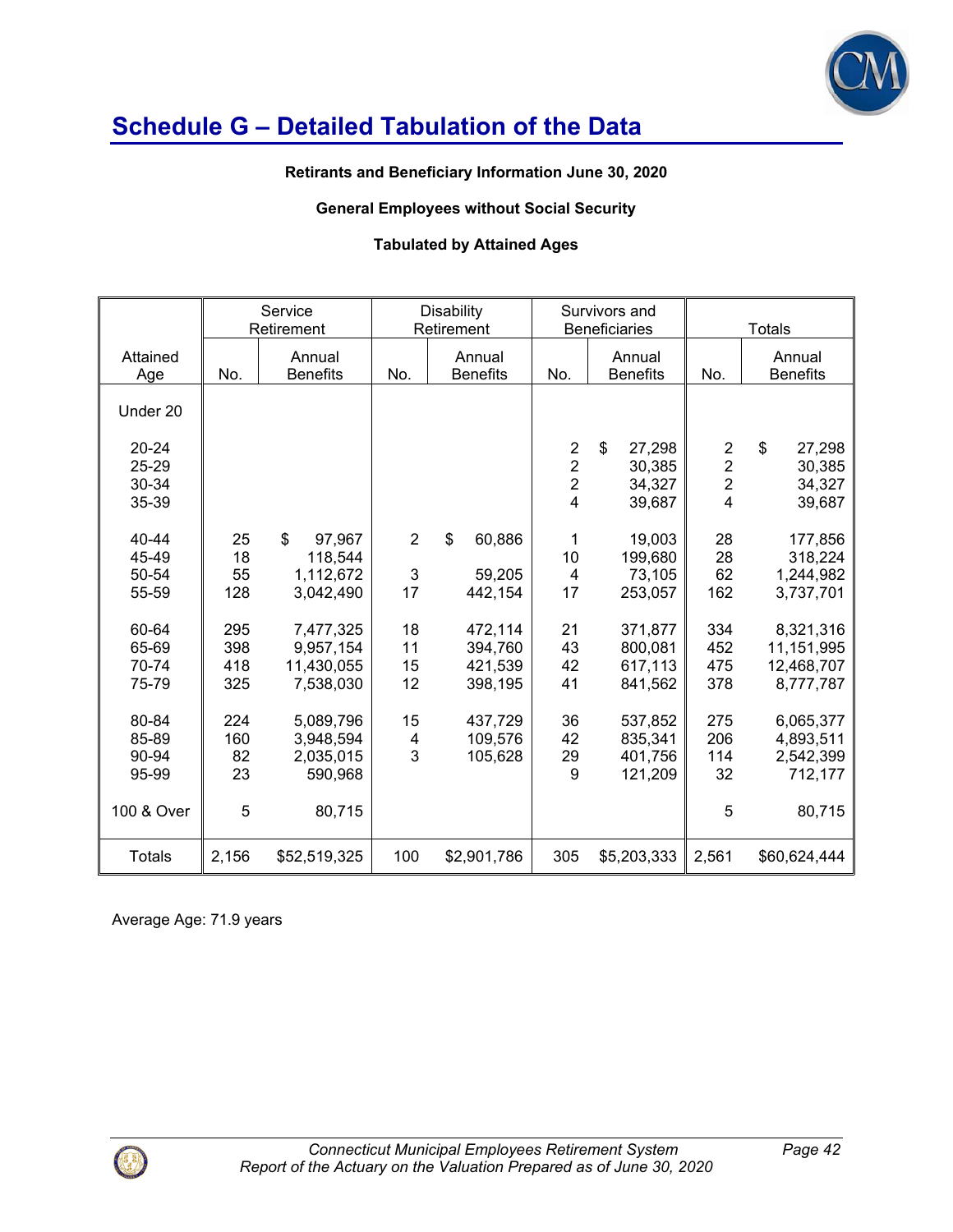

### **Retirants and Beneficiary Information June 30, 2020**

### **Policeman and Firemen with Social Security**

### **Tabulated by Attained Ages**

|                                                |                                    | Service<br>Retirement                                       |                                            | <b>Disability</b><br>Retirement          | Survivors and<br><b>Beneficiaries</b> |                                          |                                        | <b>Totals</b>                                    |
|------------------------------------------------|------------------------------------|-------------------------------------------------------------|--------------------------------------------|------------------------------------------|---------------------------------------|------------------------------------------|----------------------------------------|--------------------------------------------------|
| Attained<br>Age                                | No.                                | Annual<br><b>Benefits</b>                                   | No.                                        | Annual<br><b>Benefits</b>                | Annual<br>No.<br><b>Benefits</b>      |                                          | No.                                    | Annual<br><b>Benefits</b>                        |
| Under 20                                       |                                    |                                                             |                                            |                                          |                                       |                                          |                                        |                                                  |
| $20 - 24$<br>25-29<br>30-34<br>35-39           |                                    |                                                             | 1                                          | \$<br>58,990                             | 1                                     | \$<br>7,303                              | 1<br>1                                 | \$<br>7,303<br>58,990                            |
| 40-44<br>45-49<br>50-54<br>55-59               | 3<br>5<br>25<br>38                 | $\mathbb{S}$<br>13,953<br>161,192<br>1,202,281<br>2,035,180 | 1<br>$\overline{7}$<br>5<br>$\overline{7}$ | 23,084<br>355,406<br>253,919<br>311,383  | 3                                     | 32,744                                   | 4<br>12<br>33<br>45                    | 37,037<br>516,598<br>1,488,944<br>2,346,563      |
| 60-64<br>65-69<br>70-74<br>75-79               | 51<br>46<br>38<br>29               | 2,359,968<br>2,328,798<br>1,848,035<br>1,387,328            | 8<br>$\overline{7}$<br>11<br>4             | 370,465<br>335,600<br>530,769<br>164,188 | 6<br>6<br>5<br>5                      | 216,915<br>218,701<br>127,249<br>194,463 | 65<br>59<br>54<br>38                   | 2,947,348<br>2,883,099<br>2,506,053<br>1,745,979 |
| 80-84<br>85-89<br>90-94<br>95-99<br>100 & Over | 14<br>$\overline{\mathbf{4}}$<br>1 | 442,908<br>99,252<br>37,016                                 | 1<br>1                                     | 33,616<br>35,656                         | 4<br>$\mathbf 2$<br>1                 | 81,248<br>48,537<br>17,344               | 19<br>$\overline{7}$<br>$\overline{2}$ | 557,772<br>183,445<br>54,360                     |
| <b>Totals</b>                                  | 254                                | \$11,915,911                                                | 53                                         | \$2,473,076                              | 33                                    | \$944,504                                | 340                                    | \$15,333,491                                     |

Average Age: 65.3 years

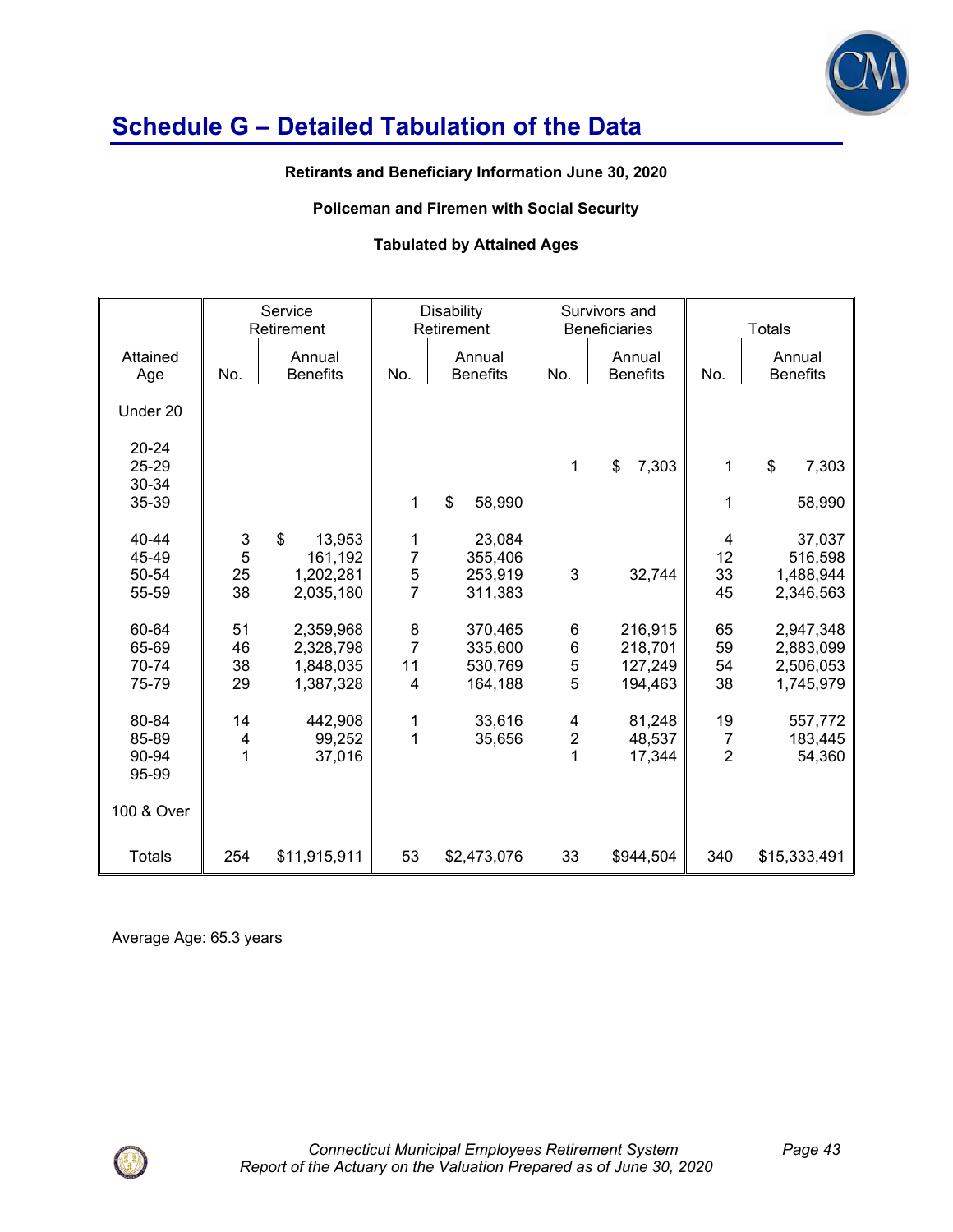

## **Retirants and Beneficiary Information June 30, 2020**

### **Policemen and Firemen without Social Security**

### **Tabulated by Attained Ages**

|                                      |                                           | Service<br>Retirement                              | <b>Disability</b><br>Retirement |                                              |                                                              | Survivors and<br><b>Beneficiaries</b>    |                                                           | <b>Totals</b>                                    |
|--------------------------------------|-------------------------------------------|----------------------------------------------------|---------------------------------|----------------------------------------------|--------------------------------------------------------------|------------------------------------------|-----------------------------------------------------------|--------------------------------------------------|
| Attained<br>Age                      | No.                                       | Annual<br><b>Benefits</b>                          | No.                             | Annual<br><b>Benefits</b>                    | No.                                                          | Annual<br><b>Benefits</b>                | No.                                                       | Annual<br><b>Benefits</b>                        |
| Under 20                             |                                           |                                                    |                                 |                                              | 3                                                            | $\mathbf{\$}$<br>63,799                  | 3                                                         | $\mathfrak{S}$<br>63,799                         |
| $20 - 24$<br>25-29<br>30-34<br>35-39 |                                           |                                                    | 1<br>1<br>$\overline{2}$        | \$<br>2,807<br>27,556<br>66,852              | $\overline{2}$<br>1                                          | 39,120<br>48,233                         | $\boldsymbol{2}$<br>$\overline{2}$<br>1<br>$\overline{2}$ | 39,120<br>51,040<br>27,556<br>66,852             |
| 40-44<br>45-49<br>50-54<br>55-59     | 17<br>15<br>77<br>108                     | \$<br>127,780<br>405,254<br>4,366,594<br>6,672,351 | 4<br>8<br>19<br>18              | 166,077<br>356,600<br>1,017,845<br>995,392   | $\overline{\mathbf{c}}$<br>1<br>$\overline{\mathbf{4}}$<br>3 | 42,880<br>8,051<br>102,865<br>85,367     | 23<br>24<br>100<br>129                                    | 336,737<br>769,905<br>5,487,304<br>7,753,110     |
| 60-64<br>65-69<br>70-74<br>75-79     | 114<br>99<br>82<br>33                     | 7,285,387<br>6,961,612<br>4,871,534<br>1,921,603   | 19<br>19<br>17<br>12            | 1,117,010<br>1,114,833<br>999,017<br>702,301 | 7<br>$\,6$<br>$\overline{\mathbf{4}}$<br>16                  | 346,344<br>168,719<br>245,296<br>432,141 | 140<br>124<br>103<br>61                                   | 8,748,741<br>8,245,164<br>6,115,847<br>3,056,045 |
| 80-84<br>85-89<br>90-94<br>95-99     | 18<br>8<br>$\mathbf{1}$<br>$\overline{2}$ | 964,557<br>468,112<br>33,113<br>88,633             | $\,6$<br>1                      | 323,480<br>48,619                            | 6<br>$\overline{\mathbf{4}}$<br>$6\phantom{1}6$<br>1         | 174,307<br>123,917<br>100,823<br>66,756  | 30<br>13<br>7<br>3                                        | 1,462,344<br>640,648<br>133,936<br>155,389       |
| 100 & Over                           |                                           |                                                    |                                 |                                              |                                                              |                                          |                                                           |                                                  |
| <b>Totals</b>                        | 574                                       | \$34,166,530                                       | 127                             | \$6,938,389                                  | 66                                                           | \$2,048,618                              | 767                                                       | \$43,153,537                                     |

Average Age: 63.3 years

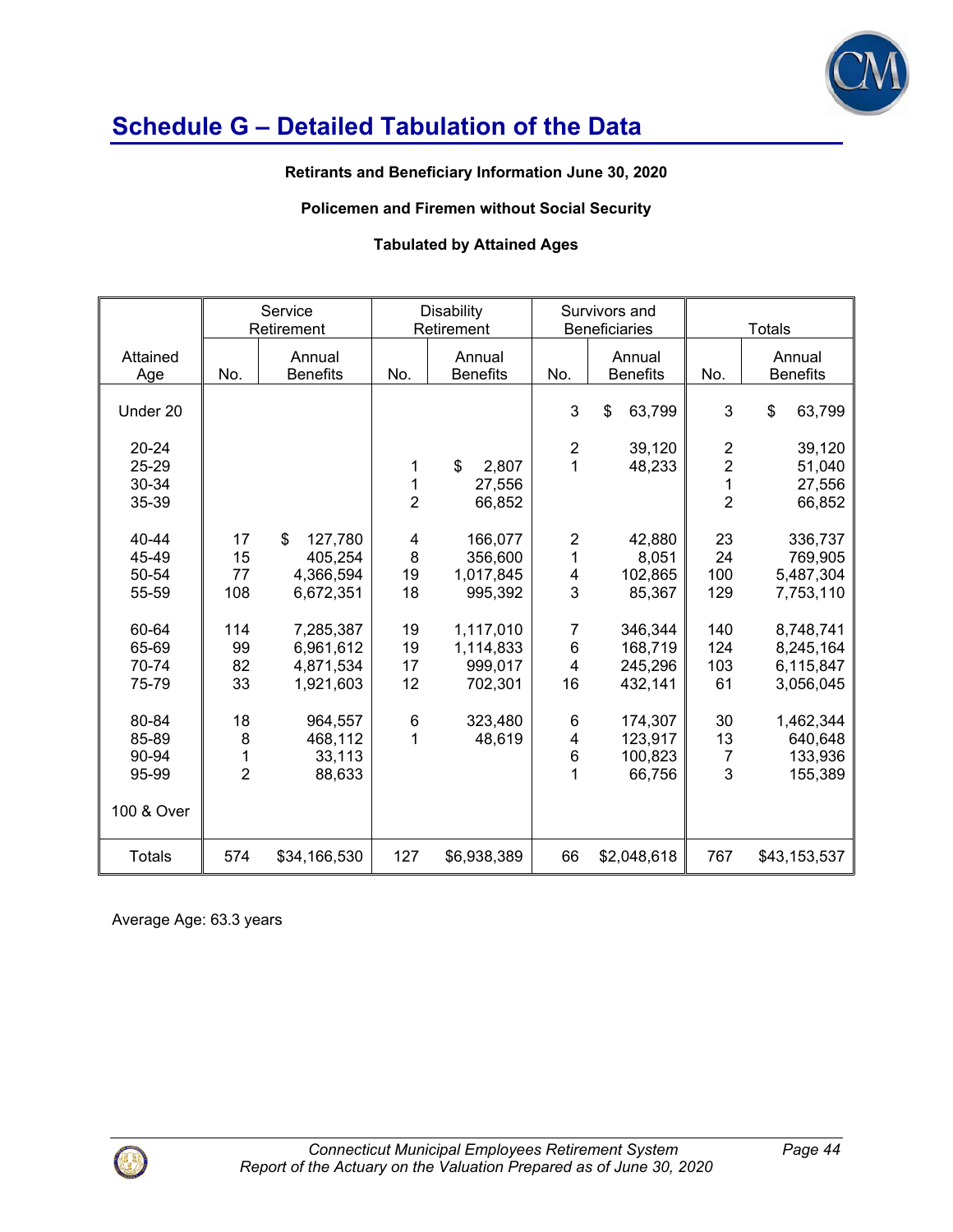| <b>Town Code</b> | <b>Town Name</b>                                 | <b>Number of Actives</b> |              | <b>Salaries</b> |            | <b>Average Age</b> |      | <b>Average Service</b> |      |
|------------------|--------------------------------------------------|--------------------------|--------------|-----------------|------------|--------------------|------|------------------------|------|
|                  |                                                  | 2019                     | 2020         | 2019            | 2020       | 2019               | 2020 | 2019                   | 2020 |
|                  | <b>Police &amp; Fire Without Social Security</b> |                          |              |                 |            |                    |      |                        |      |
| 2 P              | Ansonia Police                                   | 45                       | 41           | 4,594,194       | 4,316,128  | 42.6               | 41.6 | 13.1                   | 12.9 |
| 14 F             | <b>Branford Fire</b>                             | 40                       | 42           | 4,107,326       | 4,347,131  | 39.6               | 38.8 | 11.4                   | 11.2 |
| 15F              | <b>Bridgeport Fire</b>                           | 278                      | 287          | 26,632,800      | 27,573,817 | 45.6               | 44.4 | 16.6                   | 15.1 |
| 15 P             | <b>Bridgeport Police</b>                         | 386                      | 361          | 39,979,952      | 38,348,186 | 43.7               | 44.3 | 13.7                   | 14.2 |
| 44 F             | East Haven Fire                                  | 46                       | 48           | 5,029,890       | 5,246,346  | 44.8               | 43.3 | 16.0                   | 15.2 |
| 44 P             | East Haven Police                                | 52                       | 53           | 5,387,051       | 5,514,469  | 35.6               | 34.4 | 8.8                    | 8.3  |
| 62 P             | Hamden Police & Fire                             | 74                       | 80           | 8,251,233       | 8,658,704  | 36.5               | 36.9 | 6.7                    | 6.9  |
| 77F              | <b>Manchester Fire</b>                           | 79                       | 83           | 8,395,766       | 8,236,025  | 42.6               | 42.9 | 14.2                   | 14.3 |
| 89F              | New Britain Fire                                 | 96                       | 98           | 9,323,064       | 9,672,627  | 39.6               | 39.8 | 11.0                   | 11.5 |
| 89 P             | New Britain Police                               | 142                      | 145          | 13,995,574      | 14,495,233 | 36.9               | 36.4 | 8.8                    | 8.8  |
| 95F              | New London Fire                                  | 63                       | 63           | 5,523,408       | 5,490,375  | 43.9               | 42.3 | 16.7                   | 15.7 |
| 95 S             | New London Fire Chief                            | $\mathbf 0$              | 0            | 0               | 0          | 0.0                | 0.0  | 0.0                    | 0.0  |
| 95 P             | New London Police                                | 78                       | 72           | 7,630,846       | 7,031,519  | 42.2               | 42.3 | 14.3                   | 13.3 |
| 124 P            | Seymour Police                                   | 40                       | 39           | 3,754,696       | 3,529,213  | 39.0               | 40.1 | 10.1                   | 10.7 |
| 126 P            | Shelton Police                                   | 49                       | 48           | 5,953,782       | 5,598,181  | 45.4               | 46.1 | 15.9                   | 16.5 |
| 131 P            | Southington Police                               | 69                       | 68           | 7,862,209       | 8,340,845  | 42.0               | 42.0 | 13.2                   | 13.5 |
| 137 P            | <b>Stonington Police</b>                         | 39                       | 38           | 4,065,329       | 4,164,606  | 41.8               | 42.2 | 14.9                   | 15.2 |
| 164 P            | <b>Windsor Police</b>                            | 52                       | 52           | 5,401,072       | 4,542,301  | 37.8               | 36.8 | 11.3                   | 9.7  |
| 370 F            | West Haven Fire                                  | 20                       | 23           | 1,745,941       | 2,120,865  | 36.2               | 36.6 | 5.1                    | 5.2  |
| 371 F            | West Shore Firefighters                          | 24                       | 30           | 2,686,750       | 2,637,847  | 34.3               | 36.1 | 8.0                    | 7.8  |
|                  |                                                  |                          |              |                 |            |                    |      |                        |      |
|                  | <b>Police &amp; Fire With Social Security</b>    |                          |              |                 |            |                    |      |                        |      |
| 6 P              | <b>Beacon Falls Police</b>                       | 3                        | 3            | 268,236         | 298,279    | 46.0               | 47.0 | 4.0                    | 5.0  |
| 33 P             | <b>Cromwell Police</b>                           | 27                       | 28           | 2,767,141       | 2,750,078  | 37.6               | 37.6 | 10.7                   | 10.4 |
| 37 P             | Derby Police                                     | 34                       | 34           | 3,834,414       | 3,811,928  | 39.9               | 40.9 | 13.7                   | 14.7 |
| 46 P             | <b>Easton Police</b>                             | 16                       | 15           | 1,735,315       | 1,699,863  | 49.8               | 51.1 | 12.5                   | 13.7 |
| 78F              | Mansfield Firefighters/EMT                       | 15                       | 16           | 1,364,764       | 1,550,935  | 42.3               | 41.3 | 6.9                    | 6.4  |
| 82 P             | Middlefield Police                               | $\mathbf 0$              | 0            | 0               | 0          | 0.0                | 0.0  | 0.0                    | 0.0  |
| 85 P             | Monroe Police                                    | 41                       | 38           | 3,919,896       | 3,482,952  | 39.3               | 39.2 | 11.5                   | 11.2 |
| 86 P             | Montville Police                                 | 30                       | 25           | 2,547,806       | 2,450,717  | 36.0               | 35.5 | 9.3                    | 8.6  |
| 91 P             | New Fairfield Police                             | 6                        | 4            | 626,548         | 436,190    | 54.3               | 56.3 | 9.2                    | 7.8  |
| 108 P            | Oxford Police                                    | 13                       | 14           | 998,839         | 1,271,056  | 48.5               | 49.7 | 12.9                   | 6.8  |
| 111 P            | <b>Plymouth Police</b>                           | 23                       | 21           | 2,479,695       | 2,501,919  | 45.5               | 44.7 | 10.8                   | 11.4 |
| 116 P            | Putnam Police                                    | 15                       | 14           | 1,424,000       | 1,486,571  | 41.1               | 44.1 | 8.8                    | 9.9  |
| 117 P            | <b>Redding Police</b>                            | 16                       | 16           | 1,915,903       | 1,868,949  | 42.7               | 44.1 | 13.5                   | 13.6 |
| 131 F            | Southington Fire                                 | 32                       | 32           | 3,433,232       | 3,390,594  | 43.0               | 43.4 | 12.1                   | 12.3 |
| 152 F            | <b>Waterford Fire</b>                            | 8                        | 9            | 760,658         | 1,009,349  | 44.1               | 42.9 | 14.8                   | 14.1 |
| 152 P            | <b>Waterford Police</b>                          | $50\,$                   | 47           | 5,139,384       | 4,741,815  | 39.1               | 38.8 | 12.4                   | 11.8 |
| 157 P            | <b>Weston Police</b>                             | 16                       | 17           | 2,021,212       | 2,189,527  | 42.6               | 44.2 | 11.2                   | 13.2 |
| 162 P            | Winchester Police                                | 23                       | 21           | 2,075,615       | 2,081,009  | 43.5               | 44.8 | 11.5                   | 13.3 |
| 164 F            | Windsor Dog Warden                               | $\mathbf{1}$             | $\mathbf{1}$ | 76,428          | 70,444     | 58.0               | 59.0 | 32.0                   | 33.0 |
| 165 P            | Windsor Locks Police                             | 26                       | 27           | 2,979,340       | 3,104,920  | 50.3               | 51.4 | 11.4                   | 11.8 |
| 167 P            | Woodbridge Police                                | 26                       | 24           | 2,604,004       | 2,730,609  | 44.9               | 45.3 | 14.1                   | 15.3 |
| 309 F            | <b>Cromwell Fire Distrcit</b>                    | 10                       | 14           | 624,626         | 798,410    | 35.3               | 35.7 | 5.2                    | 3.6  |
| 312 F            | Easton Firefighters                              | 8                        | 8            | 817,431         | 760,425    | 47.3               | 48.3 | 17.9                   | 18.9 |

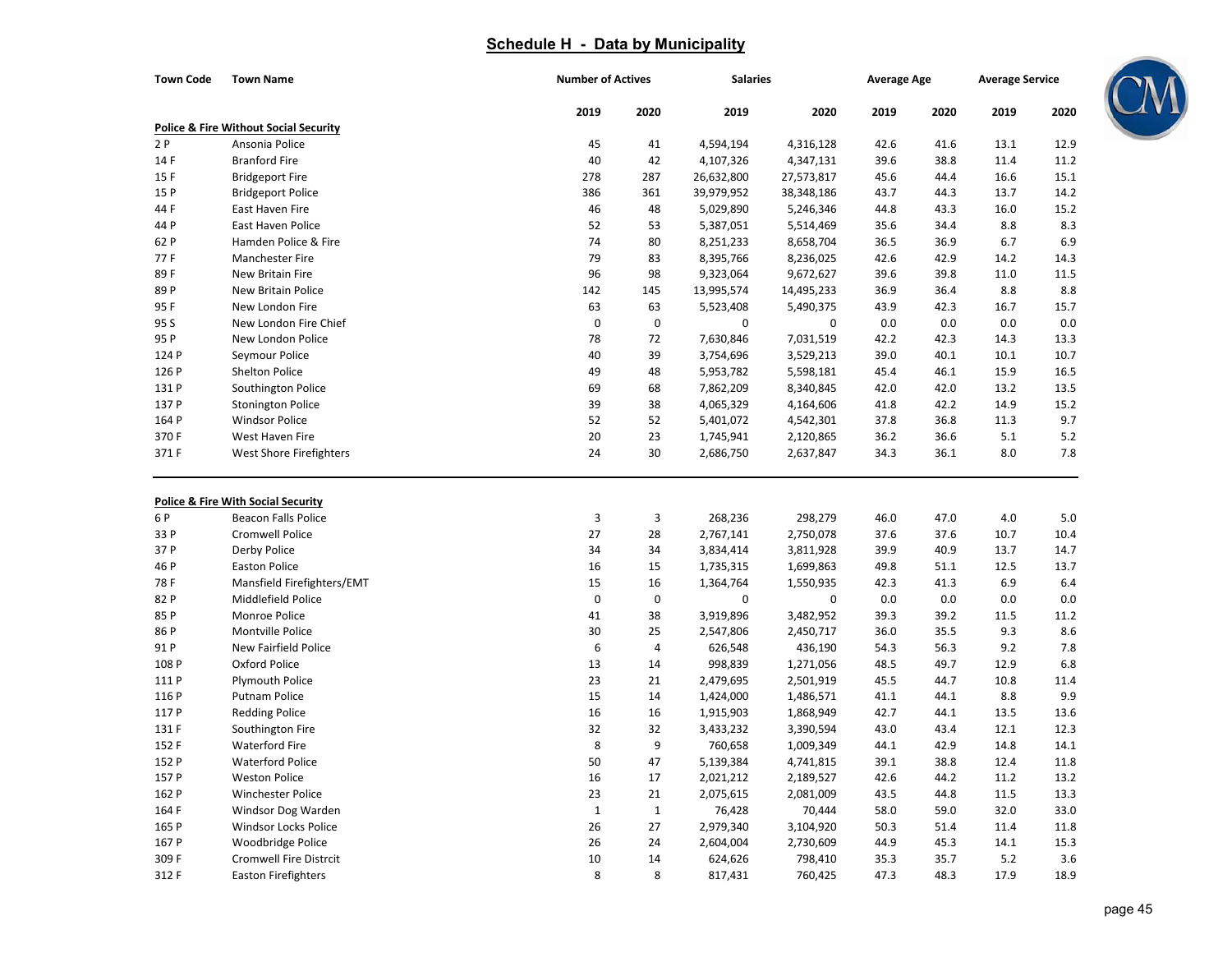| <b>Town Code</b> | <b>Town Name</b>                                    | <b>Number of Actives</b> |                | <b>Salaries</b> |            | <b>Average Age</b> |      | <b>Average Service</b> |      |
|------------------|-----------------------------------------------------|--------------------------|----------------|-----------------|------------|--------------------|------|------------------------|------|
|                  |                                                     | 2019                     | 2020           | 2019            | 2020       | 2019               | 2020 | 2019                   | 2020 |
|                  | <b>General Employees Without Social Security</b>    |                          |                |                 |            |                    |      |                        |      |
| 15 E             | <b>Bridgeport Education</b>                         | 902                      | 867            | 40,164,263      | 39,491,307 | 50.5               | 51.1 | 13.1                   | 13.6 |
| 15H              | Bridgeport H.D.A                                    | 9                        | 5              | 510,710         | 268,875    | 52.6               | 57.0 | 21.4                   | 18.0 |
| 15 T             | <b>Bridgeport City</b>                              | 551                      | 519            | 36,523,024      | 35,848,446 | 50.0               | 50.0 | 11.8                   | 11.9 |
| 44 E             | <b>East Haven Education</b>                         | 83                       | 68             | 3,920,534       | 3,804,209  | 47.8               | 51.8 | 8.4                    | 9.6  |
| 44 T             | East Haven Town & Public Works                      | 83                       | 76             | 5,278,768       | 5,028,772  | 48.8               | 47.7 | 12.2                   | 12.2 |
| 89 E             | New Britain Education                               | 453                      | 467            | 19,624,359      | 20,627,263 | 48.4               | 47.4 | 13.0                   | 12.2 |
| 89 T             | New Britain City                                    | 284                      | 274            | 20,452,035      | 20,167,900 | 48.2               | 48.5 | 13.8                   | 13.4 |
| 93 W             | Greater New Haven Water Pollution Control Authority | 63                       | 63             | 5,835,974       | 6,098,172  | 53.4               | 53.2 | 7.8                    | 8.5  |
| 753D             | <b>Mattabassett District</b>                        | 36                       | 34             | 2,826,572       | 2,855,706  | 45.7               | 48.2 | 10.4                   | 11.9 |
|                  | <b>General Employees With Social Security</b>       |                          |                |                 |            |                    |      |                        |      |
| 1 E              | Andover Education                                   | 14                       | 15             | 674,987         | 530,415    | 57.8               | 53.5 | 11.7                   | 7.5  |
| 1T               | Andover Selectment                                  | 9                        | 12             | 395,937         | 583,046    | 54.9               | 55.9 | 13.6                   | 11.8 |
| 2 A              | Ansonia HA                                          | 11                       | 12             | 564,300         | 732,388    | 53.8               | 54.7 | 11.8                   | 12.7 |
| 2 B              | Ansonia Clerical                                    | 41                       | 42             | 2,549,132       | 2,658,610  | 51.6               | 52.4 | 11.6                   | 12.4 |
| 2T               | Ansonia Town                                        | 30                       | 29             | 2,136,551       | 2,043,113  | 50.8               | 50.7 | 13.3                   | 14.1 |
| 6 S              | <b>Beacon Falls Town</b>                            | 14                       | 12             | 510,043         | 469,073    | 57.9               | 53.5 | 9.2                    | 7.9  |
| 6 T              | Beacon Falls Public Works                           | 9                        | 9              | 679,891         | 681,832    | 43.6               | 44.6 | 9.7                    | 10.7 |
| 8 T              | <b>Bethany Public Works</b>                         | 7                        | $\overline{7}$ | 359,835         | 513,582    | 42.0               | 43.0 | 7.4                    | 8.4  |
| 10T              | Bethlehem Public Works                              | 4                        | 5              | 220,441         | 254,427    | 54.5               | 51.6 | 4.5                    | 3.2  |
| 13 E             | <b>Bozrah Board of Education</b>                    | 20                       | 21             | 669,579         | 707,379    | 49.5               | 49.5 | 12.3                   | 11.6 |
| 13 T             | <b>Bozrah Town</b>                                  | 11                       | 10             | 491,076         | 485,581    | 53.4               | 56.8 | 11.4                   | 10.2 |
| 14 E             | <b>Branford Education</b>                           | 276                      | 240            | 7,645,579       | 7,597,375  | 46.3               | 46.8 | 7.4                    | 7.5  |
| 14 T             | <b>Branford Selectman</b>                           | 125                      | 123            | 8,027,288       | 8,027,064  | 50.9               | 50.5 | 13.2                   | 13.2 |
| 15 A             | <b>Bridgeport HA</b>                                | 107                      | 97             | 6,188,343       | 6,265,567  | 48.7               | 49.5 | 10.6                   | 11.2 |
| 15 B             | <b>Bridgeport Port Authority</b>                    | $\overline{2}$           | $\overline{2}$ | 117,251         | 121,761    | 60.5               | 61.5 | 23.5                   | 24.5 |
| 17 A             | <b>Bristol HA</b>                                   | 29                       | 28             | 1,695,533       | 1,749,007  | 49.7               | 50.3 | 12.2                   | 11.9 |
| 22 T             | Canterbury Town                                     | 10                       | 12             | 425,715         | 490,072    | 49.2               | 49.4 | 7.5                    | 7.0  |
| 23 A             | Canton HA                                           | $\pmb{0}$                | $\pmb{0}$      | $\pmb{0}$       | 0          | 0.0                | 0.0  | 0.0                    | 0.0  |
| 26 L             | <b>Chester Board of Education</b>                   | $\overline{2}$           | $\overline{2}$ | 37,926          | 36,784     | 47.5               | 48.5 | 6.5                    | 7.5  |
| 27B              | <b>Clinton Secretarial</b>                          | 31                       | 27             | 1,425,504       | 1,410,441  | 52.7               | 54.3 | 10.5                   | 9.7  |
| 27 S             | Clinton Supervisory                                 | 10                       | 11             | 909,268         | 901,494    | 60.3               | 59.3 | 10.6                   | 9.6  |
| 27T              | Clinton Town                                        | 14                       | 13             | 912,825         | 874,178    | 46.1               | 46.8 | 10.4                   | 10.6 |
| 28 A             | Colchester HA                                       | $\mathbf{1}$             | $\mathbf{1}$   | 66,000          | 66,000     | 65.0               | 66.0 | 20.0                   | 21.0 |
| 32 A             | Coventry HA                                         | 3                        | 4              | 171,963         | 224,310    | 60.0               | 59.8 | 11.3                   | 9.5  |
| 34 A             | Danbury HA                                          | 33                       | 34             | 2,235,124       | 2,392,758  | 52.3               | 51.5 | 12.8                   | 12.0 |
| 35 A             | Darien HA                                           | $\mathbf 1$              | 1              | 56,701          | 56,701     | 43.0               | 44.0 | 11.0                   | 12.0 |
| 36 L             | Deep River Board of Education                       | 4                        | 4              | 67,886          | 70,857     | 57.3               | 58.3 | 3.8                    | 3.3  |
| 37 A             | Derby HA                                            | 5                        | 3              | 313,476         | 135,151    | 59.6               | 62.3 | 6.0                    | 6.3  |
| 41 T             | East Haddam Town                                    | 8                        | 4              | 502,238         | 256,399    | 56.0               | 58.8 | 24.5                   | 22.0 |
| 42 A             | East Hamptom HA                                     | $\overline{2}$           | $\overline{2}$ | 113,678         | 92,961     | 67.5               | 55.5 | 24.0                   | 7.0  |
| 43 A             | East Hartford HA                                    | 27                       | 23             | 1,556,169       | 1,415,641  | 44.9               | 45.4 | 10.8                   | 11.0 |
| 48 E             | <b>Ellington Education</b>                          | 146                      | 141            | 4,776,250       | 4,908,080  | 47.0               | 47.1 | 7.5                    | 7.5  |
| 48 L             | Ellington Lunch                                     | 8                        | 8              | 149,127         | 155,473    | 58.5               | 57.6 | 20.1                   | 18.1 |
| 48 T             | Ellington Highway                                   | 11                       | 10             | 873,748         | 739,317    | 45.7               | 47.0 | 14.2                   | 15.3 |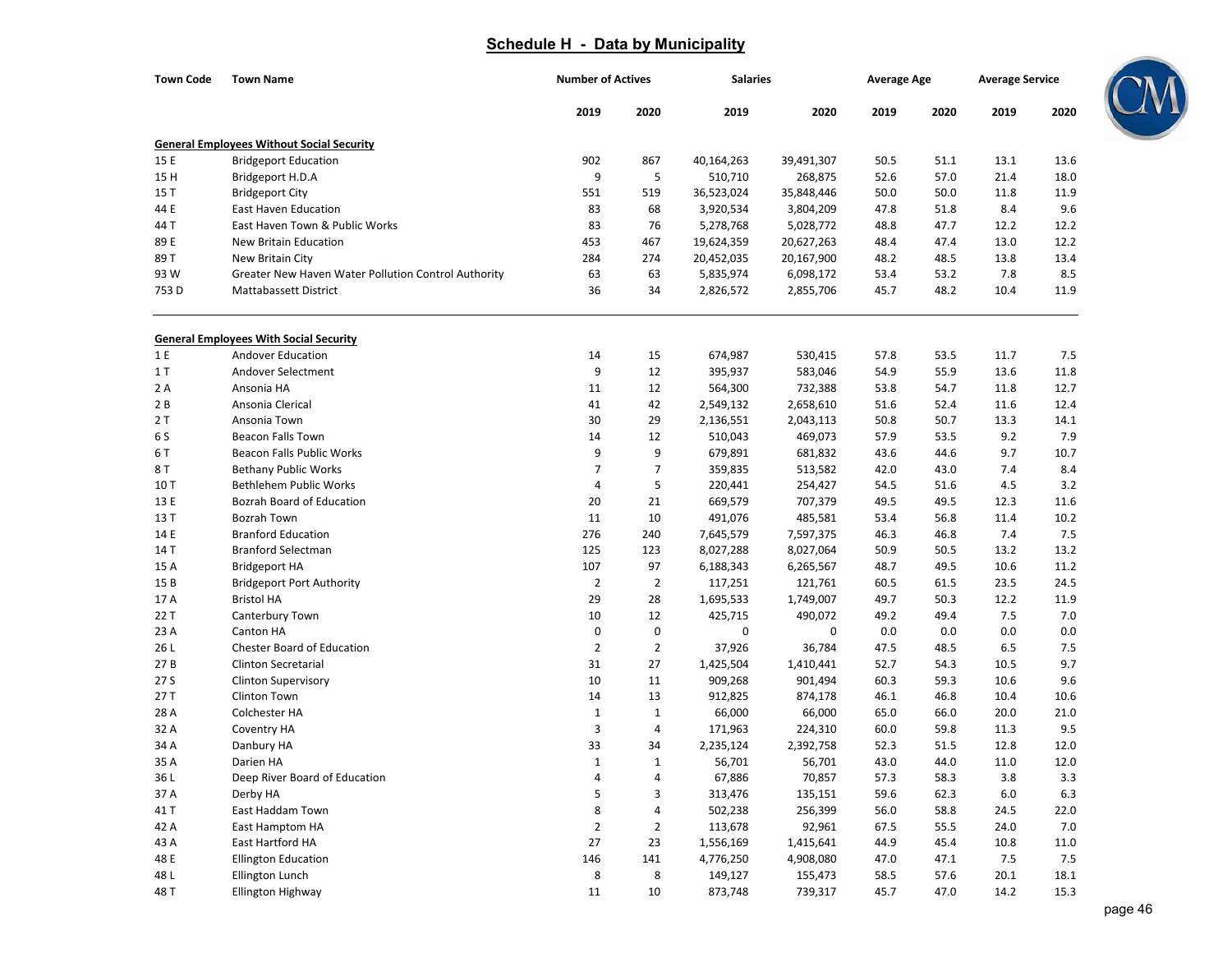| <b>Town Code</b> | <b>Town Name</b>                      | <b>Number of Actives</b> |                | <b>Salaries</b>  |            | <b>Average Age</b> |      | <b>Average Service</b> |         |
|------------------|---------------------------------------|--------------------------|----------------|------------------|------------|--------------------|------|------------------------|---------|
|                  |                                       | 2019                     | 2020           | 2019             | 2020       | 2019               | 2020 | 2019                   | 2020    |
| 48 V             | <b>Ellington Van Drivers</b>          | 4                        | 3              | 69,389           | 58,106     | 63.3               | 62.3 | 10.0                   | 14.0    |
| 49 A             | Enfield HA                            | 17                       | 15             | 885,371          | 882,636    | 47.9               | 50.7 | 10.0                   | 11.2    |
| 50L              | <b>Essex Board of Education</b>       | 3                        | 3              | 50,575           | 54,066     | 46.0               | 47.0 | 6.0                    | 7.0     |
| 57 A             | Greenwich Ha                          | 42                       | 40             | 3,182,304        | 3,100,018  | 54.0               | 54.9 | 13.8                   | 14.1    |
| 58 E             | <b>Griswold Education</b>             | 149                      | 133            | 4,986,698        | 4,470,831  | 48.3               | 48.7 | 9.6                    | 10.1    |
| 58 T             | Griswold Selectman                    | 28                       | 23             | 1,381,517        | 1,227,276  | 54.1               | 55.0 | 10.9                   | 9.9     |
| 59 A             | Groton Town HA                        | 0                        | $\pmb{0}$      | 0                | 0          | 0.0                | 0.0  | 0.0                    | 0.0     |
| 62 B             | <b>Hamden Education</b>               | 36                       | 39             | 2,281,453        | 2,118,882  | 50.5               | 51.6 | 4.4                    | 5.1     |
| 62 E             | Hamden Board of Education             | 127                      | 126            | 3,988,534        | 4,911,271  | 45.2               | 45.7 | 5.3                    | 5.5     |
| 62 S             | Hamden Schools                        | 37                       | 32             | 1,480,298        | 1,310,865  | 44.2               | 45.0 | 4.5                    | 5.4     |
| 62 T             | Hamden Town                           | 104                      | 111            | 6,706,977        | 7,061,287  | 45.8               | 45.6 | 5.6                    | 6.0     |
| 64 A             | Hartford HA                           | 38                       | 49             | 2,407,109        | 3,147,654  | 52.1               | 50.5 | 12.8                   | 8.1     |
| 64 E             | Hartford Local 566                    | 298                      | 289            | 11,351,129       | 11,336,513 | 49.6               | 50.5 | 11.2                   | 11.6    |
| 64 S             | Hartford Union Local 818              | $\overline{2}$           | 3              | 142,779          | 201,661    | 55.5               | 51.7 | 14.0                   | 12.3    |
| 64 T             | Hartford Local 1716                   | 243                      | 233            | 12,816,581       | 12,182,238 | 47.7               | 46.8 | 11.8                   | 9.9     |
| 71 B             | Lebanon Town Hall                     | 15                       | 15             | 716,583          | 834,036    | 53.7               | 47.5 | 9.6                    | 6.3     |
| 71 T             | Lebanon Highway                       | $\overline{7}$           | 9              | 465,564          | 527,288    | 46.6               | 47.4 | 10.3                   | 12.0    |
| 73 S             | Lisbon School District Central Office | 3                        | 3              | 178,198          | 185,329    | 53.3               | 54.3 | 5.3                    | 6.3     |
| 73 T             | Lisbon Town                           | 12                       | 11             | 477,450          | 454,440    | 51.3               | 51.8 | 5.3                    | 5.3     |
| 77 A             | Manchester HA                         | 24                       | 21             | 1,275,370        | 1,192,328  | 52.3               | 52.5 | 9.9                    | 11.1    |
| 78 E             | <b>Mansfield Education</b>            | 125                      | 113            | 4,082,352        | 3,724,618  | 52.0               | 52.0 | 10.7                   | 10.4    |
| 78 T             | Mansfield Town                        | 92                       | 97             | 6,500,721        | 6,906,572  | 46.7               | 47.5 | 10.7                   | 10.9    |
| 80 A             | Meriden HA                            | 18                       | 16             | 1,080,890        | 975,749    | 45.1               | 46.7 | 11.5                   | 12.6    |
| 82 T             | Middlefield Town                      | 8                        | $\overline{7}$ | 540,128          | 420,392    | 58.1               | 52.9 | 22.1                   | 14.9    |
| 83 A             | Middletown HA                         | 14                       | 15             | 953,116          | 1,045,063  | 50.1               | 52.6 | 11.9                   | 11.4    |
| 84 A             | Milford HA                            | 5                        | 8              | 441,178          | 591,606    | 63.0               | 59.8 | 12.8                   | 8.8     |
| 86 A             | Montville HA                          | $\mathbf 1$              | $\pmb{0}$      | 31,822           | 0          | 42.0               | 0.0  | 3.0                    | 0.0     |
| 86 E             | <b>Montville Education</b>            | 113                      | 98             | 4,379,212        | 3,991,812  | 51.2               | 53.4 | 9.4                    | 10.2    |
| 86 T             | Montville Town                        | 79                       | 77             | 4,788,859        | 4,882,188  | 50.9               | 51.3 | 14.3                   | 14.4    |
| 88 A             | Naugatuck HA                          | 8                        | 9              | 463,325          | 538,217    | 42.0               | 43.6 | 11.8                   | 11.4    |
| 89 A             | New Britain HA                        | 31                       | 27             | 1,524,750        | 1,520,865  | 46.9               | 49.5 | 8.3                    | 7.0     |
| 95 A             | New London HA                         | 8                        | 4              | 273,012          | 210,561    | 50.8               | 50.0 | 4.3                    | 3.5     |
| 95 T             | New London Public Works               | 73                       | 72             | 5,201,786        | 5,095,578  | 50.0               | 50.2 | 14.5                   | 14.2    |
| 103 A            | Norwalk HA                            | 23                       | 18             | 1,812,181        | 1,497,583  | 50.1               | 50.4 | 9.0                    | 8.3     |
| 108 E            | <b>Oxford Education</b>               | 94                       | 91             | 3,718,705        | 3,746,329  | 51.1               | 51.5 | 9.7                    | 9.2     |
| 108 T            | Oxford Town                           | 44                       | 43             | 2,822,706        | 2,906,661  | 53.2               | 53.0 | 14.5                   | 14.3    |
| 110 H            | Southington Health District           | 6                        | 3              | 354,224          | 228,285    | 51.5               | 47.7 | 15.7                   | 12.3    |
| 113 A            | Portland HA                           | 3                        | 4              | 195,692          | 224,314    | 46.0               | 52.0 | 3.0                    | 4.5     |
| 114 T            | Preston Town                          | 20                       | 21             | 916,094          | 720,127    | 58.2               | 55.5 | 16.3                   | 12.7    |
| 115 T            | Prospect Public Works                 | 8                        | 8              | 553,919          | 546,503    | 48.6               | 49.1 | 8.9                    | $7.8\,$ |
| 116 A            | Putnam HA                             | 9                        | 10             | 635,641          | 706,225    | 54.9               | 50.0 | 21.8                   | 17.5    |
| 117 E            | <b>Redding Education</b>              | 81                       | 71             | 2,796,049        | 2,622,369  | 52.5               | 54.9 | 9.8                    | 10.4    |
| 117 T            | <b>Redding Town</b>                   | 37                       | 36             | 2,492,478        | 2,514,884  | 54.8               | 56.2 | 16.1                   | 17.1    |
| 118 A            | Ridgefield HA                         | 0                        | 0              | 0                | 0          | 0.0                | 0.0  | 0.0                    | 0.0     |
| 124 A            | Seymour HA                            | 13                       | 14             | 470,305          | 593,743    | 45.6               | 48.3 | 5.1                    | 7.6     |
| 124 E            | Seymour Education                     | 103                      | 103            | 3,881,258        | 4,130,116  | 50.1               | 51.5 | 10.2                   | 10.4    |
| 124 H            | Seymour Education                     | 0                        | 0              | 0                | 0          | 0.0                | 0.0  | $0.0\,$                | 0.0     |
| 124 L            | Seymour Education                     | 0                        | $\pmb{0}$      | $\boldsymbol{0}$ | 0          | 0.0                | 0.0  | 0.0                    | 0.0     |

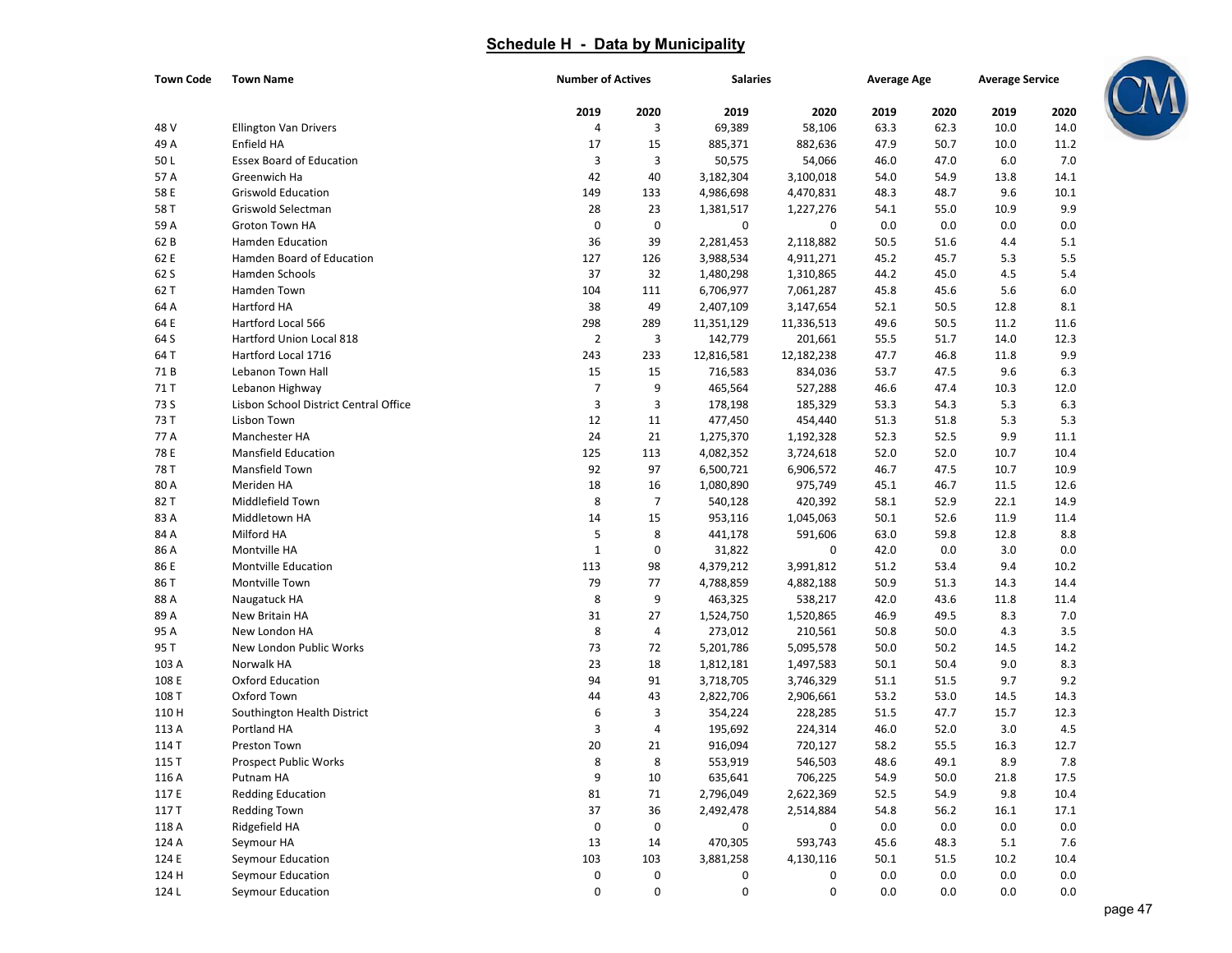| <b>Town Code</b> | <b>Town Name</b>                   | <b>Number of Actives</b> |                | <b>Salaries</b> |            | <b>Average Age</b> |      | <b>Average Service</b> |      |
|------------------|------------------------------------|--------------------------|----------------|-----------------|------------|--------------------|------|------------------------|------|
|                  |                                    | 2019                     | 2020           | 2019            | 2020       | 2019               | 2020 | 2019                   | 2020 |
| 124 T            | Seymour Town & Pub Works           | 52                       | 53             | 3,336,020       | 3,434,987  | 47.3               | 47.5 | 9.7                    | 10.5 |
| 126 A            | Shelton HA                         | $\mathbf{1}$             | $\mathbf 1$    | 75,803          | 68,803     | 68.0               | 69.0 | 13.0                   | 14.0 |
| 131 A            | Southington HA                     | 5                        | 3              | 385,511         | 165,251    | 48.6               | 42.3 | 10.2                   | 13.0 |
| 131 D            | Southington Dog Acct               | $\overline{2}$           | $\mathbf 1$    | 157,696         | 100,837    | 37.0               | 43.0 | 5.0                    | 8.0  |
| 131 E            | Southington Education              | 414                      | 393            | 13,772,424      | 13,682,927 | 49.5               | 49.3 | 8.9                    | 8.6  |
| 131L             | Southington Lunch                  | 15                       | 13             | 491,974         | 438,379    | 57.2               | 57.2 | 17.1                   | 15.7 |
| 131 S            | Southington Sewer                  | 12                       | 13             | 860,960         | 1,095,857  | 51.8               | 51.8 | 9.5                    | 9.7  |
| 131 T            | Southington Town                   | 135                      | 135            | 8,922,786       | 9,315,348  | 48.1               | 49.0 | 11.9                   | 12.0 |
| 131W             | Southington Water                  | 26                       | 26             | 1,870,114       | 1,991,933  | 45.2               | 46.1 | 12.3                   | 13.3 |
| 135 A            | Stamford HA                        | 66                       | 64             | 4,467,522       | 4,427,770  | 46.3               | 47.5 | 8.9                    | 9.8  |
| 138 A            | Stratford HA                       | 20                       | 21             | 1,306,542       | 1,360,836  | 52.2               | 53.2 | 10.5                   | 12.1 |
| 141 T            | Thompson Town                      | 18                       | 32             | 900,000         | 1,527,461  | 57.8               | 52.6 | 19.4                   | 10.9 |
| 142 M            | <b>Tolland County MAFS</b>         | 11                       | 10             | 857,755         | 810,145    | 40.6               | 40.9 | 11.6                   | 12.2 |
| 143 A            | <b>Torrington HA</b>               | $\overline{7}$           | 7              | 584,959         | 566,601    | 60.7               | 57.3 | 20.7                   | 17.0 |
| 144 D            | Trumbull Monroe Health District    | $\boldsymbol{0}$         | $\bf 0$        | $\mathbf 0$     | 0          | 0.0                | 0.0  | 0.0                    | 0.0  |
| 146 A            | Rockville HA                       | 17                       | 14             | 994,455         | 694,367    | 52.1               | 49.4 | 9.0                    | 6.6  |
| 148 A            | Wallingford HA                     | 10                       | 10             | 599,820         | 583,439    | 33.8               | 34.0 | 5.6                    | 6.4  |
| 152 B            | Waterford Local 1303               | 67                       | 67             | 3,914,699       | 3,833,630  | 50.6               | 49.5 | 14.0                   | 13.5 |
| 152 E            | Waterford Cust & Main Asst         | 30                       | 32             | 1,795,636       | 1,971,870  | 50.7               | 51.0 | 14.3                   | 14.6 |
| 152 H            | Water Local RI 161                 | 19                       | 19             | 767,754         | 750,016    | 57.6               | 54.3 | 15.4                   | 11.8 |
| 152L             | Waterford Café RI0224              | 13                       | 14             | 269,040         | 306,696    | 56.9               | 56.9 | 12.5                   | 10.4 |
| 152 N            | <b>Waterford Paraprofessionals</b> | 83                       | 82             | 2,057,215       | 1,726,766  | 49.0               | 47.8 | 7.9                    | 6.8  |
| 152 S            | Waterford Non0union Educ           | 29                       | 26             | 1,900,197       | 1,838,410  | 50.6               | 52.0 | 12.9                   | 14.9 |
| 152 T            | Waterford Gen Gov Admin            | 19                       | 21             | 1,550,861       | 1,740,222  | 54.8               | 54.8 | 15.3                   | 14.7 |
| 152 W            | Waterford Town                     | 33                       | 33             | 2,696,531       | 2,714,207  | 53.0               | 53.2 | 14.6                   | 13.0 |
| 153 R            | <b>Watertown Golf Course</b>       | 0                        | $\mathbf 0$    | 0               | 0          | 0.0                | 0.0  | 0.0                    | 0.0  |
| 153 S            | Watertown Town Hall Supervisors    | $\mathbf{1}$             | $1\,$          | 79,920          | 85,226     | 52.0               | 53.0 | 27.0                   | 28.0 |
| 153 T            | <b>Watertown Town</b>              | 6                        | 6              | 527,487         | 588,566    | 61.5               | 61.0 | 28.0                   | 29.7 |
| 155 A            | West Hartford HA                   | 21                       | 20             | 1,504,021       | 1,460,630  | 50.8               | 51.0 | 6.8                    | 7.1  |
| 156 A            | West Haven HA                      | 32                       | 31             | 2,214,207       | 2,264,356  | 47.3               | 47.8 | 8.3                    | 9.3  |
| 157 E            | <b>Weston Education</b>            | 115                      | 106            | 5,582,522       | 5,044,303  | 51.1               | 51.4 | 9.9                    | 9.9  |
| 157 H            | Weston Highway                     | 11                       | 10             | 954,251         | 807,695    | 49.4               | 49.2 | 14.6                   | 14.5 |
| 157L             | Weston Lunch                       | 0                        | $\bf 0$        | 0               | 0          | 0.0                | 0.0  | 0.0                    | 0.0  |
| 157 S            | <b>Weston Salary</b>               | 21                       | 22             | 1,797,279       | 1,768,976  | 50.9               | 48.6 | 7.6                    | 7.1  |
| 157 T            | <b>Weston Town</b>                 | 41                       | 40             | 2,915,887       | 2,749,109  | 54.9               | 54.8 | 11.3                   | 11.8 |
| 159 A            | Wethersfield HA                    | 6                        | 7              | 352,132         | 460,706    | 53.8               | 56.0 | 10.7                   | 12.1 |
| 162 A            | Winchester HA                      | $\boldsymbol{0}$         | $1\,$          | 0               | 87,709     | 0.0                | 62.0 | 0.0                    | 11.0 |
| 165 A            | Windsor Locks HA                   | 3                        | $\overline{2}$ | 192,260         | 157,556    | 43.7               | 48.5 | 9.7                    | 12.0 |
| 165 E            | <b>Windsor Locks Education</b>     | 46                       | 46             | 2,697,264       | 2,794,196  | 50.2               | 50.9 | 10.4                   | 10.4 |
| 165 N            | Windsor Locks Paraprofessionals    | 61                       | 60             | 1,482,461       | 1,424,363  | 48.9               | 46.8 | 9.6                    | 9.1  |
| 165 T            | Windsor Locks Town                 | 63                       | 62             | 3,848,599       | 3,908,650  | 52.3               | 53.1 | 12.1                   | 12.3 |
| 167 E            | <b>Woodbridge Education</b>        | 49                       | 52             | 1,916,808       | 2,058,389  | 51.0               | 50.9 | 12.5                   | 11.9 |
| 167 T            | Woodbridge Town                    | 62                       | 54             | 3,883,816       | 3,460,029  | 54.7               | 54.8 | 12.3                   | 13.4 |
| 169 E            | <b>Woodstock Education</b>         | 17                       | 16             | 749,622         | 774,958    | 53.9               | 56.6 | 10.6                   | 8.9  |
| 169 T            | Woodstock Town                     | 17                       | 17             | 901,708         | 981,982    | 50.2               | 51.8 | 11.2                   | 12.0 |
| 170 A            | Norwich Town HA                    | 21                       | 22             | 1,284,626       | 1,397,127  | 51.0               | 51.7 | 12.7                   | 12.6 |
| 204 E            | Regional Dist #4 Cust              | 10                       | 10             | 600,308         | 623,581    | 56.5               | 57.5 | 6.7                    | 7.7  |
| 204L             | Regional Dist #4 Café              | 8                        | 9              | 187,693         | 196,131    | 51.5               | 54.1 | 6.3                    | 6.2  |

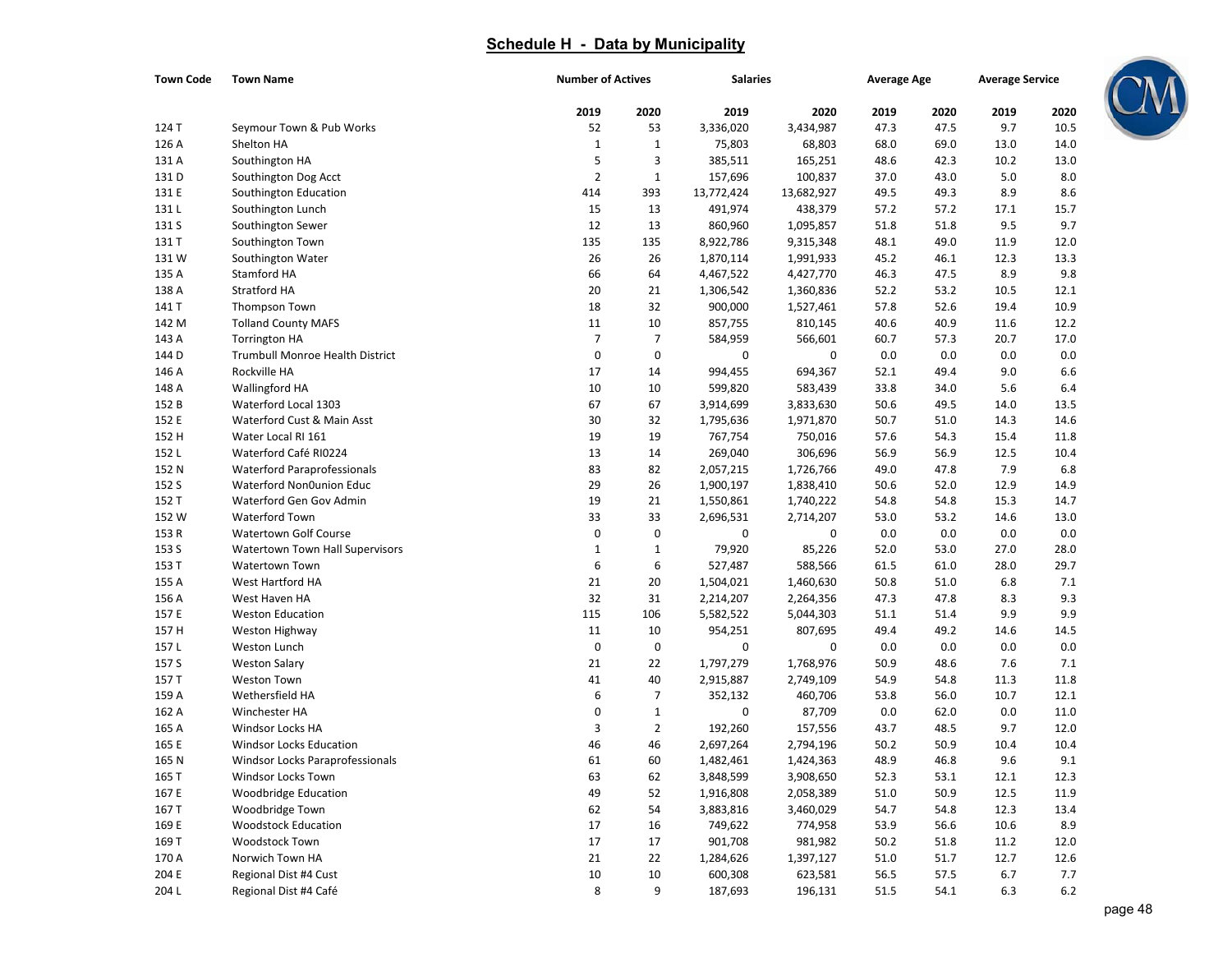| <b>Town Code</b> | <b>Town Name</b>               | <b>Number of Actives</b> |                | <b>Salaries</b> |             | <b>Average Age</b> |      | <b>Average Service</b> |      |
|------------------|--------------------------------|--------------------------|----------------|-----------------|-------------|--------------------|------|------------------------|------|
|                  |                                | 2019                     | 2020           | 2019            | 2020        | 2019               | 2020 | 2019                   | 2020 |
| 204 N            | Regional Dist #4 Non0Cert      | 12                       | 10             | 846,707         | 705,064     | 58.2               | 58.1 | 9.3                    | 10.7 |
| 204 S            | Regional Dist #4 Secretarial   | 11                       | 9              | 506,302         | 437,867     | 50.9               | 56.2 | 8.0                    | 10.1 |
| 216B             | Regional Dist #16              | 1                        | 1              | 120,430         | 115,000     | 36.0               | 37.0 | 0.0                    | 1.0  |
| 219 E            | Regional Dist #19              | 46                       | 42             | 1,855,885       | 1,851,222   | 49.8               | 51.1 | 10.3                   | 10.9 |
| 368 D            | <b>Watertown Fire District</b> | 7                        | 5              | 426,696         | 398,367     | 42.3               | 44.0 | 9.6                    | 11.0 |
| 401 <sub>D</sub> | Westport/Weston Health         | 9                        | 9              | 620,760         | 663,654     | 46.9               | 47.9 | 9.2                    | 10.2 |
| 403D             | <b>East Shore Dist Health</b>  | 16                       | 13             | 801,249         | 807,292     | 45.0               | 48.6 | 6.9                    | 8.1  |
| 405 D            | Lower Naugatuck Valley         | 20                       | 14             | 1,084,776       | 875,726     | 47.2               | 46.2 | 9.6                    | 11.9 |
| 410 D            | Quinnipiack Vall health        | 8                        | 8              | 512,319         | 491,241     | 48.9               | 48.8 | 14.0                   | 15.8 |
| 413 D            | <b>Uncas Health District</b>   | 11                       | 9              | 688,289         | 603,861     | 49.7               | 48.2 | 7.6                    | 8.4  |
| 503 A            | <b>Willimantic HA</b>          | 20                       | 21             | 1,121,689       | 1,087,275   | 46.0               | 46.7 | 12.0                   | 12.2 |
| 606 W            | Jewett City Highway/Elect Off. | $\overline{2}$           | $\overline{2}$ | 138,559         | 163,073     | 59.0               | 60.0 | 16.0                   | 17.0 |
| 715 D            | Southeastern CT PLNG           | $\overline{7}$           | 7              | 464,746         | 477,123     | 40.4               | 41.4 | 7.3                    | 8.3  |
| 750 D            | Southeastern CT Water          | $\overline{7}$           | $\overline{7}$ | 458,914         | 469,984     | 46.0               | 47.0 | 10.9                   | 11.1 |
| 751D             | South Norwalk Electric         | 9                        | 7              | 1,099,484       | 908,784     | 52.4               | 51.4 | 15.9                   | 17.0 |
| 752D             | Watertown Water & Sewer        | $\mathbf 0$              | 0              | 0               | 0           | 0.0                | 0.0  | 0.0                    | 0.0  |
| 755 D            | Norwalk 1st Water              | 23                       | 22             | 2,015,771       | 1,895,084   | 51.1               | 49.7 | 11.4                   | 11.4 |
| 756 D            | Norwalk 2nd Water              | 27                       | 29             | 2,634,635       | 2,571,433   | 47.6               | 44.6 | 11.2                   | 9.5  |
| 757 A            | Connecticut HA                 | 3                        | 1              | 191,894         | 62,481      | 59.0               | 51.0 | 27.0                   | 27.0 |
| 799 M            | Southeastern CT Tourism Dist.  | $\Omega$                 | 0              | $\Omega$        | $\Omega$    | 0.0                | 0.0  | 0.0                    | 0.0  |
|                  | Police & Fire w/o Soc. Sec.    | 1,672                    | 1,671          | 170,320,883     | 169,864,418 | 41.9               | 41.5 | 13.0                   | 12.7 |
|                  | Police & Fire w/Soc. Sec.      | 439                      | 428            | 44,414,487      | 44,486,539  | 42.3               | 42.7 | 11.6                   | 11.6 |
|                  | Gen. Emps. w/o Soc. Sec.       | 2,464                    | 2,373          | 135,136,239     | 134,190,650 | 49.6               | 49.7 | 12.5                   | 12.6 |
|                  | Gen. Emps. w/ Soc. Sec.        | 5,184                    | 4,987          | 257,071,896     | 256,069,449 | 49.7               | 49.9 | 10.4                   | 10.3 |
|                  | <b>Total</b>                   | 9,759                    | 9,459          | 606,943,505     | 604,611,056 | 47.9               | 48.1 | 11.4                   | 11.4 |

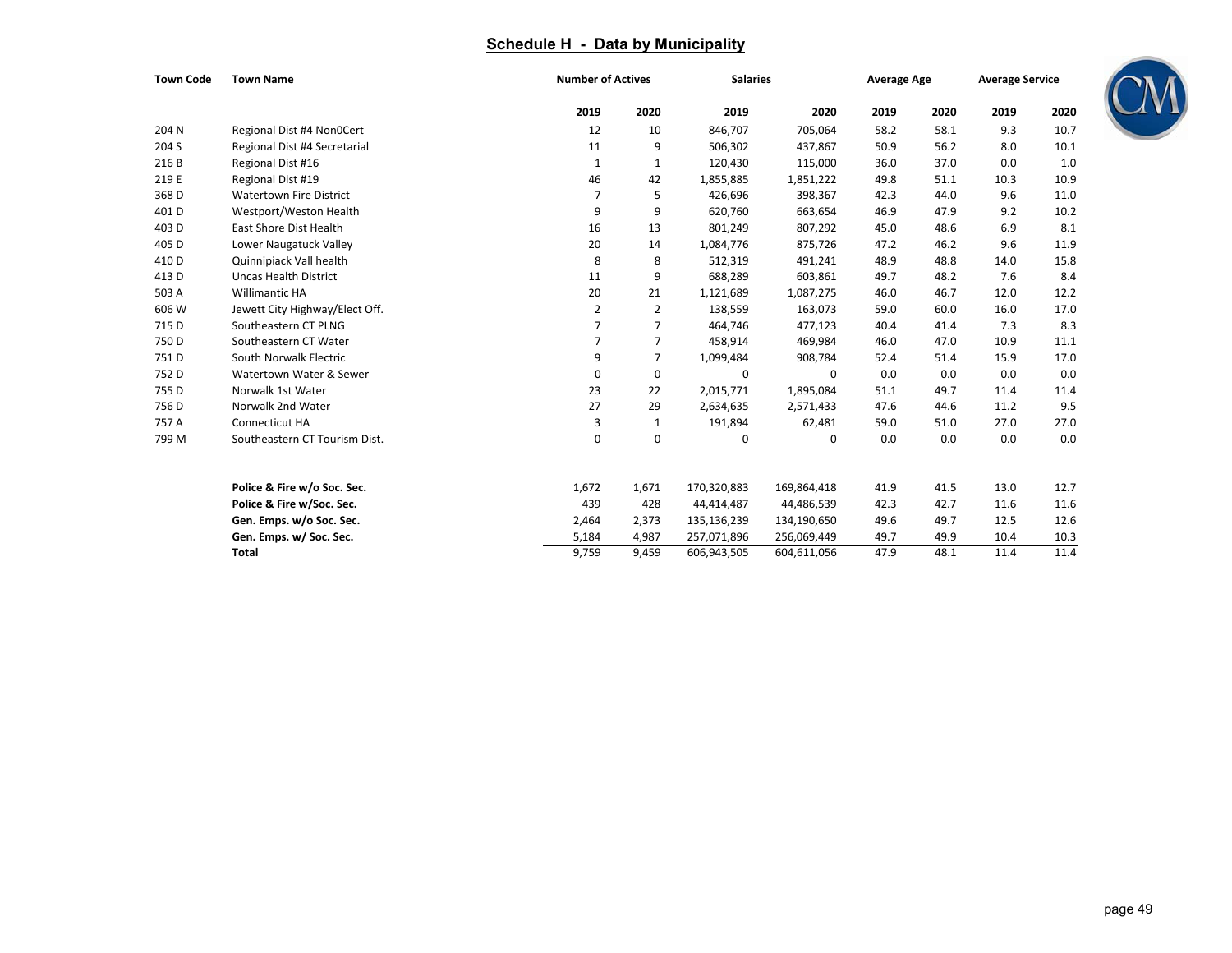| <b>Town Code</b> | <b>Town Name</b>                                                            | <b>Number of Retirees</b> |                | <b>Average Age</b> |      | <b>Total Monthly Benefit</b><br>in Effect July 1 |             |
|------------------|-----------------------------------------------------------------------------|---------------------------|----------------|--------------------|------|--------------------------------------------------|-------------|
|                  |                                                                             | 2019                      | 2020           | 2019               | 2020 | 2019                                             | 2020        |
|                  | <b>Police &amp; Fire Without Social Security</b>                            |                           |                |                    |      |                                                  |             |
| 2P               | Ansonia Police                                                              | 16                        | 20             | 56.6               | 57.5 | 55,938                                           | 76,809      |
| 14 F             | <b>Branford Fire</b>                                                        | 17                        | 19             | 66.4               | 66.1 | 65,552                                           | 74,504      |
| 15F              | <b>Bridgeport Fire</b>                                                      | 73                        | 81             | 62.9               | 63.3 | 360,894                                          | 416,236     |
| 15 P             | <b>Bridgeport Police</b>                                                    | 136                       | 147            | 60.0               | 60.2 | 778,495                                          | 856,834     |
| 44 F             | East Haven Fire                                                             | 49                        | 49             | 69.0               | 68.2 | 200,699                                          | 216,571     |
| 44 P             | East Haven Police                                                           | 73                        | 76             | 63.4               | 63.6 | 304,953                                          | 327,758     |
| 62 P             | Hamden Police & Fire                                                        | $\overline{2}$            | 4              | 43.0               | 42.0 | 2,543                                            | 10,356      |
| 77F              | Manchester Fire                                                             | 82                        | 81             | 69.6               | 70.5 | 356,460                                          | 360,509     |
| 89F              | New Britain Fire                                                            | 8                         | 10             | 44.5               | 44.5 | 9,361                                            | 11,891      |
| 89 P             | New Britain Police                                                          | 9                         | 12             | 47.2               | 45.7 | 15,945                                           | 14,478      |
| 95F              | New London Fire                                                             | 15                        | 17             | 58.6               | 59.7 | 62,752                                           | 78,895      |
| 95 S             | New London Fire Chief                                                       | $\mathbf 1$               | $1\,$          | 67.0               | 68.0 | 6,331                                            | 6,651       |
| 95 P             | New London Police                                                           | 52                        | 54             | 62.1               | 62.7 | 233,083                                          | 247,859     |
| 124 P            | Seymour Police                                                              | 33                        | 33             | 69.3               | 69.0 | 129,261                                          | 140,021     |
| 126 P            | <b>Shelton Police</b>                                                       | 37                        | 38             | 65.8               | 66.6 | 167,923                                          | 171,547     |
| 131 P            | Southington Police                                                          | 32                        | 33             | 52.3               | 53.6 | 145,614                                          | 148,726     |
| 137 P            | <b>Stonington Police</b>                                                    | 31                        | 30             | 71.6               | 70.9 | 122,344                                          | 127,104     |
| 164 P            | <b>Windsor Police</b>                                                       | 60                        | 62             | 62.9               | 63.5 | 293,924                                          | 309,379     |
| 370F             | West Haven Fire                                                             | $\pmb{0}$                 | 0              | 0.0                | 0.0  | 0                                                | 0           |
| 371 F            | West Shore Firefighters                                                     | 0                         | 0              | 0.0                | 0.0  | 0                                                | $\mathbf 0$ |
| 6 P              | <b>Police &amp; Fire With Social Security</b><br><b>Beacon Falls Police</b> | $\overline{2}$            | $\overline{2}$ | 57.0               | 58.0 | 5,925                                            | 6,225       |
| 33 P             | <b>Cromwell Police</b>                                                      | 19                        | 19             | 60.4               | 61.4 | 82,312                                           | 84,028      |
| 37 P             | Derby Police                                                                | 23                        | 23             | 67.7               | 66.9 | 92,239                                           | 85,899      |
| 46 P             | <b>Easton Police</b>                                                        | 8                         | 8              | 65.4               | 66.4 | 28,265                                           | 29,389      |
| 78 F             | Mansfield Firefighters/EMT                                                  | 3                         | 3              | 62.0               | 63.0 | 5,210                                            | 6,101       |
| 82 P             | Middlefield Police                                                          | $\overline{2}$            | $\overline{2}$ | 51.5               | 52.5 | 8,439                                            | 8,188       |
| 85 P             | Monroe Police                                                               | 34                        | 36             | 68.0               | 68.2 | 122,226                                          | 129,692     |
| 86 P             | Montville Police                                                            | 16                        | 17             | 59.4               | 60.2 | 41,304                                           | 45,974      |
| 91 P             | New Fairfield Police                                                        | 13                        | 12             | 64.4               | 66.0 | 38,419                                           | 31,033      |
| 108 P            | Oxford Police                                                               | 3                         | 4              | 47.3               | 48.0 | 6,970                                            | 8,054       |
| 111 P            | Plymouth Police                                                             | 20                        | 21             | 67.2               | 66.3 | 63,851                                           | 64,022      |
| 116 P            | <b>Putnam Police</b>                                                        | 20                        | 20             | 64.3               | 65.3 | 51,311                                           | 55,526      |
| 117 P            | <b>Redding Police</b>                                                       | 13                        | 14             | 63.9               | 63.4 | 52,379                                           | 51,323      |
| 131 F            | Southington Fire                                                            | 23                        | 23             | 66.8               | 67.0 | 122,123                                          | 119,264     |
| 152 F            | <b>Waterford Fire</b>                                                       | 6                         | 7              | 64.7               | 62.9 | 23,029                                           | 26,596      |
| 152 P            | <b>Waterford Police</b>                                                     | 42                        | 46             | 67.8               | 67.9 | 165,511                                          | 189,479     |
| 157 P            | <b>Weston Police</b>                                                        | 11                        | 11             | 67.0               | 68.0 | 67,624                                           | 67,806      |
| 162 P            | Winchester Police                                                           | 23                        | 23             | 68.0               | 69.0 | 70,335                                           | 71,447      |
| 164 F            | Windsor Dog Warden                                                          | $\pmb{0}$                 | 0              | 0.0                | 0.0  | 0                                                | 0           |
| 165 P            | Windsor Locks Police                                                        | 21                        | 22             | 63.2               | 63.4 | 89,491                                           | 87,087      |
| 167 P            | Woodbridge Police                                                           | 25                        | 25             | 63.0               | 62.8 | 102,824                                          | 103,544     |
| 309 F            | <b>Cromwell Fire Distrcit</b>                                               | 0                         | 0              | 0.0                | 0.0  | 0                                                | 0           |
| 312 F            | <b>Easton Firefighters</b>                                                  | $\overline{2}$            | 2              | 56.0               | 57.0 | 7,135                                            | 7,114       |

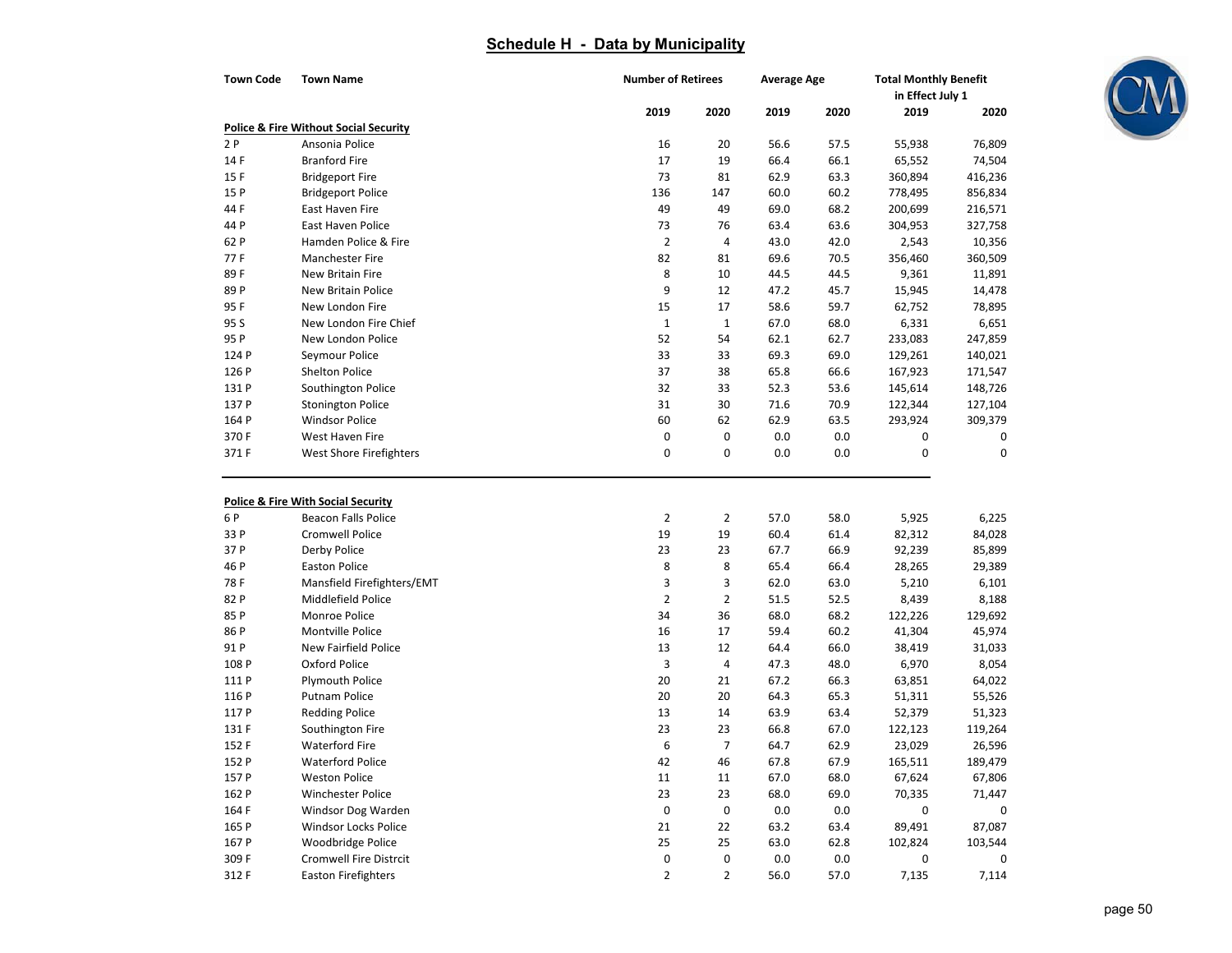| <b>Town Code</b> | <b>Town Name</b>                                    | <b>Number of Retirees</b> |                | <b>Average Age</b> |      | <b>Total Monthly Benefit</b><br>in Effect July 1 |           |  |
|------------------|-----------------------------------------------------|---------------------------|----------------|--------------------|------|--------------------------------------------------|-----------|--|
|                  |                                                     | 2019                      | 2020           | 2019               | 2020 | 2019                                             | 2020      |  |
|                  | <b>General Employees Without Social Security</b>    |                           |                |                    |      |                                                  |           |  |
| 15 E             | <b>Bridgeport Education</b>                         | 553                       | 574            | 68.6               | 69.0 | 788,241                                          | 818,699   |  |
| 15 H             | Bridgeport H.D.A                                    | 55                        | 55             | 69.7               | 71.1 | 108,341                                          | 108,277   |  |
| 15T              | <b>Bridgeport City</b>                              | 1,132                     | 1,095          | 73.5               | 73.5 | 2,366,832                                        | 2,324,096 |  |
| 44 E             | <b>East Haven Education</b>                         | 85                        | 85             | 73.1               | 73.6 | 126,202                                          | 131,969   |  |
| 44 T             | East Haven Town & Public Works                      | 98                        | 104            | 69.1               | 69.7 | 207,132                                          | 228,211   |  |
| 89 E             | <b>New Britain Education</b>                        | 271                       | 280            | 71.9               | 71.7 | 398,021                                          | 415,630   |  |
| 89 T             | New Britain City                                    | 331                       | 337            | 71.8               | 72.2 | 896,130                                          | 943,577   |  |
| 93 W             | Greater New Haven Water Pollution Control Authority | 8                         | 8              | 70.6               | 73.0 | 10,655                                           | 11,740    |  |
| 753 D            | Mattabassett District                               | 25                        | 23             | 71.6               | 71.5 | 72,380                                           | 69,838    |  |
|                  | <b>General Employees With Social Security</b>       |                           |                |                    |      |                                                  |           |  |
| 1 E              | <b>Andover Education</b>                            | 15                        | 15             | 71.4               | 72.4 | 10,384                                           | 10,935    |  |
| 1T               | Andover Selectment                                  | 13                        | 13             | 73.9               | 74.9 | 11,323                                           | 11,101    |  |
| 2A               | Ansonia HA                                          | 14                        | 14             | 71.6               | 70.1 | 30,248                                           | 26,561    |  |
| 2B               | Ansonia Clerical                                    | 22                        | 22             | 71.8               | 72.8 | 37,871                                           | 38,514    |  |
| 2T               | Ansonia Town                                        | 31                        | 28             | 71.6               | 71.9 | 78,111                                           | 69,106    |  |
| 6 S              | <b>Beacon Falls Town</b>                            | 4                         | 6              | 70.8               | 70.0 | 1,339                                            | 2,555     |  |
| 6T               | Beacon Falls Public Works                           | 8                         | 8              | 69.1               | 70.1 | 15,775                                           | 16,574    |  |
| 8 T              | <b>Bethany Public Works</b>                         | 3                         | 3              | 61.0               | 62.0 | 4,194                                            | 4,216     |  |
| 10T              | <b>Bethlehem Public Works</b>                       | 0                         | $\pmb{0}$      | 0.0                | 0.0  | 0                                                | 0         |  |
| 13 E             | Bozrah Board of Education                           | 4                         | $\overline{4}$ | 69.5               | 70.5 | 3,261                                            | 3,263     |  |
| 13 T             | Bozrah Town                                         | 6                         | 6              | 75.8               | 76.8 | 5,264                                            | 5,549     |  |
| 14 E             | <b>Branford Education</b>                           | 142                       | 145            | 72.2               | 73.0 | 123,471                                          | 126,104   |  |
| 14 T             | <b>Branford Selectman</b>                           | 82                        | 87             | 70.4               | 70.7 | 131,877                                          | 140,404   |  |
| 15 A             | <b>Bridgeport HA</b>                                | 146                       | 146            | 70.6               | 70.6 | 261,729                                          | 252,231   |  |
| 15B              | <b>Bridgeport Port Authority</b>                    | $\mathbf{1}$              | $\mathbf{1}$   | 67.0               | 68.0 | 3,431                                            | 3,605     |  |
| 17 A             | <b>Bristol HA</b>                                   | 18                        | 18             | 74.0               | 73.7 | 21,493                                           | 22,474    |  |
| 22 T             | Canterbury Town                                     | 10                        | 10             | 66.4               | 67.4 | 11,303                                           | 11,224    |  |
| 23 A             | Canton HA                                           | $\mathbf 1$               | $\mathbf{1}$   | 70.0               | 71.0 | 1,016                                            | 1,067     |  |
| 26 L             | <b>Chester Board of Education</b>                   | 0                         | 0              | 0.0                | 0.0  | 0                                                | 0         |  |
| 27B              | <b>Clinton Secretarial</b>                          | 14                        | 13             | 72.2               | 72.2 | 19,046                                           | 16,914    |  |
| 27 S             | <b>Clinton Supervisory</b>                          | 11                        | 10             | 70.6               | 70.8 | 20,245                                           | 17,737    |  |
| 27 T             | Clinton Town                                        | 11                        | 11             | 73.4               | 74.4 | 16,948                                           | 17,571    |  |
| 28 A             | Colchester HA                                       | $\pmb{0}$                 | $\pmb{0}$      | 0.0                | 0.0  | 0                                                | 0         |  |
| 32 A             | Coventry HA                                         | $\mathbf 1$               | $\mathbf{1}$   | 73.0               | 74.0 | 750                                              | 788       |  |
| 34 A             | Danbury HA                                          | 39                        | 38             | 67.7               | 67.2 | 47,225                                           | 47,940    |  |
| 35 A             | Darien HA                                           | 4                         | 4              | 70.5               | 71.5 | 5,241                                            | 4,116     |  |
| 36 L             | Deep River Board of Education                       | $\overline{\mathbf{c}}$   | $\overline{2}$ | 63.0               | 64.0 | 324                                              | 338       |  |
| 37 A             | Derby HA                                            | 5                         | 6              | 75.4               | 73.8 | 8,395                                            | 10,682    |  |
| 41 T             | East Haddam Town                                    | 4                         | 7              | 62.3               | 61.3 | 7,996                                            | 14,626    |  |
| 42 A             | East Hamptom HA                                     | $\pmb{0}$                 | $\mathbf{1}$   | 0.0                | 77.0 | 0                                                | 2,979     |  |
| 43 A             | East Hartford HA                                    | 31                        | 32             | 69.9               | 70.1 | 52,464                                           | 54,199    |  |
| 48 E             | <b>Ellington Education</b>                          | 76                        | 78             | 69.6               | 70.2 | 76,216                                           | 79,713    |  |
| 48 L             | Ellington Lunch                                     | 5                         | 6              | 67.4               | 67.5 | 2,917                                            | 3,781     |  |
| 48 T             | Ellington Highway                                   | 15                        | 16             | 65.6               | 65.2 | 48,752                                           | 47,753    |  |

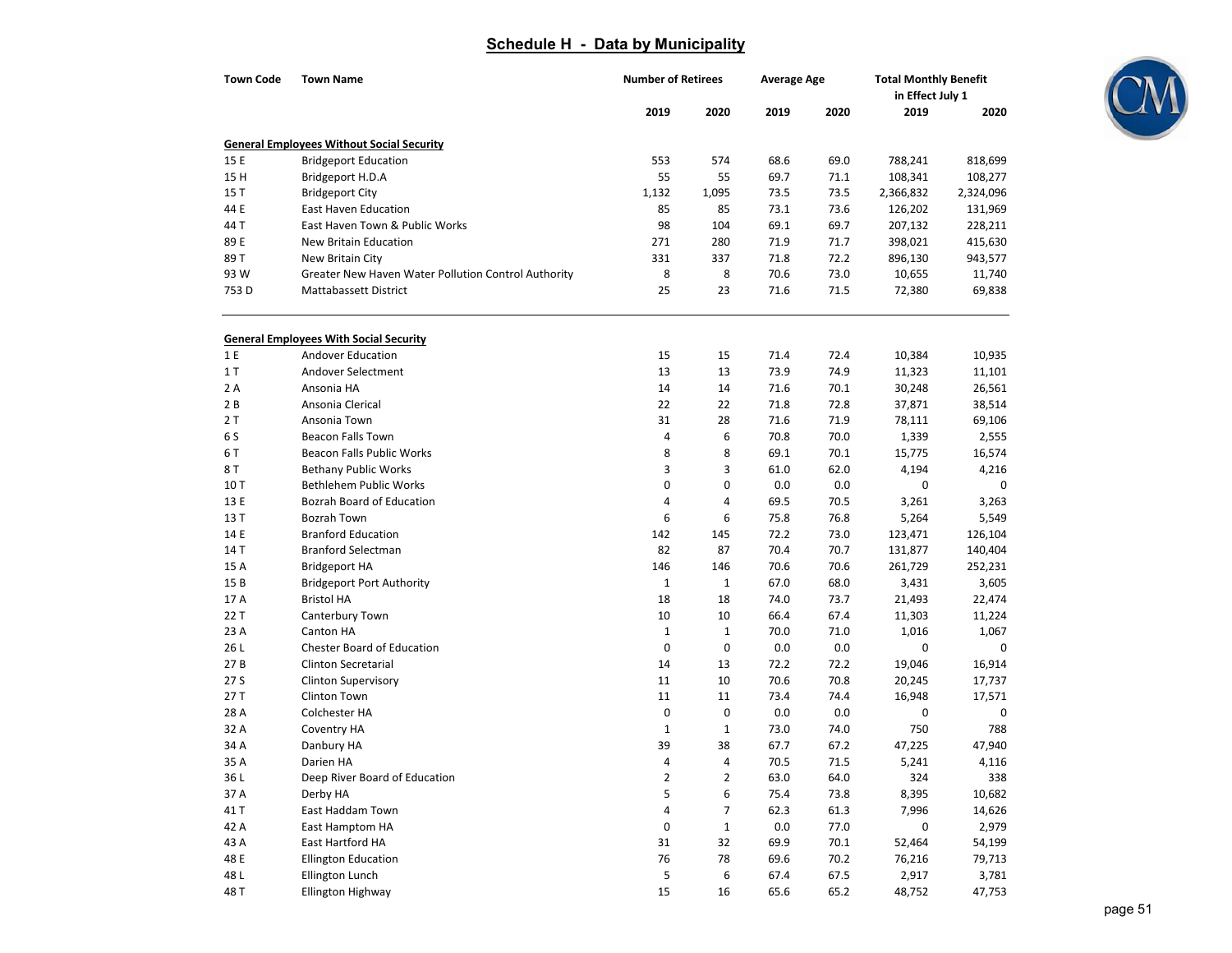| <b>Town Code</b> | <b>Town Name</b>                      |                | <b>Number of Retirees</b> |      | <b>Average Age</b> | <b>Total Monthly Benefit</b><br>in Effect July 1 |         |
|------------------|---------------------------------------|----------------|---------------------------|------|--------------------|--------------------------------------------------|---------|
|                  |                                       | 2019           | 2020                      | 2019 | 2020               | 2019                                             | 2020    |
| 48 V             | Ellington Van Drivers                 | 4              | 4                         | 67.8 | 68.8               | 1,173                                            | 1,203   |
| 49 A             | Enfield HA                            | 9              | 9                         | 69.6 | 70.6               | 12,828                                           | 13,061  |
| 50L              | <b>Essex Board of Education</b>       | $\mathbf 1$    | $\mathbf 1$               | 67.0 | 68.0               | 295                                              | 310     |
| 57 A             | Greenwich Ha                          | 22             | 22                        | 72.8 | 73.6               | 28,445                                           | 27,852  |
| 58 E             | <b>Griswold Education</b>             | 73             | 76                        | 69.5 | 69.6               | 61,090                                           | 61,643  |
| 58 T             | Griswold Selectman                    | 47             | 43                        | 72.2 | 72.6               | 39,073                                           | 37,297  |
| 59 A             | Groton Town HA                        | 4              | 4                         | 75.3 | 76.3               | 6,949                                            | 7,312   |
| 62 B             | Hamden Education                      | $\mathbf{1}$   | $\mathbf{1}$              | 62.0 | 63.0               | 283                                              | 297     |
| 62 E             | Hamden Board of Education             | $\overline{2}$ | $\overline{2}$            | 65.5 | 66.5               | 972                                              | 1,021   |
| 62 S             | Hamden Schools                        | 0              | $\mathbf 1$               | 0.0  | 59.0               | $\mathbf 0$                                      | 2,219   |
| 62 T             | Hamden Town                           | 4              | 8                         | 63.3 | 62.6               | 1,939                                            | 7,186   |
| 64 A             | Hartford HA                           | 126            | 117                       | 71.1 | 71.3               | 265,693                                          | 235,756 |
| 64 E             | Hartford Local 566                    | 319            | 318                       | 71.8 | 71.9               | 423,189                                          | 377,740 |
| 64 S             | Hartford Union Local 818              | 0              | $\pmb{0}$                 | 0.0  | 0.0                | 0                                                | 0       |
| 64 T             | Hartford Local 1716                   | 379            | 379                       | 69.9 | 70.2               | 595,135                                          | 564,526 |
| 71B              | Lebanon Town Hall                     | 12             | 12                        | 73.9 | 75.0               | 13,054                                           | 15,182  |
| 71 T             | Lebanon Highway                       | 8              | 9                         | 67.5 | 70.1               | 12,511                                           | 14,313  |
| 73 S             | Lisbon School District Central Office | 0              | 0                         | 0.0  | 0.0                | 0                                                | 0       |
| 73 T             | Lisbon Town                           | $\overline{7}$ | $\overline{7}$            | 69.1 | 70.1               | 6,239                                            | 6,360   |
| 77 A             | Manchester HA                         | 19             | 20                        | 72.5 | 72.2               | 27,147                                           | 27,123  |
| 78 E             | <b>Mansfield Education</b>            | 107            | 106                       | 69.9 | 70.1               | 82,711                                           | 83,311  |
| 78 T             | Mansfield Town                        | 97             | 97                        | 70.0 | 70.7               | 197,310                                          | 199,232 |
| 80 A             | Meriden HA                            | 25             | 26                        | 66.6 | 66.6               | 38,978                                           | 40,230  |
| 82T              | Middlefield Town                      | 10             | 11                        | 73.5 | 71.5               | 10,966                                           | 16,232  |
| 83 A             | Middletown HA                         | 24             | 23                        | 72.4 | 71.0               | 43,313                                           | 39,666  |
| 84 A             | Milford HA                            | 15             | 16                        | 72.7 | 74.4               | 20,011                                           | 18,965  |
| 86 A             | Montville HA                          | $\mathbf 1$    | $\mathbf 1$               | 83.0 | 84.0               | 1,327                                            | 1,394   |
| 86 E             | <b>Montville Education</b>            | 131            | 133                       | 71.9 | 72.2               | 111,921                                          | 113,475 |
| 86 T             | Montville Town                        | 66             | 67                        | 66.7 | 66.6               | 80,370                                           | 84,582  |
| 88 A             | Naugatuck HA                          | 10             | 10                        | 68.4 | 69.4               | 12,629                                           | 13,227  |
| 89 A             | New Britain HA                        | 41             | 40                        | 70.8 | 71.2               | 83,510                                           | 82,363  |
| 95 A             | New London HA                         | 17             | 17                        | 69.2 | 70.2               | 29,180                                           | 30,648  |
| 95 T             | New London Public Works               | 8              | 11                        | 60.9 | 64.0               | 20,241                                           | 31,168  |
| 103 A            | Norwalk HA                            | 20             | 19                        | 74.7 | 74.8               | 41,114                                           | 45,936  |
| 108 E            | <b>Oxford Education</b>               | 41             | 38                        | 72.1 | 72.2               | 54,845                                           | 50,446  |
| 108 T            | Oxford Town                           | 23             | 23                        | 75.9 | 76.4               | 32,821                                           | 32,356  |
| 110H             | Southington Health District           | 0              | $\mathbf 1$               | 0.0  | 56.0               | 0                                                | 4,208   |
| 113 A            | Portland HA                           | 5              | 5                         | 69.6 | 70.6               | 7,851                                            | 8,249   |
| 114 T            | Preston Town                          | 10             | 12                        | 69.0 | 70.6               | 9,347                                            | 14,419  |
| 115 T            | Prospect Public Works                 | $\overline{2}$ | 4                         | 62.0 | 62.0               | 4,678                                            | 5,610   |
| 116 A            | Putnam HA                             | 3              | 3                         | 77.7 | 78.7               | 3,160                                            | 3,327   |
| 117 E            | <b>Redding Education</b>              | 40             | 40                        | 71.6 | 72.2               | 32,814                                           | 32,147  |
| 117 T            | <b>Redding Town</b>                   | 40             | 37                        | 73.0 | 73.6               | 54,796                                           | 54,456  |
| 118 A            | Ridgefield HA                         | 5              | 5                         | 77.2 | 78.2               | 6,450                                            | 6,777   |
| 124 A            | Seymour HA                            | 3              | 3                         | 62.0 | 63.0               | 929                                              | 958     |
| 124 E            | Seymour Education                     | 73             | 73                        | 73.0 | 73.2               | 61,694                                           | 62,104  |
| 124 H            | Seymour Education                     | 4              | 4                         | 65.0 | 66.0               | 3,647                                            | 3,549   |
| 124L             | Seymour Education                     | $1\,$          | $\mathbf{1}$              | 64.0 | 65.0               | 327                                              | 344     |

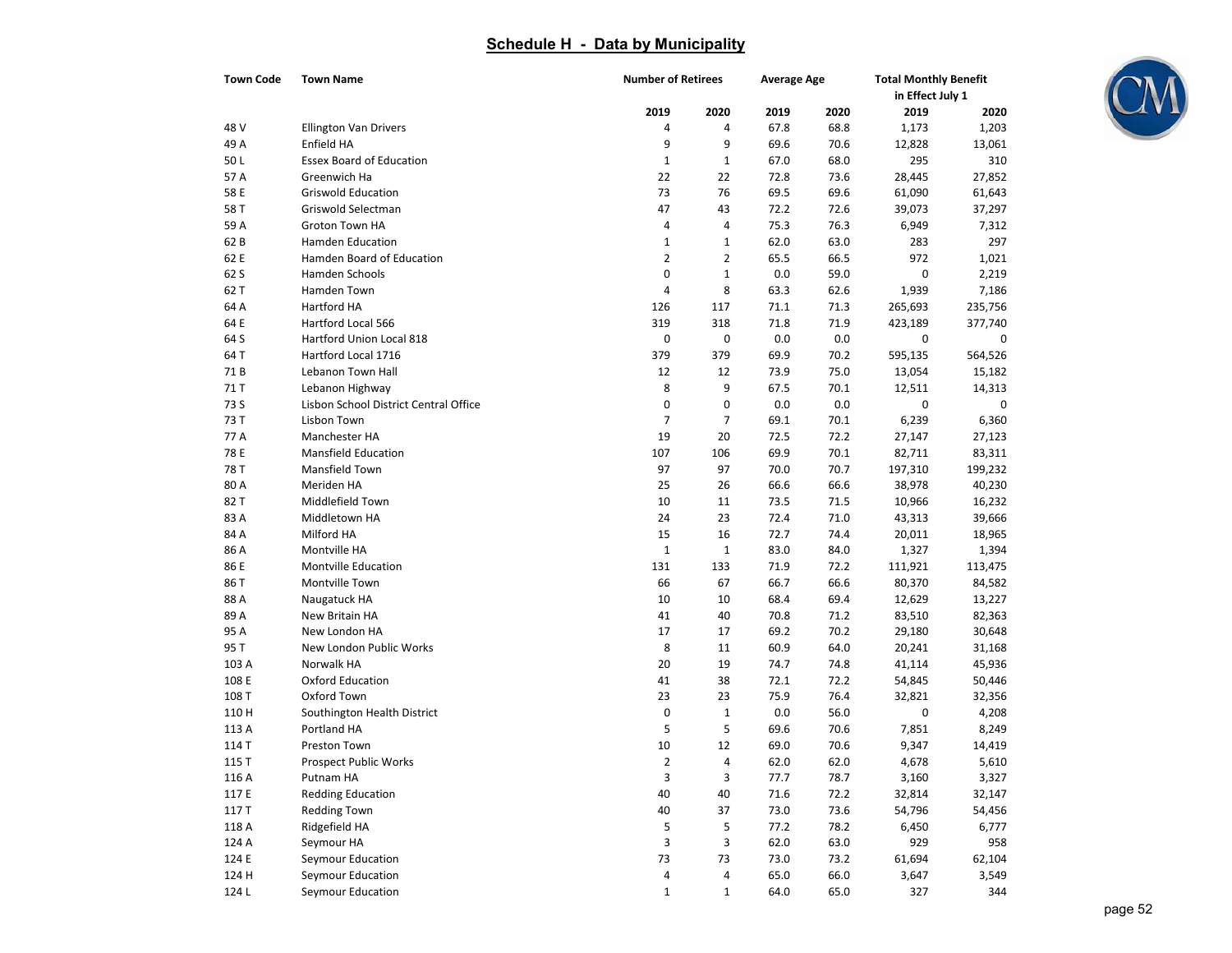| <b>Town Code</b> | <b>Town Name</b>                       |                | <b>Number of Retirees</b> |      | <b>Average Age</b> | <b>Total Monthly Benefit</b><br>in Effect July 1 |         |
|------------------|----------------------------------------|----------------|---------------------------|------|--------------------|--------------------------------------------------|---------|
|                  |                                        | 2019           | 2020                      | 2019 | 2020               | 2019                                             | 2020    |
| 124 T            | Seymour Town & Pub Works               | 50             | 54                        | 73.2 | 72.9               | 87,041                                           | 93,921  |
| 126 A            | Shelton HA                             | $\mathbf 1$    | 1                         | 78.0 | 79.0               | 1,365                                            | 1,434   |
| 131 A            | Southington HA                         | 4              | 4                         | 70.5 | 71.5               | 8,007                                            | 8,286   |
| 131 D            | Southington Dog Acct                   | $\overline{2}$ | $\overline{2}$            | 60.0 | 61.0               | 6,270                                            | 6,770   |
| 131 E            | Southington Education                  | 227            | 234                       | 73.0 | 73.0               | 212,811                                          | 222,734 |
| 131L             | Southington Lunch                      | 20             | 21                        | 76.2 | 76.6               | 13,990                                           | 15,621  |
| 131 S            | Southington Sewer                      | 9              | 11                        | 64.6 | 65.7               | 28,105                                           | 29,275  |
| 131 T            | Southington Town                       | 130            | 129                       | 71.8 | 72.5               | 240,983                                          | 248,100 |
| 131W             | Southington Water                      | 21             | 19                        | 67.2 | 67.8               | 46,911                                           | 45,488  |
| 135 A            | Stamford HA                            | 86             | 87                        | 71.9 | 72.7               | 166,007                                          | 164,457 |
| 138 A            | Stratford HA                           | 15             | 14                        | 68.7 | 70.0               | 29,750                                           | 27,012  |
| 141 T            | Thompson Town                          | 40             | 41                        | 73.4 | 73.4               | 34,006                                           | 38,137  |
| 142 M            | <b>Tolland County MAFS</b>             | $\overline{2}$ | $\overline{2}$            | 61.5 | 62.5               | 3,129                                            | 3,153   |
| 143 A            | <b>Torrington HA</b>                   | 10             | 11                        | 72.6 | 73.4               | 17,238                                           | 21,175  |
| 144 D            | Trumbull Monroe Health District        | 6              | 5                         | 68.3 | 69.8               | 5,792                                            | 5,308   |
| 146 A            | Rockville HA                           | 9              | 11                        | 76.6 | 75.8               | 11,972                                           | 16,661  |
| 148 A            | Wallingford HA                         | 11             | 11                        | 65.9 | 66.9               | 20,839                                           | 20,687  |
| 152 B            | Waterford Local 1303                   | 64             | 69                        | 67.5 | 67.0               | 130,386                                          | 137,166 |
| 152 E            | Waterford Cust & Main Asst             | 28             | 27                        | 70.8 | 71.0               | 48,203                                           | 45,549  |
| 152 H            | Water Local RI 161                     | 31             | 31                        | 74.2 | 74.0               | 30,890                                           | 30,220  |
| 152L             | Waterford Café RI0224                  | 18             | 19                        | 72.1 | 72.2               | 10,762                                           | 11,649  |
| 152 N            | <b>Waterford Paraprofessionals</b>     | 33             | 34                        | 69.9 | 70.9               | 17,928                                           | 19,941  |
| 152 S            | Waterford Non0union Educ               | 19             | 20                        | 73.4 | 74.2               | 23,126                                           | 25,615  |
| 152 T            | Waterford Gen Gov Admin                | 30             | 28                        | 69.0 | 68.9               | 77,291                                           | 72,331  |
| 152 W            | Waterford Town                         | 34             | 34                        | 69.4 | 70.3               | 71,729                                           | 76,953  |
| 153 R            | <b>Watertown Golf Course</b>           | 0              | $\mathbf 1$               | 0.0  | 64.0               | 0                                                | 2,228   |
| 153 S            | Watertown Town Hall Supervisors        | 6              | 6                         | 63.5 | 64.5               | 13,072                                           | 13,513  |
| 153 T            | Watertown Town                         | 10             | 11                        | 67.3 | 68.7               | 27,893                                           | 28,275  |
| 155 A            | West Hartford HA                       | 7              | $\overline{7}$            | 68.6 | 69.6               | 14,477                                           | 14,850  |
| 156 A            | West Haven HA                          | 28             | 28                        | 68.8 | 69.6               | 61,628                                           | 57,256  |
| 157 E            | <b>Weston Education</b>                | 80             | 86                        | 70.8 | 71.4               | 64,489                                           | 74,146  |
| 157 H            | Weston Highway                         | 13             | 14                        | 70.9 | 71.2               | 41,312                                           | 45,973  |
| 157L             | Weston Lunch                           | 3              | 3                         | 65.7 | 66.7               | 631                                              | 608     |
| 157 S            | <b>Weston Salary</b>                   | 12             | 13                        | 70.0 | 70.4               | 20,805                                           | 21,467  |
| 157 T            | <b>Weston Town</b>                     | 34             | 35                        | 73.4 | 73.7               | 64,271                                           | 70,160  |
| 159 A            | Wethersfield HA                        | 5              | 5                         | 75.0 | 76.0               | 9,754                                            | 10,252  |
| 162 A            | Winchester HA                          | 8              | 8                         | 77.4 | 78.4               | 9,285                                            | 9,804   |
| 165 A            | <b>Windsor Locks HA</b>                | 5              | 5                         | 69.8 | 70.8               | 5,946                                            | 6,212   |
| 165 E            | Windsor Locks Education                | 38             | 36                        | 72.4 | 71.7               | 45,443                                           | 45,875  |
| 165 N            | <b>Windsor Locks Paraprofessionals</b> | 19             | 21                        | 72.6 | 72.4               | 9,507                                            | 10,714  |
| 165 T            | Windsor Locks Town                     | 40             | 41                        | 70.5 | 70.5               | 59,198                                           | 59,024  |
| 167 E            | <b>Woodbridge Education</b>            | 40             | 42                        | 73.6 | 73.8               | 42,195                                           | 45,219  |
| 167 T            | Woodbridge Town                        | 50             | 54                        | 73.0 | 72.8               | 70,574                                           | 78,810  |
| 169 E            | <b>Woodstock Education</b>             | 8              | 11                        | 72.3 | 72.1               | 12,842                                           | 17,334  |
| 169 T            | Woodstock Town                         | 19             | 19                        | 66.5 | 67.4               | 25,996                                           | 25,704  |
| 170 A            | Norwich Town HA                        | 17             | 17                        | 71.2 | 72.1               | 19,680                                           | 20,675  |
| 204 E            | Regional Dist #4 Cust                  | $11\,$         | 11                        | 71.3 | 72.3               | 12,295                                           | 12,917  |
| 204 L            | Regional Dist #4 Café                  | 3              | $\overline{2}$            | 78.0 | 77.5               | 1,431                                            | 758     |

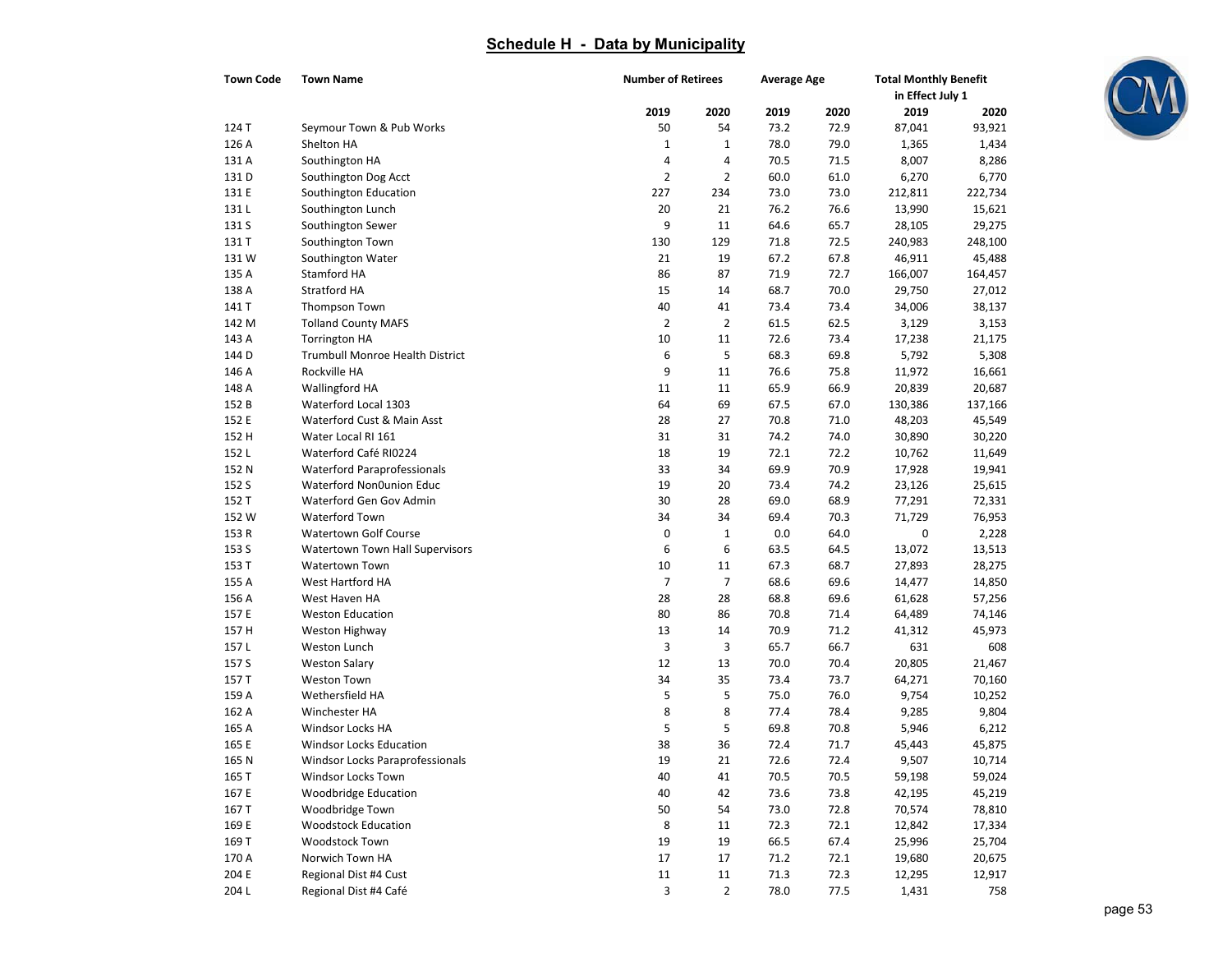| <b>Town Code</b> | <b>Town Name</b>               |             | <b>Number of Retirees</b> |      | <b>Average Age</b> |            | <b>Total Monthly Benefit</b><br>in Effect July 1 |  |
|------------------|--------------------------------|-------------|---------------------------|------|--------------------|------------|--------------------------------------------------|--|
|                  |                                | 2019        | 2020                      | 2019 | 2020               | 2019       | 2020                                             |  |
| 204 N            | Regional Dist #4 Non0Cert      | 8           | 8                         | 76.4 | 77.4               | 8,517      | 8,965                                            |  |
| 204 S            | Regional Dist #4 Secretarial   | 13          | 13                        | 76.4 | 76.5               | 15,717     | 15,872                                           |  |
| 216B             | Regional Dist #16              | 1           | 1                         | 62.0 | 63.0               | 965        | 1,156                                            |  |
| 219 E            | Regional Dist #19              | 27          | 26                        | 68.6 | 69.4               | 26,936     | 26,544                                           |  |
| 368 <sub>D</sub> | <b>Watertown Fire District</b> | 12          | 11                        | 72.4 | 72.7               | 15,527     | 15,271                                           |  |
| 401 D            | Westport/Weston Health         | 15          | 13                        | 79.3 | 80.6               | 17,953     | 15,744                                           |  |
| 403 D            | East Shore Dist Health         | 7           | 7                         | 63.9 | 64.9               | 9,027      | 9,357                                            |  |
| 405 D            | Lower Naugatuck Valley         | 18          | 19                        | 69.7 | 70.5               | 28,100     | 30,067                                           |  |
| 410 D            | Quinnipiack Vall health        | 10          | 12                        | 68.5 | 70.8               | 14,712     | 19,779                                           |  |
| 413 D            | <b>Uncas Health District</b>   | $\mathbf 0$ | 0                         | 0.0  | 0.0                | 0          | 0                                                |  |
| 503 A            | <b>Willimantic HA</b>          | 23          | 20                        | 68.7 | 68.9               | 33,796     | 31,847                                           |  |
| 606 W            | Jewett City Highway/Elect Off. | 5           | 5                         | 70.2 | 71.2               | 10,625     | 11,222                                           |  |
| 715 D            | Southeastern CT PLNG           | 6           | 6                         | 76.8 | 77.8               | 16,304     | 17,174                                           |  |
| 750 D            | Southeastern CT Water          | 5           | 4                         | 72.6 | 71.3               | 14,979     | 12,342                                           |  |
| 751D             | South Norwalk Electric         | 27          | 29                        | 74.5 | 73.7               | 77,207     | 84,668                                           |  |
| 752 D            | Watertown Water & Sewer        | 4           | 4                         | 77.5 | 78.5               | 11,963     | 12,630                                           |  |
| 755 D            | Norwalk 1st Water              | 20          | 21                        | 71.3 | 70.4               | 56,038     | 57,725                                           |  |
| 756 D            | Norwalk 2nd Water              | 32          | 35                        | 65.8 | 66.1               | 126,808    | 137,541                                          |  |
| 757 A            | Connecticut HA                 | 16          | 16                        | 69.4 | 69.8               | 29,033     | 29,649                                           |  |
| 799 M            | Southeastern CT Tourism Dist.  | 8           | 8                         | 70.8 | 71.8               | 10,030     | 10,548                                           |  |
|                  | Fund A & Withdrawn Fund B      | 1           | 1                         | 81.0 | 82.0               | 1,053      | 1,117                                            |  |
|                  | Police & Fire w/o Soc. Sec.    | 726         | 767                       | 63.3 | 63.3               | 3,312,072  | 3,596,128                                        |  |
|                  | Police & Fire w/Soc. Sec.      | 329         | 340                       | 65.1 | 65.3               | 1,246,922  | 1,277,791                                        |  |
|                  | Gen. Emps. w/o Soc. Sec.       | 2,558       | 2,561                     | 71.7 | 71.9               | 4,973,934  | 5,052,037                                        |  |
|                  | Gen. Emps. w/ Soc. Sec.        | 4,211       | 4,265                     | 71.0 | 71.3               | 6,104,109  | 6,153,035                                        |  |
|                  | <b>Total</b>                   | 7,824       | 7,933                     | 70.3 | 70.5               | 15,637,037 | 16,078,991                                       |  |

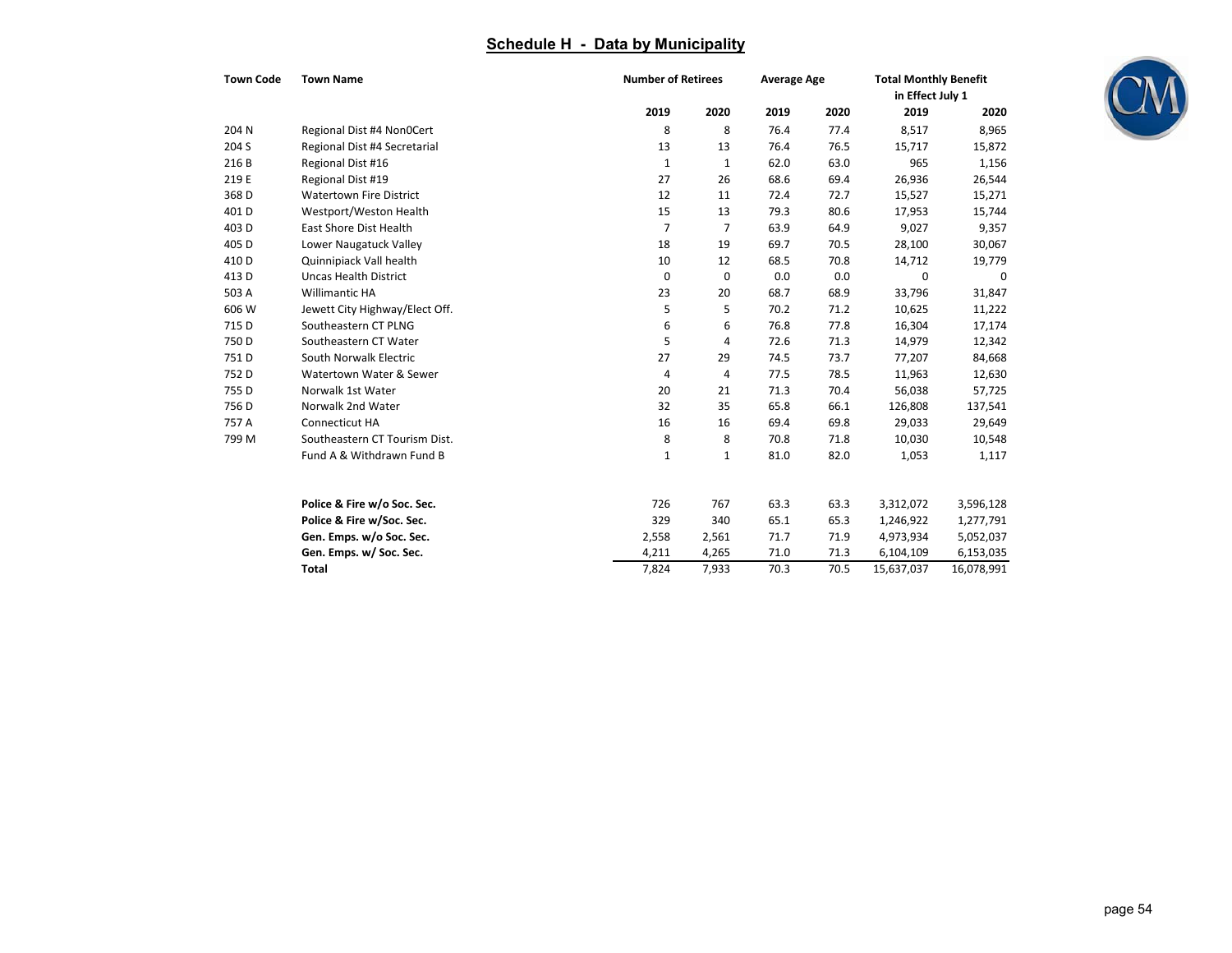| Town Code | Town Name                                        |                                  |                               |
|-----------|--------------------------------------------------|----------------------------------|-------------------------------|
|           |                                                  | Unfunded Accrued Liability as of | No. of Annual Amort. Payments |
|           |                                                  | June 30, 2020                    | Remaining as of 07/01/20      |
|           | <b>Police &amp; Fire Without Social Security</b> |                                  |                               |
| 2P        | Ansonia Police                                   | 0                                | 0                             |
| 14F       | <b>Branford Fire</b>                             | <sup>0</sup>                     | 0                             |
| 15F       | <b>Bridgeport Fire</b>                           | O                                | 0                             |
| 15 P      | <b>Bridgeport Police</b>                         | o                                | 0                             |
| 44 F      | East Haven Fire                                  | o                                | 0                             |
| 44 P      | <b>East Haven Police</b>                         | ŋ                                | $\Omega$                      |
| 62 P      | Hamden Police & Fire                             | 256,230                          | 18                            |
| 77F       | <b>Manchester Fire</b>                           | O                                | $\Omega$                      |
| 89F       | <b>New Britain Fire</b>                          |                                  | 0                             |
| 89 P      | New Britain Police                               | O                                | $\Omega$                      |
| 95F       | New London Fire                                  | 3,765,777                        | 25                            |
| 95 S      | New London Fire Chief                            | o                                | 0                             |
| 95 P      | New London Police                                | o                                | 0                             |
| 124 P     | Seymour Police                                   | o                                | 0                             |
| 126 P     | <b>Shelton Police</b>                            | 0                                | $\Omega$                      |
| 131 P     | Southington Police                               |                                  | 0                             |
| 137 P     | <b>Stonington Police</b>                         | n                                | 0                             |
| 164 P     | <b>Windsor Police</b>                            | O                                | $\Omega$                      |
| 370 F     | West Haven Fire                                  | 26,321                           | 20                            |
| 371 F     | West Shore Firefighters                          | 26,325                           | 17                            |

#### **Police & Fire With Social Security**

| 6 P   | <b>Beacon Falls Police</b>    | 215,726 | 15           |
|-------|-------------------------------|---------|--------------|
| 33 P  | Cromwell Police               |         | $\Omega$     |
| 37 P  | Derby Police                  |         | 0            |
| 46 P  | <b>Easton Police</b>          |         | 0            |
| 78F   | Mansfield Firefighters/EMT    |         | 0            |
| 82 P  | Middlefield Police            |         | 0            |
| 85 P  | Monroe Police                 |         | 0            |
| 86 P  | Montville Police              |         | 0            |
| 91 P  | New Fairfield Police          |         | 0            |
| 108 P | Oxford Police                 | 3,062   | 2            |
| 111 P | Plymouth Police               |         | 0            |
| 116 P | <b>Putnam Police</b>          |         | 0            |
| 117 P | <b>Redding Police</b>         |         | 0            |
| 131 F | Southington Fire              |         | 0            |
| 152 F | <b>Waterford Fire</b>         | n       | 0            |
| 152 P | <b>Waterford Police</b>       | 416,827 |              |
| 157 P | <b>Weston Police</b>          |         | 0            |
| 162 P | Winchester Police             |         | 0            |
| 164 F | Windsor Dog Warden            |         | 0            |
| 165 P | <b>Windsor Locks Police</b>   |         | 0            |
| 167 P | Woodbridge Police             |         | <sup>0</sup> |
| 309 F | <b>Cromwell Fire Distrcit</b> | 61,841  | 16           |
| 312 F | Easton Firefighters           | 0       | 0            |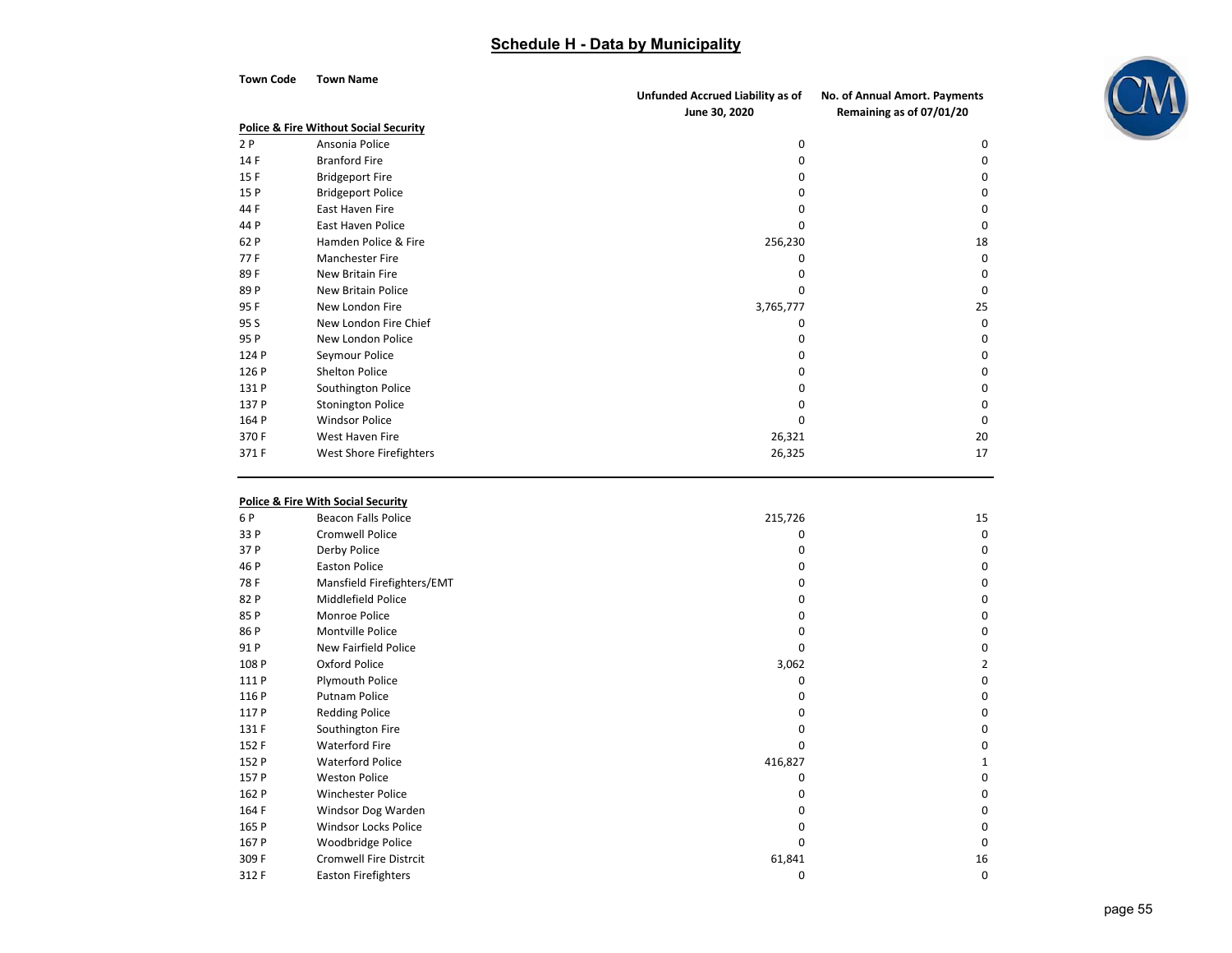| <b>Town Code</b> | <b>Town Name</b>                                    |                                                   |                                                           |
|------------------|-----------------------------------------------------|---------------------------------------------------|-----------------------------------------------------------|
|                  |                                                     | Unfunded Accrued Liability as of<br>June 30, 2020 | No. of Annual Amort. Payments<br>Remaining as of 07/01/20 |
|                  | <b>General Employees Without Social Security</b>    |                                                   |                                                           |
| 15 E             | <b>Bridgeport Education</b>                         | 0                                                 | 0                                                         |
| 15H              | Bridgeport H.D.A                                    | 2,474                                             | $\overline{2}$                                            |
| 15T              | <b>Bridgeport City</b>                              | $\mathbf 0$                                       | 0                                                         |
| 44 E             | <b>East Haven Education</b>                         | 4,802                                             | $\overline{2}$                                            |
| 44 T             | East Haven Town & Public Works                      | 2,471                                             | $\overline{2}$                                            |
| 89 E             | New Britain Education                               | 13,236                                            | $\overline{2}$                                            |
| 89 T             | New Britain City                                    | 0                                                 | 0                                                         |
| 93 W             | Greater New Haven Water Pollution Control Authority | 513,798                                           | 17                                                        |
| 753 D            | <b>Mattabassett District</b>                        | 0                                                 | $\mathbf 0$                                               |
|                  | <b>General Employees With Social Security</b>       |                                                   |                                                           |
| 1 E              | Andover Education                                   | 0                                                 | 0                                                         |
| 1T               | Andover Selectment                                  | 254                                               | $\overline{2}$                                            |
| 2 A              | Ansonia HA                                          | 35                                                | $\overline{2}$                                            |
| 2B               | Ansonia Clerical                                    | 65,066                                            | $\mathbf{1}$                                              |
| 2T               | Ansonia Town                                        | $\mathbf 0$                                       | $\mathbf 0$                                               |
| 6 S              | <b>Beacon Falls Town</b>                            | 26,617                                            | 18                                                        |
| 6 T              | <b>Beacon Falls Public Works</b>                    | 1,237,285                                         | 15                                                        |
| 8 T              | <b>Bethany Public Works</b>                         | 0                                                 | $\mathbf 0$                                               |
| 10T              | <b>Bethlehem Public Works</b>                       | $\mathbf 0$                                       | $\mathbf 0$                                               |
| 13 E             | Bozrah Board of Education                           | 410,178                                           | 26                                                        |
| 13 T             | Bozrah Town                                         | 0                                                 | $\mathbf 0$                                               |
| 14 E             | <b>Branford Education</b>                           | $\mathbf 0$                                       | $\mathbf 0$                                               |
| 14 T             | <b>Branford Selectman</b>                           | $\mathbf 0$                                       | 0                                                         |
| 15 A             | <b>Bridgeport HA</b>                                | 4,784                                             | $\overline{2}$                                            |
| 15B              | <b>Bridgeport Port Authority</b>                    | 108,640                                           | 10                                                        |
| 17 A             | <b>Bristol HA</b>                                   | 225                                               | $\overline{2}$                                            |
| 22 T             | Canterbury Town                                     | 0                                                 | 0                                                         |
| 23 A             | Canton HA                                           | $\mathbf 0$                                       | $\mathbf 0$                                               |
| 26 L             | <b>Chester Board of Education</b>                   | (1,834)                                           | 22                                                        |
| 27B              | Clinton Secretarial                                 | 0                                                 | 0                                                         |
| 27 S             | <b>Clinton Supervisory</b>                          | 0                                                 | 0                                                         |
| 27T              | Clinton Town                                        | $\mathbf 0$                                       | 0                                                         |
| 28 A             | Colchester HA                                       | 10,777                                            | 10                                                        |
| 32 A             | Coventry HA                                         | 0                                                 | 0                                                         |
| 34 A             | Danbury HA                                          | 640                                               | $\overline{2}$                                            |
| 35 A             | Darien HA                                           | 0                                                 | 0                                                         |
| 36L              | Deep River Board of Education                       | (213)                                             | 22                                                        |
| 37 A             | Derby HA                                            | 0                                                 | $\pmb{0}$                                                 |
| 41 T             | East Haddam Town                                    | $\pmb{0}$                                         | $\pmb{0}$                                                 |
| 42 A             | East Hamptom HA                                     | $\pmb{0}$                                         | $\pmb{0}$                                                 |
| 43 A             | East Hartford HA                                    | $\mathbf 0$                                       | $\pmb{0}$                                                 |
| 48 E             | <b>Ellington Education</b>                          | 1,022                                             | $\overline{2}$                                            |
| 48 L             | Ellington Lunch                                     | 0                                                 | 0                                                         |
| 48 T             | Ellington Highway                                   | $\pmb{0}$                                         | $\mathsf 0$                                               |
|                  |                                                     |                                                   |                                                           |

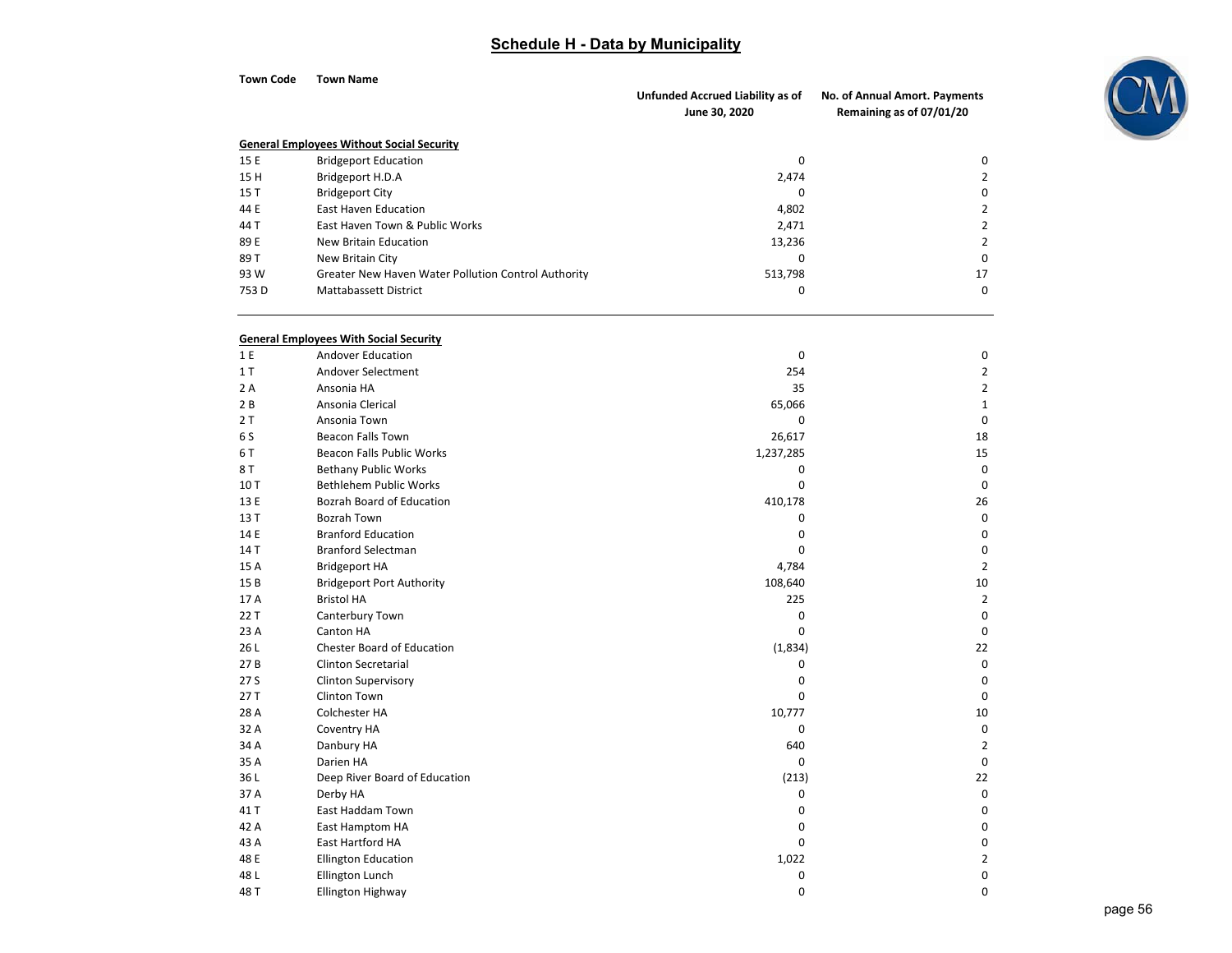

| <b>Town Code</b> | Town Name                             |                                  |                                  |
|------------------|---------------------------------------|----------------------------------|----------------------------------|
|                  |                                       | Unfunded Accrued Liability as of | No. of Annual Amort. Payments    |
|                  |                                       | June 30, 2020                    | Remaining as of 07/01/20         |
| 48 V             | <b>Ellington Van Drivers</b>          | 6,185                            | $\overline{2}$                   |
| 49 A             | Enfield HA                            | 385                              | $\overline{2}$                   |
| 50L              | <b>Essex Board of Education</b>       | (1, 195)                         | 22                               |
| 57 A             | Greenwich Ha                          | 112                              | $\overline{2}$                   |
| 58 E             | <b>Griswold Education</b>             | 77                               | $\overline{2}$                   |
| 58 T             | Griswold Selectman                    | 0                                | 0                                |
| 59 A             | Groton Town HA                        | 0                                | 0                                |
| 62B              | <b>Hamden Education</b>               | 0                                | 0                                |
| 62 E             | Hamden Board of Education             | 24,523                           | 22                               |
| 62 S             | Hamden Schools                        | 0                                | 0                                |
| 62 T             | Hamden Town                           | 203,686                          | 19                               |
| 64 A             | Hartford HA                           | 0                                | 0                                |
| 64 E             | Hartford Local 566                    | 0                                | 0                                |
| 64 S             | Hartford Union Local 818              | (15,788)                         | 23                               |
| 64 T             | Hartford Local 1716                   | 0                                | 0                                |
| 71B              | Lebanon Town Hall                     | 0                                | 0                                |
| 71 T             | Lebanon Highway                       | 0                                | 0                                |
| 73 S             | Lisbon School District Central Office | (42, 474)                        | 24                               |
| 73 T             | Lisbon Town                           | 0                                | 0                                |
| 77 A             | Manchester HA                         | 275                              | $\overline{2}$                   |
| 78 E             | <b>Mansfield Education</b>            | 946                              | $\overline{2}$                   |
| 78 T             | Mansfield Town                        | 1,094                            | $\overline{2}$                   |
| 80 A             | Meriden HA                            | 905                              | $\overline{2}$                   |
| 82 T             | Middlefield Town                      | 0                                | 0                                |
| 83 A             | Middletown HA                         | 606                              | $\overline{2}$                   |
| 84 A             | Milford HA                            | 0                                | 0                                |
| 86 A             | Montville HA                          | 197                              | $\overline{2}$                   |
| 86 E             | <b>Montville Education</b>            | 0                                | 0                                |
| 86 T             | Montville Town                        | 0                                | 0                                |
| 88 A             | Naugatuck HA                          | 158                              | $\overline{2}$                   |
| 89 A             | New Britain HA                        | 0                                | 0                                |
| 95 A             | New London HA                         | 831                              | $\overline{2}$                   |
| 95 T             | New London Public Works               | 0                                | 0                                |
| 103 A            | Norwalk HA                            | 791                              | $\overline{2}$                   |
| 108 E            | Oxford Education                      | 75,124                           | $\overline{2}$                   |
| 108 T            | Oxford Town                           | 120,308                          | $\overline{2}$                   |
| 110 H            | Southington Health District           | (99,076)                         | 22                               |
| 113 A            | Portland HA                           | 0                                | 0                                |
| 114 T            | Preston Town                          | 0                                | 0                                |
| 115 T            | <b>Prospect Public Works</b>          | 71,695                           | 16                               |
|                  |                                       |                                  |                                  |
| 116 A<br>117 E   | Putnam HA<br><b>Redding Education</b> | 79<br>337                        | $\overline{2}$<br>$\overline{2}$ |
|                  | <b>Redding Town</b>                   |                                  | $\overline{2}$                   |
| 117 T            |                                       | 1,144                            |                                  |
| 118 A            | Ridgefield HA                         | 47,568                           | $\overline{7}$                   |
| 124 A            | Seymour HA                            | 0                                | $\mathbf 0$                      |
| 124 E            | Seymour Education                     | 1,430                            | $\overline{2}$                   |
| 124 H            | Seymour Education                     | 0                                | $\mathbf 0$                      |
| 124 L            | Seymour Education                     | 0                                | $\mathsf 0$                      |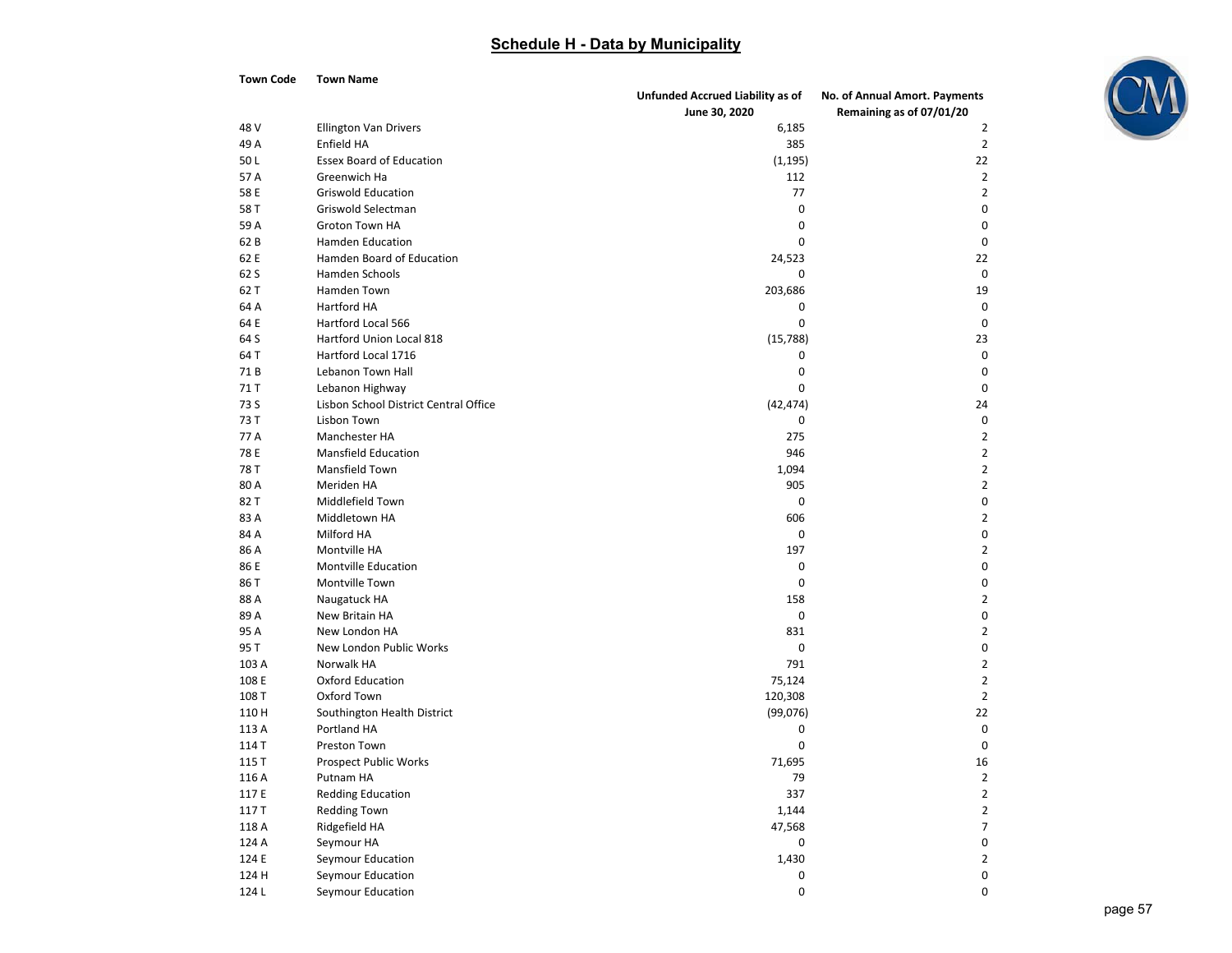

| <b>Town Code</b> | Town Name                                                |                                  |                               |
|------------------|----------------------------------------------------------|----------------------------------|-------------------------------|
|                  |                                                          | Unfunded Accrued Liability as of | No. of Annual Amort. Payments |
|                  |                                                          | June 30, 2020                    | Remaining as of 07/01/20      |
| 124 T            | Seymour Town & Pub Works                                 | 553                              | 2                             |
| 126 A            | Shelton HA                                               | 39                               | 2                             |
| 131 A            | Southington HA                                           | 0                                | 0                             |
| 131 D            | Southington Dog Acct                                     | $\mathbf 0$                      | 0                             |
| 131 E            | Southington Education                                    | 3,260                            | 2                             |
| 131 L            | Southington Lunch                                        | 0                                | 0                             |
| 131 S            | Southington Sewer                                        | 345                              | 2                             |
| 131 T            | Southington Town                                         | 2,030                            | $\overline{2}$                |
| 131 W            | Southington Water                                        | 364                              | $\overline{2}$                |
| 135 A            | Stamford HA                                              | 1,904                            | $\overline{2}$                |
| 138 A            | <b>Stratford HA</b>                                      | 0                                | 0                             |
| 141 T            | Thompson Town                                            | $\mathbf 0$                      | 0                             |
| 142 M            | <b>Tolland County MAFS</b>                               | 71,245                           | 12                            |
| 143 A            | <b>Torrington HA</b>                                     | 120                              | 2                             |
| 144 D            | Trumbull Monroe Health District                          | 0                                | 0                             |
| 146 A            | Rockville HA                                             | 228                              | 2                             |
| 148 A            | <b>Wallingford HA</b>                                    | 0                                | 0                             |
| 152 B            | Waterford Local 1303                                     | $\mathbf 0$                      | 0                             |
| 152 E            | Waterford Cust & Main Asst                               | 402                              | 2                             |
| 152 H            | Water Local RI 161                                       | 251                              | $\overline{2}$                |
| 152L             | Waterford Café RI0224                                    | 238                              | 2                             |
| 152 N            | <b>Waterford Paraprofessionals</b>                       | 147                              | $\overline{2}$                |
| 152 S            | Waterford Non0union Educ                                 | 0                                | 0                             |
| 152 T            | Waterford Gen Gov Admin                                  | 0                                | 0                             |
| 152 W            | Waterford Town                                           | 0                                | 0                             |
|                  |                                                          | $\mathbf 0$                      | 0                             |
| 153 R            | <b>Watertown Golf Course</b>                             |                                  | 15                            |
| 153 S            | Watertown Town Hall Supervisors<br><b>Watertown Town</b> | 389,322                          |                               |
| 153 T            |                                                          | 139,140                          | 8                             |
| 155 A            | West Hartford HA                                         | 0                                | 0                             |
| 156 A            | West Haven HA                                            | 470                              | 2                             |
| 157 E            | <b>Weston Education</b>                                  | 0                                | 0                             |
| 157 H            | Weston Highway                                           | 0                                | 0                             |
| 157 L            | Weston Lunch                                             | 0                                | 0                             |
| 157 S            | <b>Weston Salary</b>                                     | 0                                | 0                             |
| 157 T            | <b>Weston Town</b>                                       | 0                                | 0                             |
| 159 A            | Wethersfield HA                                          | 0                                | 0                             |
| 162 A            | Winchester HA                                            | 0                                | 0                             |
| 165 A            | Windsor Locks HA                                         | 0                                | 0                             |
| 165 E            | Windsor Locks Education                                  | 1,039                            | 2                             |
| 165 N            | Windsor Locks Paraprofessionals                          | 10,772                           | $\mathbf{1}$                  |
| 165 T            | Windsor Locks Town                                       | 0                                | 0                             |
| 167 E            | Woodbridge Education                                     | 586                              | 2                             |
| 167 T            | Woodbridge Town                                          | 768                              | 2                             |
| 169 E            | <b>Woodstock Education</b>                               | 0                                | 0                             |
| 169 T            | <b>Woodstock Town</b>                                    | 0                                | 0                             |
| 170 A            | Norwich Town HA                                          | 0                                | 0                             |
| 204 E            | Regional Dist #4 Cust                                    | 0                                | 0                             |
| 204L             | Regional Dist #4 Café                                    | 0                                | 0                             |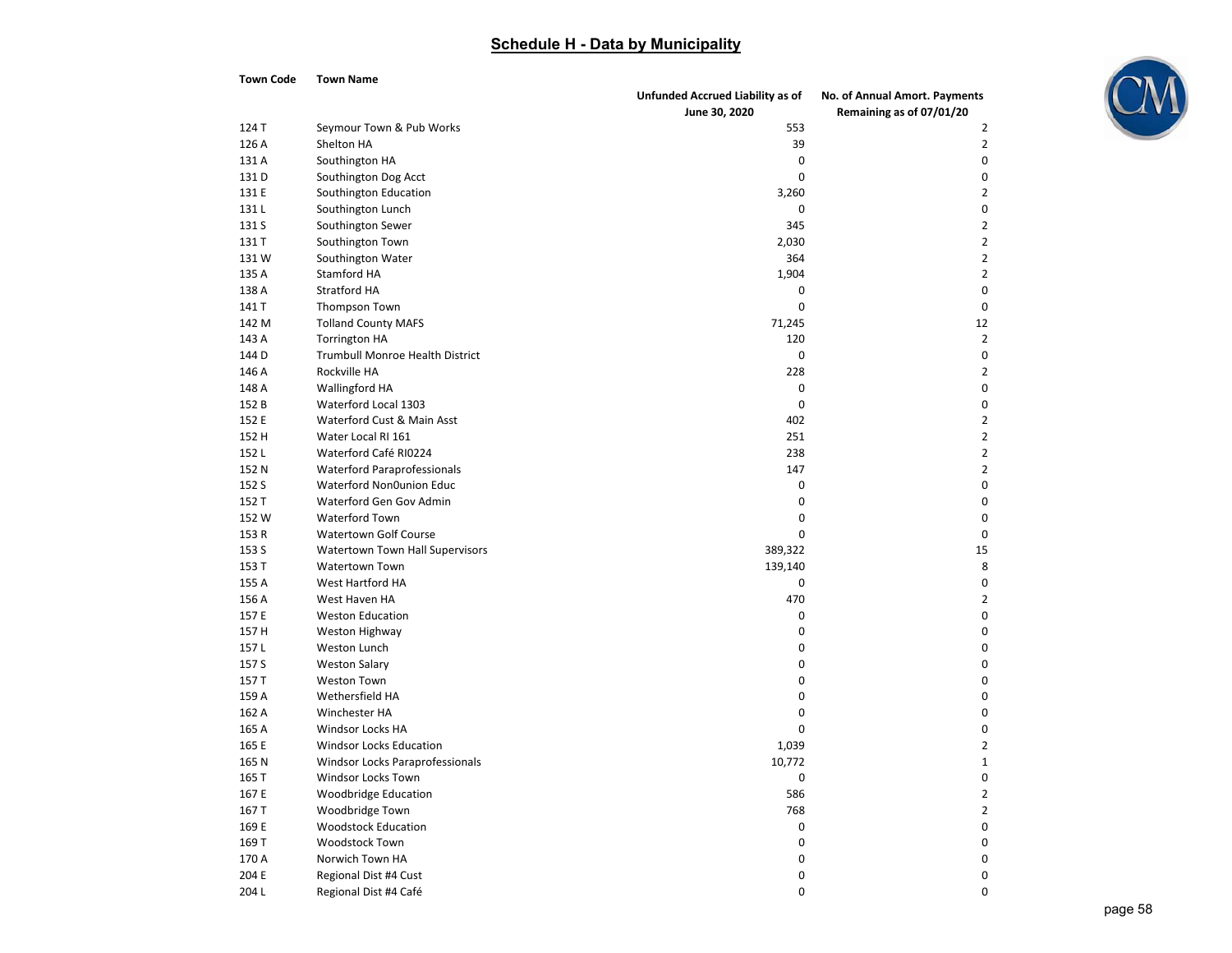| <b>Town Code</b> | <b>Town Name</b>               |                                  |                               |
|------------------|--------------------------------|----------------------------------|-------------------------------|
|                  |                                | Unfunded Accrued Liability as of | No. of Annual Amort. Payments |
|                  |                                | June 30, 2020                    | Remaining as of 07/01/20      |
| 204 N            | Regional Dist #4 Non0Cert      | 0                                | $\Omega$                      |
| 204 S            | Regional Dist #4 Secretarial   | $\Omega$                         | 0                             |
| 216 B            | Regional Dist #16              | 5,670                            | 24                            |
| 219 E            | Regional Dist #19              | $\Omega$                         | 0                             |
| 368 D            | <b>Watertown Fire District</b> | 139                              |                               |
| 401D             | Westport/Weston Health         | 785                              |                               |
| 403 D            | <b>East Shore Dist Health</b>  | 67                               |                               |
| 405 D            | Lower Naugatuck Valley         | 36                               |                               |
| 410 D            | Quinnipiack Vall health        | 238                              |                               |
| 413 D            | Uncas Health District          | <sup>0</sup>                     |                               |
| 503 A            | Willimantic HA                 | $\Omega$                         | 0                             |
| 606 W            | Jewett City Highway/Elect Off. | ŋ                                |                               |
| 715 D            | Southeastern CT PLNG           | 108                              |                               |
| 750 D            | Southeastern CT Water          | $\Omega$                         |                               |
| 751 D            | South Norwalk Electric         | 1,194                            |                               |
| 752 D            | Watertown Water & Sewer        | 503                              |                               |
| 755 D            | Norwalk 1st Water              | 1,980                            |                               |
| 756 D            | Norwalk 2nd Water              | 1,638                            |                               |
| 757 A            | Connecticut HA                 | $\Omega$                         |                               |
| 799 M            | Southeastern CT Tourism Dist.  | $\Omega$                         | 0                             |

| Police & Fire w/o Soc. Sec. | 4.074.653 |
|-----------------------------|-----------|
| Police & Fire w/Soc. Sec.   | 697.456   |
| Gen. Emps. w/o Soc. Sec.    | 536.781   |
| Gen. Emps. w/ Soc. Sec.     | 2.898.980 |
| Total                       | 8.207.870 |

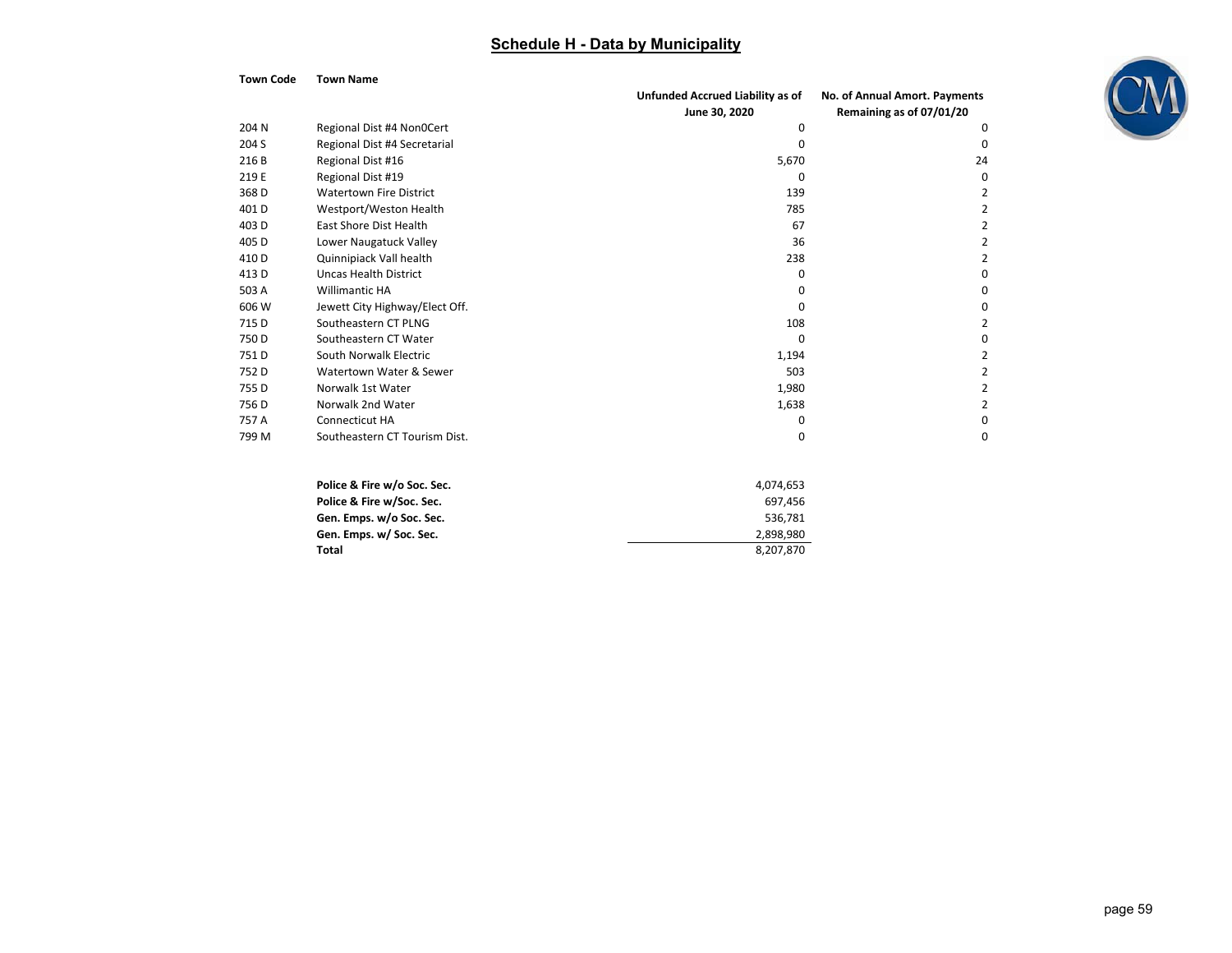**Town Code Town Name**

|       |                                                  | <b>Estimated Payroll</b> | <b>Estimated Employer</b> | Amort. Payment | <b>Estimated Total</b> | 2020-2021 Total   |
|-------|--------------------------------------------------|--------------------------|---------------------------|----------------|------------------------|-------------------|
|       |                                                  | 2020-2021                | Contrib. 2020-2021        | 07/01/2020     | Contrib. 2020-2021     | as % Est. Payroll |
|       | <b>Police &amp; Fire Without Social Security</b> |                          | 21.92%                    |                |                        |                   |
| 2P    | Ansonia Police                                   | 4,445,612                | 974,478                   | $\mathbf 0$    | 974,478                | 21.92%            |
| 14 F  | <b>Branford Fire</b>                             | 4,477,545                | 981,478                   | $\mathbf 0$    | 981,478                | 21.92%            |
| 15F   | <b>Bridgeport Fire</b>                           | 28,401,032               | 6,225,506                 | $\mathbf 0$    | 6,225,506              | 21.92%            |
| 15 P  | <b>Bridgeport Police</b>                         | 39,498,632               | 8,658,100                 | $\mathbf 0$    | 8,658,100              | 21.92%            |
| 44 F  | East Haven Fire                                  | 5,403,736                | 1,184,499                 | 0              | 1,184,499              | 21.92%            |
| 44 P  | East Haven Police                                | 5,679,903                | 1,245,035                 | $\mathbf 0$    | 1,245,035              | 21.92%            |
| 62 P  | Hamden Police & Fire                             | 8,918,465                | 1,954,928                 | 23,806         | 1,978,734              | 22.19%            |
| 77 F  | Manchester Fire                                  | 8,483,106                | 1,859,497                 | $\mathbf 0$    | 1,859,497              | 21.92%            |
| 89F   | <b>New Britain Fire</b>                          | 9,962,806                | 2,183,847                 | $\mathbf 0$    | 2,183,847              | 21.92%            |
| 89 P  | New Britain Police                               | 14,930,090               | 3,272,676                 | 0              | 3,272,676              | 21.92%            |
| 95F   | New London Fire                                  | 5,655,086                | 1,239,595                 | 302,003        | 1,541,598              | 27.26%            |
| 95 S  | New London Fire Chief                            | 0                        | 0                         | 0              | 0                      | 0.00%             |
| 95 P  | New London Police                                | 7,242,465                | 1,587,548                 | 0              | 1,587,548              | 21.92%            |
| 124 P | Seymour Police                                   | 3,635,089                | 796,812                   | 0              | 796,812                | 21.92%            |
| 126 P | <b>Shelton Police</b>                            | 5,766,126                | 1,263,935                 | 0              | 1,263,935              | 21.92%            |
| 131 P | Southington Police                               | 8,591,070                | 1,883,163                 | $\mathbf 0$    | 1,883,163              | 21.92%            |
| 137 P | <b>Stonington Police</b>                         | 4,289,544                | 940,268                   | $\mathbf 0$    | 940,268                | 21.92%            |
| 164 P | <b>Windsor Police</b>                            | 4,678,570                | 1,025,543                 | $\mathbf 0$    | 1,025,543              | 21.92%            |
| 370F  | West Haven Fire                                  | 2,184,491                | 478,840                   | 2,322          | 481,162                | 22.03%            |
| 371 F | <b>West Shore Firefighters</b>                   | 2,716,982                | 595,562                   | 2,520          | 598,082                | 22.01%            |
|       |                                                  |                          |                           |                |                        |                   |
|       | <b>Police &amp; Fire With Social Security</b>    |                          | 20.95%                    |                |                        |                   |
| 6 P   | <b>Beacon Falls Police</b>                       | 307,227                  | 64,364                    | 22,136         | 86,500                 | 28.16%            |
| 33 P  | <b>Cromwell Police</b>                           | 2,832,580                | 593,426                   | 0              | 593,426                | 20.95%            |
| 37 P  | Derby Police                                     | 3,926,286                | 822,557                   | 0              | 822,557                | 20.95%            |
| 46 P  | <b>Easton Police</b>                             | 1,750,859                | 366,805                   | 0              | 366,805                | 20.95%            |
| 78F   | Mansfield Firefighters/EMT                       | 1,597,463                | 334,668                   | $\mathbf 0$    | 334,668                | 20.95%            |
| 82 P  | Middlefield Police                               | $\mathbf 0$              | 0                         | $\mathbf 0$    | 0                      | 0.00%             |
| 85 P  | Monroe Police                                    | 3,587,441                | 751,569                   | $\mathbf 0$    | 751,569                | 20.95%            |
| 86 P  | Montville Police                                 | 2,524,239                | 528,828                   | $\mathbf 0$    | 528,828                | 20.95%            |
| 91 P  | New Fairfield Police                             | 449,276                  | 94,123                    | $\mathbf 0$    | 94,123                 | 20.95%            |
| 108 P | <b>Oxford Police</b>                             | 1,309,188                | 274,275                   | 1,583          | 275,858                | 21.07%            |
| 111 P | <b>Plymouth Police</b>                           | 2,576,977                | 539,877                   | $\mathbf 0$    | 539,877                | 20.95%            |
| 116 P | <b>Putnam Police</b>                             | 1,531,168                | 320,780                   | $\mathbf 0$    | 320,780                | 20.95%            |
| 117 P | <b>Redding Police</b>                            | 1,925,017                | 403,291                   | $\pmb{0}$      | 403,291                | 20.95%            |
| 131 F | Southington Fire                                 | 3,492,312                | 731,639                   | 0              | 731,639                | 20.95%            |
| 152 F | <b>Waterford Fire</b>                            | 1,039,629                | 217,802                   | 0              | 217,802                | 20.95%            |
| 152 P | <b>Waterford Police</b>                          | 4,884,069                | 1,023,212                 | 416,827        | 1,440,039              | 29.48%            |
| 157 P | <b>Weston Police</b>                             | 2,255,213                | 472,467                   | 0              | 472,467                | 20.95%            |
| 162 P | <b>Winchester Police</b>                         | 2,143,439                | 449,050                   | $\mathbf 0$    | 449,050                | 20.95%            |
| 164 F | Windsor Dog Warden                               | 72,557                   | 15,201                    | $\mathbf 0$    | 15,201                 | 20.95%            |
| 165 P | Windsor Locks Police                             | 3,198,068                | 669,995                   | 0              | 669,995                | 20.95%            |
| 167 P | Woodbridge Police                                | 2,812,527                | 589,224                   | $\Omega$       | 589,224                | 20.95%            |
| 309 F | <b>Cromwell Fire Distrcit</b>                    | 822,362                  | 172,285                   | 6,118          | 178,403                | 21.69%            |
| 312 F | <b>Easton Firefighters</b>                       | 783,238                  | 164,088                   | $\Omega$       | 164,088                | 20.95%            |

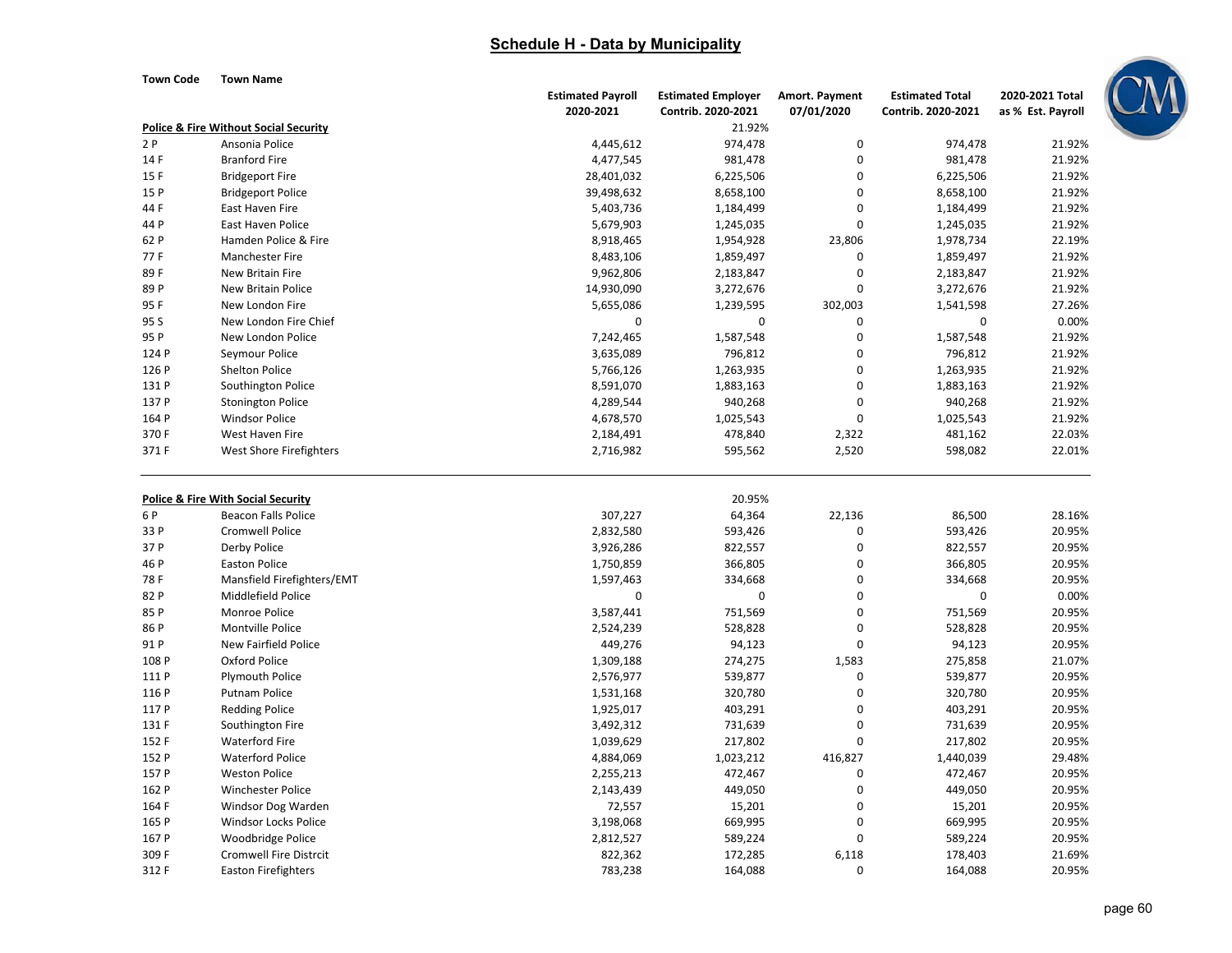| Town Code | <b>Town Name</b>                                    |                          |                           |                |                        |                   |
|-----------|-----------------------------------------------------|--------------------------|---------------------------|----------------|------------------------|-------------------|
|           |                                                     | <b>Estimated Payroll</b> | <b>Estimated Employer</b> | Amort. Payment | <b>Estimated Total</b> | 2020-2021 Total   |
|           |                                                     | 2020-2021                | Contrib. 2020-2021        | 07/01/2020     | Contrib. 2020-2021     | as % Est. Payroll |
|           | <b>General Employees Without Social Security</b>    |                          | 16.39%                    |                |                        |                   |
| 15 E      | <b>Bridgeport Education</b>                         | 40,676,046               | 6,666,804                 | $\mathbf 0$    | 6,666,804              | 16.39%            |
| 15 H      | Bridgeport H.D.A                                    | 276,941                  | 45,391                    | 1,279          | 46,670                 | 16.85%            |
| 15 T      | <b>Bridgeport City</b>                              | 36,923,899               | 6,051,827                 | 0              | 6,051,827              | 16.39%            |
| 44 E      | <b>East Haven Education</b>                         | 3,918,335                | 642,215                   | 2,482          | 644,697                | 16.45%            |
| 44 T      | East Haven Town & Public Works                      | 5,179,635                | 848,942                   | 1,277          | 850,219                | 16.41%            |
| 89 E      | New Britain Education                               | 21,246,081               | 3,482,233                 | 6,842          | 3,489,075              | 16.42%            |
| 89 T      | New Britain City                                    | 20,772,937               | 3,404,684                 | $\mathbf 0$    | 3,404,684              | 16.39%            |
| 93 W      | Greater New Haven Water Pollution Control Authority | 6,281,117                | 1,029,475                 | 49,183         | 1,078,658              | 17.17%            |
| 753D      | Mattabassett District                               | 2,941,377                | 482,092                   | $\mathbf 0$    | 482,092                | 16.39%            |
|           | <b>General Employees With Social Security</b>       |                          | 14.95%                    |                |                        |                   |
| 1 E       | Andover Education                                   | 546,327                  | 81,676                    | $\mathbf 0$    | 81,676                 | 14.95%            |
| 1T        | Andover Selectment                                  | 600,537                  | 89,780                    | 131            | 89,911                 | 14.97%            |
| 2 A       | Ansonia HA                                          | 754,360                  | 112,777                   | 18             | 112,795                | 14.95%            |
| 2B        | Ansonia Clerical                                    | 2,738,368                | 409,386                   | 65,066         | 474,452                | 17.33%            |
| 2 T       | Ansonia Town                                        | 2,104,406                | 314,609                   | $\pmb{0}$      | 314,609                | 14.95%            |
| 6 S       | <b>Beacon Falls Town</b>                            | 483,145                  | 72,230                    | 2,473          | 74,703                 | 15.46%            |
| 6 T       | Beacon Falls Public Works                           | 702,287                  | 104,992                   | 126,960        | 231,952                | 33.03%            |
| 8 T       | <b>Bethany Public Works</b>                         | 528,989                  | 79,084                    | $\mathbf 0$    | 79,084                 | 14.95%            |
| 10T       | <b>Bethlehem Public Works</b>                       | 262,060                  | 39,178                    | $\mathbf 0$    | 39,178                 | 14.95%            |
| 13 E      | Bozrah Board of Education                           | 728,600                  | 108,926                   | 32,416         | 141,342                | 19.40%            |
| 13 T      | <b>Bozrah Town</b>                                  | 500,148                  | 74,772                    | 0              | 74,772                 | 14.95%            |
| 14 E      | <b>Branford Education</b>                           | 7,825,296                | 1,169,882                 | $\mathbf 0$    | 1,169,882              | 14.95%            |
| 14 T      | <b>Branford Selectman</b>                           | 8,267,876                | 1,236,047                 | $\mathbf 0$    | 1,236,047              | 14.95%            |
| 15 A      | <b>Bridgeport HA</b>                                | 6,453,534                | 964,803                   | 2,473          | 967,276                | 14.99%            |
| 15B       | <b>Bridgeport Port Authority</b>                    | 125,414                  | 18,749                    | 14,456         | 33,205                 | 26.48%            |
| 17 A      | <b>Bristol HA</b>                                   | 1,801,477                | 269,321                   | 116            | 269,437                | 14.96%            |
| 22 T      | Canterbury Town                                     | 504,774                  | 75,464                    | $\mathbf 0$    | 75,464                 | 14.95%            |
| 23 A      | Canton HA                                           | $\mathbf 0$              | $\mathbf 0$               | $\mathbf 0$    | $\mathbf 0$            | 0.00%             |
| 26 L      | Chester Board of Education                          | 37,888                   | 5,664                     | (155)          | 5,509                  | 14.54%            |
| 27B       | <b>Clinton Secretarial</b>                          | 1,452,754                | 217,187                   | $\mathbf 0$    | 217,187                | 14.95%            |
| 27 S      | <b>Clinton Supervisory</b>                          | 928,539                  | 138,817                   | $\mathbf 0$    | 138,817                | 14.95%            |
| 27T       | <b>Clinton Town</b>                                 | 900,403                  | 134,610                   | $\mathbf 0$    | 134,610                | 14.95%            |
| 28 A      | Colchester HA                                       | 67,980                   | 10,163                    | 1,434          | 11,597                 | 17.06%            |
| 32 A      | Coventry HA                                         | 231,039                  | 34,540                    | $\mathbf 0$    | 34,540                 | 14.95%            |
| 34 A      | Danbury HA                                          | 2,464,541                | 368,449                   | 331            | 368,780                | 14.96%            |
| 35 A      | Darien HA                                           | 58,402                   | 8,731                     | $\mathbf 0$    | 8,731                  | 14.95%            |
| 36 L      | Deep River Board of Education                       | 72,983                   | 10,911                    | (18)           | 10,893                 | 14.93%            |
| 37 A      | Derby HA                                            | 139,206                  | 20,811                    | $\mathbf 0$    | 20,811                 | 14.95%            |
| 41 T      | East Haddam Town                                    | 264,091                  | 39,482                    | $\mathbf 0$    | 39,482                 | 14.95%            |
| 42 A      | East Hamptom HA                                     | 95,750                   | 14,315                    | $\Omega$       | 14,315                 | 14.95%            |

1,458,110 217,987 0 217,987 14.95%

Ellington Education 1992 14.96% 16.000 16.000 16.000 16.000 16.000 16.000 1755,771 528 756,299 14.96%

L Ellington Lunch 160,137 23,940 0 23,940 14.95%

T Ellington Highway 761,497 113,844 0 113,844 14.95%

43

48

48

48

A East Hartford HA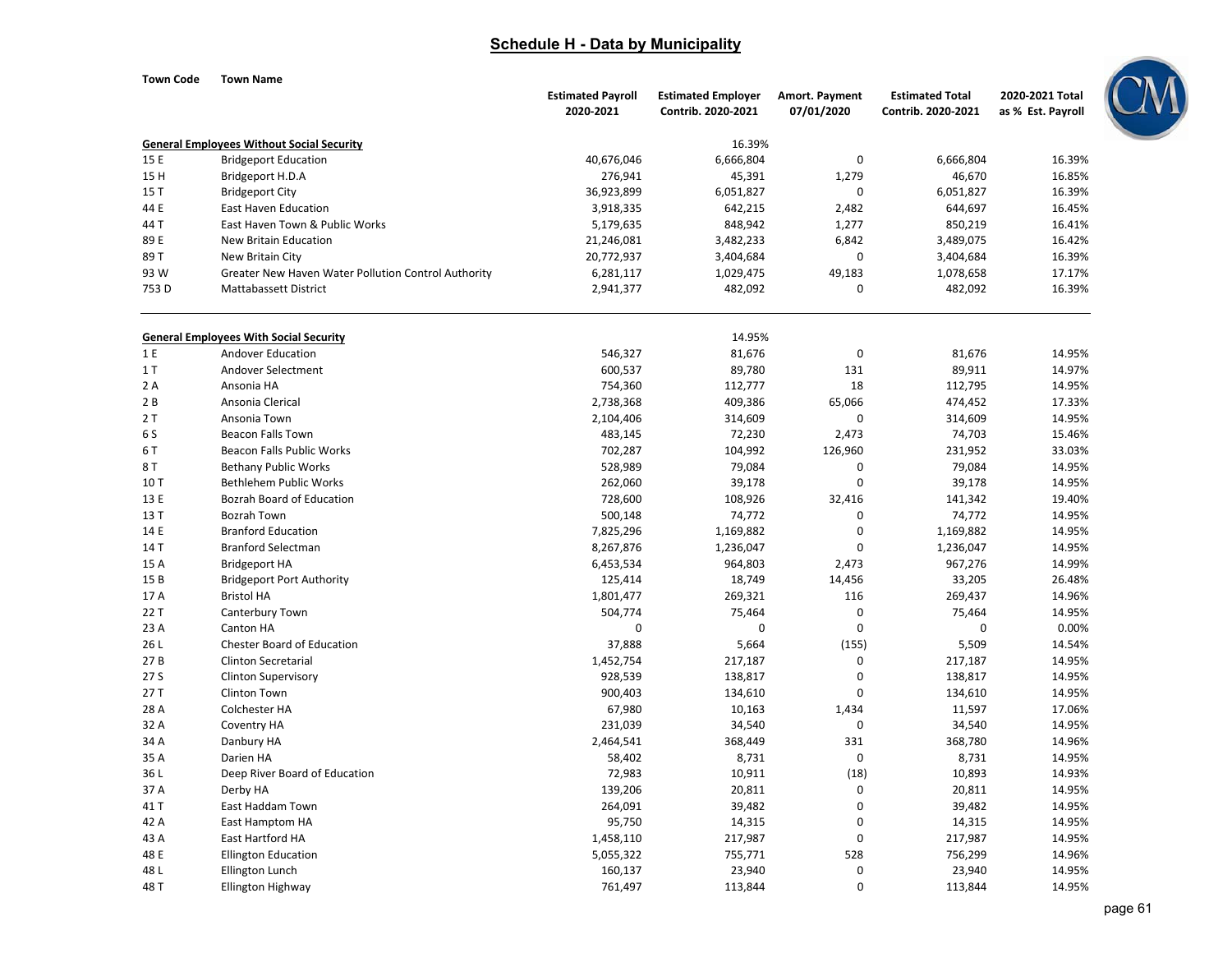

| Town Code |  | <b>Town Name</b> |
|-----------|--|------------------|
|           |  |                  |

|       |                                                          | <b>Estimated Payroll</b> | <b>Estimated Employer</b> | Amort. Payment | <b>Estimated Total</b> | 2020-2021 Total   |
|-------|----------------------------------------------------------|--------------------------|---------------------------|----------------|------------------------|-------------------|
|       |                                                          | 2020-2021                | Contrib. 2020-2021        | 07/01/2020     | Contrib. 2020-2021     | as % Est. Payroll |
| 48 V  | <b>Ellington Van Drivers</b>                             | 59,849                   | 8,947                     | 3,197          | 12,144                 | 20.29%            |
| 49 A  | Enfield HA                                               | 909,115                  | 135,913                   | 199            | 136,112                | 14.97%            |
| 50L   | <b>Essex Board of Education</b>                          | 55,688                   | 8,325                     | (101)          | 8,224                  | 14.77%            |
| 57 A  | Greenwich Ha                                             | 3,193,019                | 477,356                   | 58             | 477,414                | 14.95%            |
| 58 E  | <b>Griswold Education</b>                                | 4,604,956                | 688,441                   | 40             | 688,481                | 14.95%            |
| 58 T  | Griswold Selectman                                       | 1,264,094                | 188,982                   | $\overline{0}$ | 188,982                | 14.95%            |
| 59 A  | Groton Town HA                                           | 0                        | 0                         | $\mathbf 0$    | 0                      | 0.00%             |
| 62 B  | <b>Hamden Education</b>                                  | 2,182,448                | 326,276                   | $\Omega$       | 326,276                | 14.95%            |
| 62 E  | Hamden Board of Education                                | 5,058,609                | 756,262                   | 2,072          | 758,334                | 14.99%            |
| 62 S  | <b>Hamden Schools</b>                                    | 1,350,191                | 201,854                   | $\mathbf 0$    | 201,854                | 14.95%            |
| 62 T  | Hamden Town                                              | 7,273,126                | 1,087,332                 | 18,418         | 1,105,750              | 15.20%            |
| 64 A  | <b>Hartford HA</b>                                       | 3,242,084                | 484,692                   | $\mathbf 0$    | 484,692                | 14.95%            |
| 64 E  | Hartford Local 566                                       | 11,676,608               | 1,745,653                 | $\overline{0}$ | 1,745,653              | 14.95%            |
| 64 S  | Hartford Union Local 818                                 | 207,711                  | 31,053                    | (1,309)        | 29,744                 | 14.32%            |
| 64 T  | Hartford Local 1716                                      | 12,547,705               | 1,875,882                 | 0              | 1,875,882              | 14.95%            |
| 71B   | Lebanon Town Hall                                        | 859,057                  | 128,429                   | 0              | 128,429                | 14.95%            |
| 71 T  |                                                          | 543,107                  |                           | 0              |                        | 14.95%            |
| 73 S  | Lebanon Highway<br>Lisbon School District Central Office | 190,889                  | 81,194                    | (3,461)        | 81,194<br>25,077       | 13.14%            |
|       |                                                          |                          | 28,538                    |                |                        |                   |
| 73 T  | Lisbon Town                                              | 468,073                  | 69,977                    | $\mathbf 0$    | 69,977                 | 14.95%            |
| 77 A  | Manchester HA                                            | 1,228,098                | 183,601                   | 142            | 183,743                | 14.96%            |
| 78 E  | <b>Mansfield Education</b>                               | 3,836,357                | 573,535                   | 489            | 574,024                | 14.96%            |
| 78 T  | Mansfield Town                                           | 7,113,769                | 1,063,508                 | 565            | 1,064,073              | 14.96%            |
| 80 A  | Meriden HA                                               | 1,005,021                | 150,251                   | 468            | 150,719                | 15.00%            |
| 82 T  | Middlefield Town                                         | 433,004                  | 64,734                    | $\mathbf 0$    | 64,734                 | 14.95%            |
| 83 A  | Middletown HA                                            | 1,076,415                | 160,924                   | 313            | 161,237                | 14.98%            |
| 84 A  | Milford HA                                               | 609,354                  | 91,098                    | $\pmb{0}$      | 91,098                 | 14.95%            |
| 86 A  | Montville HA                                             | 0                        | 0                         | 102            | 102                    | 0.00%             |
| 86 E  | <b>Montville Education</b>                               | 4,111,566                | 614,679                   | $\mathbf 0$    | 614,679                | 14.95%            |
| 86 T  | Montville Town                                           | 5,028,654                | 751,784                   | $\mathbf 0$    | 751,784                | 14.95%            |
| 88 A  | Naugatuck HA                                             | 554,364                  | 82,877                    | 82             | 82,959                 | 14.96%            |
| 89 A  | New Britain HA                                           | 1,566,491                | 234,190                   | $\mathbf 0$    | 234,190                | 14.95%            |
| 95 A  | New London HA                                            | 216,878                  | 32,423                    | 430            | 32,853                 | 15.15%            |
| 95 T  | New London Public Works                                  | 5,248,445                | 784,643                   | $\mathbf 0$    | 784,643                | 14.95%            |
| 103 A | Norwalk HA                                               | 1,542,510                | 230,605                   | 409            | 231,014                | 14.98%            |
| 108 E | <b>Oxford Education</b>                                  | 3,858,719                | 576,878                   | 38,832         | 615,710                | 15.96%            |
| 108 T | Oxford Town                                              | 2,993,861                | 447,582                   | 62,188         | 509,770                | 17.03%            |
| 110 H | Southington Health District                              | 235,134                  | 35,153                    | (8, 371)       | 26,782                 | 11.39%            |
| 113 A | Portland HA                                              | 231,043                  | 34,541                    | $\mathbf 0$    | 34,541                 | 14.95%            |
| 114 T | Preston Town                                             | 741,731                  | 110,889                   | $\mathbf 0$    | 110,889                | 14.95%            |
| 115 T | <b>Prospect Public Works</b>                             | 562,898                  | 84,153                    | 7,093          | 91,246                 | 16.21%            |
| 116 A | Putnam HA                                                | 727,412                  | 108,748                   | 41             | 108,789                | 14.96%            |
| 117 E | <b>Redding Education</b>                                 | 2,701,040                | 403,805                   | 174            | 403,979                | 14.96%            |
| 117 T | <b>Redding Town</b>                                      | 2,590,331                | 387,254                   | 591            | 387,845                | 14.97%            |
| 118 A | Ridgefield HA                                            | $\mathbf 0$              | 0                         | 8,249          | 8,249                  | 0.00%             |
| 124 A | Seymour HA                                               | 611,555                  | 91,427                    | $\mathbf 0$    | 91,427                 | 14.95%            |
| 124 E | Seymour Education                                        | 4,254,019                | 635,976                   | 739            | 636,715                | 14.97%            |
| 124 H | Seymour Education                                        | $\mathbf 0$              | 0                         | 0              | $\mathbf 0$            | 0.00%             |
|       |                                                          | $\mathbf 0$              | $\Omega$                  | $\Omega$       | $\Omega$               |                   |
| 124L  | Seymour Education                                        |                          |                           |                |                        | 0.00%             |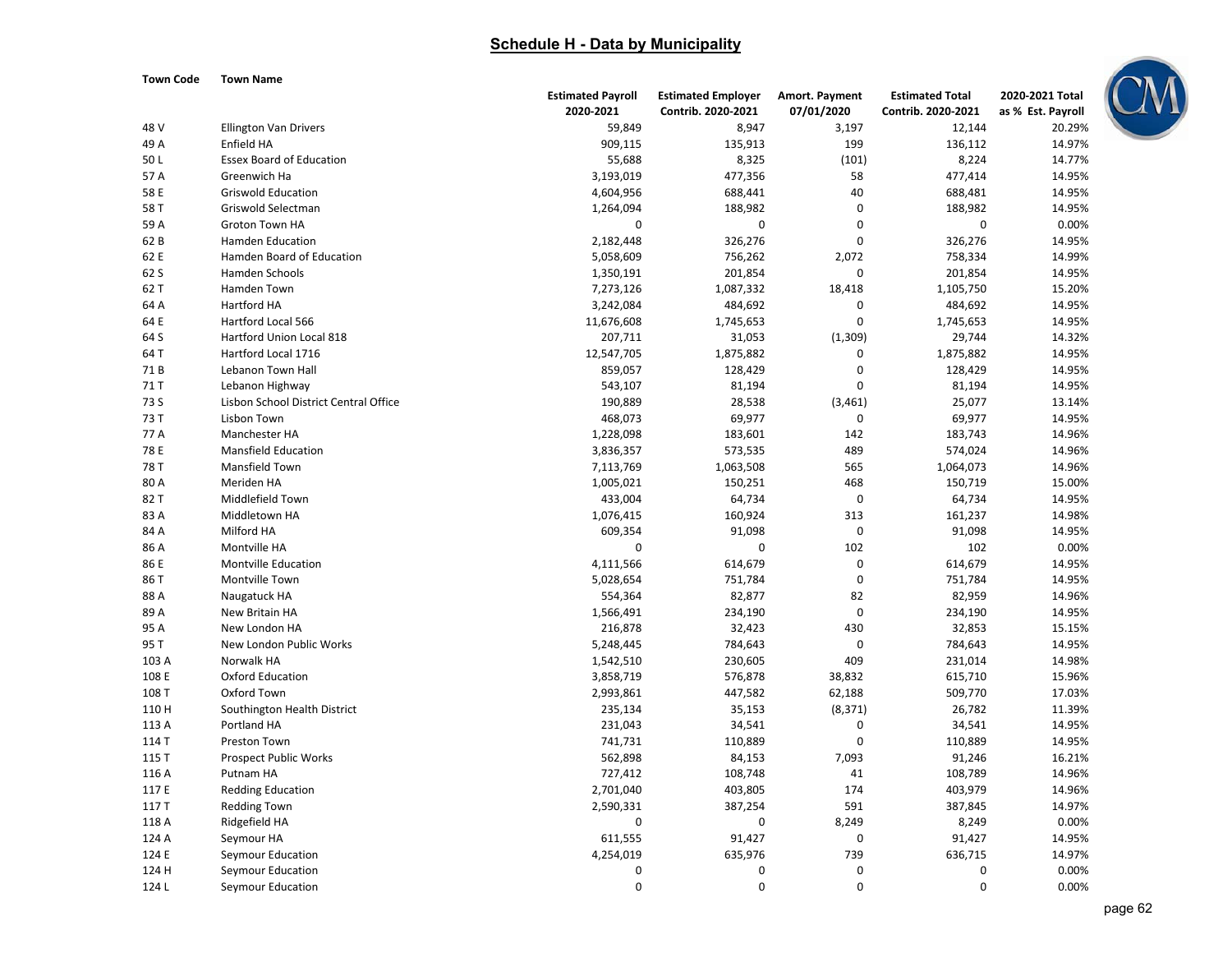#### **Town Code Town Name**



|               |                                        | <b>Estimated Payroll</b> | <b>Estimated Employer</b> | Amort. Payment | <b>Estimated Total</b> | 2020-2021 Total   |
|---------------|----------------------------------------|--------------------------|---------------------------|----------------|------------------------|-------------------|
|               |                                        | 2020-2021                | Contrib. 2020-2021        | 07/01/2020     | Contrib. 2020-2021     | as % Est. Payroll |
| 124 T         | Seymour Town & Pub Works               | 3,538,037                | 528,937                   | 286            | 529,223                | 14.96%            |
| 126 A         | Shelton HA                             | 70,867                   | 10,595                    | 20             | 10,615                 | 14.98%            |
| 131 A         | Southington HA                         | 170,209                  | 25,446                    | $\mathbf 0$    | 25,446                 | 14.95%            |
| 131 D         | Southington Dog Acct                   | 103,862                  | 15,527                    | $\mathbf 0$    | 15,527                 | 14.95%            |
| 131 E         | Southington Education                  | 14,093,415               | 2,106,966                 | 1,685          | 2,108,651              | 14.96%            |
| 131L          | Southington Lunch                      | 451,530                  | 67,504                    | $\mathbf 0$    | 67,504                 | 14.95%            |
| 131 S         | Southington Sewer                      | 1,128,733                | 168,746                   | 178            | 168,924                | 14.97%            |
| 131 T         | Southington Town                       | 9,594,808                | 1,434,424                 | 1,049          | 1,435,473              | 14.96%            |
| 131W          | Southington Water                      | 2,051,691                | 306,728                   | 188            | 306,916                | 14.96%            |
| 135 A         | Stamford HA                            | 4,560,603                | 681,810                   | 984            | 682,794                | 14.97%            |
| 138 A         | Stratford HA                           | 1,401,661                | 209,548                   | O              | 209,548                | 14.95%            |
| 141 T         | Thompson Town                          | 1,573,285                | 235,206                   | $\mathbf 0$    | 235,206                | 14.95%            |
| 142 M         | <b>Tolland County MAFS</b>             | 834,449                  | 124,750                   | 8,383          | 133,133                | 15.95%            |
| 143 A         | <b>Torrington HA</b>                   | 583,599                  | 87,248                    | 62             | 87,310                 | 14.96%            |
| 144 D         | <b>Trumbull Monroe Health District</b> | 0                        | $\mathbf 0$               | $\mathbf 0$    | $\mathbf 0$            | 0.00%             |
| 146 A         | Rockville HA                           | 715,198                  | 106,922                   | 118            | 107,040                | 14.97%            |
| 148 A         | Wallingford HA                         | 600,942                  | 89,841                    | $\mathbf 0$    | 89,841                 | 14.95%            |
| 152 B         | Waterford Local 1303                   | 3,948,639                | 590,322                   | $\mathbf 0$    | 590,322                | 14.95%            |
| 152 E         | Waterford Cust & Main Asst             | 2,031,026                | 303,638                   | 208            | 303,846                | 14.96%            |
| 152 H         | Water Local RI 161                     | 772,516                  | 115,491                   | 130            | 115,621                | 14.97%            |
| 152L          | Waterford Café RI0224                  | 315,897                  | 47,227                    | 123            | 47,350                 | 14.99%            |
| 152 N         | <b>Waterford Paraprofessionals</b>     | 1,778,569                | 265,896                   | 76             | 265,972                | 14.95%            |
| 152 S         | Waterford Non0union Educ               | 1,893,562                | 283,088                   | $\pmb{0}$      | 283,088                | 14.95%            |
| 152 T         | Waterford Gen Gov Admin                | 1,792,429                | 267,968                   | $\pmb{0}$      | 267,968                | 14.95%            |
| 152 W         | Waterford Town                         | 2,795,633                | 417,947                   | 0              | 417,947                | 14.95%            |
| 153 R         | <b>Watertown Golf Course</b>           | 0                        | $\mathbf 0$               | $\mathbf 0$    | $\boldsymbol{0}$       | 0.00%             |
| 153 S         | Watertown Town Hall Supervisors        | 87,783                   | 13,124                    | 39,949         | 53,073                 | 60.46%            |
| 153 T         | <b>Watertown Town</b>                  | 606,223                  | 90,630                    | 21,777         | 112,407                | 18.54%            |
| 155 A         | West Hartford HA                       | 1,504,449                | 224,915                   | 0              | 224,915                | 14.95%            |
| 156 A         | West Haven HA                          | 2,332,287                | 348,677                   | 243            | 348,920                | 14.96%            |
| 157 E         | <b>Weston Education</b>                | 5,195,632                | 776,747                   | 0              | 776,747                | 14.95%            |
| 157 H         |                                        | 831,926                  | 124,373                   | $\pmb{0}$      | 124,373                | 14.95%            |
|               | Weston Highway                         |                          | $\pmb{0}$                 | 0              |                        |                   |
| 157L<br>157 S | Weston Lunch                           | 0                        |                           | 0              | $\boldsymbol{0}$       | 0.00%<br>14.95%   |
|               | <b>Weston Salary</b>                   | 1,822,045                | 272,396                   |                | 272,396                |                   |
| 157 T         | <b>Weston Town</b>                     | 2,831,582                | 423,322                   | 0              | 423,322                | 14.95%            |
| 159 A         | Wethersfield HA                        | 474,527                  | 70,942                    | 0              | 70,942                 | 14.95%            |
| 162 A         | Winchester HA                          | 90,340                   | 13,506                    | 0              | 13,506                 | 0.00%             |
| 165 A         | Windsor Locks HA                       | 162,283                  | 24,261                    | $\mathbf 0$    | 24,261                 | 14.95%            |
| 165 E         | <b>Windsor Locks Education</b>         | 2,878,022                | 430,264                   | 537            | 430,801                | 14.97%            |
| 165 N         | Windsor Locks Paraprofessionals        | 1,467,094                | 219,331                   | 10,772         | 230,103                | 15.68%            |
| 165 T         | Windsor Locks Town                     | 4,025,910                | 601,874                   | $\mathbf 0$    | 601,874                | 14.95%            |
| 167 E         | <b>Woodbridge Education</b>            | 2,120,141                | 316,961                   | 303            | 317,264                | 14.96%            |
| 167 T         | Woodbridge Town                        | 3,563,830                | 532,793                   | 397            | 533,190                | 14.96%            |
| 169 E         | <b>Woodstock Education</b>             | 798,207                  | 119,332                   | $\mathbf 0$    | 119,332                | 14.95%            |
| 169 T         | Woodstock Town                         | 1,011,441                | 151,210                   | $\mathbf 0$    | 151,210                | 14.95%            |
| 170 A         | Norwich Town HA                        | 1,439,041                | 215,137                   | $\mathbf 0$    | 215,137                | 14.95%            |
| 204 E         | Regional Dist #4 Cust                  | 642,288                  | 96,022                    | $\mathbf 0$    | 96,022                 | 14.95%            |
| 204L          | Regional Dist #4 Café                  | 202,015                  | 30,201                    | $\mathbf 0$    | 30,201                 | 14.95%            |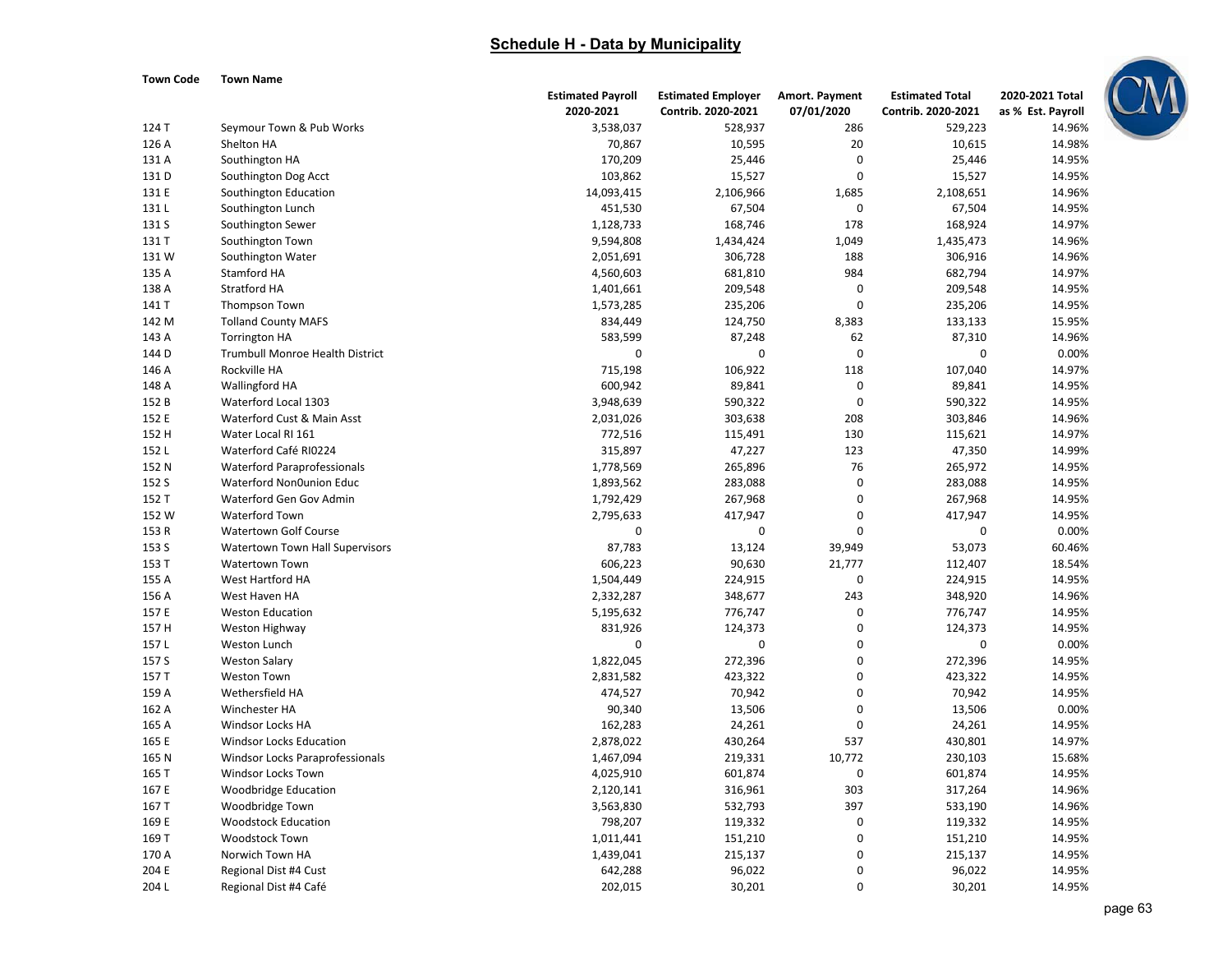

| Town Code |  | <b>Town Name</b> |
|-----------|--|------------------|
|           |  |                  |

|                  |                                | <b>Estimated Payroll</b> | <b>Estimated Employer</b> | Amort. Payment | <b>Estimated Total</b> | 2020-2021 Total   |
|------------------|--------------------------------|--------------------------|---------------------------|----------------|------------------------|-------------------|
|                  |                                | 2020-2021                | Contrib. 2020-2021        | 07/01/2020     | Contrib. 2020-2021     | as % Est. Payroll |
| 204 N            | Regional Dist #4 Non0Cert      | 726,216                  | 108,569                   | 0              | 108,569                | 14.95%            |
| 204 S            | Regional Dist #4 Secretarial   | 451,003                  | 67,425                    | 0              | 67,425                 | 14.95%            |
| 216B             | Regional Dist #16              | 118,450                  | 17,708                    | 462            | 18,170                 | 15.34%            |
| 219 E            | Regional Dist #19              | 1,906,759                | 285,060                   | 0              | 285,060                | 14.95%            |
| 368 D            | <b>Watertown Fire District</b> | 410,318                  | 61,343                    | 72             | 61,415                 | 14.97%            |
| 401 <sub>D</sub> | Westport/Weston Health         | 683,564                  | 102,193                   | 406            | 102,599                | 15.01%            |
| 403 D            | East Shore Dist Health         | 831,511                  | 124,311                   | 35             | 124,346                | 14.95%            |
| 405 D            | Lower Naugatuck Valley         | 901,998                  | 134,849                   | 19             | 134,868                | 14.95%            |
| 410 D            | Quinnipiack Vall health        | 505,978                  | 75,644                    | 123            | 75,767                 | 14.97%            |
| 413 D            | <b>Uncas Health District</b>   | 621,977                  | 92,986                    | 0              | 92,986                 | 14.95%            |
| 503 A            | <b>Willimantic HA</b>          | 1,119,893                | 167,424                   | 0              | 167,424                | 14.95%            |
| 606 W            | Jewett City Highway/Elect Off. | 167,965                  | 25,111                    | 0              | 25,111                 | 14.95%            |
| 715 D            | Southeastern CT PLNG           | 491,437                  | 73,470                    | 56             | 73,526                 | 14.96%            |
| 750 D            | Southeastern CT Water          | 484,084                  | 72,371                    | 0              | 72,371                 | 14.95%            |
| 751D             | South Norwalk Electric         | 936,048                  | 139,939                   | 617            | 140,556                | 15.02%            |
| 752D             | Watertown Water & Sewer        | $\mathbf 0$              | 0                         | 260            | 260                    | 0.00%             |
| 755 D            | Norwalk 1st Water              | 1,951,937                | 291,815                   | 1,023          | 292,838                | 15.00%            |
| 756 D            | Norwalk 2nd Water              | 2,648,576                | 395,962                   | 847            | 396,809                | 14.98%            |
| 757 A            | <b>Connecticut HA</b>          | 64,355                   | 9,621                     | 0              | 9,621                  | 14.95%            |
| 799 M            | Southeastern CT Tourism Dist.  | 0                        | 0                         | 0              | $\Omega$               | 0.00%             |
|                  | Police & Fire w/o Soc. Sec.    | 174,960,350              | 38,351,310                | 330,651        | 38,681,961             | 22.11%            |
|                  | Police & Fire w/Soc. Sec.      | 45,821,135               | 9,599,526                 | 446,664        | 10,046,190             | 21.92%            |
|                  | Gen. Emps. w/o Soc. Sec.       | 138,216,368              | 22,653,663                | 61,063         | 22,714,726             | 16.43%            |
|                  | Gen. Emps. w/ Soc. Sec.        | 263,751,533              | 39,430,856                | 469,266        | 39,900,122             | 15.13%            |
|                  | Total                          | 622,749,386              | 110,035,355               | 1,307,644      | 111,342,999            | 17.88%            |
|                  |                                |                          |                           |                |                        |                   |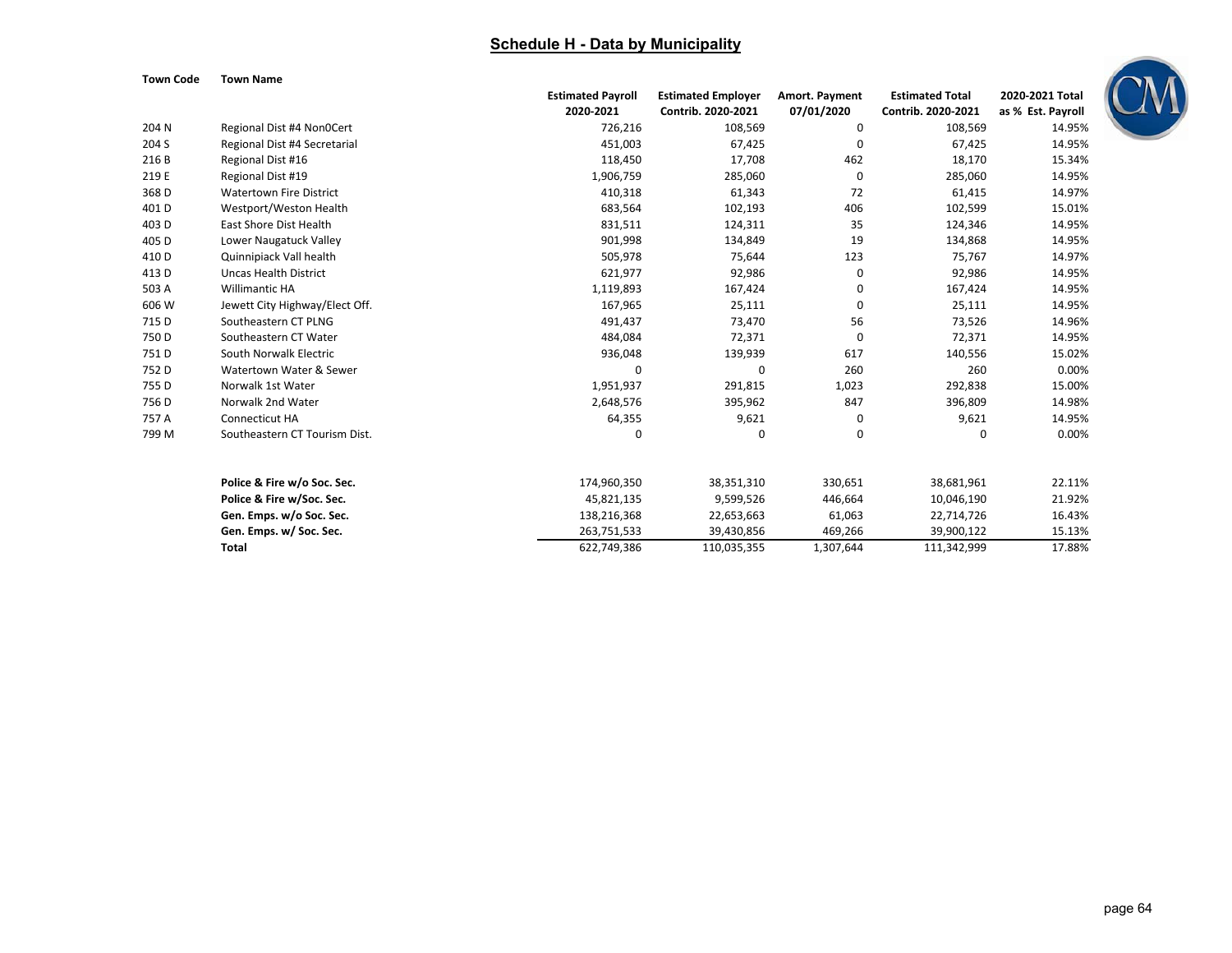**Town Code Town Name**

|       |                                                                             | <b>Estimated Payroll</b> | <b>Estimated Employer</b> | Amort. Payment   | <b>Estimated Total</b> | 2021-2022 Total   |  |
|-------|-----------------------------------------------------------------------------|--------------------------|---------------------------|------------------|------------------------|-------------------|--|
|       |                                                                             | 2021-2022                | Contrib. 2021-2022        | 07/01/2021       | Contrib. 2021-2022     | as % Est. Payroll |  |
|       | <b>Police &amp; Fire Without Social Security</b>                            |                          | 23.59%                    |                  |                        |                   |  |
| 2P    | Ansonia Police                                                              | 4,578,980                | 1,080,181                 | $\pmb{0}$        | 1,080,181              | 23.59%            |  |
| 14 F  | <b>Branford Fire</b>                                                        | 4,611,871                | 1,087,940                 | $\pmb{0}$        | 1,087,940              | 23.59%            |  |
| 15F   | <b>Bridgeport Fire</b>                                                      | 29,253,063               | 6,900,798                 | $\mathbf 0$      | 6,900,798              | 23.59%            |  |
| 15 P  | <b>Bridgeport Police</b>                                                    | 40,683,591               | 9,597,259                 | $\mathbf 0$      | 9,597,259              | 23.59%            |  |
| 44 F  | East Haven Fire                                                             | 5,565,848                | 1,312,984                 | $\mathbf 0$      | 1,312,984              | 23.59%            |  |
| 44 P  | <b>East Haven Police</b>                                                    | 5,850,300                | 1,380,086                 | $\mathbf 0$      | 1,380,086              | 23.59%            |  |
| 62 P  | Hamden Police & Fire                                                        | 9,186,019                | 2,166,982                 | 23,806           | 2,190,788              | 23.85%            |  |
| 77F   | Manchester Fire                                                             | 8,737,599                | 2,061,200                 | 0                | 2,061,200              | 23.59%            |  |
| 89F   | New Britain Fire                                                            | 10,261,690               | 2,420,733                 | $\boldsymbol{0}$ | 2,420,733              | 23.59%            |  |
| 89 P  | New Britain Police                                                          | 15,377,993               | 3,627,669                 | 0                | 3,627,669              | 23.59%            |  |
| 95F   | New London Fire                                                             | 5,824,739                | 1,374,056                 | 302,003          | 1,676,059              | 28.77%            |  |
| 95 S  | New London Fire Chief                                                       | $\mathbf 0$              | 0                         | 0                | 0                      | 0.00%             |  |
| 95 P  | New London Police                                                           | 7,459,739                | 1,759,752                 | 0                | 1,759,752              | 23.59%            |  |
| 124 P | Seymour Police                                                              | 3,744,142                | 883,243                   | 0                | 883,243                | 23.59%            |  |
| 126 P | <b>Shelton Police</b>                                                       | 5,939,110                | 1,401,036                 | $\mathbf 0$      | 1,401,036              | 23.59%            |  |
| 131 P | Southington Police                                                          | 8,848,802                | 2,087,432                 | $\boldsymbol{0}$ | 2,087,432              | 23.59%            |  |
| 137 P | <b>Stonington Police</b>                                                    | 4,418,230                | 1,042,260                 | $\pmb{0}$        | 1,042,260              | 23.59%            |  |
| 164 P | <b>Windsor Police</b>                                                       | 4,818,927                | 1,136,785                 | $\mathbf 0$      | 1,136,785              | 23.59%            |  |
| 370 F | West Haven Fire                                                             | 2,250,026                | 530,781                   | 2,322            | 533,103                | 23.69%            |  |
| 371 F | <b>West Shore Firefighters</b>                                              | 2,798,491                | 660,164                   | 2,520            | 662,684                | 23.68%            |  |
| 6P    | <b>Police &amp; Fire With Social Security</b><br><b>Beacon Falls Police</b> | 316,444                  | 22.45%<br>71,042          | 22,136           | 93,178                 | 29.45%            |  |
| 33 P  | <b>Cromwell Police</b>                                                      | 2,917,557                | 654,992                   | 0                | 654,992                | 22.45%            |  |
| 37 P  | Derby Police                                                                | 4,044,075                | 907,895                   | 0                | 907,895                | 22.45%            |  |
| 46 P  | <b>Easton Police</b>                                                        | 1,803,385                | 404,860                   | 0                | 404,860                | 22.45%            |  |
| 78 F  | Mansfield Firefighters/EMT                                                  | 1,645,387                | 369,389                   | $\mathbf 0$      | 369,389                | 22.45%            |  |
| 82 P  | Middlefield Police                                                          | 0                        | 0                         | 0                | 0                      | 0.00%             |  |
| 85 P  | Monroe Police                                                               | 3,695,064                | 829,542                   | $\boldsymbol{0}$ | 829,542                | 22.45%            |  |
| 86 P  | Montville Police                                                            | 2,599,966                | 583,692                   | $\mathbf 0$      | 583,692                | 22.45%            |  |
| 91 P  | New Fairfield Police                                                        | 462,754                  | 103,888                   | 0                | 103,888                | 22.45%            |  |
| 108 P | Oxford Police                                                               | 1,348,464                | 302,730                   | 1,583            | 304,313                | 22.57%            |  |
| 111 P | Plymouth Police                                                             | 2,654,286                | 595,887                   | 0                | 595,887                | 22.45%            |  |
| 116 P | <b>Putnam Police</b>                                                        | 1,577,103                | 354,060                   | 0                | 354,060                | 22.45%            |  |
| 117 P | <b>Redding Police</b>                                                       | 1,982,768                | 445,131                   | O                | 445,131                | 22.45%            |  |
| 131 F | Southington Fire                                                            | 3,597,081                | 807,545                   | $\mathbf 0$      | 807,545                | 22.45%            |  |
| 152 F | <b>Waterford Fire</b>                                                       | 1,070,818                | 240,399                   | 0                | 240,399                | 22.45%            |  |
| 152 P | <b>Waterford Police</b>                                                     | 5,030,591                | 1,129,368                 | $\mathbf 0$      | 1,129,368              | 22.45%            |  |
| 157 P | <b>Weston Police</b>                                                        | 2,322,869                | 521,484                   | 0                | 521,484                | 22.45%            |  |
| 162 P | <b>Winchester Police</b>                                                    | 2,207,742                | 495,638                   | 0                | 495,638                | 22.45%            |  |
| 164 F | Windsor Dog Warden                                                          | 74,734                   | 16,778                    | $\mathbf 0$      | 16,778                 | 22.45%            |  |
| 165 P | Windsor Locks Police                                                        | 3,294,010                | 739,505                   | $\pmb{0}$        | 739,505                | 22.45%            |  |
| 167 P | Woodbridge Police                                                           | 2,896,903                | 650,355                   | $\Omega$         | 650,355                | 22.45%            |  |
| 309 F | <b>Cromwell Fire Distrcit</b>                                               | 847,033                  | 190,159                   | 6,118            | 196,277                | 23.17%            |  |
| 312 F | <b>Easton Firefighters</b>                                                  | 806,735                  | 181,112                   | $\mathbf 0$      | 181,112                | 22.45%            |  |

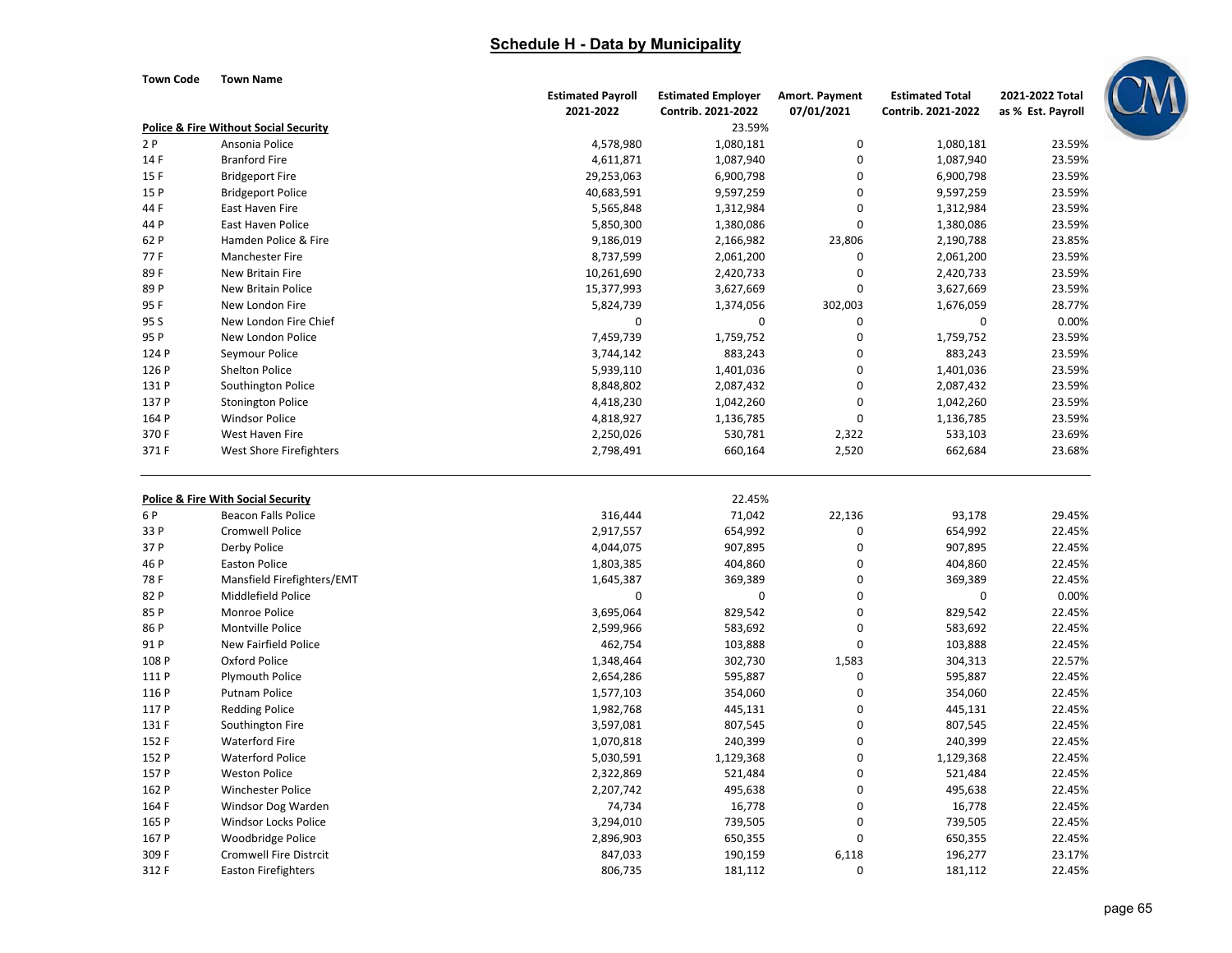| Town Code | <b>Town Name</b>                                    |                          |                           |                       |                        |                   |
|-----------|-----------------------------------------------------|--------------------------|---------------------------|-----------------------|------------------------|-------------------|
|           |                                                     | <b>Estimated Payroll</b> | <b>Estimated Employer</b> | <b>Amort. Payment</b> | <b>Estimated Total</b> | 2021-2022 Total   |
|           |                                                     | 2021-2022                | Contrib. 2021-2022        | 07/01/2021            | Contrib. 2021-2022     | as % Est. Payroll |
|           | <b>General Employees Without Social Security</b>    |                          | 19.02%                    |                       |                        |                   |
| 15 E      | <b>Bridgeport Education</b>                         | 41,896,327               | 7,968,681                 | 0                     | 7,968,681              | 19.02%            |
| 15 H      | Bridgeport H.D.A                                    | 285,249                  | 54,254                    | 1,279                 | 55,533                 | 19.47%            |
| 15 T      | <b>Bridgeport City</b>                              | 38,031,616               | 7,233,613                 | $\mathbf 0$           | 7,233,613              | 19.02%            |
| 44 E      | <b>East Haven Education</b>                         | 4,035,885                | 767,625                   | 2,482                 | 770,107                | 19.08%            |
| 44 T      | East Haven Town & Public Works                      | 5,335,024                | 1,014,722                 | 1,278                 | 1,016,000              | 19.04%            |
| 89 E      | New Britain Education                               | 21,883,463               | 4,162,235                 | 6,842                 | 4,169,077              | 19.05%            |
| 89 T      | New Britain City                                    | 21,396,125               | 4,069,543                 | $\mathbf 0$           | 4,069,543              | 19.02%            |
| 93 W      | Greater New Haven Water Pollution Control Authority | 6,469,551                | 1,230,509                 | 49,183                | 1,279,692              | 19.78%            |
| 753 D     | <b>Mattabassett District</b>                        | 3,029,618                | 576,233                   | $\mathbf 0$           | 576,233                | 19.02%            |
|           | <b>General Employees With Social Security</b>       |                          | 16.44%                    |                       |                        |                   |
| 1 E       | <b>Andover Education</b>                            | 562,717                  | 92,511                    | $\mathbf 0$           | 92,511                 | 16.44%            |
| 1T        | Andover Selectment                                  | 618,553                  | 101,690                   | 132                   | 101,822                | 16.46%            |
| 2A        | Ansonia HA                                          | 776,991                  | 127,737                   | 18                    | 127,755                | 16.44%            |
| 2B        | Ansonia Clerical                                    | 2,820,519                | 463,693                   | $\mathbf 0$           | 463,693                | 16.44%            |
| 2T        | Ansonia Town                                        | 2,167,538                | 356,343                   | $\Omega$              | 356,343                | 16.44%            |
| 6 S       | <b>Beacon Falls Town</b>                            | 497,639                  | 81,812                    | 2,473                 | 84,285                 | 16.94%            |
| 6T        | Beacon Falls Public Works                           | 723,356                  | 118,920                   | 126,960               | 245,880                | 33.99%            |
| 8 T       | <b>Bethany Public Works</b>                         | 544,859                  | 89,575                    | $\mathbf 0$           | 89,575                 | 16.44%            |
| 10T       | <b>Bethlehem Public Works</b>                       | 269,922                  | 44,375                    | $\mathbf 0$           | 44,375                 | 16.44%            |
| 13 E      | Bozrah Board of Education                           | 750,458                  | 123,375                   | 32,416                | 155,791                | 20.76%            |
| 13 T      | <b>Bozrah Town</b>                                  | 515,152                  | 84,691                    | $\mathbf 0$           | 84,691                 | 16.44%            |
| 14 E      | <b>Branford Education</b>                           | 8,060,055                | 1,325,073                 | $\mathbf 0$           | 1,325,073              | 16.44%            |
| 14 T      | <b>Branford Selectman</b>                           | 8,515,912                | 1,400,016                 | $\mathbf 0$           | 1,400,016              | 16.44%            |
| 15 A      | <b>Bridgeport HA</b>                                | 6,647,140                | 1,092,790                 | 2,473                 | 1,095,263              | 16.48%            |
| 15 B      | <b>Bridgeport Port Authority</b>                    | 129,176                  | 21,237                    | 14,456                | 35,693                 | 27.63%            |
| 17 A      | <b>Bristol HA</b>                                   | 1,855,521                | 305,048                   | 117                   | 305,165                | 16.45%            |
| 22 T      | Canterbury Town                                     | 519,917                  | 85,474                    | $\mathbf 0$           | 85,474                 | 16.44%            |
| 23 A      | Canton HA                                           | $\boldsymbol{0}$         | $\mathbf 0$               | $\mathbf 0$           | $\mathbf 0$            | 0.00%             |
| 26L       | Chester Board of Education                          | 39,025                   | 6,416                     | (155)                 | 6,261                  | 16.04%            |
| 27B       | Clinton Secretarial                                 | 1,496,337                | 245,998                   | $\mathbf 0$           | 245,998                | 16.44%            |
| 27 S      | Clinton Supervisory                                 | 956,395                  | 157,231                   | $\mathbf 0$           | 157,231                | 16.44%            |
| 27 T      | <b>Clinton Town</b>                                 | 927,415                  | 152,467                   | $\mathbf 0$           | 152,467                | 16.44%            |
| 28 A      | Colchester HA                                       | 70,019                   | 11,511                    | 1,434                 | 12,945                 | 18.49%            |
| 32 A      | Coventry HA                                         | 237,970                  | 39,122                    | $\mathbf 0$           | 39,122                 | 16.44%            |
| 34 A      | Danbury HA                                          | 2,538,477                | 417,326                   | 331                   | 417,657                | 16.45%            |
| 35 A      | Darien HA                                           | 60,154                   | 9,889                     | $\mathbf 0$           | 9,889                  | 16.44%            |
| 36 L      | Deep River Board of Education                       | 75,172                   | 12,358                    | (18)                  | 12,340                 | 16.42%            |
| 37 A      | Derby HA                                            | 143,382                  | 23,572                    | $\mathbf 0$           | 23,572                 | 16.44%            |
| 41 T      | East Haddam Town                                    | 272,014                  | 44,719                    | $\mathbf 0$           | 44,719                 | 16.44%            |
| 42 A      | East Hamptom HA                                     | 98,623                   | 16,214                    | $\mathbf 0$           | 16,214                 | 16.44%            |
| 43 A      | East Hartford HA                                    | 1,501,853                | 246,905                   | $\Omega$              | 246,905                | 16.44%            |

Ellington Education **Ellington Education** 5,206,982 529 529 856,028 529 856,557 529

Ellington Highway 128,946 16.44% 128,946 128,946 128,946 16.44%

L Ellington Lunch 164,941 27,116 0 27,116 16.44%

48

48

48

M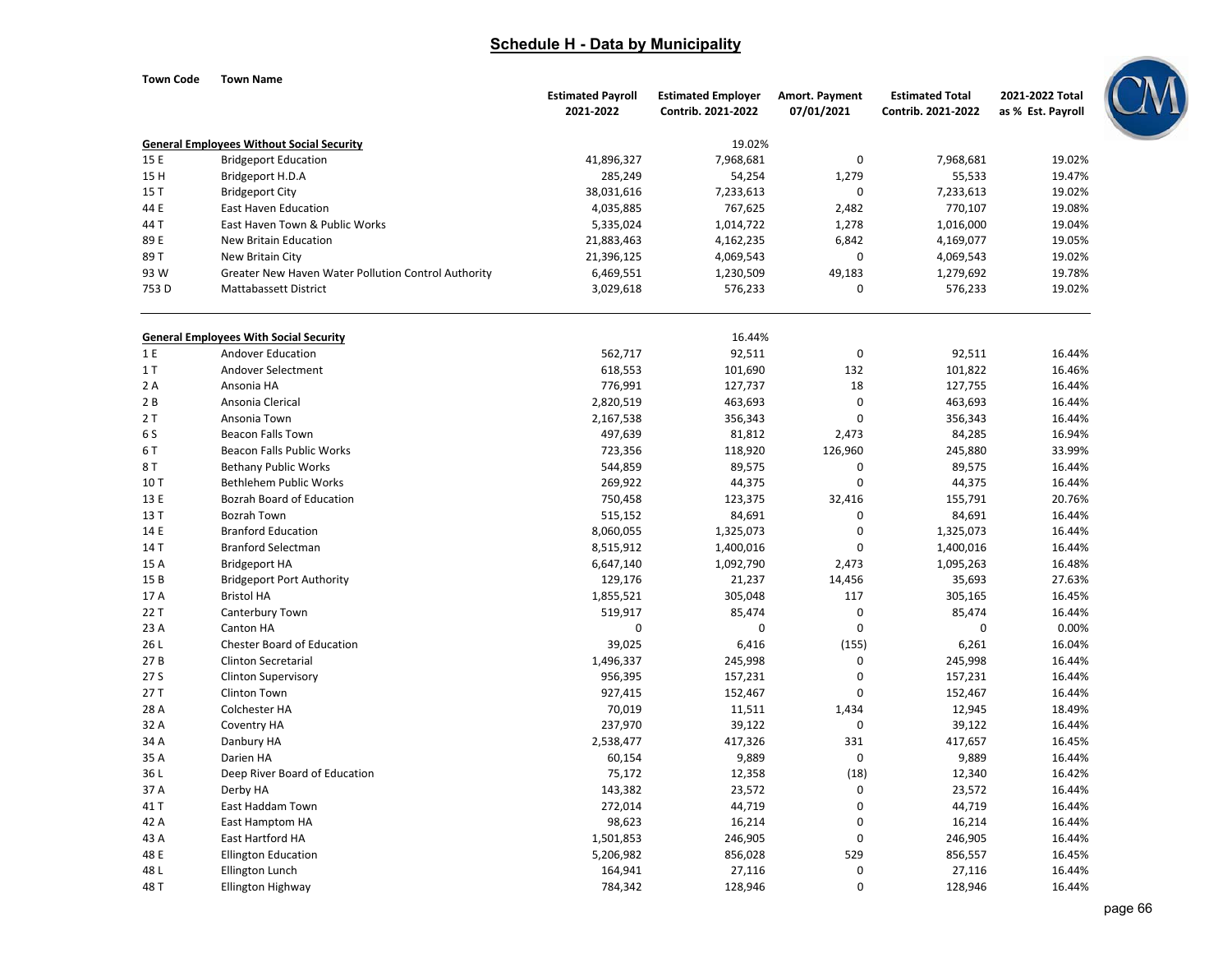

| Town Code |  | <b>Town Name</b> |
|-----------|--|------------------|
|           |  |                  |

|       |                                       | <b>Estimated Payroll</b> | <b>Estimated Employer</b> | Amort. Payment   | <b>Estimated Total</b> | 2021-2022 Total   |
|-------|---------------------------------------|--------------------------|---------------------------|------------------|------------------------|-------------------|
|       |                                       | 2021-2022                | Contrib. 2021-2022        | 07/01/2021       | Contrib. 2021-2022     | as % Est. Payroll |
| 48 V  | <b>Ellington Van Drivers</b>          | 61,644                   | 10,134                    | 3,197            | 13,331                 | 21.63%            |
| 49 A  | Enfield HA                            | 936,388                  | 153,942                   | 199              | 154,141                | 16.46%            |
| 50L   | <b>Essex Board of Education</b>       | 57,359                   | 9,430                     | (101)            | 9,329                  | 16.26%            |
| 57 A  | Greenwich Ha                          | 3,288,810                | 540,680                   | 58               | 540,738                | 16.44%            |
| 58 E  | <b>Griswold Education</b>             | 4,743,105                | 779,766                   | 40               | 779,806                | 16.44%            |
| 58 T  | Griswold Selectman                    | 1,302,017                | 214,052                   | $\mathbf 0$      | 214,052                | 16.44%            |
| 59 A  | Groton Town HA                        | 0                        | 0                         | $\mathbf 0$      | 0                      | 0.00%             |
| 62 B  | <b>Hamden Education</b>               | 2,247,921                | 369,558                   | $\mathbf 0$      | 369,558                | 16.44%            |
| 62 E  | Hamden Board of Education             | 5,210,367                | 856,584                   | 2,072            | 858,656                | 16.48%            |
| 62 S  | <b>Hamden Schools</b>                 | 1,390,697                | 228,631                   | $\mathbf 0$      | 228,631                | 16.44%            |
| 62 T  | Hamden Town                           | 7,491,320                | 1,231,573                 | 18,418           | 1,249,991              | 16.69%            |
| 64 A  | Hartford HA                           | 3,339,347                | 548,989                   | $\mathbf 0$      | 548,989                | 16.44%            |
| 64 E  | Hartford Local 566                    | 12,026,906               | 1,977,223                 | $\overline{0}$   | 1,977,223              | 16.44%            |
| 64 S  | Hartford Union Local 818              | 213,942                  | 35,172                    | (1, 309)         | 33,863                 | 15.83%            |
| 64 T  | Hartford Local 1716                   | 12,924,136               | 2,124,728                 | 0                | 2,124,728              | 16.44%            |
| 71B   | Lebanon Town Hall                     | 884,829                  | 145,466                   | 0                | 145,466                | 16.44%            |
| 71 T  | Lebanon Highway                       | 559,400                  | 91,965                    | 0                | 91,965                 | 16.44%            |
| 73 S  | Lisbon School District Central Office | 196,616                  | 32,324                    | (3, 461)         | 28,863                 | 14.68%            |
| 73 T  | Lisbon Town                           | 482,115                  | 79,260                    | $\mathbf 0$      | 79,260                 | 16.44%            |
| 77 A  | Manchester HA                         | 1,264,941                | 207,956                   | 142              | 208,098                | 16.45%            |
| 78 E  | <b>Mansfield Education</b>            | 3,951,448                | 649,618                   | 489              | 650,107                | 16.45%            |
| 78 T  | Mansfield Town                        | 7,327,182                | 1,204,589                 | 566              | 1,205,155              | 16.45%            |
| 80 A  | Meriden HA                            | 1,035,172                | 170,182                   | 468              | 170,650                | 16.49%            |
| 82 T  | Middlefield Town                      | 445,994                  | 73,321                    | $\mathbf 0$      | 73,321                 | 16.44%            |
| 83 A  | Middletown HA                         | 1,108,707                | 182,271                   | 314              | 182,585                | 16.47%            |
| 84 A  | Milford HA                            | 627,635                  | 103,183                   | $\pmb{0}$        | 103,183                | 16.44%            |
| 86 A  | Montville HA                          | $\mathbf 0$              | 0                         | 102              | 102                    | 0.00%             |
| 86 E  | Montville Education                   | 4,234,913                | 696,220                   | $\mathbf 0$      | 696,220                | 16.44%            |
| 86 T  | Montville Town                        | 5,179,514                | 851,512                   | $\mathbf 0$      | 851,512                | 16.44%            |
| 88 A  | Naugatuck HA                          | 570,995                  | 93,872                    | 81               | 93,953                 | 16.45%            |
| 89 A  | New Britain HA                        | 1,613,486                | 265,257                   | $\mathbf 0$      | 265,257                | 16.44%            |
| 95 A  | New London HA                         | 223,384                  | 36,724                    | 429              | 37,153                 | 16.63%            |
| 95 T  | New London Public Works               | 5,405,898                | 888,730                   | $\mathbf 0$      | 888,730                | 16.44%            |
| 103 A | Norwalk HA                            | 1,588,785                | 261,196                   | 409              | 261,605                | 16.47%            |
| 108 E | <b>Oxford Education</b>               | 3,974,481                | 653,405                   | 38,832           | 692,237                | 17.42%            |
| 108 T | Oxford Town                           | 3,083,677                | 506,956                   | 62,188           | 569,144                | 18.46%            |
| 110 H | Southington Health District           | 242,188                  | 39,816                    | (8, 371)         | 31,445                 | 12.98%            |
| 113 A | Portland HA                           | 237,974                  | 39,123                    | 0                | 39,123                 | 16.44%            |
| 114 T | Preston Town                          | 763,983                  | 125,599                   | $\boldsymbol{0}$ | 125,599                | 16.44%            |
| 115 T | <b>Prospect Public Works</b>          | 579,785                  | 95,317                    | 7,093            | 102,410                | 17.66%            |
|       | Putnam HA                             |                          | 123,174                   | 41               |                        | 16.45%            |
| 116 A |                                       | 749,234                  |                           | 174              | 123,215                |                   |
| 117 E | <b>Redding Education</b>              | 2,782,071                | 457,372                   |                  | 457,546                | 16.45%            |
| 117 T | <b>Redding Town</b>                   | 2,668,041                | 438,626                   | 592              | 439,218                | 16.46%            |
| 118 A | Ridgefield HA                         | $\mathbf 0$              | 0                         | 8,249            | 8,249                  | 0.00%             |
| 124 A | Seymour HA                            | 629,902                  | 103,556                   | 0                | 103,556                | 16.44%            |
| 124 E | Seymour Education                     | 4,381,640                | 720,342                   | 739              | 721,081                | 16.46%            |
| 124 H | Seymour Education                     | 0                        | $\mathbf 0$               | 0                | 0                      | 0.00%             |
| 124 L | Seymour Education                     | $\mathbf 0$              | $\Omega$                  | $\Omega$         | $\Omega$               | 0.00%             |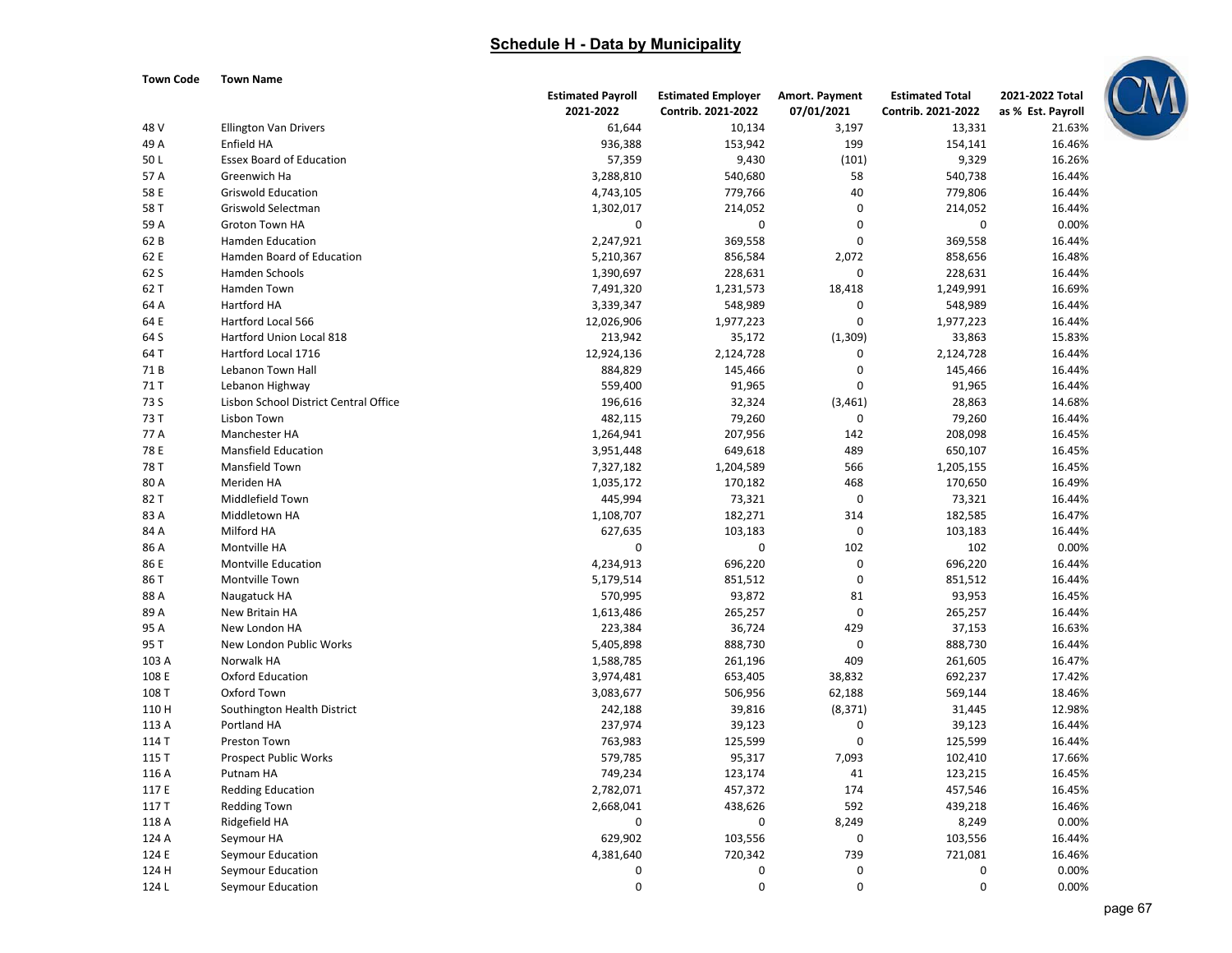#### **Town Code Town Name**

|                |                                    | <b>Estimated Payroll</b> | <b>Estimated Employer</b> | Amort. Payment   | <b>Estimated Total</b> | 2021-2022 Total   |  |
|----------------|------------------------------------|--------------------------|---------------------------|------------------|------------------------|-------------------|--|
|                |                                    | 2021-2022                | Contrib. 2021-2022        | 07/01/2021       | Contrib. 2021-2022     | as % Est. Payroll |  |
| 124 T          | Seymour Town & Pub Works           | 3,644,178                | 599,103                   | 286              | 599,389                | 16.45%            |  |
| 126 A          | Shelton HA                         | 72,993                   | 12,000                    | 20               | 12,020                 | 16.47%            |  |
| 131 A          | Southington HA                     | 175,315                  | 28,822                    | $\mathbf 0$      | 28,822                 | 16.44%            |  |
| 131 D          | Southington Dog Acct               | 106,978                  | 17,587                    | $\mathbf 0$      | 17,587                 | 16.44%            |  |
| 131 E          | Southington Education              | 14,516,217               | 2,386,466                 | 1,685            | 2,388,151              | 16.45%            |  |
| 131L           | Southington Lunch                  | 465,076                  | 76,458                    | $\mathbf 0$      | 76,458                 | 16.44%            |  |
| 131 S          | Southington Sewer                  | 1,162,595                | 191,131                   | 179              | 191,310                | 16.46%            |  |
| 131 T          | Southington Town                   | 9,882,652                | 1,624,708                 | 1,050            | 1,625,758              | 16.45%            |  |
| 131W           | Southington Water                  | 2,113,242                | 347,417                   | 188              | 347,605                | 16.45%            |  |
| 135 A          | Stamford HA                        | 4,697,421                | 772,256                   | 984              | 773,240                | 16.46%            |  |
| 138 A          | <b>Stratford HA</b>                | 1,443,711                | 237,346                   | $\pmb{0}$        | 237,346                | 16.44%            |  |
| 141 T          | Thompson Town                      | 1,620,484                | 266,408                   | $\mathbf 0$      | 266,408                | 16.44%            |  |
| 142 M          | <b>Tolland County MAFS</b>         | 859,482                  | 141,299                   | 8,383            | 149,682                | 17.42%            |  |
| 143 A          | <b>Torrington HA</b>               | 601,107                  | 98,822                    | 62               | 98,884                 | 16.45%            |  |
| 144 D          | Trumbull Monroe Health District    | $\pmb{0}$                | $\boldsymbol{0}$          | $\mathbf 0$      | 0                      | 0.00%             |  |
| 146 A          | Rockville HA                       | 736,654                  | 121,106                   | 118              | 121,224                | 16.46%            |  |
| 148 A          | Wallingford HA                     | 618,970                  | 101,759                   | $\mathbf 0$      | 101,759                | 16.44%            |  |
| 152 B          | Waterford Local 1303               | 4,067,098                | 668,631                   | $\pmb{0}$        | 668,631                | 16.44%            |  |
| 152 E          | Waterford Cust & Main Asst         | 2,091,957                | 343,918                   | 208              | 344,126                | 16.45%            |  |
| 152 H          | Water Local RI 161                 | 795,691                  | 130,812                   | 129              | 130,941                | 16.46%            |  |
| 152L           | Waterford Café RI0224              | 325,374                  | 53,491                    | 123              | 53,614                 | 16.48%            |  |
| 152 N          | <b>Waterford Paraprofessionals</b> | 1,831,926                | 301,169                   | 76               | 301,245                | 16.44%            |  |
| 152 S          | Waterford Non0union Educ           | 1,950,369                | 320,641                   | $\mathbf 0$      | 320,641                | 16.44%            |  |
| 152 T          | Waterford Gen Gov Admin            | 1,846,202                | 303,516                   | $\mathbf 0$      | 303,516                | 16.44%            |  |
| 152 W          | Waterford Town                     | 2,879,502                | 473,390                   | $\mathbf 0$      | 473,390                | 16.44%            |  |
| 153 R          | <b>Watertown Golf Course</b>       | $\boldsymbol{0}$         | 0                         | $\mathbf 0$      | 0                      | 0.00%             |  |
| 153 S          | Watertown Town Hall Supervisors    | 90,416                   | 14,864                    | 39,949           | 54,813                 | 60.62%            |  |
| 153 T          | <b>Watertown Town</b>              | 624,410                  | 102,653                   | 21,777           | 124,430                | 19.93%            |  |
| 155 A          | West Hartford HA                   | 1,549,582                | 254,751                   | $\mathbf 0$      | 254,751                | 16.44%            |  |
| 156 A          | West Haven HA                      | 2,402,256                | 394,931                   | 243              | 395,174                | 16.45%            |  |
| 157 E          | <b>Weston Education</b>            | 5,351,501                | 879,787                   | 0                | 879,787                | 16.44%            |  |
| 157 H          | Weston Highway                     | 856,884                  | 140,872                   | $\boldsymbol{0}$ | 140,872                | 16.44%            |  |
| 157L           | Weston Lunch                       | $\mathbf 0$              | 0                         | 0                | 0                      | 0.00%             |  |
| 157 S          | <b>Weston Salary</b>               | 1,876,706                | 308,530                   | $\boldsymbol{0}$ | 308,530                | 16.44%            |  |
| 157 T          | <b>Weston Town</b>                 | 2,916,529                | 479,477                   | $\mathbf 0$      | 479,477                | 16.44%            |  |
|                |                                    |                          |                           | $\mathbf 0$      |                        |                   |  |
| 159 A<br>162 A | Wethersfield HA<br>Winchester HA   | 488,763<br>93,050        | 80,353<br>15,297          | $\mathbf 0$      | 80,353                 | 16.44%<br>0.00%   |  |
|                |                                    |                          |                           |                  | 15,297                 |                   |  |
| 165 A          | Windsor Locks HA                   | 167,151                  | 27,480                    | $\mathbf 0$      | 27,480                 | 16.44%            |  |
| 165 E          | Windsor Locks Education            | 2,964,363                | 487,341                   | 537              | 487,878                | 16.46%            |  |
| 165 N          | Windsor Locks Paraprofessionals    | 1,511,107                | 248,426                   | $\mathbf 0$      | 248,426                | 16.44%            |  |
| 165 T          | Windsor Locks Town                 | 4,146,687                | 681,715                   | $\mathbf 0$      | 681,715                | 16.44%            |  |
| 167 E          | Woodbridge Education               | 2,183,745                | 359,008                   | 303              | 359,311                | 16.45%            |  |
| 167 T          | Woodbridge Town                    | 3,670,745                | 603,470                   | 397              | 603,867                | 16.45%            |  |
| 169 E          | <b>Woodstock Education</b>         | 822,153                  | 135,162                   | $\pmb{0}$        | 135,162                | 16.44%            |  |
| 169 T          | <b>Woodstock Town</b>              | 1,041,784                | 171,269                   | $\mathbf 0$      | 171,269                | 16.44%            |  |
| 170 A          | Norwich Town HA                    | 1,482,212                | 243,676                   | $\pmb{0}$        | 243,676                | 16.44%            |  |
| 204 E          | Regional Dist #4 Cust              | 661,557                  | 108,760                   | $\mathbf 0$      | 108,760                | 16.44%            |  |
| 204L           | Regional Dist #4 Café              | 208,075                  | 34,208                    | $\mathbf 0$      | 34,208                 | 16.44%            |  |

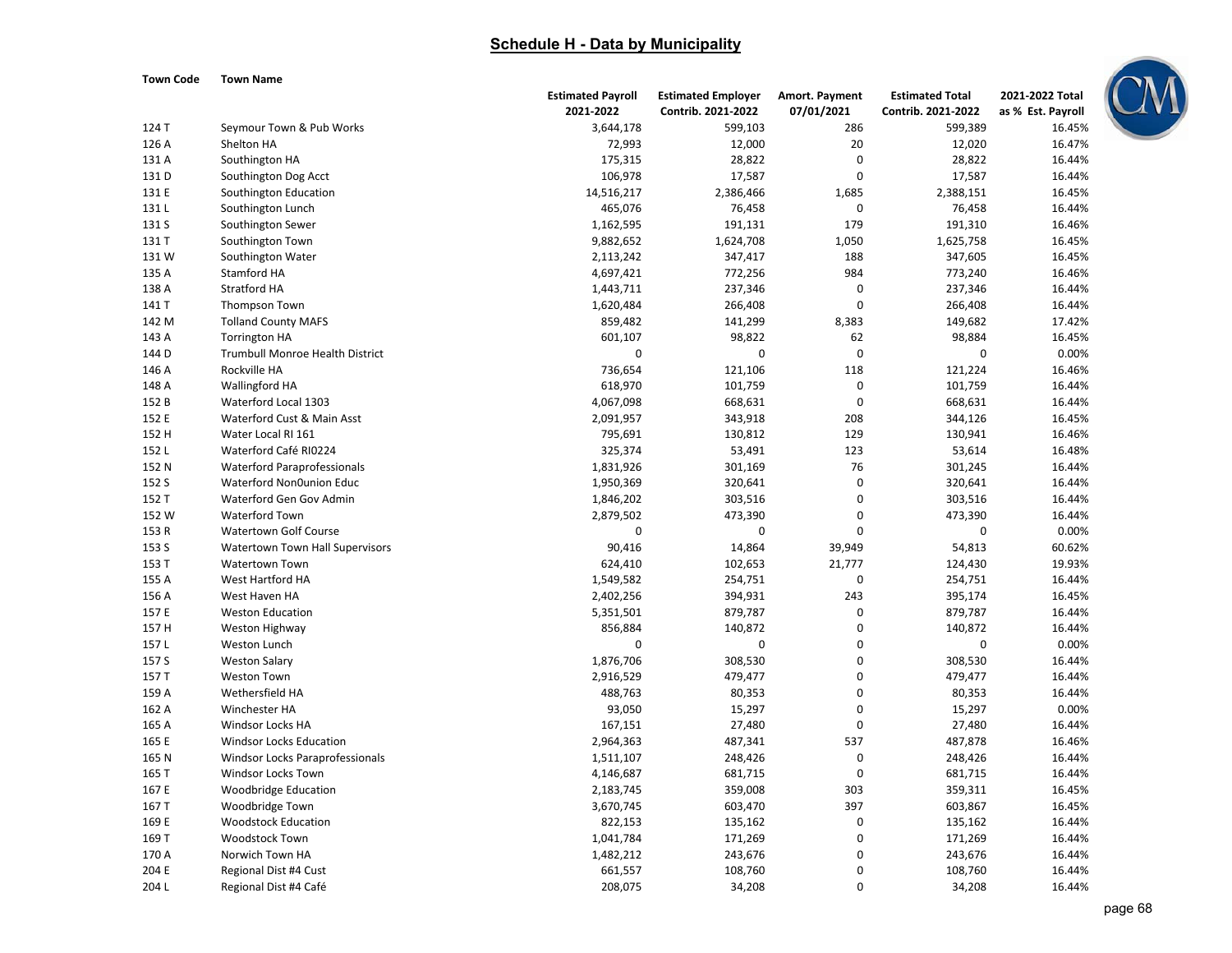

| Town Code |  | <b>Town Name</b> |
|-----------|--|------------------|
|           |  |                  |

|       |                                | <b>Estimated Payroll</b> | <b>Estimated Employer</b> | <b>Amort. Payment</b> | <b>Estimated Total</b> | 2021-2022 Total   |
|-------|--------------------------------|--------------------------|---------------------------|-----------------------|------------------------|-------------------|
|       |                                | 2021-2022                | Contrib. 2021-2022        | 07/01/2021            | Contrib. 2021-2022     | as % Est. Payroll |
| 204 N | Regional Dist #4 Non0Cert      | 748,002                  | 122,972                   | 0                     | 122,972                | 16.44%            |
| 204 S | Regional Dist #4 Secretarial   | 464,533                  | 76,369                    | 0                     | 76,369                 | 16.44%            |
| 216 B | Regional Dist #16              | 122,004                  | 20,057                    | 462                   | 20,519                 | 16.82%            |
| 219 E | Regional Dist #19              | 1,963,962                | 322,875                   | 0                     | 322,875                | 16.44%            |
| 368D  | <b>Watertown Fire District</b> | 422,628                  | 69,480                    | 72                    | 69,552                 | 16.46%            |
| 401D  | Westport/Weston Health         | 704,071                  | 115,749                   | 406                   | 116,155                | 16.50%            |
| 403D  | East Shore Dist Health         | 856,456                  | 140,801                   | 34                    | 140,835                | 16.44%            |
| 405 D | Lower Naugatuck Valley         | 929,058                  | 152,737                   | 18                    | 152,755                | 16.44%            |
| 410 D | Quinnipiack Vall health        | 521,157                  | 85,678                    | 123                   | 85,801                 | 16.46%            |
| 413 D | <b>Uncas Health District</b>   | 640,636                  | 105,321                   | 0                     | 105,321                | 16.44%            |
| 503 A | <b>Willimantic HA</b>          | 1,153,490                | 189,634                   | 0                     | 189,634                | 16.44%            |
| 606 W | Jewett City Highway/Elect Off. | 173,004                  | 28,442                    | 0                     | 28,442                 | 16.44%            |
| 715 D | Southeastern CT PLNG           | 506,180                  | 83,216                    | 56                    | 83,272                 | 16.45%            |
| 750 D | Southeastern CT Water          | 498,607                  | 81,971                    | 0                     | 81,971                 | 16.44%            |
| 751 D | South Norwalk Electric         | 964,129                  | 158,503                   | 617                   | 159,120                | 16.50%            |
| 752 D | Watertown Water & Sewer        | $\Omega$                 | $\mathbf 0$               | 260                   | 260                    | 0.00%             |
| 755 D | Norwalk 1st Water              | 2,010,495                | 330,525                   | 1,024                 | 331,549                | 16.49%            |
| 756 D | Norwalk 2nd Water              | 2,728,033                | 448,489                   | 846                   | 449,335                | 16.47%            |
| 757 A | Connecticut HA                 | 66,286                   | 10,897                    | 0                     | 10,897                 | 16.44%            |
| 799 M | Southeastern CT Tourism Dist.  | 0                        | 0                         | 0                     | 0                      | 0.00%             |
|       | Police & Fire w/o Soc. Sec.    | 180,209,160              | 42,511,341                | 330,651               | 42,841,992             | 23.77%            |
|       | Police & Fire w/Soc. Sec.      | 47,195,769               | 10,595,451                | 29,837                | 10,625,288             | 22.51%            |
|       | Gen. Emps. w/o Soc. Sec.       | 142,362,858              | 27,077,415                | 61,064                | 27,138,479             | 19.06%            |
|       | Gen. Emps. w/ Soc. Sec.        | 271,664,076              | 44,661,574                | 393,431               | 45,055,005             | 16.58%            |
|       | <b>Total</b>                   | 641,431,863              | 124,845,781               | 814,983               | 125,660,764            | 19.59%            |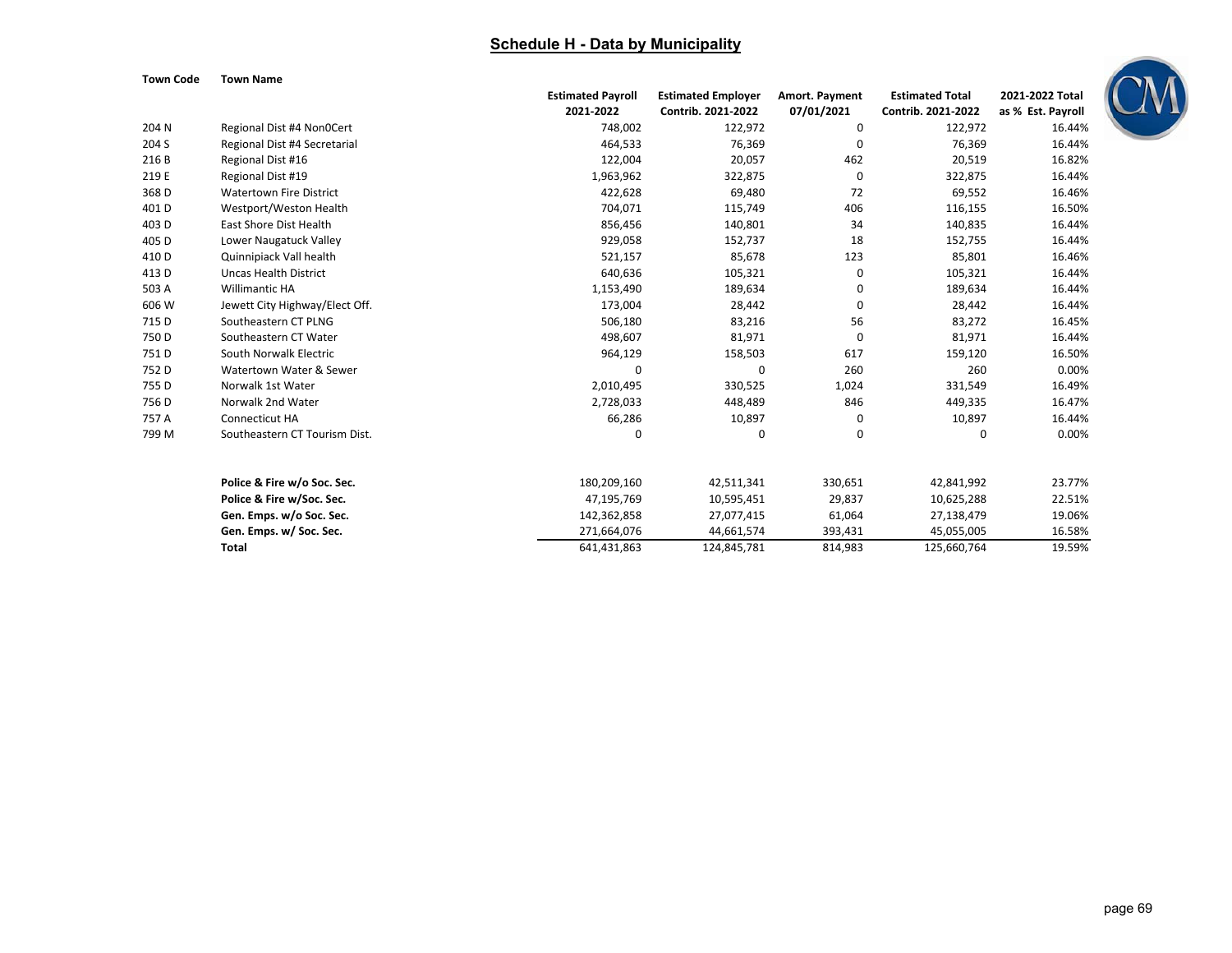| <b>Town Code</b> | <b>Town Name</b>                                 |                                  |                               |
|------------------|--------------------------------------------------|----------------------------------|-------------------------------|
|                  |                                                  | Unfunded Accrued Liability as of | No. of Annual Amort. Payments |
|                  |                                                  | June 30, 2021                    | Remaining as of 07/01/21      |
|                  | <b>Police &amp; Fire Without Social Security</b> |                                  |                               |
| 2P               | Ansonia Police                                   | $\Omega$                         | $\Omega$                      |
| 14F              | <b>Branford Fire</b>                             | O                                | $\Omega$                      |
| 15F              | <b>Bridgeport Fire</b>                           | O                                | $\Omega$                      |
| 15 P             | <b>Bridgeport Police</b>                         |                                  | 0                             |
| 44 F             | East Haven Fire                                  | o                                | 0                             |
| 44 P             | <b>East Haven Police</b>                         | O                                | $\Omega$                      |
| 62 P             | Hamden Police & Fire                             | 248,694                          | 17                            |
| 77 F             | Manchester Fire                                  | $\Omega$                         | $\Omega$                      |
| 89F              | New Britain Fire                                 |                                  | $\Omega$                      |
| 89 P             | <b>New Britain Police</b>                        | O                                | $\Omega$                      |
| 95 F             | New London Fire                                  | 3,706,238                        | 24                            |
| 95 S             | New London Fire Chief                            | O                                | $\Omega$                      |
| 95 P             | New London Police                                | O                                | $\Omega$                      |
| 124 P            | Seymour Police                                   | O                                | 0                             |
| 126 P            | <b>Shelton Police</b>                            |                                  | 0                             |
| 131 P            | Southington Police                               |                                  | 0                             |
| 137 P            | <b>Stonington Police</b>                         |                                  | U                             |
| 164 P            | <b>Windsor Police</b>                            | $\Omega$                         | $\Omega$                      |
| 370 F            | West Haven Fire                                  | 25,679                           | 19                            |
| 371F             | West Shore Firefighters                          | 25,471                           | 16                            |

#### **Police & Fire With Social Security**

| 6 P   | <b>Beacon Falls Police</b>    | 207,141 | 14 |
|-------|-------------------------------|---------|----|
| 33 P  | <b>Cromwell Police</b>        | o       | 0  |
| 37 P  | Derby Police                  |         | 0  |
| 46 P  | <b>Easton Police</b>          | o       | 0  |
| 78F   | Mansfield Firefighters/EMT    |         | 0  |
| 82 P  | Middlefield Police            |         | 0  |
| 85 P  | Monroe Police                 | o       | 0  |
| 86 P  | Montville Police              | n       | 0  |
| 91 P  | New Fairfield Police          | o       | 0  |
| 108 P | <b>Oxford Police</b>          | 1,583   |    |
| 111 P | Plymouth Police               | o       | 0  |
| 116 P | <b>Putnam Police</b>          |         | 0  |
| 117 P | <b>Redding Police</b>         |         | 0  |
| 131 F | Southington Fire              |         | 0  |
| 152 F | <b>Waterford Fire</b>         | o       | 0  |
| 152 P | <b>Waterford Police</b>       |         | 0  |
| 157 P | <b>Weston Police</b>          |         | 0  |
| 162 P | <b>Winchester Police</b>      | o       | 0  |
| 164 F | Windsor Dog Warden            |         | 0  |
| 165 P | Windsor Locks Police          |         | 0  |
| 167 P | Woodbridge Police             | n       | O  |
| 309 F | <b>Cromwell Fire Distrcit</b> | 59,624  | 15 |
| 312 F | <b>Easton Firefighters</b>    | 0       | 0  |

 $AV$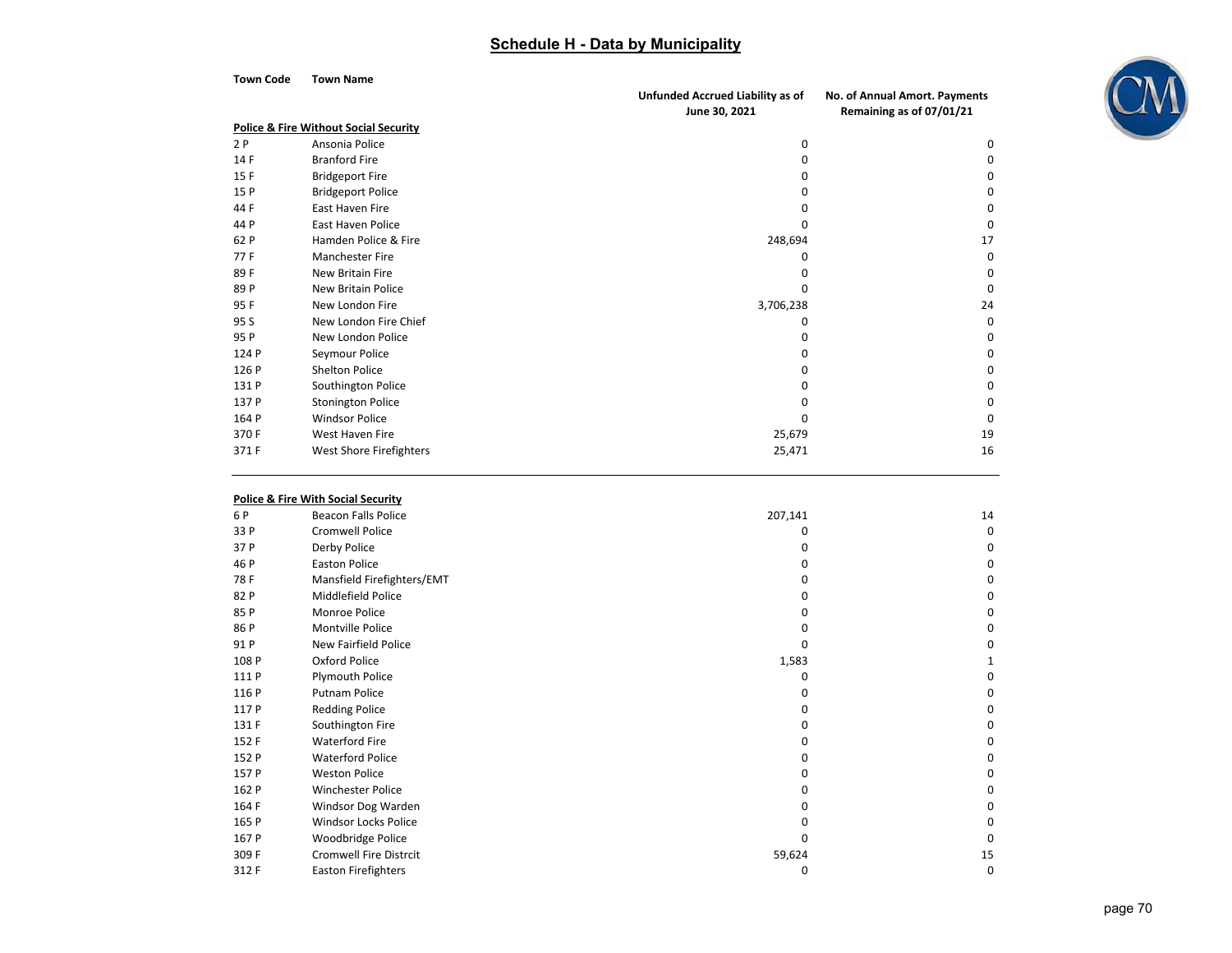| <b>Town Code</b> | <b>Town Name</b>                                       |                                                   |                                                           |
|------------------|--------------------------------------------------------|---------------------------------------------------|-----------------------------------------------------------|
|                  |                                                        | Unfunded Accrued Liability as of<br>June 30, 2021 | No. of Annual Amort. Payments<br>Remaining as of 07/01/21 |
|                  |                                                        |                                                   |                                                           |
|                  | <b>General Employees Without Social Security</b>       |                                                   |                                                           |
| 15 E             | <b>Bridgeport Education</b>                            | $\mathbf 0$                                       | $\mathbf 0$                                               |
| 15 H             | Bridgeport H.D.A                                       | 1,279                                             | $\mathbf{1}$<br>$\mathbf 0$                               |
| 15T              | <b>Bridgeport City</b>                                 | 0                                                 | $\mathbf{1}$                                              |
| 44 E<br>44 T     | East Haven Education<br>East Haven Town & Public Works | 2,482                                             | $1\,$                                                     |
| 89 E             | New Britain Education                                  | 1,278<br>6,842                                    | $\mathbf{1}$                                              |
| 89T              | New Britain City                                       | $\pmb{0}$                                         | $\mathbf 0$                                               |
| 93W              | Greater New Haven Water Pollution Control Authority    | 497,138                                           | 16                                                        |
| 753D             | Mattabassett District                                  | 0                                                 | $\mathbf 0$                                               |
|                  |                                                        |                                                   |                                                           |
|                  | <b>General Employees With Social Security</b>          |                                                   |                                                           |
| 1 E              | Andover Education                                      | $\pmb{0}$                                         | $\mathbf 0$                                               |
| 1T               | Andover Selectment                                     | 132                                               | $\mathbf{1}$                                              |
| 2 A              | Ansonia HA                                             | 18                                                | $1\,$                                                     |
| 2B               | Ansonia Clerical                                       | $\mathbf 0$                                       | $\mathbf 0$                                               |
| 2T               | Ansonia Town                                           | 0                                                 | $\mathbf 0$                                               |
| 6 S              | <b>Beacon Falls Town</b>                               | 25,834                                            | 17                                                        |
| 6 T              | Beacon Falls Public Works                              | 1,188,048                                         | 14                                                        |
| 8 T              | <b>Bethany Public Works</b>                            | 0                                                 | $\mathbf 0$                                               |
| 10T              | <b>Bethlehem Public Works</b>                          | 0                                                 | $\mathbf 0$                                               |
| 13 E             | Bozrah Board of Education                              | 404,205                                           | 25                                                        |
| 13 T             | Bozrah Town                                            | 0                                                 | $\mathbf 0$                                               |
| 14 E             | <b>Branford Education</b>                              | $\pmb{0}$                                         | $\Omega$                                                  |
| 14 T             | <b>Branford Selectman</b>                              | 0                                                 | $\Omega$                                                  |
| 15 A             | <b>Bridgeport HA</b>                                   | 2,473                                             | $\mathbf 1$                                               |
| 15B              | <b>Bridgeport Port Authority</b>                       | 100,777                                           | 9                                                         |
| 17 A             | <b>Bristol HA</b>                                      | 117                                               | $\mathbf{1}$                                              |
| 22 T             | Canterbury Town                                        | 0                                                 | $\Omega$                                                  |
| 23 A             | Canton HA                                              | $\Omega$                                          | $\Omega$                                                  |
| 26L              | <b>Chester Board of Education</b>                      | (1,797)                                           | 21                                                        |
| 27B              | <b>Clinton Secretarial</b>                             | 0                                                 | $\mathbf 0$                                               |
| 27 S             | <b>Clinton Supervisory</b>                             | 0                                                 | $\mathbf 0$                                               |
| 27T              | <b>Clinton Town</b>                                    | $\Omega$                                          | $\Omega$                                                  |
| 28 A             | Colchester HA                                          | 9,997                                             | 9                                                         |
| 32 A             | Coventry HA                                            | $\mathbf 0$                                       | 0                                                         |
| 34 A             | Danbury HA                                             | 331                                               | $\mathbf{1}$                                              |
| 35 A             | Darien HA                                              | $\mathbf 0$                                       | $\mathbf 0$                                               |
| 36L              | Deep River Board of Education                          | (209)                                             | 21                                                        |
| 37 A             | Derby HA                                               | $\mathbf 0$                                       | $\mathbf 0$                                               |
| 41 T             | East Haddam Town                                       | 0                                                 | 0<br>$\mathbf 0$                                          |
| 42 A             | East Hamptom HA                                        | $\mathbf 0$                                       |                                                           |
| 43 A             | East Hartford HA                                       | $\mathbf 0$                                       | $\mathbf 0$                                               |
| 48 E<br>48 L     | <b>Ellington Education</b>                             | 529<br>$\pmb{0}$                                  | $\mathbf{1}$<br>0                                         |
|                  | <b>Ellington Lunch</b>                                 | 0                                                 | 0                                                         |
| 48 T             | Ellington Highway                                      |                                                   |                                                           |

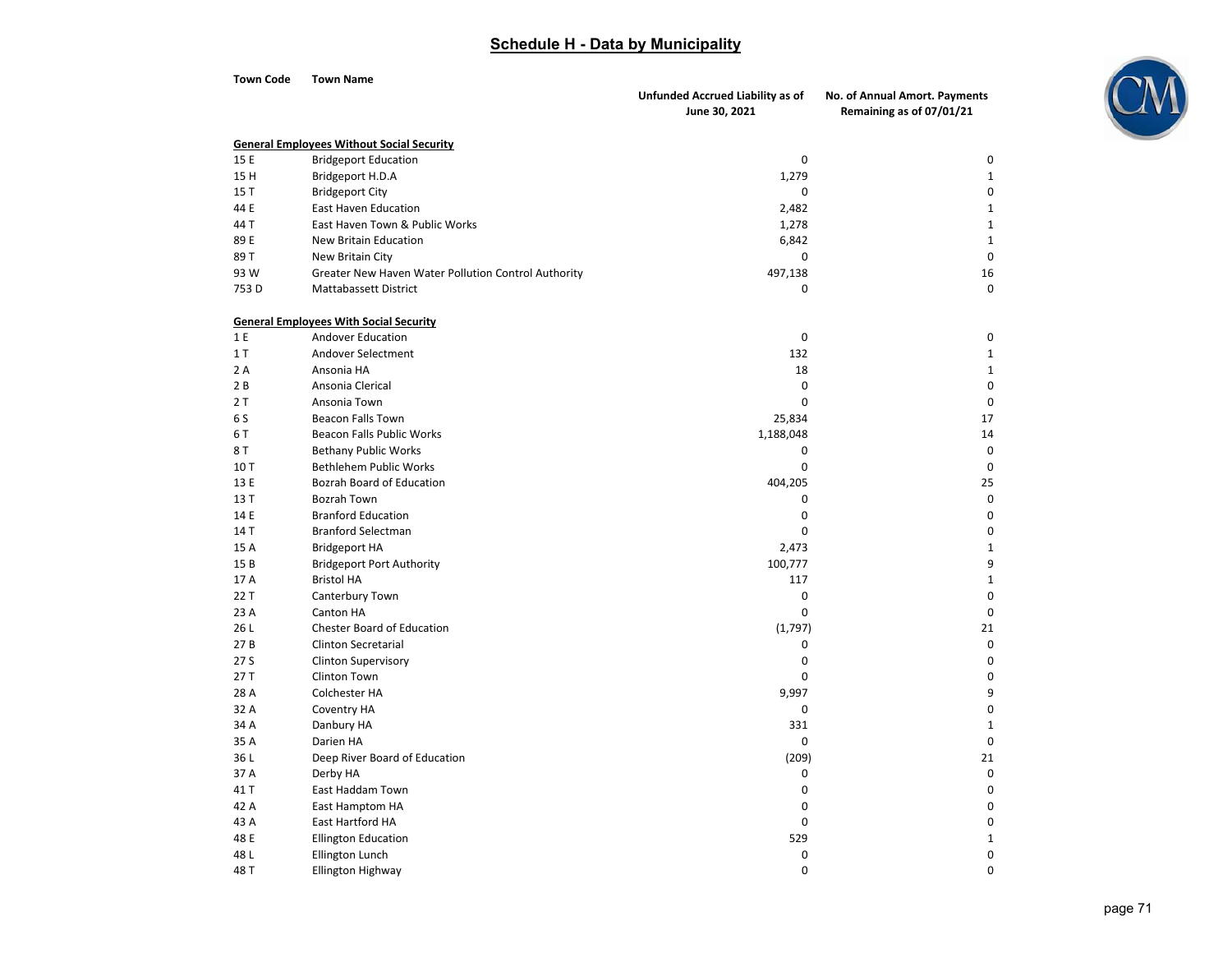**Town Code Town Name**



|       |                                       | Unfunded Accrued Liability as of | No. of Annual Amort. Payments |
|-------|---------------------------------------|----------------------------------|-------------------------------|
|       |                                       | June 30, 2021                    | Remaining as of 07/01/21      |
| 48 V  | <b>Ellington Van Drivers</b>          | 3,197                            | 1                             |
| 49 A  | Enfield HA                            | 199                              | $\mathbf{1}$                  |
| 50L   | <b>Essex Board of Education</b>       | (1, 171)                         | 21                            |
| 57 A  | Greenwich Ha                          | 58                               | $\mathbf 1$                   |
| 58 E  | <b>Griswold Education</b>             | 40                               | $\mathbf{1}$                  |
| 58 T  | Griswold Selectman                    | 0                                | $\boldsymbol{0}$              |
| 59 A  | <b>Groton Town HA</b>                 | $\mathbf 0$                      | $\pmb{0}$                     |
| 62B   | <b>Hamden Education</b>               | 0                                | $\mathbf 0$                   |
| 62 E  | Hamden Board of Education             | 24,023                           | 21                            |
| 62 S  | Hamden Schools                        | 0                                | $\mathbf 0$                   |
| 62 T  | Hamden Town                           | 198,237                          | 18                            |
| 64 A  | Hartford HA                           | 0                                | $\mathbf 0$                   |
| 64 E  | Hartford Local 566                    | $\mathbf 0$                      | $\mathbf 0$                   |
| 64 S  | Hartford Union Local 818              | (15, 493)                        | 22                            |
| 64 T  | Hartford Local 1716                   | 0                                | $\boldsymbol{0}$              |
| 71B   | Lebanon Town Hall                     | 0                                | $\mathbf 0$                   |
| 71 T  | Lebanon Highway                       | 0                                | $\mathbf 0$                   |
| 73 S  | Lisbon School District Central Office | (41, 744)                        | 23                            |
| 73 T  | <b>Lisbon Town</b>                    | 0                                | $\mathbf 0$                   |
| 77 A  | Manchester HA                         | 142                              | $\mathbf 1$                   |
| 78 E  | <b>Mansfield Education</b>            | 489                              | $\mathbf{1}$                  |
| 78 T  | Mansfield Town                        | 566                              | $\mathbf 1$                   |
| 80 A  | Meriden HA                            | 468                              | $1\,$                         |
| 82 T  | Middlefield Town                      | $\pmb{0}$                        | $\pmb{0}$                     |
| 83 A  | Middletown HA                         | 314                              | $\mathbf 1$                   |
| 84 A  | Milford HA                            | 0                                | $\pmb{0}$                     |
| 86 A  | Montville HA                          | 102                              | $\mathbf 1$                   |
| 86 E  | <b>Montville Education</b>            | 0                                | $\boldsymbol{0}$              |
| 86 T  | Montville Town                        | $\mathbf 0$                      | $\boldsymbol{0}$              |
| 88 A  | Naugatuck HA                          | 81                               | $\mathbf{1}$                  |
| 89 A  | New Britain HA                        | 0                                | $\pmb{0}$                     |
| 95 A  | New London HA                         | 429                              | $1\,$                         |
| 95 T  | New London Public Works               | 0                                | $\pmb{0}$                     |
| 103 A | Norwalk HA                            | 409                              | $\mathbf{1}$                  |
| 108 E | <b>Oxford Education</b>               | 38,832                           | $\mathbf 1$                   |
| 108 T | Oxford Town                           | 62,188                           | $\mathbf 1$                   |
| 110 H | Southington Health District           | (97, 054)                        | 21                            |
| 113 A | Portland HA                           | 0                                | $\mathbf 0$                   |
| 114 T | Preston Town                          | 0                                | $\pmb{0}$                     |
| 115T  | <b>Prospect Public Works</b>          | 69,124                           | 15                            |
| 116 A | Putnam HA                             | 41                               | $\mathbf 1$                   |
| 117 E | <b>Redding Education</b>              | 174                              | $\mathbf 1$                   |
| 117T  | <b>Redding Town</b>                   | 592                              | $\mathbf{1}$                  |
| 118 A | Ridgefield HA                         | 42,071                           | 6                             |
| 124 A | Seymour HA                            | 0                                | $\pmb{0}$                     |
| 124 E | Seymour Education                     | 739                              | $\mathbf{1}$                  |
| 124 H | Seymour Education                     | 0                                | $\boldsymbol{0}$              |
| 124L  | Seymour Education                     | $\Omega$                         | 0                             |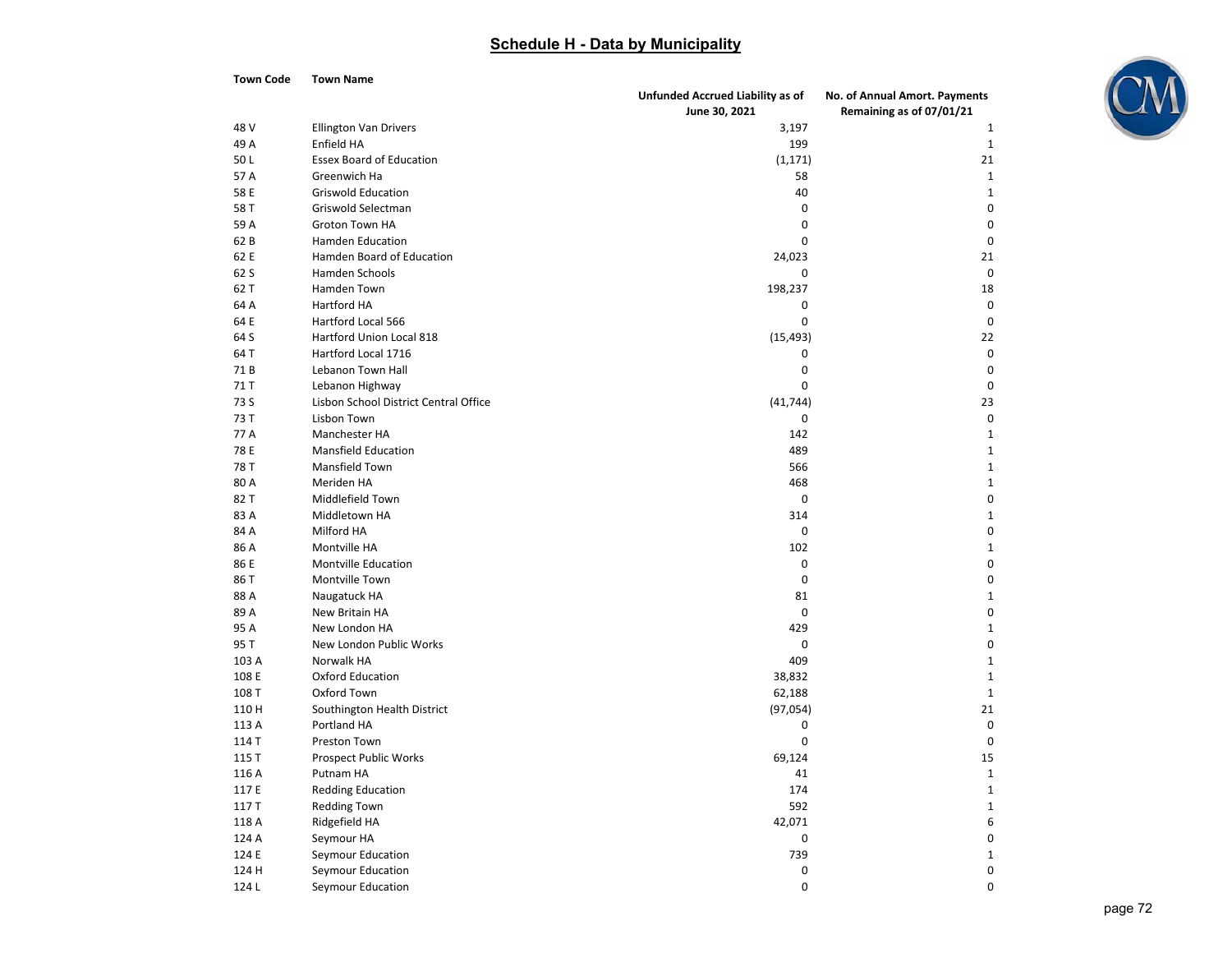**Town Code Town Name**

204



|       |                                 | Unfunded Accrued Liability as of | No. of Annual Amort. Payments |
|-------|---------------------------------|----------------------------------|-------------------------------|
|       |                                 | June 30, 2021                    | Remaining as of 07/01/21      |
| 124 T | Seymour Town & Pub Works        | 286                              | 1                             |
| 126 A | Shelton HA                      | 20                               | $\mathbf 1$                   |
| 131 A | Southington HA                  | 0                                | 0                             |
| 131 D | Southington Dog Acct            | $\mathbf 0$                      | $\mathbf 0$                   |
| 131 E | Southington Education           | 1,685                            | 1                             |
| 131L  | Southington Lunch               | 0                                | $\mathbf 0$                   |
| 131 S | Southington Sewer               | 179                              | $\mathbf{1}$                  |
| 131 T | Southington Town                | 1,050                            | $\mathbf{1}$                  |
| 131W  | Southington Water               | 188                              | $\mathbf{1}$                  |
| 135 A | Stamford HA                     | 984                              | $\mathbf{1}$                  |
| 138 A | <b>Stratford HA</b>             | 0                                | $\mathbf 0$                   |
| 141 T | Thompson Town                   | 0                                | $\mathbf 0$                   |
| 142 M | <b>Tolland County MAFS</b>      | 67,262                           | 11                            |
| 143 A | <b>Torrington HA</b>            | 62                               | $1\,$                         |
| 144 D | Trumbull Monroe Health District | 0                                | $\mathbf 0$                   |
| 146 A | Rockville HA                    | 118                              | $\mathbf 1$                   |
| 148 A | Wallingford HA                  | 0                                | $\Omega$                      |
| 152 B | Waterford Local 1303            | 0                                | 0                             |
| 152 E | Waterford Cust & Main Asst      | 208                              | $\mathbf{1}$                  |
| 152 H | Water Local RI 161              | 129                              | $\mathbf{1}$                  |
| 152 L | Waterford Café RI0224           | 123                              | $\mathbf{1}$                  |
| 152 N | Waterford Paraprofessionals     | 76                               | $\mathbf{1}$                  |
| 152 S | Waterford Non0union Educ        | 0                                | $\mathbf 0$                   |
| 152 T | Waterford Gen Gov Admin         | 0                                | $\mathbf 0$                   |
| 152 W | Waterford Town                  | 0                                | $\mathbf 0$                   |
| 153 R | <b>Watertown Golf Course</b>    | 0                                | $\mathbf 0$                   |
| 153 S | Watertown Town Hall Supervisors | 373,829                          | 14                            |
| 153 T | <b>Watertown Town</b>           | 125,578                          | 7                             |
| 155 A | West Hartford HA                | 0                                | 0                             |
| 156 A | West Haven HA                   | 243                              | $\mathbf{1}$                  |
| 157 E | <b>Weston Education</b>         | 0                                | $\mathbf 0$                   |
| 157 H | Weston Highway                  | 0                                | $\Omega$                      |
| 157L  | Weston Lunch                    | 0                                | $\mathbf 0$                   |
| 157 S | <b>Weston Salary</b>            | 0                                | $\mathbf 0$                   |
| 157 T | <b>Weston Town</b>              | 0                                | $\mathbf 0$                   |
| 159 A | Wethersfield HA                 | 0                                | $\mathbf 0$                   |
| 162 A | Winchester HA                   | 0                                | $\mathbf 0$                   |
| 165 A | Windsor Locks HA                | 0                                | $\mathbf 0$                   |
| 165 E | <b>Windsor Locks Education</b>  | 537                              | $\mathbf{1}$                  |
| 165 N | Windsor Locks Paraprofessionals | 0                                | $\mathbf 0$                   |
| 165 T | Windsor Locks Town              | 0                                | $\mathbf 0$                   |
| 167 E | <b>Woodbridge Education</b>     | 303                              | $\mathbf{1}$                  |
| 167 T | Woodbridge Town                 | 397                              | $\mathbf{1}$                  |
| 169 E | <b>Woodstock Education</b>      | 0                                | $\mathbf 0$                   |
| 169 T | Woodstock Town                  | 0                                | $\Omega$                      |
| 170 A | Norwich Town HA                 | 0                                | $\mathbf 0$                   |
| 204 E | Regional Dist #4 Cust           | $\Omega$                         | $\Omega$                      |

L Regional Dist #4 Café 0 0